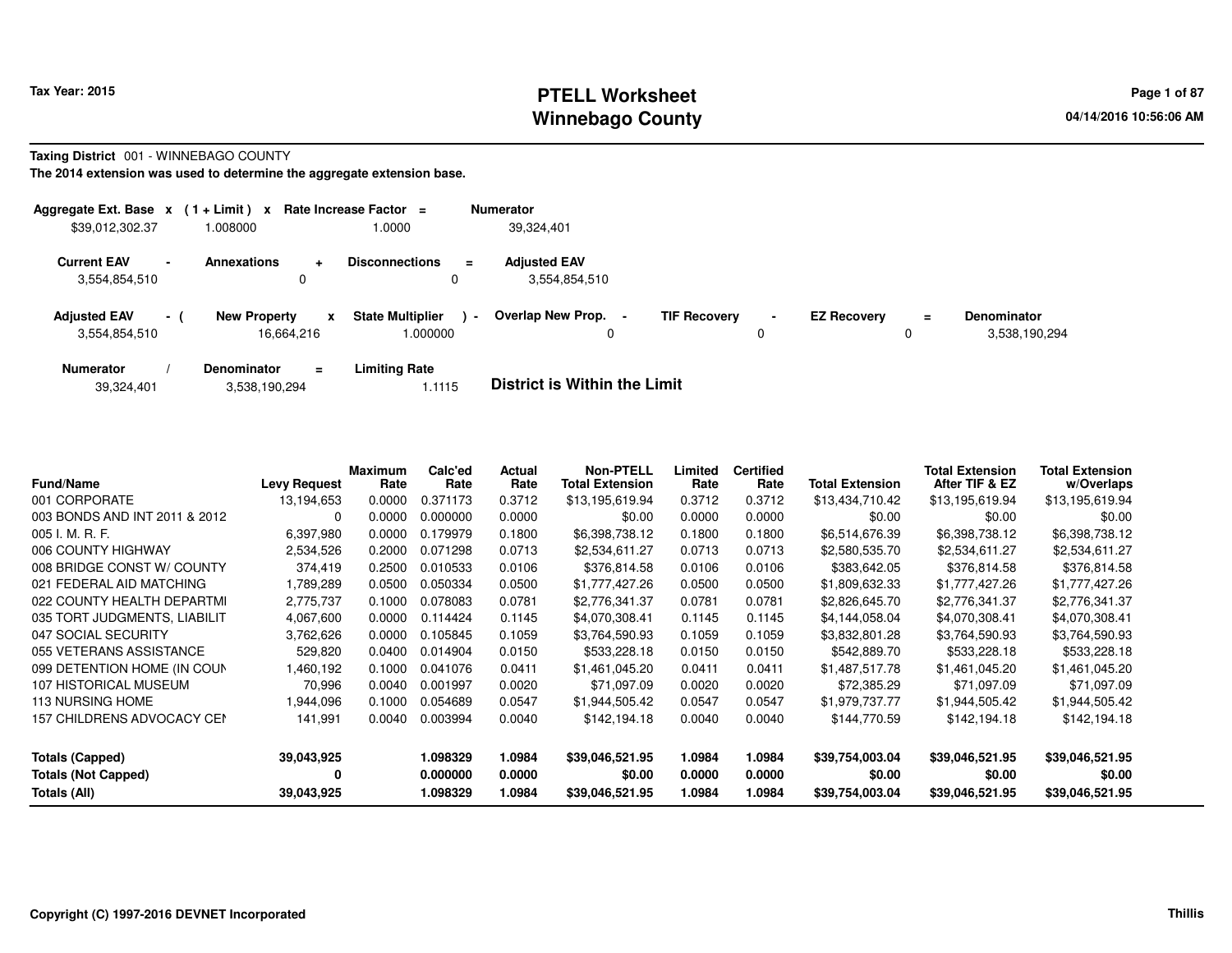# **PTELL Worksheet Tax Year: 2015 Page 2 of 87 Page 2 of 87 Winnebago County**

#### **Taxing District** 002 - FOREST PRESERVE

| Aggregate Ext. Base $x$ (1 + Limit) $x$ |                          |                                   |                | Rate Increase Factor =              |                | <b>Numerator</b>                     |                     |                     |                    |                      |                                     |
|-----------------------------------------|--------------------------|-----------------------------------|----------------|-------------------------------------|----------------|--------------------------------------|---------------------|---------------------|--------------------|----------------------|-------------------------------------|
| \$4,060,746.42                          |                          | 1.008000                          |                | 1.0000                              |                | 4,093,232                            |                     |                     |                    |                      |                                     |
| <b>Current EAV</b><br>3,554,854,510     | $\overline{\phantom{a}}$ | <b>Annexations</b>                | $\ddot{}$<br>0 | <b>Disconnections</b>               | $=$            | <b>Adjusted EAV</b><br>3.554.854.510 |                     |                     |                    |                      |                                     |
| <b>Adjusted EAV</b><br>3,554,854,510    | $\sim$ 10 $\pm$          | <b>New Property</b><br>16.664.216 | x              | <b>State Multiplier</b><br>000000.1 | $\blacksquare$ | Overlap New Prop.                    | <b>TIF Recovery</b> | $\blacksquare$<br>0 | <b>EZ Recovery</b> | $\equiv$<br>$\Omega$ | <b>Denominator</b><br>3,538,190,294 |
| <b>Numerator</b>                        |                          | <b>Denominator</b>                | $=$            | <b>Limiting Rate</b>                |                | _ _ _ _ _ _ _ _ _ _ _ _ _ _ _ _ _    |                     |                     |                    |                      |                                     |

| 3,538,190,294<br>4,093,232 | 0.1157 | <b>District is Within the Limit</b> |
|----------------------------|--------|-------------------------------------|
|----------------------------|--------|-------------------------------------|

| <b>Fund/Name</b>             | <b>Levy Request</b> | <b>Maximum</b><br>Rate | Calc'ed<br>Rate | <b>Actual</b><br>Rate | <b>Non-PTELL</b><br><b>Total Extension</b> | Limited<br>Rate | <b>Certified</b><br>Rate | <b>Total Extension</b> | <b>Total Extension</b><br>After TIF & EZ | <b>Total Extension</b><br>w/Overlaps |
|------------------------------|---------------------|------------------------|-----------------|-----------------------|--------------------------------------------|-----------------|--------------------------|------------------------|------------------------------------------|--------------------------------------|
| 001 CORPORATE                | 2,138,506           | 0.0600                 | 0.060157        | 0.0600                | \$2,132,912.71                             | 0.0600          | 0.0600                   | \$2.171.558.80         | \$2,132,912.71                           | \$2,132,912.71                       |
| 003 BONDS & INTEREST         | 348.700             | 0.0000                 | 0.009809        | 0.0099                | \$351.930.60                               | 0.0099          | 0.0099                   | \$358,307.20           | \$351.930.60                             | \$351.930.60                         |
| $005$ I. M. R. F.            | 254.545             | 0.0000                 | 0.007161        | 0.0072                | \$255.949.52                               | 0.0072          | 0.0072                   | \$260,587.06           | \$255.949.52                             | \$255,949.52                         |
| 035 TORT JUDGMENTS, LIABILIT | 312.121             | 0.0000                 | 0.008780        | 0.0088                | \$312,827,20                               | 0.0088          | 0.0088                   | \$318,495.29           | \$312,827,20                             | \$312,827,20                         |
| 047 SOCIAL SECURITY          | 161.616             | 0.0000                 | 0.004546        | 0.0046                | \$163.523.31                               | 0.0046          | 0.0046                   | \$166,486.17           | \$163.523.31                             | \$163,523,31                         |
| 121 BOTANICAL GARDENS        | 171.080             | 0.0048                 | 0.004813        | 0.0048                | \$170.633.02                               | 0.0048          | 0.0048                   | \$173,724.70           | \$170.633.02                             | \$170,633,02                         |
| 137 DEV OF FORESTS & CONST   | 891.044             | 0.0250                 | 0.025066        | 0.0250                | \$888,713,63                               | 0.0250          | 0.0250                   | \$904.816.17           | \$888,713,63                             | \$888,713.63                         |
| Totals (Capped)              | 3.928.912           |                        | 0.110523        | 0.1104                | \$3,924,559.39                             | 0.1104          | 0.1104                   | \$3,995,668.19         | \$3,924,559.39                           | \$3,924,559.39                       |
| <b>Totals (Not Capped)</b>   | 348.700             |                        | 0.009809        | 0.0099                | \$351.930.60                               | 0.0099          | 0.0099                   | \$358,307.20           | \$351.930.60                             | \$351,930.60                         |
| Totals (All)                 | 4.277.612           |                        | 0.120332        | 0.1203                | \$4,276,489.99                             | 0.1203          | 0.1203                   | \$4,353,975.39         | \$4,276,489.99                           | \$4,276,489.99                       |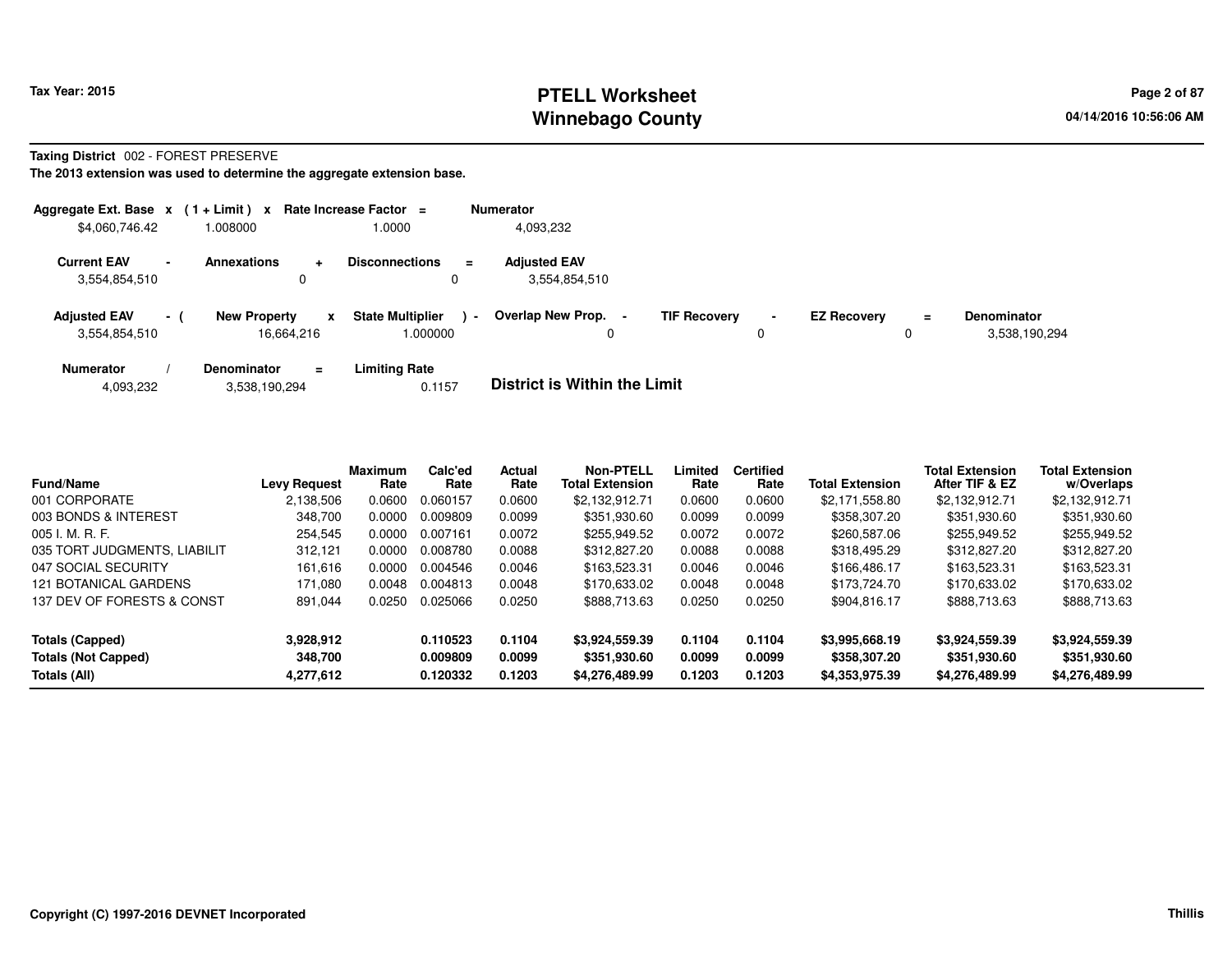# **PTELL Worksheet Tax Year: 2015 Page 3 of 87 Page 3 of 87 Winnebago County**

#### **Taxing District** 003 - BURRITT TOWNSHIP**The 2014 extension was used to determine the aggregate extension base.**

| Aggregate Ext. Base $x$ (1+Limit) $x$<br>\$42,596.99                 | 1.008000                                       | Rate Increase Factor =<br>1.0000                                | <b>Numerator</b><br>42,938        |                                                                                        |                                    |                                       |                                                         |                                                     |
|----------------------------------------------------------------------|------------------------------------------------|-----------------------------------------------------------------|-----------------------------------|----------------------------------------------------------------------------------------|------------------------------------|---------------------------------------|---------------------------------------------------------|-----------------------------------------------------|
| <b>Current EAV</b><br>22,907,497                                     | <b>Annexations</b><br>$\ddot{}$<br>$\Omega$    | <b>Disconnections</b><br>$\equiv$<br>0                          | <b>Adjusted EAV</b><br>22,907,497 |                                                                                        |                                    |                                       |                                                         |                                                     |
| <b>Adjusted EAV</b><br>- (<br>22,907,497                             | <b>New Property</b><br>$\mathbf{x}$<br>129,098 | <b>State Multiplier</b><br>$\rightarrow$<br>1.000000            | Overlap New Prop. -               | <b>TIF Recovery</b><br>0                                                               | 0                                  | <b>EZ Recovery</b><br>0               | Denominator<br>$=$                                      | 22,778,399                                          |
| <b>Numerator</b><br>42,938                                           | <b>Denominator</b><br>$\equiv$<br>22,778,399   | <b>Limiting Rate</b><br>0.1885                                  | <b>District is Over the Limit</b> |                                                                                        |                                    |                                       |                                                         |                                                     |
| <b>Limiting Rate</b><br>0.1885                                       | <b>Computed Rate</b><br>$=$<br>0.195300        | <b>Reduction Factor</b><br>0.9652                               |                                   |                                                                                        |                                    |                                       |                                                         |                                                     |
| <b>Fund/Name</b><br>001 CORPORATE                                    | <b>Levy Request</b><br>44,727                  | Calc'ed<br><b>Maximum</b><br>Rate<br>Rate<br>0.3700<br>0.195251 | Actual<br>Rate<br>0.1953          | <b>Non-PTELL</b><br>Limited<br><b>Total Extension</b><br>Rate<br>\$44,738.34<br>0.1885 | <b>Certified</b><br>Rate<br>0.1885 | <b>Total Extension</b><br>\$43,180.63 | <b>Total Extension</b><br>After TIF & EZ<br>\$43,180.63 | <b>Total Extension</b><br>w/Overlaps<br>\$43,180.63 |
| <b>Totals (Capped)</b><br><b>Totals (Not Capped)</b><br>Totals (All) | 44,727<br>$\mathbf{0}$<br>44,727               | 0.195251<br>0.000000<br>0.195251                                | 0.1953<br>0.0000<br>0.1953        | \$44,738.34<br>0.1885<br>\$0.00<br>0.0000<br>0.1885<br>\$44,738.34                     | 0.1885<br>0.0000<br>0.1885         | \$43,180.63<br>\$0.00<br>\$43,180.63  | \$43,180.63<br>\$0.00<br>\$43,180.63                    | \$43,180.63<br>\$0.00<br>\$43,180.63                |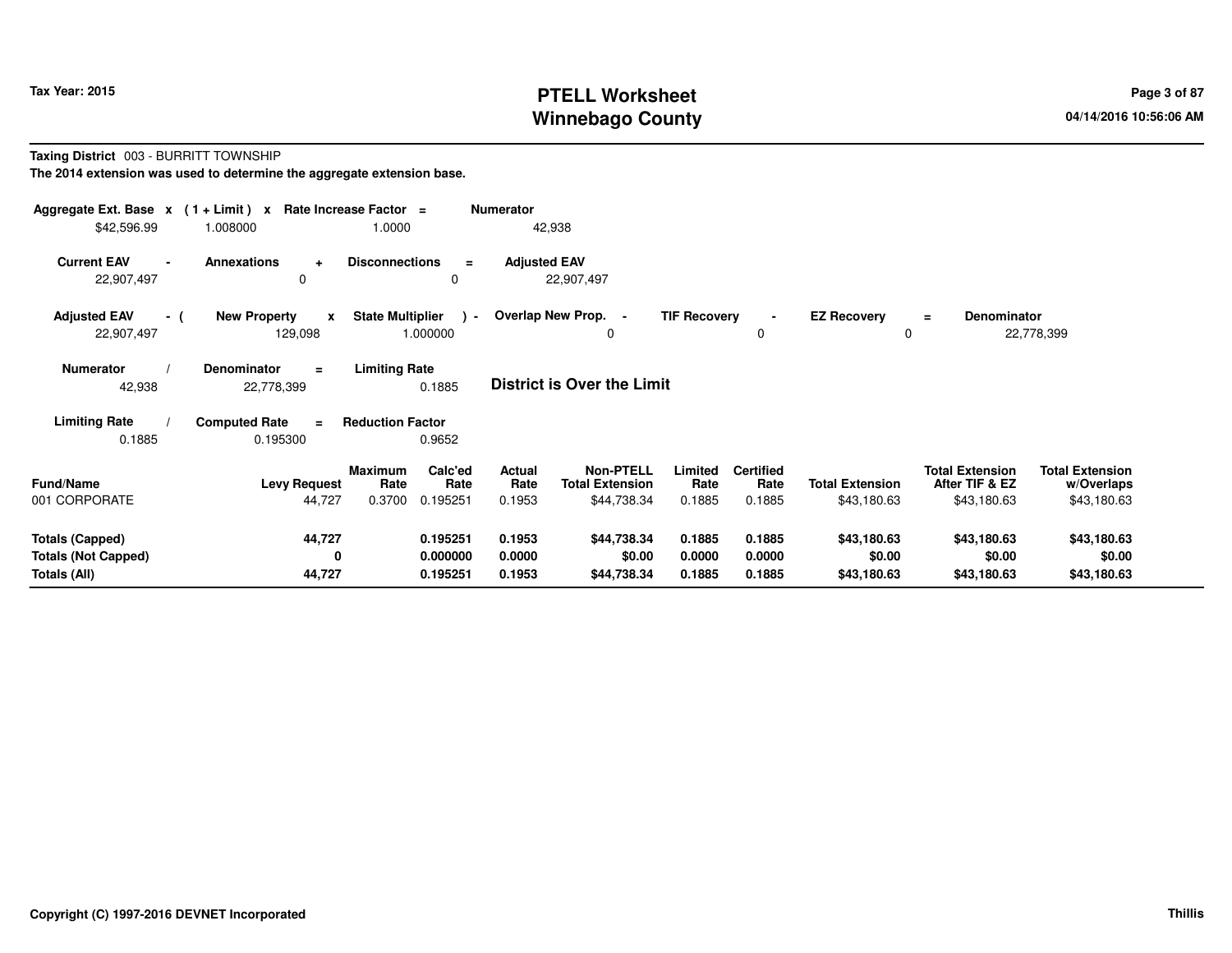# **PTELL Worksheet Tax Year: 2015 Page 4 of 87 Page 4 of 87 Winnebago County**

#### **Taxing District** 004 - CHERRY VALLEY TOWNSHIP**The 2012 extension was used to determine the aggregate extension base.**

| Aggregate Ext. Base $x$ (1 + Limit) x Rate Increase Factor =<br>\$355,463.25 | 1.008000                                       | 1.0000                           |                                  | <b>Numerator</b><br>358,307 |                                                            |                            |                                    |                                        |                                                          |                                                      |
|------------------------------------------------------------------------------|------------------------------------------------|----------------------------------|----------------------------------|-----------------------------|------------------------------------------------------------|----------------------------|------------------------------------|----------------------------------------|----------------------------------------------------------|------------------------------------------------------|
| <b>Current EAV</b><br>$\blacksquare$<br>253,217,250                          | <b>Annexations</b><br>$\ddot{}$<br>$\Omega$    | <b>Disconnections</b>            | $\equiv$<br>0                    | <b>Adjusted EAV</b>         | 253,217,250                                                |                            |                                    |                                        |                                                          |                                                      |
| <b>Adjusted EAV</b><br>- (<br>253,217,250                                    | <b>New Property</b><br>$\mathbf{x}$<br>372,243 | <b>State Multiplier</b>          | $\lambda$ -<br>1.000000          |                             | Overlap New Prop. -<br>0                                   | <b>TIF Recovery</b>        | 0                                  | <b>EZ Recovery</b><br>0                | <b>Denominator</b><br>$\equiv$                           | 252,845,007                                          |
| Numerator<br>358,307                                                         | <b>Denominator</b><br>$\equiv$<br>252,845,007  | <b>Limiting Rate</b>             | 0.1418                           |                             | <b>District is Over the Limit</b>                          |                            |                                    |                                        |                                                          |                                                      |
| <b>Limiting Rate</b><br>0.1418                                               | <b>Computed Rate</b><br>$\equiv$<br>0.147400   | <b>Reduction Factor</b>          | 0.9620                           |                             |                                                            |                            |                                    |                                        |                                                          |                                                      |
| <b>Fund/Name</b><br>001 CORPORATE                                            | <b>Levy Request</b><br>345,000                 | <b>Maximum</b><br>Rate<br>0.2500 | Calc'ed<br>Rate<br>0.136247      | Actual<br>Rate<br>0.1363    | <b>Non-PTELL</b><br><b>Total Extension</b><br>\$345,135.11 | Limited<br>Rate<br>0.1311  | <b>Certified</b><br>Rate<br>0.1311 | <b>Total Extension</b><br>\$334,663.56 | <b>Total Extension</b><br>After TIF & EZ<br>\$331,967.81 | <b>Total Extension</b><br>w/Overlaps<br>\$331,967.81 |
| 054 GENERAL ASSISTANCE                                                       | 28,000                                         | 0.0000                           | 0.011058                         | 0.0111                      | \$28,107.11                                                | 0.0107                     | 0.0107                             | \$27,314.26                            | \$27,094.25                                              | \$27,094.25                                          |
| <b>Totals (Capped)</b><br><b>Totals (Not Capped)</b><br>Totals (All)         | 373,000<br>0<br>373,000                        |                                  | 0.147305<br>0.000000<br>0.147305 | 0.1474<br>0.0000<br>0.1474  | \$373,242.22<br>\$0.00<br>\$373,242.22                     | 0.1418<br>0.0000<br>0.1418 | 0.1418<br>0.0000<br>0.1418         | \$361,977.82<br>\$0.00<br>\$361,977.82 | \$359,062.06<br>\$0.00<br>\$359,062.06                   | \$359,062.06<br>\$0.00<br>\$359,062.06               |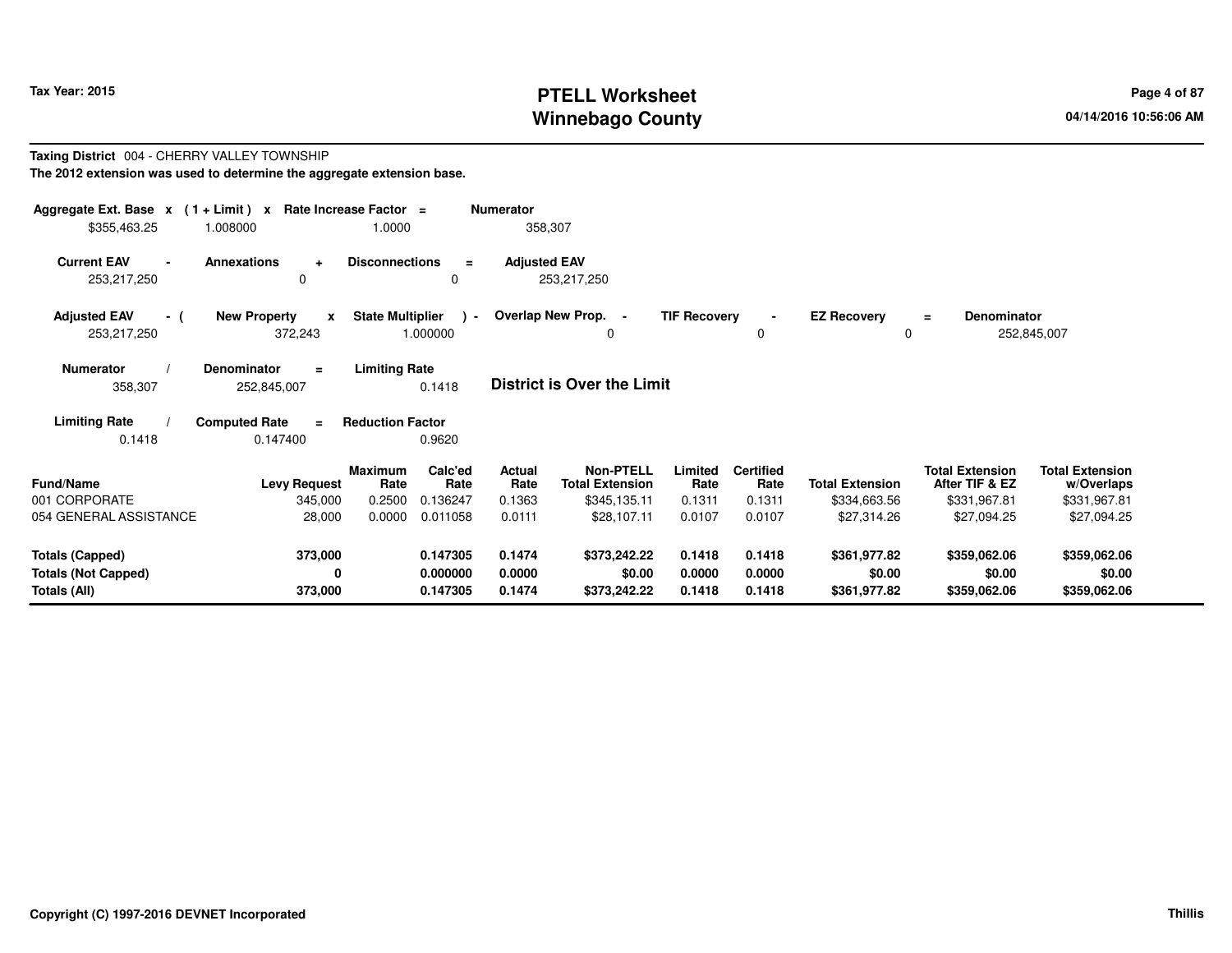# **PTELL Worksheet Tax Year: 2015 Page 5 of 87 Page 5 of 87 Winnebago County**

#### **Taxing District** 005 - DURAND TOWNSHIP**The 2014 extension was used to determine the aggregate extension base.**

| Aggregate Ext. Base $x$ (1+Limit) $x$              |                                                 | Rate Increase Factor =              | <b>Numerator</b>                         |                                            |                     |                          |                         |                                          |                                      |
|----------------------------------------------------|-------------------------------------------------|-------------------------------------|------------------------------------------|--------------------------------------------|---------------------|--------------------------|-------------------------|------------------------------------------|--------------------------------------|
| \$63,800.88                                        | 1.008000                                        | 1.0000                              |                                          | 64,311                                     |                     |                          |                         |                                          |                                      |
| <b>Current EAV</b><br>$\blacksquare$<br>36,125,709 | <b>Annexations</b><br>$\ddot{\phantom{1}}$<br>0 | <b>Disconnections</b>               | $\equiv$<br>0                            | <b>Adjusted EAV</b><br>36,125,709          |                     |                          |                         |                                          |                                      |
| <b>Adjusted EAV</b><br>- (<br>36,125,709           | <b>New Property</b><br>$\mathbf{x}$<br>0        | <b>State Multiplier</b><br>1.000000 | $\rightarrow$                            | Overlap New Prop. -<br>0                   | <b>TIF Recovery</b> | $\blacksquare$<br>0      | <b>EZ Recovery</b><br>0 | <b>Denominator</b><br>$\equiv$           | 36,125,709                           |
| <b>Numerator</b><br>64,311                         | Denominator<br>$=$<br>36,125,709                | <b>Limiting Rate</b><br>0.1781      |                                          | <b>District is Over the Limit</b>          |                     |                          |                         |                                          |                                      |
| <b>Limiting Rate</b><br>0.1781                     | <b>Computed Rate</b><br>$\equiv$<br>0.186600    | <b>Reduction Factor</b><br>0.9544   |                                          |                                            |                     |                          |                         |                                          |                                      |
| <b>Fund/Name</b>                                   | <b>Levy Request</b>                             | <b>Maximum</b><br>Rate              | Calc'ed<br><b>Actual</b><br>Rate<br>Rate | <b>Non-PTELL</b><br><b>Total Extension</b> | Limited<br>Rate     | <b>Certified</b><br>Rate | <b>Total Extension</b>  | <b>Total Extension</b><br>After TIF & EZ | <b>Total Extension</b><br>w/Overlaps |
| 001 CORPORATE                                      | 63,400                                          | 0.2500                              | 0.1755<br>0.175498                       | \$63,400.62                                | 0.1675              | 0.1675                   | \$60,913.85             | \$60,510.56                              | \$60,510.56                          |
| 054 GENERAL ASSISTANCE                             | 4,000                                           | 0.0000                              | 0.011072<br>0.0111                       | \$4,009.95                                 | 0.0106              | 0.0106                   | \$3,854.85              | \$3,829.33                               | \$3,829.33                           |
| <b>Totals (Capped)</b>                             | 67,400                                          |                                     | 0.186570<br>0.1866                       | \$67,410.57                                | 0.1781              | 0.1781                   | \$64,768.69             | \$64,339.89                              | \$64,339.89                          |
| <b>Totals (Not Capped)</b>                         | 0                                               |                                     | 0.000000<br>0.0000                       | \$0.00                                     | 0.0000              | 0.0000                   | \$0.00                  | \$0.00                                   | \$0.00                               |
| Totals (All)                                       | 67,400                                          |                                     | 0.186570<br>0.1866                       | \$67,410.57                                | 0.1781              | 0.1781                   | \$64,768.69             | \$64,339.89                              | \$64,339.89                          |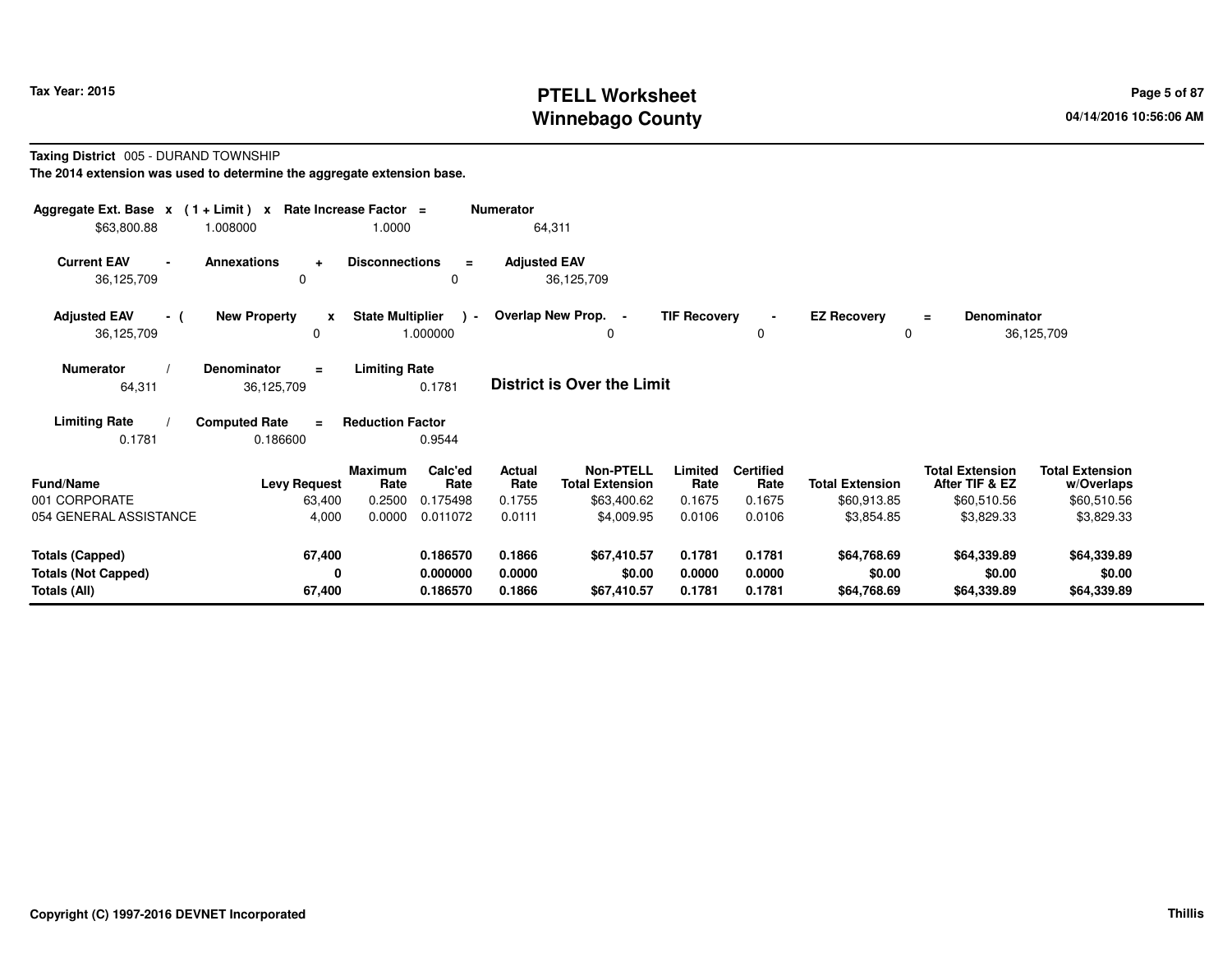# **PTELL Worksheet Tax Year: 2015 Page 6 of 87 Page 6 of 87 Winnebago County**

#### **Taxing District** 006 - HARLEM TOWNSHIP**The 2014 extension was used to determine the aggregate extension base.**

| Aggregate Ext. Base $x$ (1 + Limit) $x$<br>\$604,755.57<br>1.008000  |                                                  | Rate Increase Factor =<br>1.0000 |                                  | <b>Numerator</b><br>609,594     |                                                     |                            |                                    |                                        |                                                          |                                                      |
|----------------------------------------------------------------------|--------------------------------------------------|----------------------------------|----------------------------------|---------------------------------|-----------------------------------------------------|----------------------------|------------------------------------|----------------------------------------|----------------------------------------------------------|------------------------------------------------------|
| <b>Current EAV</b><br>$\blacksquare$<br>539,402,411                  | <b>Annexations</b><br>$\ddot{}$<br>0             | <b>Disconnections</b>            | $\equiv$<br>$\Omega$             | <b>Adjusted EAV</b>             | 539,402,411                                         |                            |                                    |                                        |                                                          |                                                      |
| <b>Adjusted EAV</b><br>- (<br>539,402,411                            | <b>New Property</b><br>$\mathbf{x}$<br>4,446,141 | <b>State Multiplier</b>          | $\rightarrow$<br>1.000000        |                                 | Overlap New Prop. -<br>0                            | <b>TIF Recovery</b>        | $\blacksquare$<br>0                | <b>EZ Recovery</b><br>0                | <b>Denominator</b><br>$\equiv$                           | 534,956,270                                          |
| <b>Numerator</b><br>609,594                                          | <b>Denominator</b><br>$\equiv$<br>534,956,270    | <b>Limiting Rate</b>             | 0.1140                           |                                 | <b>District is Over the Limit</b>                   |                            |                                    |                                        |                                                          |                                                      |
| <b>Limiting Rate</b><br>0.1140                                       | <b>Computed Rate</b><br>$\equiv$<br>0.115500     | <b>Reduction Factor</b>          | 0.9870                           |                                 |                                                     |                            |                                    |                                        |                                                          |                                                      |
| Fund/Name<br>001 CORPORATE                                           | <b>Levy Request</b><br>475,000                   | <b>Maximum</b><br>Rate<br>0.2500 | Calc'ed<br>Rate<br>0.088060      | <b>Actual</b><br>Rate<br>0.0881 | Non-PTELL<br><b>Total Extension</b><br>\$475,213.52 | Limited<br>Rate<br>0.0868  | <b>Certified</b><br>Rate<br>0.0868 | <b>Total Extension</b><br>\$490,139.24 | <b>Total Extension</b><br>After TIF & EZ<br>\$468,201.29 | <b>Total Extension</b><br>w/Overlaps<br>\$468,201.29 |
| 042 PARK/PARK MAINTENANCE<br>054 GENERAL ASSISTANCE                  | 74,000<br>73,000                                 | 0.0200<br>0.0000                 | 0.013719<br>0.013534             | 0.0138<br>0.0136                | \$74,437.53<br>\$73,358.73                          | 0.0137<br>0.0135           | 0.0137<br>0.0135                   | \$77,360.69<br>\$76,231.33             | \$73,898.13<br>\$72,819.33                               | \$73,898.13<br>\$72,819.33                           |
| <b>Totals (Capped)</b><br><b>Totals (Not Capped)</b><br>Totals (All) | 622,000<br>0<br>622,000                          |                                  | 0.115313<br>0.000000<br>0.115313 | 0.1155<br>0.0000<br>0.1155      | \$623,009.78<br>\$0.00<br>\$623,009.78              | 0.1140<br>0.0000<br>0.1140 | 0.1140<br>0.0000<br>0.1140         | \$643,731.26<br>\$0.00<br>\$643,731.26 | \$614,918.75<br>\$0.00<br>\$614,918.75                   | \$614,918.75<br>\$0.00<br>\$614,918.75               |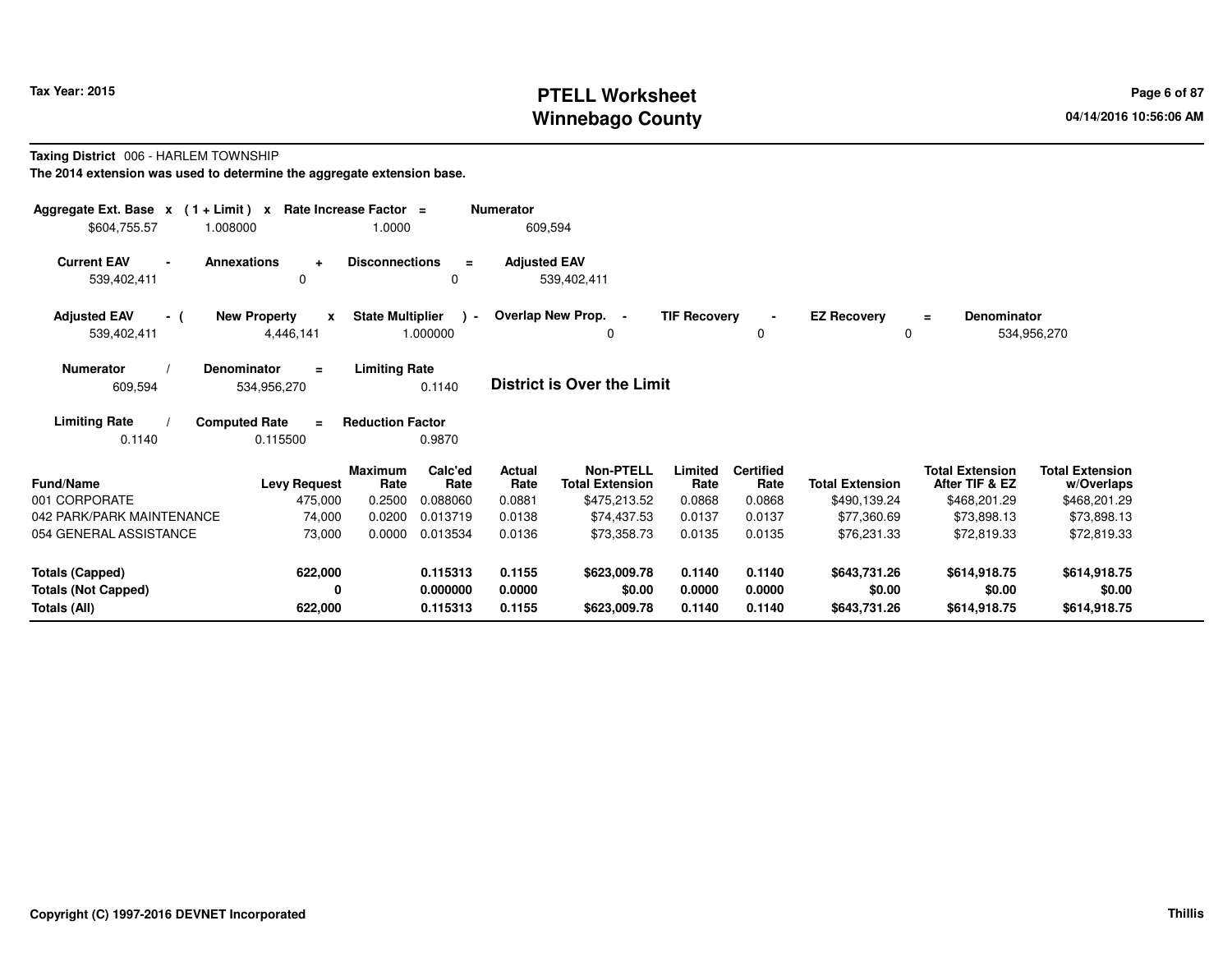# **PTELL Worksheet Tax Year: 2015 Page 7 of 87 Page 7 of 87 Winnebago County**

#### **Taxing District** 007 - HARRISON TOWNSHIP**The 2014 extension was used to determine the aggregate extension base.**

| \$16,896.99                                                          | Aggregate Ext. Base $x$ (1 + Limit) $x$ Rate Increase Factor =<br>1.008000 | 1.0000                                                          | <b>Numerator</b><br>17,032                         |                                                                    |                                    |                                       |                                                         |                                                     |
|----------------------------------------------------------------------|----------------------------------------------------------------------------|-----------------------------------------------------------------|----------------------------------------------------|--------------------------------------------------------------------|------------------------------------|---------------------------------------|---------------------------------------------------------|-----------------------------------------------------|
| <b>Current EAV</b><br>12,858,588                                     | <b>Annexations</b><br>$\ddot{}$<br>$\Omega$                                | <b>Disconnections</b><br>$\equiv$<br>0                          | <b>Adjusted EAV</b><br>12,858,588                  |                                                                    |                                    |                                       |                                                         |                                                     |
| <b>Adjusted EAV</b><br>- (<br>12,858,588                             | <b>New Property</b><br>$\mathbf{x}$<br>132,792                             | <b>State Multiplier</b><br>$\sim$<br>1.000000                   | Overlap New Prop. -                                | <b>TIF Recovery</b><br>0                                           | $\blacksquare$<br>0                | <b>EZ Recovery</b>                    | <b>Denominator</b><br>Ξ                                 | 12,725,796                                          |
| <b>Numerator</b><br>17,032                                           | Denominator<br>$=$<br>12,725,796                                           | <b>Limiting Rate</b><br>0.1339                                  | <b>District is Over the Limit</b>                  |                                                                    |                                    |                                       |                                                         |                                                     |
| <b>Limiting Rate</b><br>0.1339                                       | <b>Computed Rate</b><br>$=$<br>0.137900                                    | <b>Reduction Factor</b><br>0.9710                               |                                                    |                                                                    |                                    |                                       |                                                         |                                                     |
| <b>Fund/Name</b><br>001 CORPORATE                                    | <b>Levy Request</b><br>17,725                                              | Calc'ed<br><b>Maximum</b><br>Rate<br>Rate<br>0.4500<br>0.137846 | Actual<br>Rate<br><b>Total Extension</b><br>0.1379 | <b>Non-PTELL</b><br>Limited<br>Rate<br>\$17,731.99<br>0.1339       | <b>Certified</b><br>Rate<br>0.1339 | <b>Total Extension</b><br>\$17,217.65 | <b>Total Extension</b><br>After TIF & EZ<br>\$17,217.65 | <b>Total Extension</b><br>w/Overlaps<br>\$17,217.65 |
| <b>Totals (Capped)</b><br><b>Totals (Not Capped)</b><br>Totals (All) | 17,725<br>0<br>17,725                                                      | 0.137846<br>0.000000<br>0.137846                                | 0.1379<br>0.0000<br>0.1379                         | \$17,731.99<br>0.1339<br>\$0.00<br>0.0000<br>\$17,731.99<br>0.1339 | 0.1339<br>0.0000<br>0.1339         | \$17,217.65<br>\$0.00<br>\$17,217.65  | \$17,217.65<br>\$0.00<br>\$17,217.65                    | \$17,217.65<br>\$0.00<br>\$17,217.65                |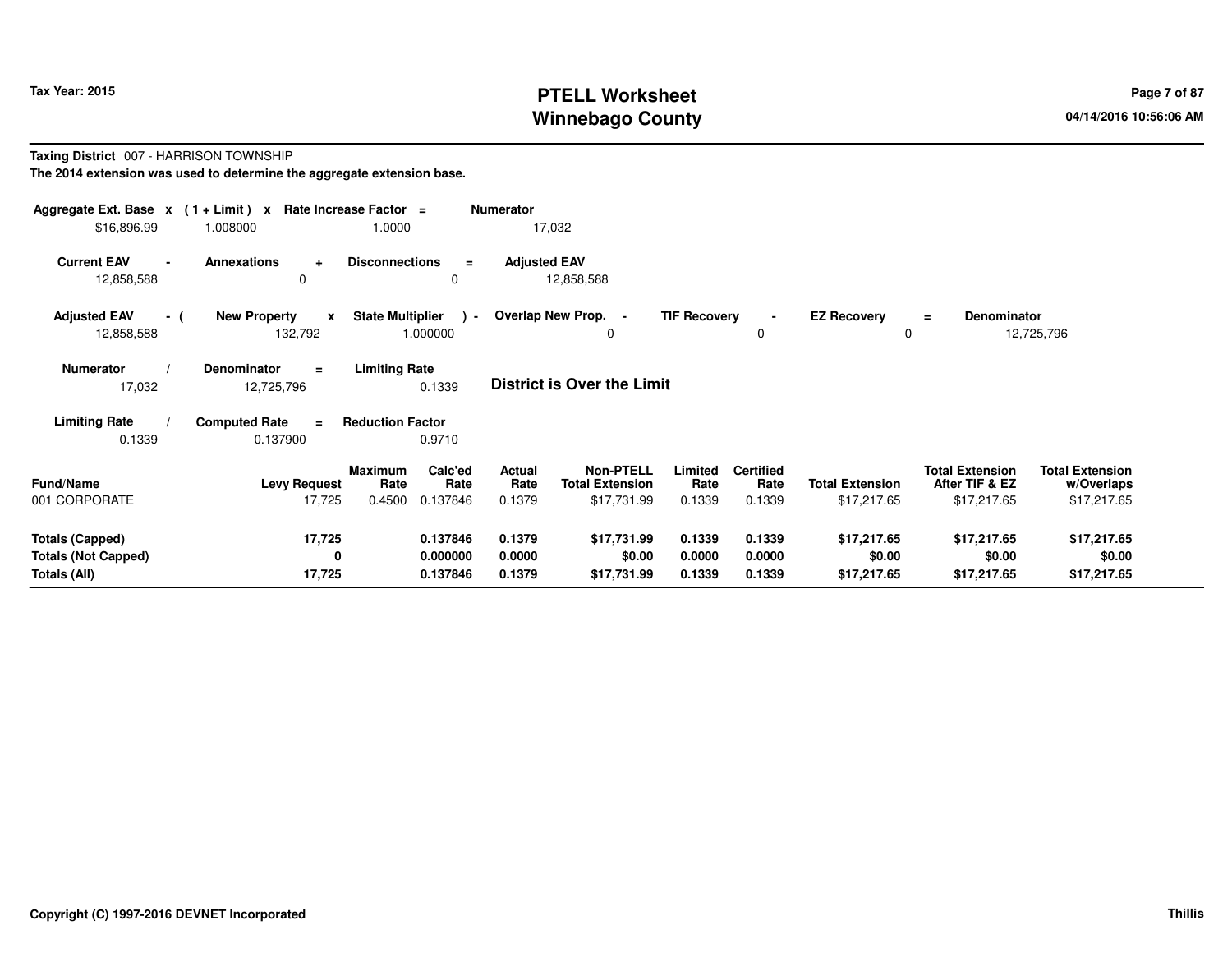# **PTELL Worksheet Tax Year: 2015 Page 8 of 87 Page 8 of 87 Winnebago County**

#### **Taxing District** 008 - LAONA TOWNSHIP

| Aggregate Ext. Base $x$ (1 + Limit) $x$<br>\$38,728.69<br>1.008000 | Rate Increase Factor =                          | 1.0000                                               | <b>Numerator</b><br>39,039 |                                            |                     |                          |                                   |                                          |                                      |
|--------------------------------------------------------------------|-------------------------------------------------|------------------------------------------------------|----------------------------|--------------------------------------------|---------------------|--------------------------|-----------------------------------|------------------------------------------|--------------------------------------|
| <b>Current EAV</b><br>32,216,998                                   | <b>Annexations</b><br>$\ddot{\phantom{1}}$<br>0 | <b>Disconnections</b><br>$\equiv$<br>0               | <b>Adjusted EAV</b>        | 32,216,998                                 |                     |                          |                                   |                                          |                                      |
| <b>Adjusted EAV</b><br>- (<br>32,216,998                           | <b>New Property</b><br>$\mathbf{x}$<br>9,540    | <b>State Multiplier</b><br>$\rightarrow$<br>1.000000 | Overlap New Prop. -        | 0                                          | <b>TIF Recovery</b> | $\blacksquare$<br>0      | <b>EZ Recovery</b><br>$\mathbf 0$ | Denominator<br>$\equiv$                  | 32,207,458                           |
| <b>Numerator</b><br>39,039                                         | <b>Denominator</b><br>$\equiv$<br>32,207,458    | <b>Limiting Rate</b><br>0.1213                       |                            | <b>District is Over the Limit</b>          |                     |                          |                                   |                                          |                                      |
| <b>Limiting Rate</b><br>0.1213                                     | <b>Computed Rate</b><br>$\equiv$<br>0.125100    | <b>Reduction Factor</b><br>0.9696                    |                            |                                            |                     |                          |                                   |                                          |                                      |
| <b>Fund/Name</b>                                                   | <b>Levy Request</b>                             | Calc'ed<br><b>Maximum</b><br>Rate<br>Rate            | <b>Actual</b><br>Rate      | <b>Non-PTELL</b><br><b>Total Extension</b> | Limited<br>Rate     | <b>Certified</b><br>Rate | <b>Total Extension</b>            | <b>Total Extension</b><br>After TIF & EZ | <b>Total Extension</b><br>w/Overlaps |
| 001 CORPORATE                                                      | 40,277                                          | 0.2500<br>0.125018                                   | 0.1251                     | \$40,303.46                                | 0.1213              | 0.1213                   | \$39,079.22                       | \$39,079.22                              | \$39,079.22                          |
| 027 AUDIT                                                          | $\Omega$                                        | 0.0050<br>0.000000                                   | 0.0000                     | \$0.00                                     | 0.0000              | 0.0000                   | \$0.00                            | \$0.00                                   | \$0.00                               |
| 035 TORT JUDGMENTS, LIABILIT                                       | $\Omega$                                        | 0.0000<br>0.000000                                   | 0.0000                     | \$0.00                                     | 0.0000              | 0.0000                   | \$0.00                            | \$0.00                                   | \$0.00                               |
| 047 SOCIAL SECURITY                                                | $\Omega$                                        | 0.000000<br>0.0000                                   | 0.0000                     | \$0.00                                     | 0.0000              | 0.0000                   | \$0.00                            | \$0.00                                   | \$0.00                               |
| <b>Totals (Capped)</b>                                             | 40,277                                          | 0.125018                                             | 0.1251                     | \$40,303.46                                | 0.1213              | 0.1213                   | \$39,079.22                       | \$39,079.22                              | \$39,079.22                          |
| <b>Totals (Not Capped)</b>                                         | 0                                               | 0.000000                                             | 0.0000                     | \$0.00                                     | 0.0000              | 0.0000                   | \$0.00                            | \$0.00                                   | \$0.00                               |
| Totals (All)                                                       | 40,277                                          | 0.125018                                             | 0.1251                     | \$40,303.46                                | 0.1213              | 0.1213                   | \$39,079.22                       | \$39,079.22                              | \$39,079.22                          |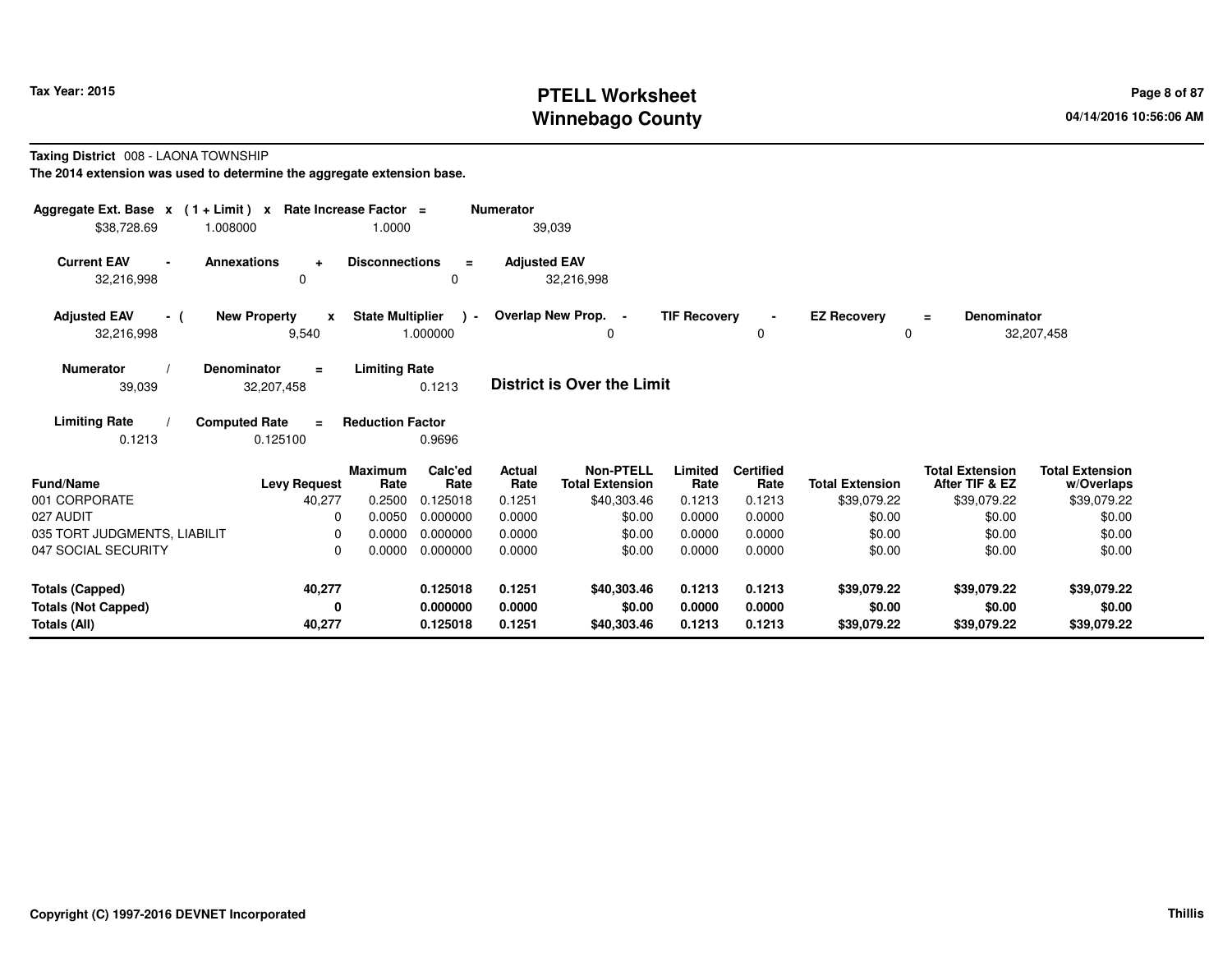# **PTELL Worksheet Tax Year: 2015 Page 9 of 87 Page 9 of 87 Winnebago County**

**Taxing District** 009 - OWEN TOWNSHIP

**The 2014 extension was used to determine the aggregate extension base.**

| Aggregate Ext. Base $x$ (1 + Limit) $x$                      |                                        | Rate Increase Factor =                  |                   | <b>Numerator</b>                    |                     |        |                    |               |                                  |
|--------------------------------------------------------------|----------------------------------------|-----------------------------------------|-------------------|-------------------------------------|---------------------|--------|--------------------|---------------|----------------------------------|
| \$114,081.42                                                 | 1.008000                               | 1.0000                                  |                   | 114.994                             |                     |        |                    |               |                                  |
| <b>Current EAV</b><br>$\overline{\phantom{0}}$<br>77,490,142 | <b>Annexations</b>                     | <b>Disconnections</b><br>۰              | $\equiv$          | <b>Adiusted EAV</b><br>77,490,142   |                     |        |                    |               |                                  |
| <b>Adjusted EAV</b><br>77,490,142                            | <b>New Property</b><br>$\sim$ 10 $\pm$ | <b>State Multiplier</b><br>X<br>263,824 | $\sim$<br>.000000 | Overlap New Prop. -                 | <b>TIF Recovery</b> | $\sim$ | <b>EZ Recovery</b> | $\equiv$<br>C | <b>Denominator</b><br>77,226,318 |
| <b>Numerator</b>                                             | Denominator                            | <b>Limiting Rate</b><br>$\equiv$        |                   | _ _ _ _ _ _ _ _ _ _ _ _ _ _ _ _ _ _ |                     |        |                    |               |                                  |

114,99477,226,318 0.1490 **District is Within the Limit**

| <b>Fund/Name</b>           | <b>Levy Request</b> | <b>Maximum</b><br>Rate | Calc'ed<br>Rate | <b>Actual</b><br>Rate | <b>Non-PTELL</b><br><b>Total Extension</b> | Limited<br>Rate | <b>Certified</b><br>Rate | <b>Total Extension</b> | <b>Total Extension</b><br>After TIF & EZ | <b>Total Extension</b><br>w/Overlaps |
|----------------------------|---------------------|------------------------|-----------------|-----------------------|--------------------------------------------|-----------------|--------------------------|------------------------|------------------------------------------|--------------------------------------|
| 001 CORPORATE              | 110.000             | 0.2500                 | 0.141954        | 0.1420                | \$110.036.00                               | 0.1420          | 0.1420                   | \$110,036.00           | \$110,036.00                             | \$110,036.00                         |
| 047 SOCIAL SECURITY        | 3,000               | 0.0000                 | 0.003872        | 0.0039                | \$3.022.12                                 | 0.0039          | 0.0039                   | \$3,022.12             | \$3,022.12                               | \$3,022.12                           |
| 054 GENERAL ASSISTANCE     | 2.000               | 0.0000                 | 0.002581        | 0.0026                | \$2.014.74                                 | 0.0026          | 0.0026                   | \$2.014.74             | \$2.014.74                               | \$2,014.74                           |
| Totals (Capped)            | 115,000             |                        | 0.148407        | 0.1485                | \$115,072,86                               | 0.1485          | 0.1485                   | \$115,072.86           | \$115.072.86                             | \$115,072.86                         |
| <b>Totals (Not Capped)</b> | 0                   |                        | 0.000000        | 0.0000                | \$0.00                                     | 0.0000          | 0.0000                   | \$0.00                 | \$0.00                                   | \$0.00                               |
| Totals (All)               | 115.000             |                        | 0.148407        | 0.1485                | \$115,072,86                               | 0.1485          | 0.1485                   | \$115,072,86           | \$115.072.86                             | \$115,072.86                         |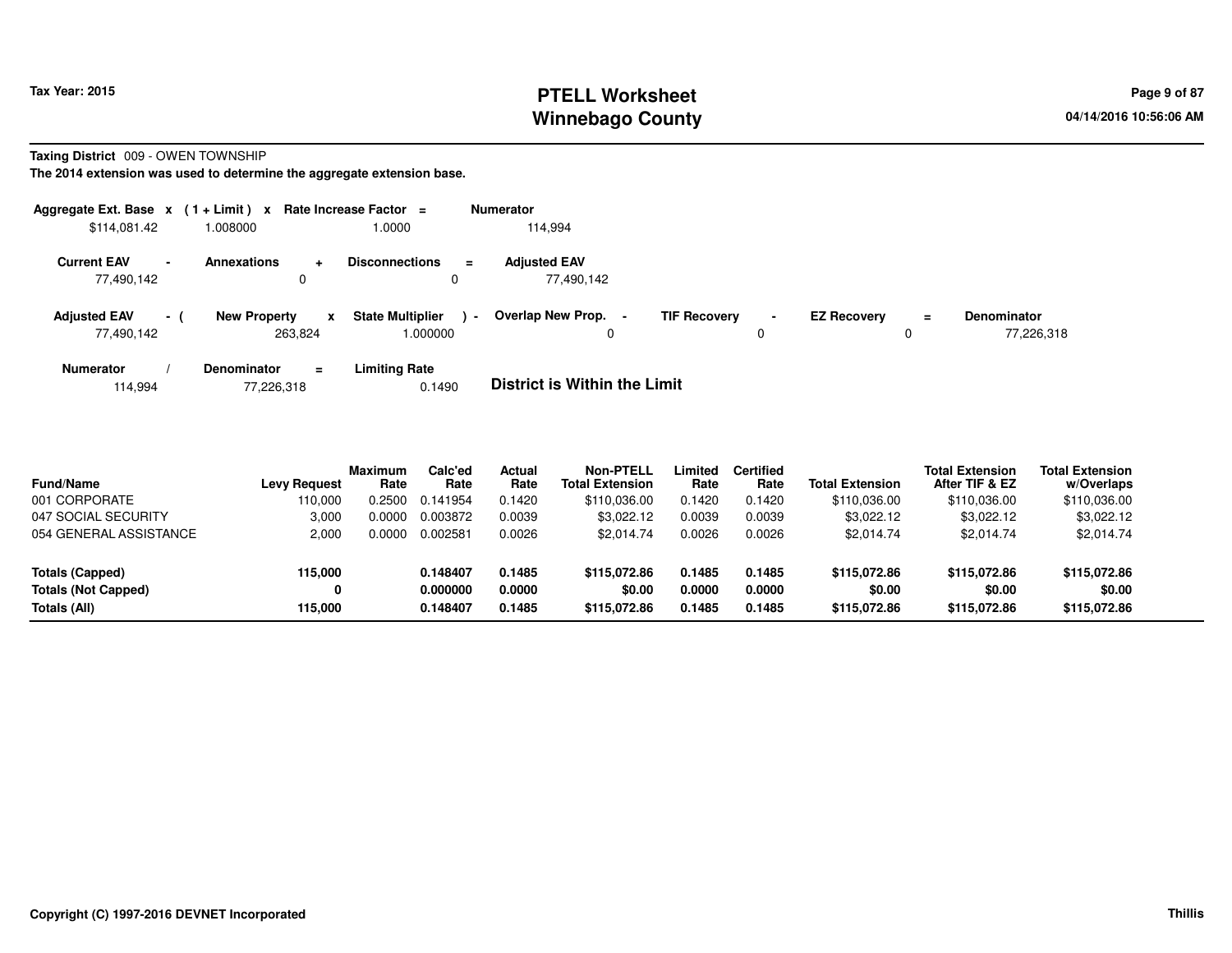# **PTELL Worksheet Tax Year: 2015 Page 10 of 87 PAGE 10 of 87 Page 10 of 87 Winnebago County**

#### **Taxing District** 010 - PECATONICA TOWNSHIP**The 2014 extension was used to determine the aggregate extension base.**

| Aggregate Ext. Base $x$ (1 + Limit) x Rate Increase Factor =<br>\$117,163.88 | 1.008000                                       | 1.0000                  |                           | <b>Numerator</b><br>118,101 |                                            |                     |                          |                         |                                          |                                      |
|------------------------------------------------------------------------------|------------------------------------------------|-------------------------|---------------------------|-----------------------------|--------------------------------------------|---------------------|--------------------------|-------------------------|------------------------------------------|--------------------------------------|
| <b>Current EAV</b><br>64,814,018                                             | <b>Annexations</b><br>$\ddot{}$<br>$\Omega$    | <b>Disconnections</b>   | $\equiv$<br>0             | <b>Adjusted EAV</b>         | 64,814,018                                 |                     |                          |                         |                                          |                                      |
| <b>Adjusted EAV</b><br>- (<br>64,814,018                                     | <b>New Property</b><br>$\mathbf{x}$<br>231,177 | <b>State Multiplier</b> | $\rightarrow$<br>1.000000 |                             | Overlap New Prop. -<br>0                   | <b>TIF Recovery</b> | 0                        | <b>EZ Recovery</b><br>0 | Denominator<br>$=$                       | 64,582,841                           |
| <b>Numerator</b><br>118,101                                                  | <b>Denominator</b><br>$\equiv$<br>64,582,841   | <b>Limiting Rate</b>    | 0.1829                    |                             | <b>District is Over the Limit</b>          |                     |                          |                         |                                          |                                      |
| <b>Limiting Rate</b><br>0.1829                                               | <b>Computed Rate</b><br>$=$<br>0.187200        | <b>Reduction Factor</b> | 0.9770                    |                             |                                            |                     |                          |                         |                                          |                                      |
| <b>Fund/Name</b>                                                             | <b>Levy Request</b>                            | <b>Maximum</b><br>Rate  | Calc'ed<br>Rate           | <b>Actual</b><br>Rate       | <b>Non-PTELL</b><br><b>Total Extension</b> | Limited<br>Rate     | <b>Certified</b><br>Rate | <b>Total Extension</b>  | <b>Total Extension</b><br>After TIF & EZ | <b>Total Extension</b><br>w/Overlaps |
| 001 CORPORATE<br>005 I. M. R. F.                                             | 102,000<br>0                                   | 0.2500<br>0.0000        | 0.157373<br>0.000000      | 0.1574<br>0.0000            | \$102,017.26<br>\$0.00                     | 0.1537<br>0.0000    | 0.1537<br>0.0000         | \$99,619.15<br>\$0.00   | \$99,619.15<br>\$0.00                    | \$99,619.15<br>\$0.00                |
| 027 AUDIT                                                                    | 5,000                                          | 0.0050                  | 0.007714                  | 0.0050                      | \$3,240.70                                 | 0.0049              | 0.0049                   | \$3,175.89              | \$3,175.89                               | \$3,175.89                           |
| 035 TORT JUDGMENTS, LIABILIT                                                 | 6,000                                          | 0.0000                  | 0.009257                  | 0.0093                      | \$6,027.70                                 | 0.0091              | 0.0091                   | \$5,898.08              | \$5,898.08                               | \$5,898.08                           |
| 054 GENERAL ASSISTANCE                                                       | 10,000                                         | 0.0000                  | 0.015429                  | 0.0155                      | \$10,046.17                                | 0.0152              | 0.0152                   | \$9,851.73              | \$9,851.73                               | \$9,851.73                           |
| <b>Totals (Capped)</b>                                                       | 123,000                                        |                         | 0.189773                  | 0.1872                      | \$121,331.83                               | 0.1829              | 0.1829                   | \$118,544.84            | \$118,544.85                             | \$118,544.85                         |
| <b>Totals (Not Capped)</b><br><b>Totals (All)</b>                            | 0<br>123,000                                   |                         | 0.000000<br>0.189773      | 0.0000<br>0.1872            | \$0.00<br>\$121,331.83                     | 0.0000<br>0.1829    | 0.0000<br>0.1829         | \$0.00<br>\$118,544.84  | \$0.00<br>\$118,544.85                   | \$0.00<br>\$118,544.85               |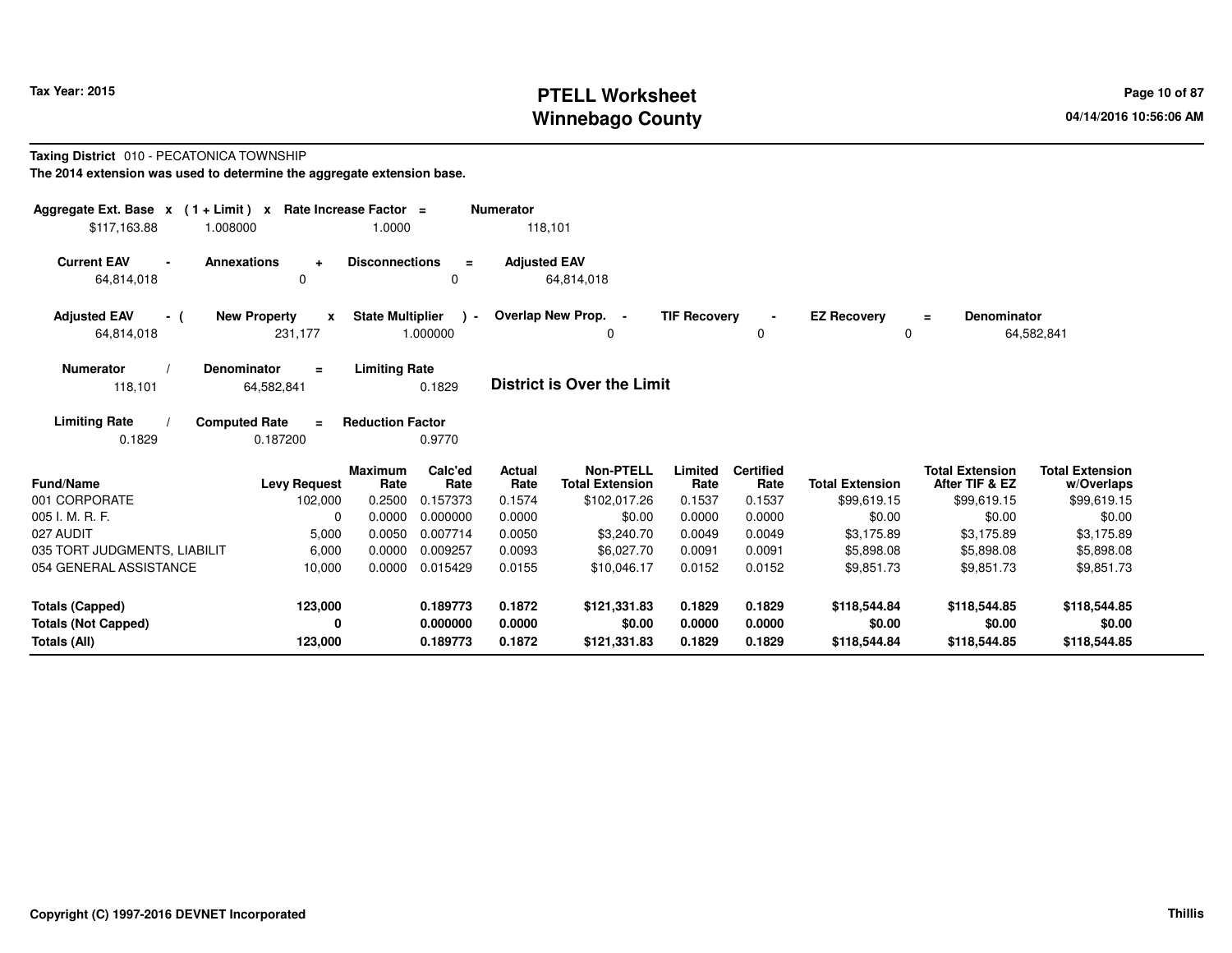# **PTELL Worksheet Tax Year: 2015 Page 11 of 87 PAGE 11 of 87 Page 11 of 87 Winnebago County**

#### **Taxing District** 011 - ROCKFORD TOWNSHIP

| Aggregate Ext. Base $x$ (1 + Limit) $x$                         |                     |                | Rate Increase Factor =                        | <b>Numerator</b>                    |                     |                               |                               |                                                 |
|-----------------------------------------------------------------|---------------------|----------------|-----------------------------------------------|-------------------------------------|---------------------|-------------------------------|-------------------------------|-------------------------------------------------|
| \$2,526,609.16                                                  | 1.008000            |                | 1.0000                                        | 2,546,822                           |                     |                               |                               |                                                 |
| <b>Current EAV</b><br>$\overline{\phantom{a}}$<br>1,731,155,096 | <b>Annexations</b>  | ۰<br>0         | <b>Disconnections</b><br>$\equiv$<br>0        | <b>Adiusted EAV</b><br>.731.155.096 |                     |                               |                               |                                                 |
| <b>Adjusted EAV</b><br>$\sim$ 1<br>1,731,155,096                | <b>New Property</b> | x<br>5.464.218 | <b>State Multiplier</b><br>$\sim$<br>1.000000 | <b>Overlap New Prop.</b><br>0       | <b>TIF Recovery</b> | $\overline{\phantom{0}}$<br>0 | <b>EZ Recovery</b><br>145,864 | <b>Denominator</b><br>$\equiv$<br>1,725,545,014 |
| <b>Numerator</b>                                                | Denominator         | $\equiv$       | <b>Limiting Rate</b>                          | _ _ _ _ _ _ _ _ _ _ _ _ _ _ _ _ _ _ |                     |                               |                               |                                                 |

| 2,546,822<br>1,725,545,014 | 0.1476 | <b>District is Within the Limit</b> |
|----------------------------|--------|-------------------------------------|
|----------------------------|--------|-------------------------------------|

| <b>Fund/Name</b>       | <b>Levy Request</b> | <b>Maximum</b><br>Rate | Calc'ed<br>Rate | Actual<br>Rate | <b>Non-PTELL</b><br><b>Total Extension</b> | Limited<br>Rate | <b>Certified</b><br>Rate | <b>Total Extension</b> | <b>Total Extension</b><br>After TIF & EZ | <b>Total Extension</b><br>w/Overlaps |  |
|------------------------|---------------------|------------------------|-----------------|----------------|--------------------------------------------|-----------------|--------------------------|------------------------|------------------------------------------|--------------------------------------|--|
| 001 CORPORATE          | ,757,834            | 0.2500                 | 0.101541        | 0.1016         | \$1.758.853.58                             | 0.1016          | 0.1016                   | \$1.791.695.72         | \$1,758,853.58                           | \$1,758,853.58                       |  |
| 054 GENERAL ASSISTANCE | 753,357             | 0.0000                 | 0.043518        | 0.0436         | \$754.783.62                               | 0.0436          | 0.0436                   | \$768,877.30           | \$754,783.62                             | \$754,783.62                         |  |
| <b>Totals (Capped)</b> | 2,511,191           |                        | 0.145059        | 0.1452         | \$2,513,637.20                             | 0.1452          | 0.1452                   | \$2,560,573.01         | \$2,513,637.20                           | \$2,513,637.20                       |  |
| Totals (Not Capped)    | 0                   |                        | 0.000000        | 0.0000         | \$0.00                                     | 0.0000          | 0.0000                   | \$0.00                 | \$0.00                                   | \$0.00                               |  |
| Totals (All)           | 2.511.191           |                        | 0.145059        | 0.1452         | \$2,513,637.20                             | 0.1452          | 0.1452                   | \$2,560,573.01         | \$2,513,637.20                           | \$2,513,637.20                       |  |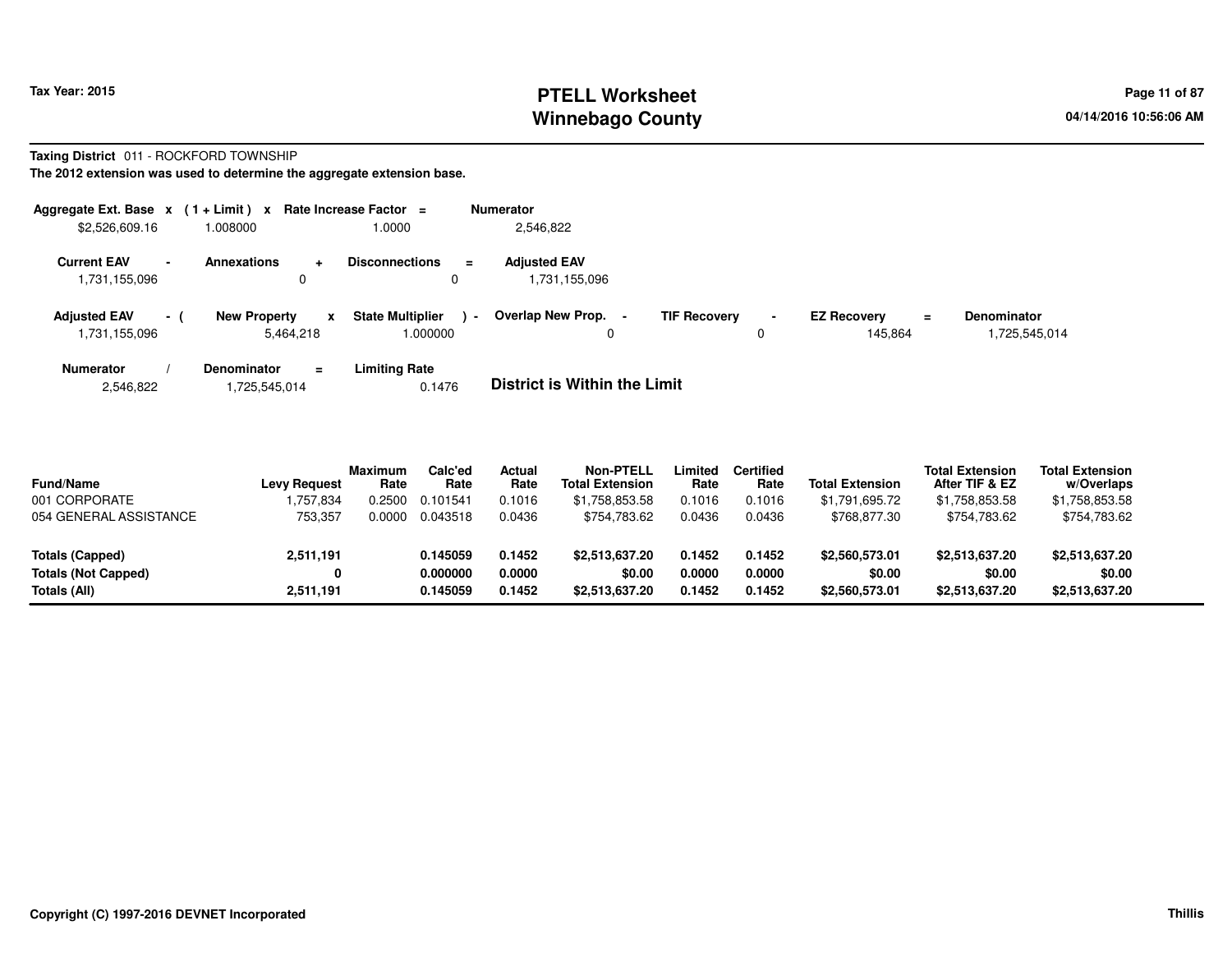# **PTELL Worksheet Tax Year: 2015 Page 12 of 87 Page 12 of 87 Winnebago County**

#### **Taxing District** 012 - ROCKTON TOWNSHIP**The 2014 extension was used to determine the aggregate extension base.**

| Aggregate Ext. Base $x$ (1 + Limit) $x$<br>\$469,336.69<br>1.008000       | Rate Increase Factor =                | 1.0000                              |                 | <b>Numerator</b><br>473,091 |                                            |                     |                          |                         |                                          |                                      |
|---------------------------------------------------------------------------|---------------------------------------|-------------------------------------|-----------------|-----------------------------|--------------------------------------------|---------------------|--------------------------|-------------------------|------------------------------------------|--------------------------------------|
| <b>Current EAV</b><br><b>Annexations</b><br>$\blacksquare$<br>233,588,319 | $\ddot{\phantom{1}}$<br>0             | <b>Disconnections</b>               | $\equiv$<br>0   | <b>Adjusted EAV</b>         | 233,588,319                                |                     |                          |                         |                                          |                                      |
| <b>Adjusted EAV</b><br>- (<br>233,588,319                                 | <b>New Property</b><br>X<br>1,074,021 | <b>State Multiplier</b><br>1.000000 | $\rightarrow$   |                             | Overlap New Prop. -<br>0                   | <b>TIF Recovery</b> | 0                        | <b>EZ Recovery</b><br>0 | Denominator<br>$\equiv$                  | 232,514,298                          |
| <b>Numerator</b><br><b>Denominator</b><br>473,091                         | $\equiv$<br>232,514,298               | <b>Limiting Rate</b>                | 0.2035          |                             | <b>District is Over the Limit</b>          |                     |                          |                         |                                          |                                      |
| <b>Limiting Rate</b><br><b>Computed Rate</b><br>0.2035                    | $\equiv$<br>0.214300                  | <b>Reduction Factor</b>             | 0.9496          |                             |                                            |                     |                          |                         |                                          |                                      |
| Fund/Name                                                                 | <b>Levy Request</b>                   | <b>Maximum</b><br>Rate              | Calc'ed<br>Rate | Actual<br>Rate              | <b>Non-PTELL</b><br><b>Total Extension</b> | Limited<br>Rate     | <b>Certified</b><br>Rate | <b>Total Extension</b>  | <b>Total Extension</b><br>After TIF & EZ | <b>Total Extension</b><br>w/Overlaps |
| 001 CORPORATE                                                             | 289,663                               | 0.2500                              | 0.124006        | 0.1241                      | \$289,883.10                               | 0.1133              | 0.1133                   | \$269,573.63            | \$264,655.57                             | \$264,655.57                         |
| 005 I. M. R. F.                                                           | 50,000                                | 0.0000                              | 0.021405        | 0.0215                      | \$50.221.49                                | 0.0215              | 0.0215                   | \$51,154.75             | \$50,221.49                              | \$50,221.49                          |
| 017 CEMETERY                                                              | 55,000                                | 0.2000                              | 0.023546        | 0.0236                      | \$55,126.84                                | 0.0236              | 0.0236                   | \$56,151.26             | \$55,126.84                              | \$55,126.84                          |
| 035 TORT JUDGMENTS, LIABILIT                                              | 10,000                                | 0.0000                              | 0.004281        | 0.0043                      | \$10.044.30                                | 0.0043              | 0.0043                   | \$10,230.95             | \$10.044.30                              | \$10,044.30                          |
| 042 PARK/PARK MAINTENANCE                                                 | 10,000                                | 0.0200                              | 0.004281        | 0.0043                      | \$10,044.30                                | 0.0043              | 0.0043                   | \$10,230.95             | \$10,044.30                              | \$10,044.30                          |
| 047 SOCIAL SECURITY                                                       | 30,000                                | 0.0000                              | 0.012843        | 0.0129                      | \$30,132.89                                | 0.0129              | 0.0129                   | \$30,692.85             | \$30,132.89                              | \$30,132.89                          |
| 054 GENERAL ASSISTANCE                                                    | 55,000                                | 0.0000                              | 0.023546        | 0.0236                      | \$55,126.84                                | 0.0236              | 0.0236                   | \$56,151.26             | \$55,126.84                              | \$55,126.84                          |
| <b>Totals (Capped)</b>                                                    | 499,663                               |                                     | 0.213908        | 0.2143                      | \$500,579.76                               | 0.2035              | 0.2035                   | \$484,185.65            | \$475,352.23                             | \$475,352.23                         |
| <b>Totals (Not Capped)</b>                                                | 0                                     |                                     | 0.000000        | 0.0000                      | \$0.00                                     | 0.0000              | 0.0000                   | \$0.00                  | \$0.00                                   | \$0.00                               |
| Totals (All)                                                              | 499,663                               |                                     | 0.213908        | 0.2143                      | \$500,579.76                               | 0.2035              | 0.2035                   | \$484,185.65            | \$475,352.23                             | \$475,352.23                         |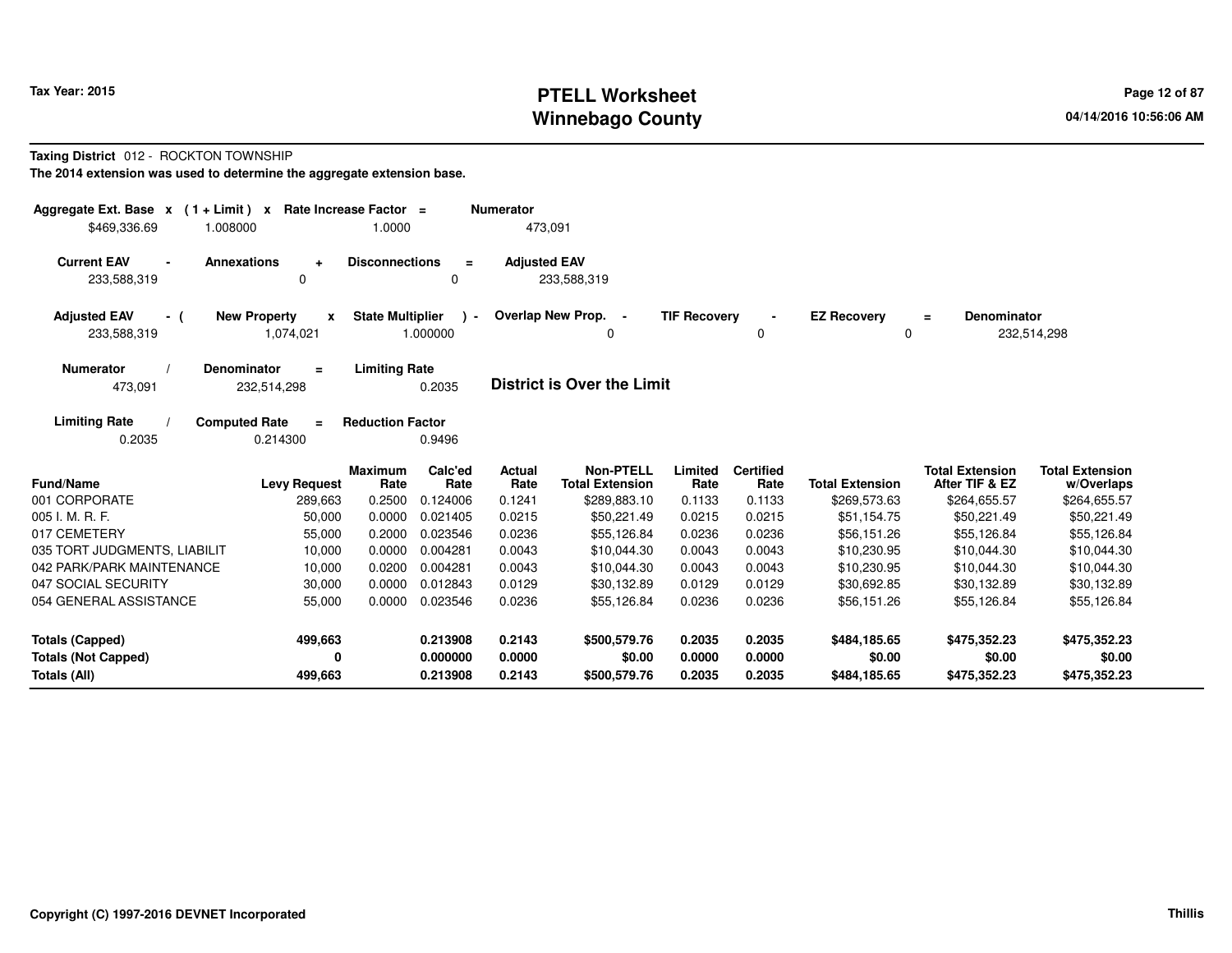# **PTELL Worksheet Tax Year: 2015 Page 13 of 87 PAGE 13 of 87 Page 13 of 87 Winnebago County**

#### **Taxing District** 013 - ROSCOE TOWNSHIP**The 2014 extension was used to determine the aggregate extension base.**

| Aggregate Ext. Base $x$ (1 + Limit) $x$   |                                       | Rate Increase Factor =  |                           | <b>Numerator</b>      |                                            |                     |                          |                         |                                          |                                      |  |
|-------------------------------------------|---------------------------------------|-------------------------|---------------------------|-----------------------|--------------------------------------------|---------------------|--------------------------|-------------------------|------------------------------------------|--------------------------------------|--|
| \$612,174.41                              | 1.008000                              | 1.0000                  |                           | 617,072               |                                            |                     |                          |                         |                                          |                                      |  |
| <b>Current EAV</b><br>$\blacksquare$      | <b>Annexations</b><br>$\ddot{}$       | <b>Disconnections</b>   | $\equiv$                  | <b>Adjusted EAV</b>   |                                            |                     |                          |                         |                                          |                                      |  |
| 417,618,774                               | 0                                     |                         | 0                         |                       | 417,618,774                                |                     |                          |                         |                                          |                                      |  |
| <b>Adjusted EAV</b><br>- (<br>417,618,774 | <b>New Property</b><br>X<br>3,863,270 | <b>State Multiplier</b> | $\rightarrow$<br>1.000000 |                       | Overlap New Prop. -                        | <b>TIF Recovery</b> | 0                        | <b>EZ Recovery</b><br>0 | <b>Denominator</b><br>$\equiv$           | 413,755,504                          |  |
| <b>Numerator</b>                          | <b>Denominator</b><br>$\equiv$        | <b>Limiting Rate</b>    |                           |                       |                                            |                     |                          |                         |                                          |                                      |  |
| 617,072                                   | 413,755,504                           |                         | 0.1492                    |                       | <b>District is Over the Limit</b>          |                     |                          |                         |                                          |                                      |  |
| <b>Limiting Rate</b>                      | <b>Computed Rate</b><br>$\equiv$      | <b>Reduction Factor</b> |                           |                       |                                            |                     |                          |                         |                                          |                                      |  |
| 0.1492                                    | 0.152800                              |                         | 0.9764                    |                       |                                            |                     |                          |                         |                                          |                                      |  |
| <b>Fund/Name</b>                          | <b>Levy Request</b>                   | <b>Maximum</b><br>Rate  | Calc'ed<br>Rate           | <b>Actual</b><br>Rate | <b>Non-PTELL</b><br><b>Total Extension</b> | Limited<br>Rate     | <b>Certified</b><br>Rate | <b>Total Extension</b>  | <b>Total Extension</b><br>After TIF & EZ | <b>Total Extension</b><br>w/Overlaps |  |
| 001 CORPORATE                             | 589,500                               | 0.2500                  | 0.141157                  | 0.1412                | \$589,677.71                               | 0.1376              | 0.1376                   | \$574,881.91            | \$574,643.43                             | \$574,643.43                         |  |
| 017 CEMETERY                              | 35,000                                | 0.2000                  | 0.008381                  | 0.0084                | \$35,079.98                                | 0.0084              | 0.0084                   | \$35,094.53             | \$35,079.98                              | \$35,079.98                          |  |
| 054 GENERAL ASSISTANCE                    | 13,000                                | 0.0000                  | 0.003113                  | 0.0032                | \$13,363.80                                | 0.0032              | 0.0032                   | \$13,369.35             | \$13,363.80                              | \$13,363.80                          |  |
| <b>Totals (Capped)</b>                    | 637,500                               |                         | 0.152651                  | 0.1528                | \$638,121.49                               | 0.1492              | 0.1492                   | \$623,345.79            | \$623,087.21                             | \$623,087.21                         |  |
| <b>Totals (Not Capped)</b>                | 0                                     |                         | 0.000000                  | 0.0000                | \$0.00                                     | 0.0000              | 0.0000                   | \$0.00                  | \$0.00                                   | \$0.00                               |  |
| Totals (All)                              | 637,500                               |                         | 0.152651                  | 0.1528                | \$638,121.49                               | 0.1492              | 0.1492                   | \$623,345.79            | \$623,087.21                             | \$623,087.21                         |  |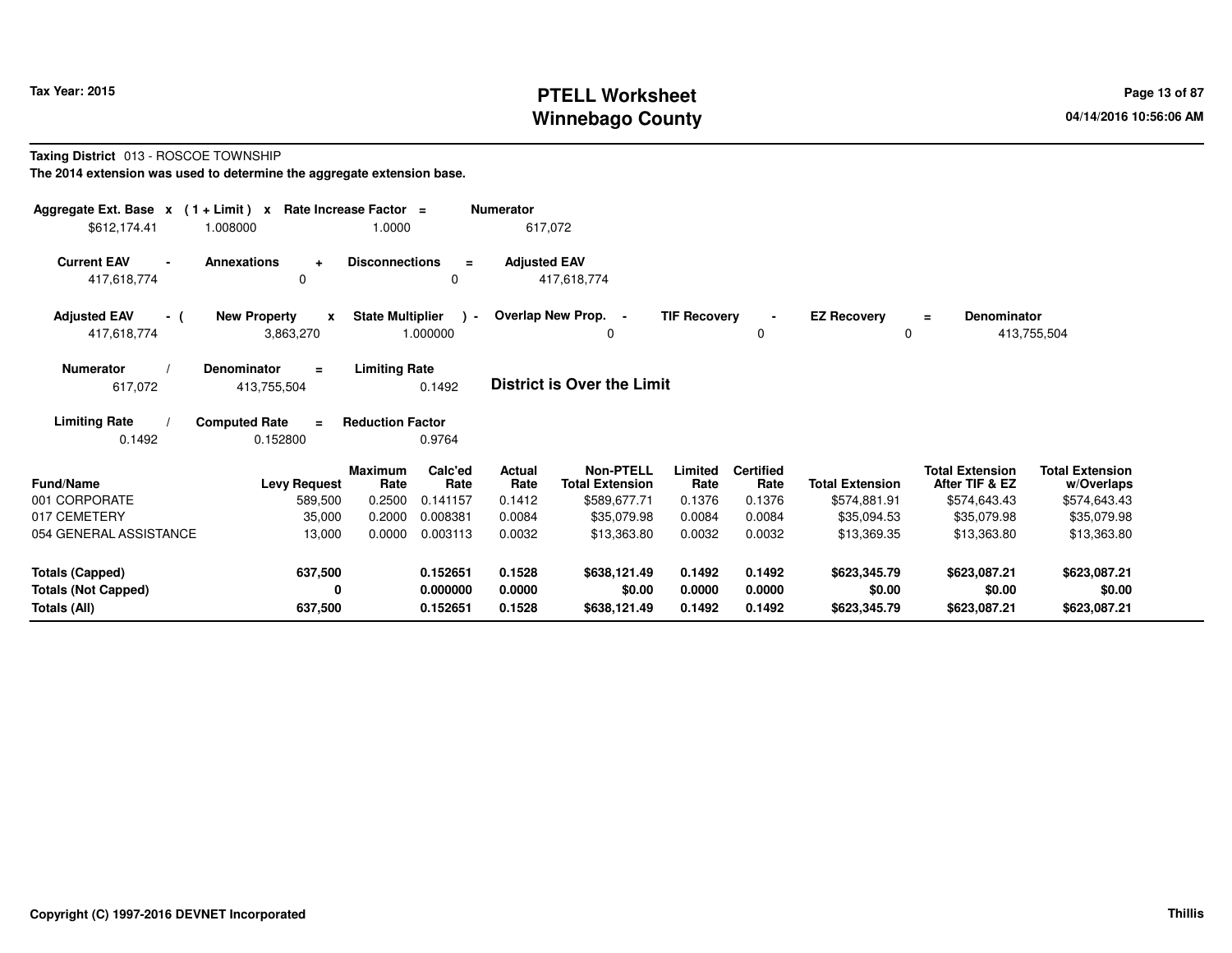# **PTELL Worksheet Tax Year: 2015 Page 14 of 87 Page 14 of 87 Winnebago County**

#### **Taxing District** 014 - SEWARD TOWNSHIP

| Aggregate Ext. Base $x$ (1 + Limit) $x$ Rate Increase Factor = |        |                     |             |                                    |                | <b>Numerator</b>                    |                     |                     |                    |          |                                  |
|----------------------------------------------------------------|--------|---------------------|-------------|------------------------------------|----------------|-------------------------------------|---------------------|---------------------|--------------------|----------|----------------------------------|
| \$107,048.42                                                   |        | 1.008000            |             | 1.0000                             |                | 107,905                             |                     |                     |                    |          |                                  |
| <b>Current EAV</b><br>23,265,893                               | $\sim$ | <b>Annexations</b>  | ÷<br>0      | <b>Disconnections</b><br>0         | Ξ.             | <b>Adjusted EAV</b><br>23,265,893   |                     |                     |                    |          |                                  |
| <b>Adjusted EAV</b><br>23,265,893                              | $\sim$ | <b>New Property</b> | x<br>85,567 | <b>State Multiplier</b><br>.000000 | $\blacksquare$ | <b>Overlap New Prop.</b><br>-       | <b>TIF Recovery</b> | $\blacksquare$<br>υ | <b>EZ Recovery</b> | $\equiv$ | <b>Denominator</b><br>23,180,326 |
| <b>Numerator</b>                                               |        | <b>Denominator</b>  | $\equiv$    | <b>Limiting Rate</b>               |                | _ _ _ _ _ _ _ _ _ _ _ _ _ _ _ _ _ _ |                     |                     |                    |          |                                  |

|  | 107.905 | 23,180,326 | 0.4655 | <b>District is Within the Limit</b> |
|--|---------|------------|--------|-------------------------------------|
|--|---------|------------|--------|-------------------------------------|

| <b>Fund/Name</b>             | <b>Levy Request</b> | <b>Maximum</b><br>Rate | Calc'ed<br>Rate | Actual<br>Rate | <b>Non-PTELL</b><br><b>Total Extension</b> | Limited<br>Rate | <b>Certified</b><br>Rate | <b>Total Extension</b> | <b>Total Extension</b><br>After TIF & EZ | <b>Total Extension</b><br>w/Overlaps |  |
|------------------------------|---------------------|------------------------|-----------------|----------------|--------------------------------------------|-----------------|--------------------------|------------------------|------------------------------------------|--------------------------------------|--|
| 001 CORPORATE                | 81.600              | 0.3700                 | 0.350728        | 0.3508         | \$81,616.75                                | 0.3508          | 0.3508                   | \$81,616.75            | \$81,616.75                              | \$81,616.75                          |  |
| 027 AUDIT                    | 530ء ا              | 0.0050                 | 0.006576        | 0.0050         | \$1.163.29                                 | 0.0050          | 0.0050                   | \$1,163.29             | \$1.163.29                               | \$1,163.29                           |  |
| 035 TORT JUDGMENTS, LIABILIT | 11.220              | 0.0000                 | 0.048225        | 0.0483         | \$11.237.43                                | 0.0483          | 0.0483                   | \$11,237.43            | \$11,237.43                              | \$11,237.43                          |  |
| 047 SOCIAL SECURITY          | 5.610               | 0.0000                 | 0.024113        | 0.0242         | \$5,630.35                                 | 0.0242          | 0.0242                   | \$5,630.35             | \$5,630.35                               | \$5,630.35                           |  |
| 054 GENERAL ASSISTANCE       | 7,905               | 0.0000                 | 0.033977        | 0.0340         | \$7,910.40                                 | 0.0340          | 0.0340                   | \$7,910.40             | \$7,910.40                               | \$7,910.40                           |  |
| Totals (Capped)              | 107.865             |                        | 0.463619        | 0.4623         | \$107,558.22                               | 0.4623          | 0.4623                   | \$107,558.22           | \$107,558.22                             | \$107,558.22                         |  |
| <b>Totals (Not Capped)</b>   | 0                   |                        | 0.000000        | 0.0000         | \$0.00                                     | 0.0000          | 0.0000                   | \$0.00                 | \$0.00                                   | \$0.00                               |  |
| Totals (All)                 | 107,865             |                        | 0.463619        | 0.4623         | \$107,558.22                               | 0.4623          | 0.4623                   | \$107,558.22           | \$107,558.22                             | \$107,558.22                         |  |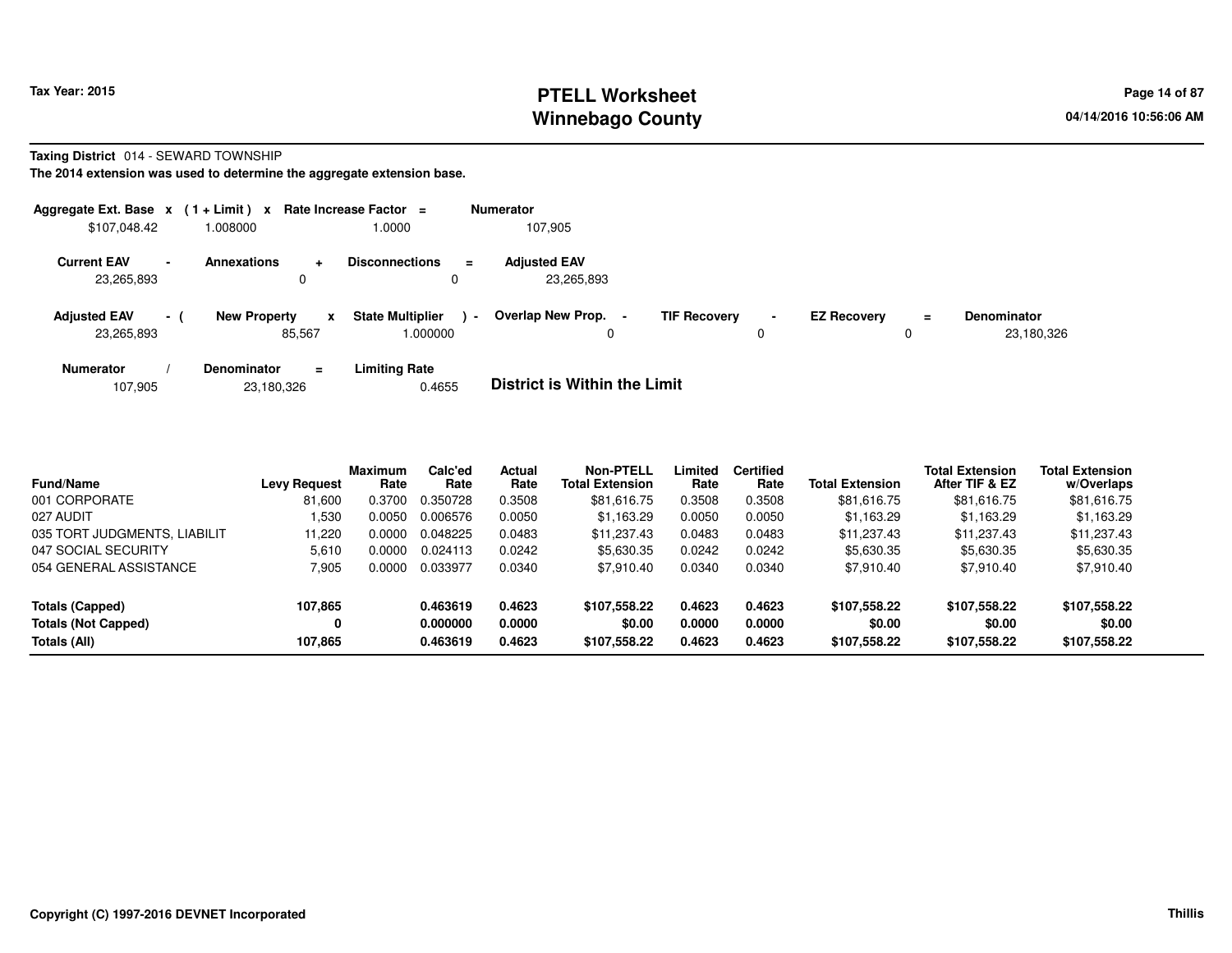# **PTELL Worksheet Tax Year: 2015 Page 15 of 87 PAGE 15 of 87 Page 15 of 87 Winnebago County**

#### **Taxing District** 015 - SHIRLAND TOWNSHIP**The 2014 extension was used to determine the aggregate extension base.**

| Aggregate Ext. Base $x$ (1+Limit) $x$<br>\$46,749.00                 | 1.008000                                                                                                     | Rate Increase Factor =<br>1.0000 |                                  | <b>Numerator</b>           | 47,123                                     |                            |                            |                                      |                                          |                                      |  |  |  |
|----------------------------------------------------------------------|--------------------------------------------------------------------------------------------------------------|----------------------------------|----------------------------------|----------------------------|--------------------------------------------|----------------------------|----------------------------|--------------------------------------|------------------------------------------|--------------------------------------|--|--|--|
| <b>Current EAV</b><br>$\blacksquare$<br>21,079,283                   | <b>Annexations</b><br>$\ddot{}$<br>$\Omega$                                                                  | <b>Disconnections</b>            | $=$<br>0                         | <b>Adjusted EAV</b>        | 21,079,283                                 |                            |                            |                                      |                                          |                                      |  |  |  |
| <b>Adjusted EAV</b><br>- (<br>21,079,283                             | <b>New Property</b><br>$\boldsymbol{x}$<br>99,156                                                            | <b>State Multiplier</b>          | $\rightarrow$<br>1.000000        |                            | Overlap New Prop. -<br>0                   | <b>TIF Recovery</b>        | 0                          | <b>EZ Recovery</b><br>$\mathbf 0$    | <b>Denominator</b><br>$\equiv$           | 20,980,127                           |  |  |  |
| <b>Numerator</b><br>47,123                                           | <b>Limiting Rate</b><br>Denominator<br>$\equiv$<br><b>District is Over the Limit</b><br>0.2247<br>20,980,127 |                                  |                                  |                            |                                            |                            |                            |                                      |                                          |                                      |  |  |  |
| <b>Limiting Rate</b><br>0.2247                                       | <b>Computed Rate</b><br>$\equiv$<br>0.232900                                                                 | <b>Reduction Factor</b>          | 0.9648                           |                            |                                            |                            |                            |                                      |                                          |                                      |  |  |  |
| <b>Fund/Name</b>                                                     | <b>Levy Request</b>                                                                                          | <b>Maximum</b><br>Rate           | Calc'ed<br>Rate                  | <b>Actual</b><br>Rate      | <b>Non-PTELL</b><br><b>Total Extension</b> | Limited<br>Rate            | <b>Certified</b><br>Rate   | <b>Total Extension</b>               | <b>Total Extension</b><br>After TIF & EZ | <b>Total Extension</b><br>w/Overlaps |  |  |  |
| 001 CORPORATE<br>034 GENERAL ASSISTANCE                              | 49,086<br>$\Omega$                                                                                           | 0.3800<br>0.0000                 | 0.232864<br>0.000000             | 0.2329<br>0.0000           | \$49,093.65<br>\$0.00                      | 0.2247<br>0.0000           | 0.2247<br>0.0000           | \$47,365.15<br>\$0.00                | \$47,365.15<br>\$0.00                    | \$47,365.15<br>\$0.00                |  |  |  |
| <b>Totals (Capped)</b><br><b>Totals (Not Capped)</b><br>Totals (All) | 49,086<br>0<br>49,086                                                                                        |                                  | 0.232864<br>0.000000<br>0.232864 | 0.2329<br>0.0000<br>0.2329 | \$49,093.65<br>\$0.00<br>\$49,093.65       | 0.2247<br>0.0000<br>0.2247 | 0.2247<br>0.0000<br>0.2247 | \$47,365.15<br>\$0.00<br>\$47,365.15 | \$47,365.15<br>\$0.00<br>\$47,365.15     | \$47,365.15<br>\$0.00<br>\$47,365.15 |  |  |  |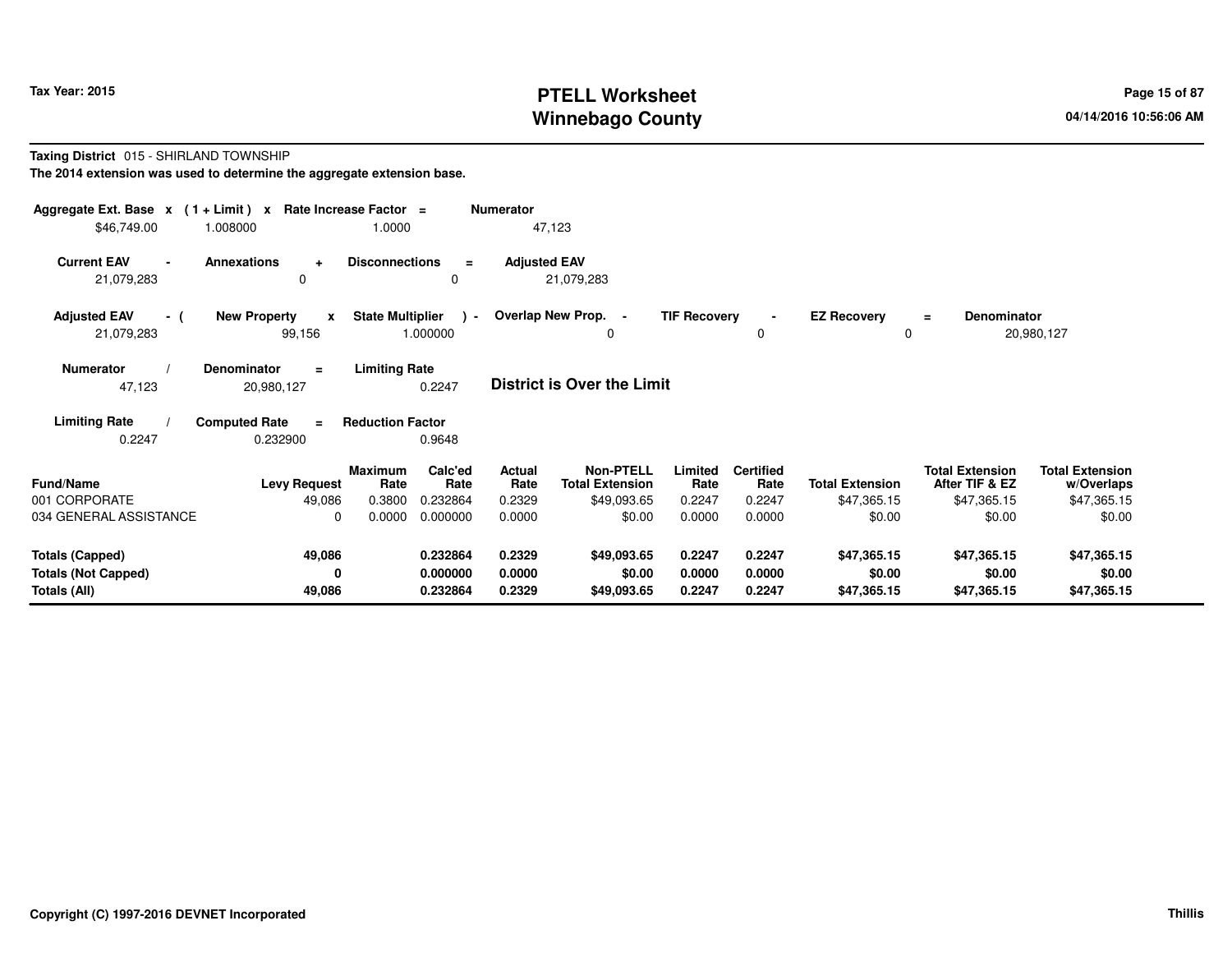# **PTELL Worksheet Tax Year: 2015 Page 16 of 87 PAGE 16 of 87 Page 16 of 87 Winnebago County**

#### **Taxing District** 016 - WINNEBAGO TOWNSHIP**The 2014 extension was used to determine the aggregate extension base.**

| Aggregate Ext. Base $x$ (1+Limit) $x$<br>\$150,010.68 | 1.008000                                       | Rate Increase Factor =<br>1.0000    | <b>Numerator</b><br>151,211     |                                            |                     |                          |                         |                                          |                                      |
|-------------------------------------------------------|------------------------------------------------|-------------------------------------|---------------------------------|--------------------------------------------|---------------------|--------------------------|-------------------------|------------------------------------------|--------------------------------------|
| <b>Current EAV</b><br>$\blacksquare$<br>89,114,532    | <b>Annexations</b><br>$\ddot{}$<br>$\Omega$    | <b>Disconnections</b><br>0          | <b>Adjusted EAV</b><br>$\equiv$ | 89,114,532                                 |                     |                          |                         |                                          |                                      |
| <b>Adjusted EAV</b><br>- (<br>89,114,532              | <b>New Property</b><br>$\mathbf{x}$<br>493,169 | <b>State Multiplier</b><br>1.000000 | $\overline{a}$                  | Overlap New Prop. -<br>0                   | <b>TIF Recovery</b> | 0                        | <b>EZ Recovery</b><br>0 | <b>Denominator</b><br>$\equiv$           | 88,621,363                           |
| <b>Numerator</b><br>151,211                           | <b>Denominator</b><br>$\equiv$<br>88,621,363   | <b>Limiting Rate</b><br>0.1707      |                                 | <b>District is Over the Limit</b>          |                     |                          |                         |                                          |                                      |
| <b>Limiting Rate</b>                                  | <b>Computed Rate</b><br>$\equiv$               | <b>Reduction Factor</b>             |                                 |                                            |                     |                          |                         |                                          |                                      |
| 0.1707                                                | 0.176800                                       | 0.9655                              |                                 |                                            |                     |                          |                         |                                          |                                      |
| <b>Fund/Name</b>                                      | <b>Levy Request</b>                            | Calc'ed<br><b>Maximum</b><br>Rate   | Actual<br>Rate<br>Rate          | <b>Non-PTELL</b><br><b>Total Extension</b> | Limited<br>Rate     | <b>Certified</b><br>Rate | <b>Total Extension</b>  | <b>Total Extension</b><br>After TIF & EZ | <b>Total Extension</b><br>w/Overlaps |
| 001 CORPORATE                                         | 157,511                                        | 0.2500<br>0.176751                  | 0.1768                          | \$157,554.49                               | 0.1707              | 0.1707                   | \$152,118.51            | \$152,118.51                             | \$152,118.51                         |
| <b>Totals (Capped)</b><br><b>Totals (Not Capped)</b>  | 157,511<br>0                                   | 0.176751<br>0.000000                | 0.1768<br>0.0000                | \$157,554.49<br>\$0.00                     | 0.1707<br>0.0000    | 0.1707<br>0.0000         | \$152,118.51<br>\$0.00  | \$152,118.51<br>\$0.00                   | \$152,118.51<br>\$0.00               |
| Totals (All)                                          | 157,511                                        | 0.176751                            | 0.1768                          | \$157,554.49                               | 0.1707              | 0.1707                   | \$152,118.51            | \$152,118.51                             | \$152,118.51                         |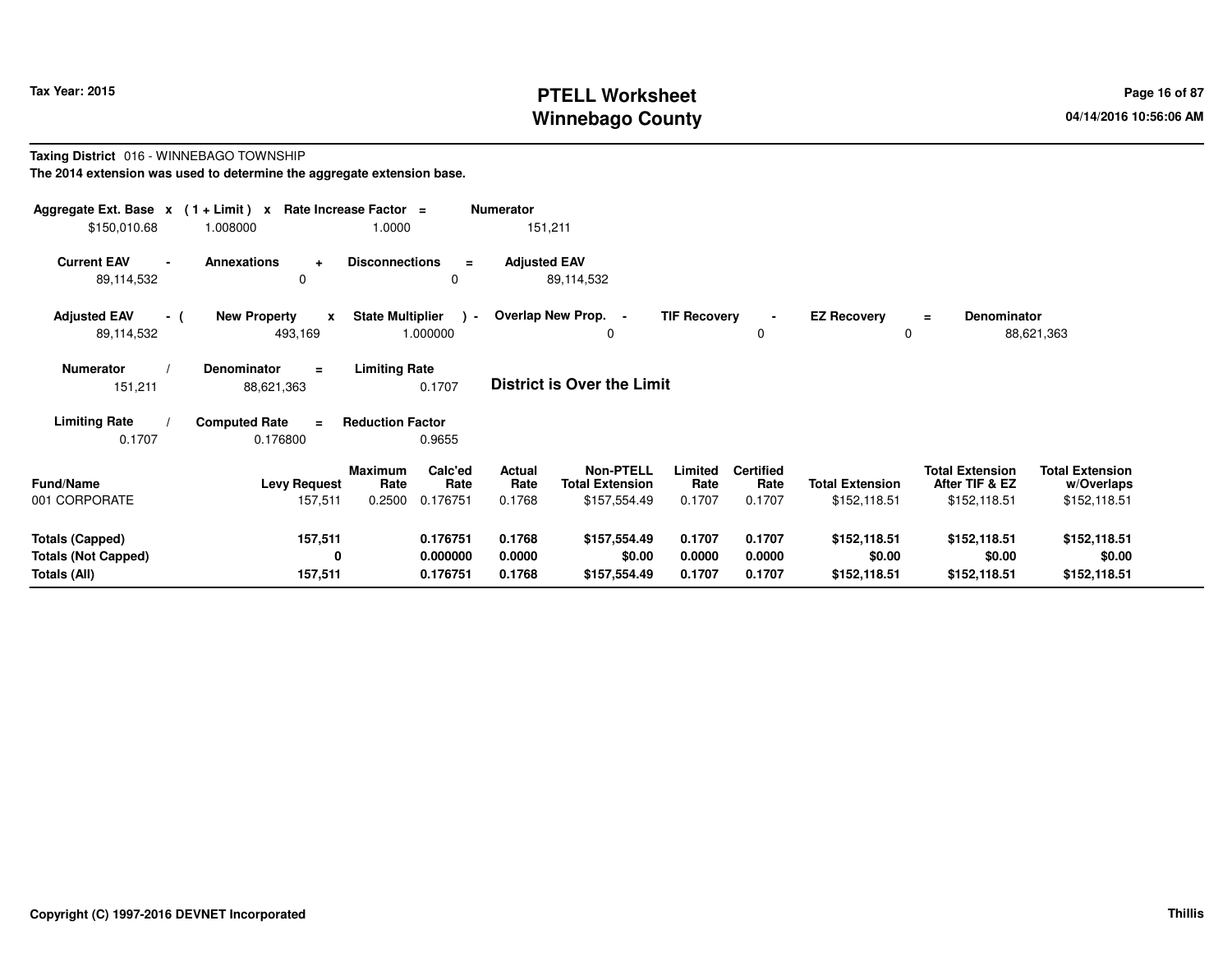### **PTELL Worksheet Tax Year: 2015 Page 17 of 87 Page 17 of 87 Winnebago County**

#### **Taxing District** 017 - CHERRY VALLEY VILLAGE

| Aggregate Ext. Base $x$ (1 + Limit) $x$ |                |                                                | Rate Increase Factor =                       | <b>Numerator</b>                                     |                    |                    |               |                                  |
|-----------------------------------------|----------------|------------------------------------------------|----------------------------------------------|------------------------------------------------------|--------------------|--------------------|---------------|----------------------------------|
| \$0.00                                  |                | 1.008000                                       | 0000.                                        | 0                                                    |                    |                    |               |                                  |
| <b>Current EAV</b><br>76,793,568        | $\blacksquare$ | <b>Annexations</b><br>$\pm$<br>3,483           | <b>Disconnections</b><br>$\equiv$            | <b>Adjusted EAV</b><br>76.790.085                    |                    |                    |               |                                  |
| <b>Adjusted EAV</b><br>76,790,085       | $-1$           | <b>New Property</b><br>$\mathbf{x}$<br>169,568 | <b>State Multiplier</b><br>$\sim$<br>000000. | Overlap New Prop. -<br><b>TIF Recovery</b><br>94,649 | $\sim$<br>$\Omega$ | <b>EZ Recovery</b> | $\equiv$<br>0 | <b>Denominator</b><br>76.525.868 |
| <b>Numerator</b><br>0                   |                | Denominator<br>$=$<br>76,525,868               | <b>Limiting Rate</b><br>0.0000               | <b>District is Within the Limit</b>                  |                    |                    |               |                                  |

| <b>Fund/Name</b>           | <b>Levy Request</b> | <b>Maximum</b><br>Rate | Calc'ed<br>Rate | <b>Actual</b><br>Rate | <b>Non-PTELL</b><br><b>Total Extension</b> | Limited<br>Rate | <b>Certified</b><br>Rate | <b>Total Extension</b> | <b>Total Extension</b><br>After TIF & EZ | <b>Total Extension</b><br>w/Overlaps |
|----------------------------|---------------------|------------------------|-----------------|-----------------------|--------------------------------------------|-----------------|--------------------------|------------------------|------------------------------------------|--------------------------------------|
| 001 CORPORATE              |                     | 0.2500                 | 0.000000        | 0.0000                | \$0.00                                     | 0.0000          | 0.0000                   | \$0.00                 | \$0.00                                   | \$0.00                               |
| 003 BONDS & INTEREST       |                     | 0.0000                 | 0.000000        | 0.0000                | \$0.00                                     | 0.0000          | 0.0000                   | \$0.00                 | \$0.00                                   | \$0.00                               |
| 207 ROAD & BRIDGE TRANSFER |                     | 0.0000                 | 0.000000        | 0.0000                | \$0.00                                     | 0.0000          | 0.0000                   | \$0.00                 | \$0.00                                   | \$0.00                               |
| <b>Totals (Capped)</b>     | 0                   |                        | 0.000000        | 0.0000                | \$0.00                                     | 0.0000          | 0.0000                   | \$0.00                 | \$0.00                                   | \$0.00                               |
| <b>Totals (Not Capped)</b> | 0                   |                        | 0.000000        | 0.0000                | \$0.00                                     | 0.0000          | 0.0000                   | \$0.00                 | \$0.00                                   | \$0.00                               |
| Totals (All)               | 0                   |                        | 0.000000        | 0.0000                | \$0.00                                     | 0.0000          | 0.0000                   | \$0.00                 | \$0.00                                   | \$0.00                               |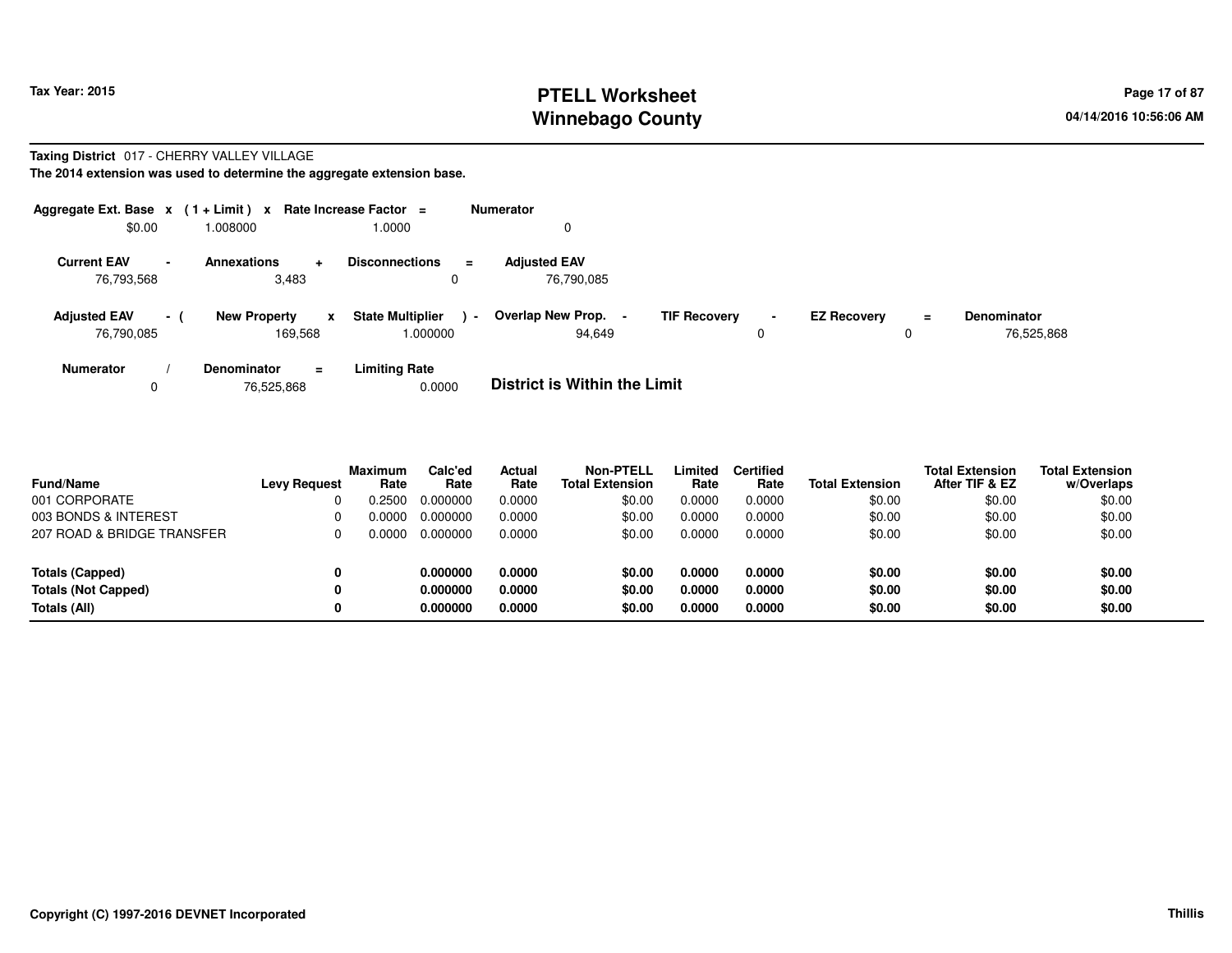# **PTELL Worksheet Tax Year: 2015 Page 18 of 87 PAGE 18 of 87 Page 18 of 87 Winnebago County**

**Taxing District** 018 - DURAND VILLAGE

| Aggregate Ext. Base $x$ (1+Limit) $x$<br>\$52,486.00                 | Rate Increase Factor =<br>1.008000           | 1.0000                  |                                  | <b>Numerator</b>           | 52,906                               |                            |                            |                                      |                                          |                                      |
|----------------------------------------------------------------------|----------------------------------------------|-------------------------|----------------------------------|----------------------------|--------------------------------------|----------------------------|----------------------------|--------------------------------------|------------------------------------------|--------------------------------------|
| <b>Current EAV</b><br>$\blacksquare$<br>16,168,831                   | <b>Annexations</b><br>$\ddot{}$<br>0         | <b>Disconnections</b>   | $\equiv$<br>$\Omega$             | <b>Adjusted EAV</b>        | 16,168,831                           |                            |                            |                                      |                                          |                                      |
| <b>Adjusted EAV</b><br>- (<br>16,168,831                             | <b>New Property</b><br>x<br>0                | <b>State Multiplier</b> | $\rightarrow$<br>1.000000        |                            | Overlap New Prop. -<br>0             | <b>TIF Recovery</b>        | $\sim$<br>$\Omega$         | <b>EZ Recovery</b><br>0              | Denominator<br>$\equiv$                  | 16,168,831                           |
| <b>Numerator</b><br>52,906                                           | <b>Denominator</b><br>$\equiv$<br>16,168,831 | <b>Limiting Rate</b>    | 0.3273                           |                            | <b>District is Over the Limit</b>    |                            |                            |                                      |                                          |                                      |
| <b>Limiting Rate</b><br>0.3273                                       | <b>Computed Rate</b><br>$\equiv$<br>0.329100 | <b>Reduction Factor</b> | 0.9945                           |                            |                                      |                            |                            |                                      |                                          |                                      |
| <b>Fund/Name</b>                                                     | <b>Levy Request</b>                          | <b>Maximum</b><br>Rate  | Calc'ed<br>Rate                  | <b>Actual</b><br>Rate      | Non-PTELL<br><b>Total Extension</b>  | Limited<br>Rate            | <b>Certified</b><br>Rate   | <b>Total Extension</b>               | <b>Total Extension</b><br>After TIF & EZ | <b>Total Extension</b><br>w/Overlaps |
| 001 CORPORATE                                                        | 44,000                                       | 0.4375                  | 0.272129                         | 0.2722                     | \$44,011.56                          | 0.2707                     | 0.2707                     | \$44,420.78                          | \$43,769.03                              | \$43,769.03                          |
| 003 BONDS & INT 2014<br>014 POLICE PROTECTION                        | $\Omega$<br>9,200                            | 0.0000<br>0.6000        | 0.000000<br>0.056900             | 0.0000<br>0.0569           | \$0.00<br>\$9,200.06                 | 0.0000<br>0.0566           | 0.0000<br>0.0566           | \$0.00<br>\$9,287.83                 | \$0.00<br>\$9,151.56                     | \$0.00<br>\$9,151.56                 |
| 207 ROAD AND BRIDGE TRANSF                                           | 0                                            | 0.0000                  | 0.000000                         | 0.0000                     | \$0.00                               | 0.0000                     | 0.0000                     | \$0.00                               | \$0.00                                   | \$0.00                               |
| <b>Totals (Capped)</b><br><b>Totals (Not Capped)</b><br>Totals (All) | 53,200<br>0<br>53,200                        |                         | 0.329029<br>0.000000<br>0.329029 | 0.3291<br>0.0000<br>0.3291 | \$53,211.62<br>\$0.00<br>\$53,211.62 | 0.3273<br>0.0000<br>0.3273 | 0.3273<br>0.0000<br>0.3273 | \$53,708.61<br>\$0.00<br>\$53,708.61 | \$52,920.59<br>\$0.00<br>\$52,920.59     | \$52,920.59<br>\$0.00<br>\$52,920.59 |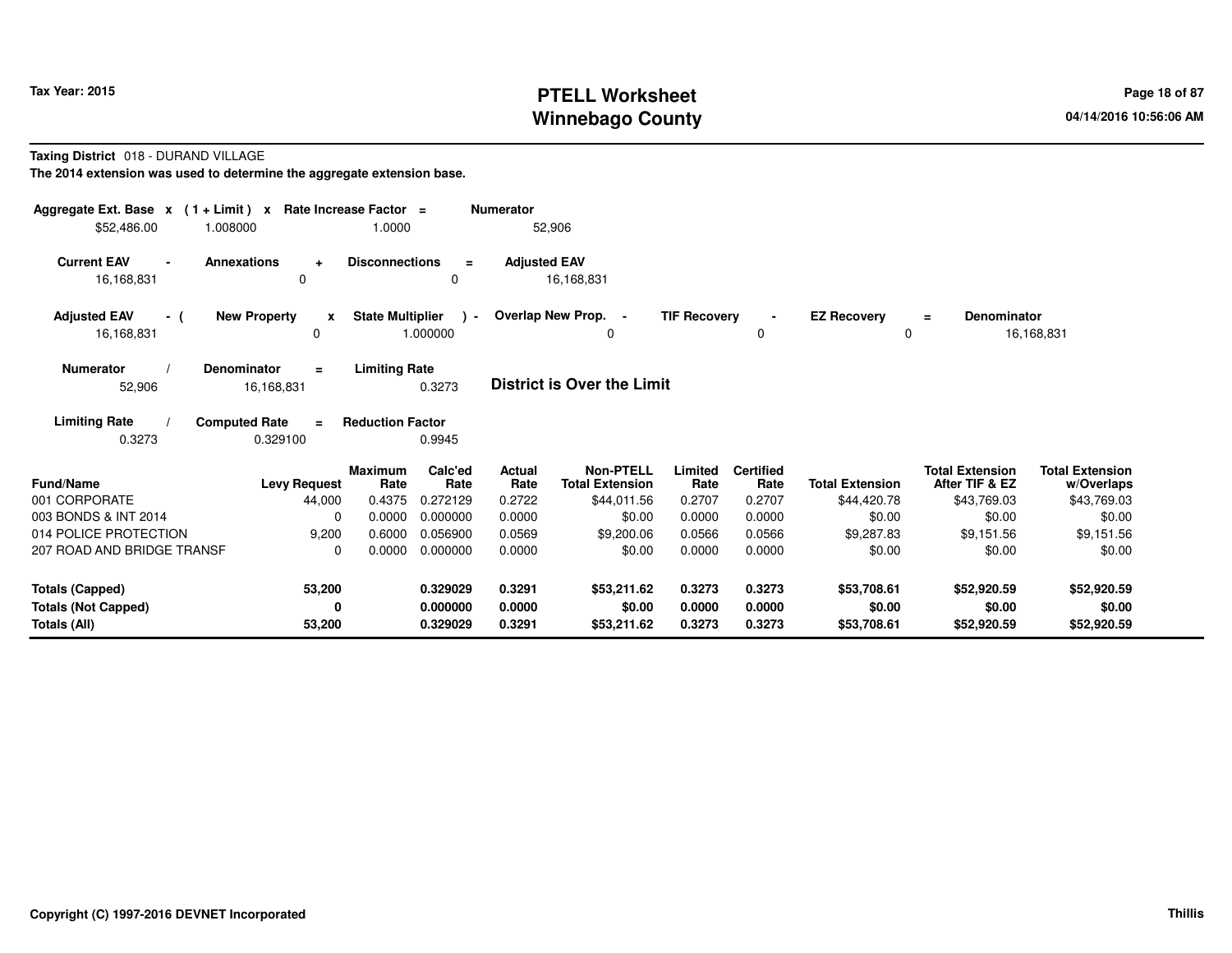### **PTELL Worksheet Tax Year: 2015 Page 19 of 87 Page 19 of 87 Winnebago County**

#### **Taxing District** 019 - LOVES PARK CITY

| Aggregate Ext. Base $x$ (1+Limit) $x$ |        |                                          | Rate Increase Factor =                        | Numerator                                             |                     |                    |               |                                   |
|---------------------------------------|--------|------------------------------------------|-----------------------------------------------|-------------------------------------------------------|---------------------|--------------------|---------------|-----------------------------------|
| \$0.00                                |        | 008000.                                  | 1.0000                                        | 0                                                     |                     |                    |               |                                   |
| <b>Current EAV</b><br>345,066,617     | $\sim$ | Annexations<br>÷<br>163.086              | <b>Disconnections</b><br>$\equiv$<br>0        | <b>Adjusted EAV</b><br>344,903,531                    |                     |                    |               |                                   |
| <b>Adjusted EAV</b><br>344,903,531    | $-1$   | <b>New Property</b><br>x<br>963.153      | <b>State Multiplier</b><br>$\sim$<br>000000.1 | Overlap New Prop. -<br><b>TIF Recovery</b><br>562.278 | $\blacksquare$<br>0 | <b>EZ Recovery</b> | $\equiv$<br>0 | <b>Denominator</b><br>343,378,100 |
| <b>Numerator</b><br>0                 |        | <b>Denominator</b><br>$=$<br>343.378.100 | <b>Limiting Rate</b><br>0.0000                | <b>District is Within the Limit</b>                   |                     |                    |               |                                   |

| <b>Fund/Name</b>           | <b>Levy Request</b> | <b>Maximum</b><br>Rate | Calc'ed<br>Rate | Actual<br>Rate | <b>Non-PTELL</b><br><b>Total Extension</b> | Limited<br>Rate | <b>Certified</b><br>Rate | <b>Total Extension</b> | <b>Total Extension</b><br>After TIF & EZ | Total Extension<br>w/Overlaps |
|----------------------------|---------------------|------------------------|-----------------|----------------|--------------------------------------------|-----------------|--------------------------|------------------------|------------------------------------------|-------------------------------|
| 001 CORPORATE              |                     | 0.2500                 | 0.000000        | 0.0000         | \$0.00                                     | 0.0000          | 0.0000                   | \$0.00                 | \$0.00                                   | \$0.00                        |
| 003 BONDS AND INTEREST     |                     | 0.0000                 | 0.000000        | 0.0000         | \$0.00                                     | 0.0000          | 0.0000                   | \$0.00                 | \$0.00                                   | \$0.00                        |
| 207 ROAD AND BRIDGE TRANSF |                     | 0.0000                 | 0.000000        | 0.0000         | \$0.00                                     | 0.0000          | 0.0000                   | \$0.00                 | \$0.00                                   | \$0.00                        |
| <b>Totals (Capped)</b>     | 0                   |                        | 0.000000        | 0.0000         | \$0.00                                     | 0.0000          | 0.0000                   | \$0.00                 | \$0.00                                   | \$0.00                        |
| <b>Totals (Not Capped)</b> | 0                   |                        | 0.000000        | 0.0000         | \$0.00                                     | 0.0000          | 0.0000                   | \$0.00                 | \$0.00                                   | \$0.00                        |
| Totals (All)               | 0                   |                        | 0.000000        | 0.0000         | \$0.00                                     | 0.0000          | 0.0000                   | \$0.00                 | \$0.00                                   | \$0.00                        |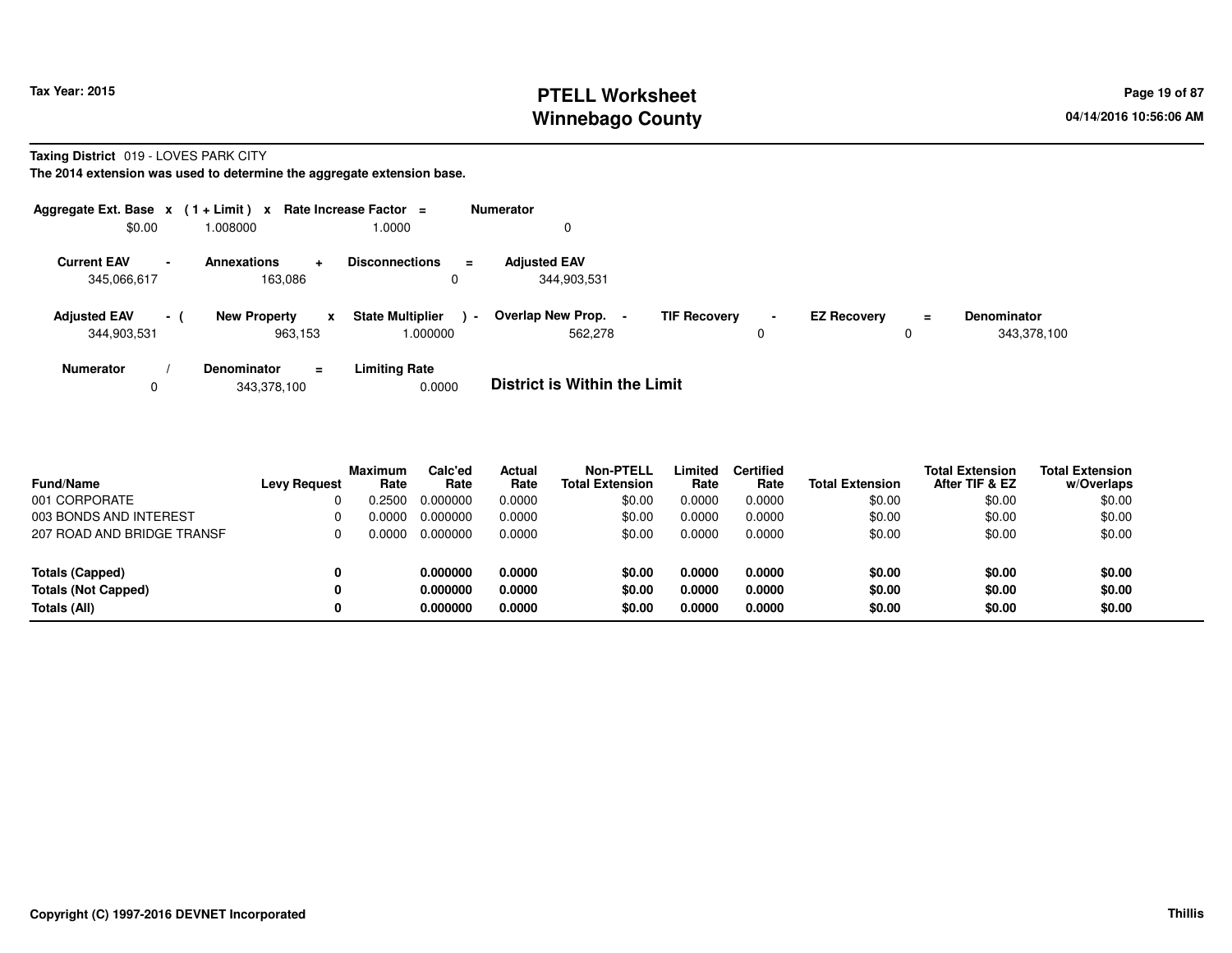### **PTELL Worksheet Tax Year: 2015 Page 20 of 87 PAGE 20 of 87 Page 20 of 87 Winnebago County**

#### **Taxing District** 020 - MACHESNEY PARK VILLAGE

| Aggregate Ext. Base $x$ (1 + Limit) $x$ |                |                                                  | Rate Increase Factor =                       | <b>Numerator</b>                                                                                                                                   |  |
|-----------------------------------------|----------------|--------------------------------------------------|----------------------------------------------|----------------------------------------------------------------------------------------------------------------------------------------------------|--|
| \$0.00                                  |                | .008000                                          | 1.0000                                       | 0                                                                                                                                                  |  |
| <b>Current EAV</b><br>303,301,945       | $\blacksquare$ | <b>Annexations</b><br>۰<br>26,506                | <b>Disconnections</b><br>$\equiv$<br>23,359  | <b>Adiusted EAV</b><br>303,298,798                                                                                                                 |  |
| <b>Adjusted EAV</b><br>303,298,798      | - 1            | <b>New Property</b><br>$\mathbf{x}$<br>3.861.384 | <b>State Multiplier</b><br>$\sim$<br>000000. | Overlap New Prop. -<br><b>TIF Recovery</b><br><b>EZ Recoverv</b><br><b>Denominator</b><br>$\equiv$<br>$\blacksquare$<br>299,437,414<br>0<br>0<br>0 |  |
| <b>Numerator</b><br>0                   |                | <b>Denominator</b><br>$\equiv$<br>299.437.414    | <b>Limiting Rate</b><br>0.0000               | <b>District is Within the Limit</b>                                                                                                                |  |

| <b>Fund/Name</b>           | <b>Levy Request</b> | <b>Maximum</b><br>Rate | Calc'ed<br>Rate | <b>Actual</b><br>Rate | Non-PTELL<br><b>Total Extension</b> | Limited<br>Rate | <b>Certified</b><br>Rate | <b>Total Extension</b> | <b>Total Extension</b><br>After TIF & EZ | <b>Total Extension</b><br>w/Overlaps |
|----------------------------|---------------------|------------------------|-----------------|-----------------------|-------------------------------------|-----------------|--------------------------|------------------------|------------------------------------------|--------------------------------------|
| 001 CORPORATE              |                     | ).2500                 | 0.000000        | 0.0000                | \$0.00                              | 0.0000          | 0.0000                   | \$0.00                 | \$0.00                                   | \$0.00                               |
| 207 ROAD AND BRIDGE TRANSF |                     | ი იიიი                 | 0.000000        | 0.0000                | \$0.00                              | 0.0000          | 0.0000                   | \$0.00                 | \$0.00                                   | \$0.00                               |
|                            |                     |                        |                 |                       |                                     |                 |                          |                        |                                          |                                      |
| Totals (Capped)            |                     |                        | 0.000000        | 0.0000                | \$0.00                              | 0.0000          | 0.0000                   | \$0.00                 | \$0.00                                   | \$0.00                               |
| <b>Totals (Not Capped)</b> |                     |                        | 0.000000        | 0.0000                | \$0.00                              | 0.0000          | 0.0000                   | \$0.00                 | \$0.00                                   | \$0.00                               |
| Totals (All)               |                     |                        | 0.000000        | 0.0000                | \$0.00                              | 0.0000          | 0.0000                   | \$0.00                 | \$0.00                                   | \$0.00                               |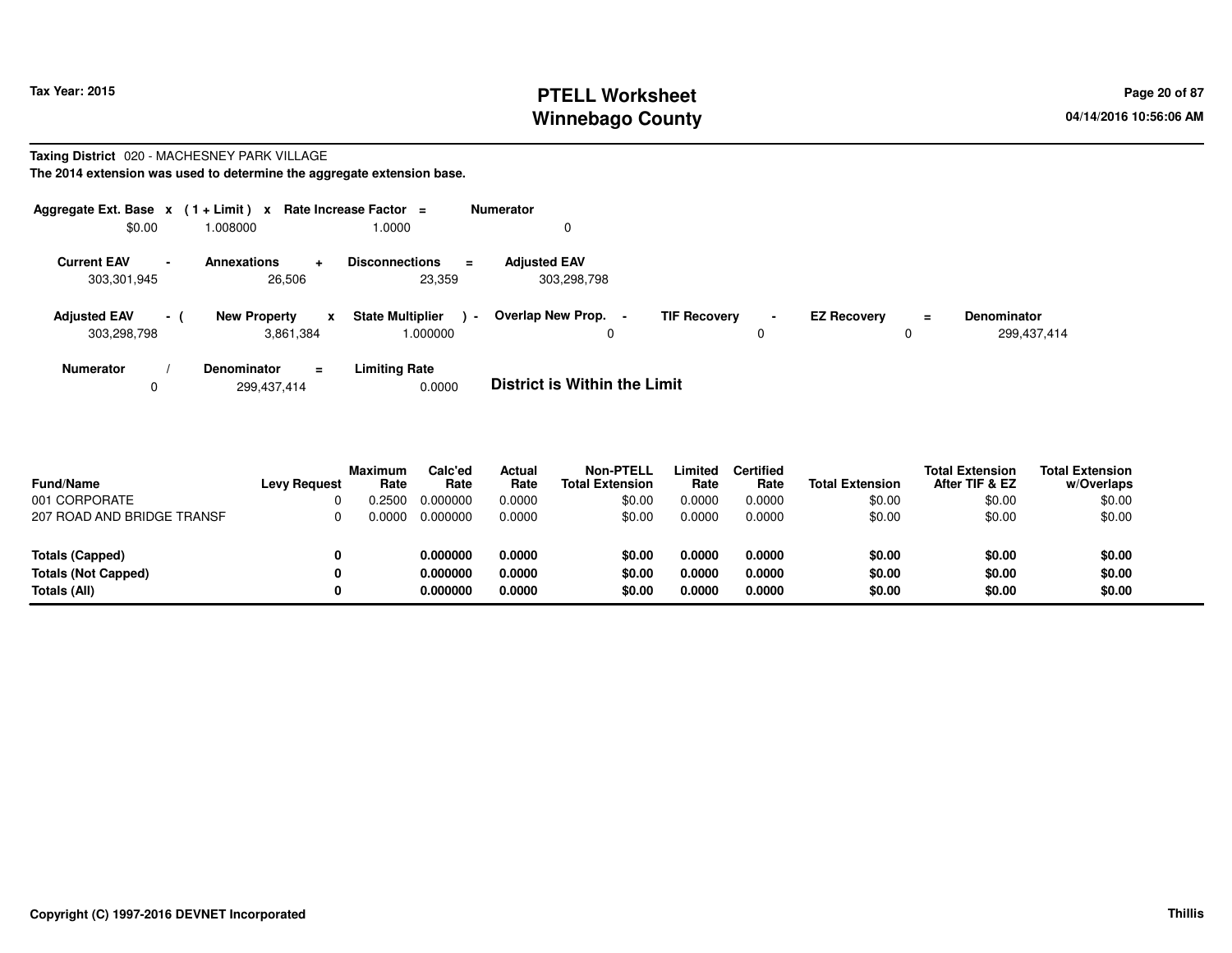#### **PTELL Worksheet Tax Year: 2015 Page 21 of 87 PAGE 21 of 87 Page 21 of 87 Winnebago County**

# **Taxing District** 021 - NEW MILFORD VILLAGE

|                                  |                | Aggregate Ext. Base $x$ (1 + Limit) x Rate Increase Factor = |                                              | Numerator                                                                                                                                        |  |
|----------------------------------|----------------|--------------------------------------------------------------|----------------------------------------------|--------------------------------------------------------------------------------------------------------------------------------------------------|--|
| \$0.00                           |                | 008000.                                                      | 1.0000                                       | 0                                                                                                                                                |  |
| <b>Current EAV</b><br>7,589,632  | $\blacksquare$ | Annexations<br>÷<br>0                                        | <b>Disconnections</b><br>$\equiv$<br>0       | <b>Adjusted EAV</b><br>7,589,632                                                                                                                 |  |
| <b>Adjusted EAV</b><br>7,589,632 | $-1$           | <b>New Property</b><br>x<br>6,993                            | <b>State Multiplier</b><br>$\sim$<br>.000000 | Overlap New Prop. -<br><b>TIF Recovery</b><br><b>EZ Recovery</b><br><b>Denominator</b><br>$\equiv$<br>$\blacksquare$<br>7,582,639<br>0<br>0<br>0 |  |
| <b>Numerator</b><br>0            |                | <b>Denominator</b><br>$=$<br>7,582,639                       | <b>Limiting Rate</b><br>0.0000               | <b>District is Within the Limit</b>                                                                                                              |  |

| <b>Fund/Name</b>           | <b>Levy Request</b> | <b>Maximum</b><br>Rate | Calc'ed<br>Rate | Actual<br>Rate | <b>Non-PTELL</b><br><b>Total Extension</b> | Limited<br>Rate | <b>Certified</b><br>Rate | <b>Total Extension</b> | <b>Total Extension</b><br>After TIF & EZ | <b>Total Extension</b><br>w/Overlaps |
|----------------------------|---------------------|------------------------|-----------------|----------------|--------------------------------------------|-----------------|--------------------------|------------------------|------------------------------------------|--------------------------------------|
| 001 CORPORATE              |                     | ).2500                 | 0.000000        | 0.0000         | \$0.00                                     | 0.0000          | 0.0000                   | \$0.00                 | \$0.00                                   | \$0.00                               |
| 207 ROAD AND BRIDGE TRANSF | 0                   | 0.0000                 | 0.000000        | 0.0000         | \$0.00                                     | 0.0000          | 0.0000                   | \$0.00                 | \$0.00                                   | \$0.00                               |
| Totals (Capped)            | 0                   |                        | 0.000000        | 0.0000         | \$0.00                                     | 0.0000          | 0.0000                   | \$0.00                 | \$0.00                                   | \$0.00                               |
| Totals (Not Capped)        | 0                   |                        | 0.000000        | 0.0000         | \$0.00                                     | 0.0000          | 0.0000                   | \$0.00                 | \$0.00                                   | \$0.00                               |
| Totals (All)               | 0                   |                        | 0.000000        | 0.0000         | \$0.00                                     | 0.0000          | 0.0000                   | \$0.00                 | \$0.00                                   | \$0.00                               |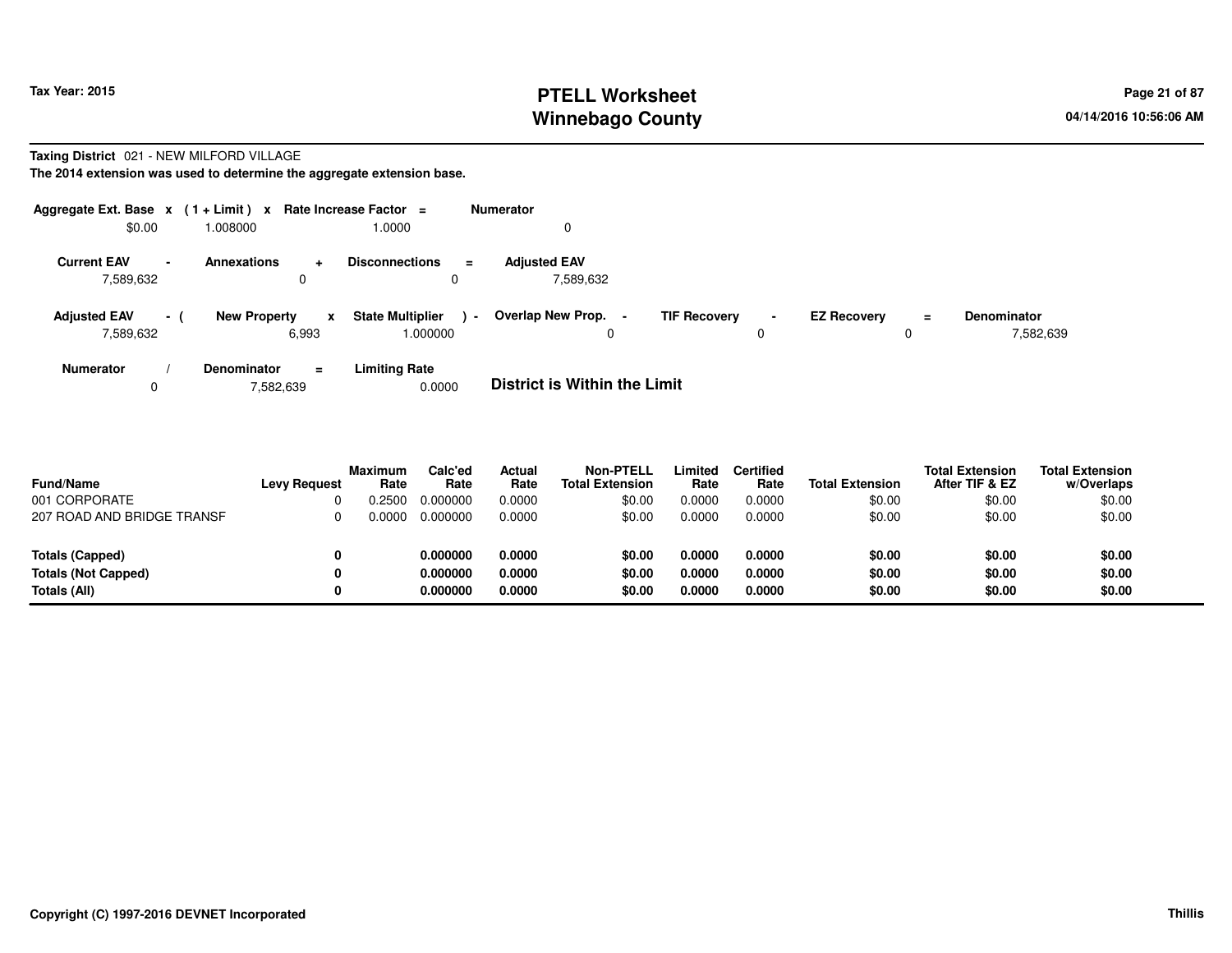## **PTELL Worksheet Tax Year: 2015 Page 22 of 87 Page 22 of 87 Winnebago County**

#### **Taxing District** 022 - PECATONICA VILLAGE

| Aggregate Ext. Base $x$ (1 + Limit) x Rate Increase Factor = |                |                     |                        |                                     |        | <b>Numerator</b>                    |                     |                     |                    |          |                                  |
|--------------------------------------------------------------|----------------|---------------------|------------------------|-------------------------------------|--------|-------------------------------------|---------------------|---------------------|--------------------|----------|----------------------------------|
| \$115,099.16                                                 |                | 000800.1            |                        | 1.0000                              |        | 116.020                             |                     |                     |                    |          |                                  |
| <b>Current EAV</b><br>25,868,724                             | $\blacksquare$ | Annexations         | ۰<br>0                 | <b>Disconnections</b><br>0          | Ξ.     | <b>Adjusted EAV</b><br>25,868,724   |                     |                     |                    |          |                                  |
| <b>Adjusted EAV</b><br>25,868,724                            | $\sim$ 1       | <b>New Property</b> | $\mathbf{x}$<br>24.941 | <b>State Multiplier</b><br>1.000000 | $\sim$ | <b>Overlap New Prop.</b><br>0       | <b>TIF Recovery</b> | $\blacksquare$<br>0 | <b>EZ Recovery</b> | $\equiv$ | <b>Denominator</b><br>25,843,783 |
| <b>Numerator</b>                                             |                | <b>Denominator</b>  | $\equiv$               | <b>Limiting Rate</b>                |        | _ _ _ _ _ _ _ _ _ _ _ _ _ _ _ _ _ _ |                     |                     |                    |          |                                  |

| 25,843,783<br>116,020 | 0.4490 | <b>District is Within the Limit</b> |
|-----------------------|--------|-------------------------------------|
|-----------------------|--------|-------------------------------------|

| <b>Fund/Name</b>           | <b>Levy Request</b> | Maximum<br>Rate | Calc'ed<br>Rate | Actual<br>Rate | <b>Non-PTELL</b><br><b>Total Extension</b> | Limited<br>Rate | <b>Certified</b><br>Rate | <b>Total Extension</b> | <b>Total Extension</b><br>After TIF & EZ | <b>Total Extension</b><br>w/Overlaps |
|----------------------------|---------------------|-----------------|-----------------|----------------|--------------------------------------------|-----------------|--------------------------|------------------------|------------------------------------------|--------------------------------------|
| 001 CORPORATE              | 21,347              | 0.4375          | 0.082521        | 0.0826         | \$21,367.57                                | 0.0826          | 0.0826                   | \$21,367.57            | \$21,367.57                              | \$21,367.57                          |
| 003 BONDS & INT 1995       | 0                   | 0.0000          | 0.000000        | 0.0000         | \$0.00                                     | 0.0000          | 0.0000                   | \$0.00                 | \$0.00                                   | \$0.00                               |
| 003A BONDS & INT 2016      | 0                   | 0.0000          | 0.000000        | 0.0000         | \$0.00                                     | 0.0000          | 0.0000                   | \$0.00                 | \$0.00                                   | \$0.00                               |
| $005$ J. M. R. F.          | 30,000              | 0.0000          | 0.115970        | 0.1160         | \$30,007.72                                | 0.1160          | 0.1160                   | \$30,007.72            | \$30,007.72                              | \$30,007.72                          |
| 014 POLICE PROTECTION      | 10,500              | 0.6000          | 0.040590        | 0.0406         | \$10,502.70                                | 0.0406          | 0.0406                   | \$10,502.70            | \$10,502.70                              | \$10,502.70                          |
| 026 SEWAGE/TREATMENT & DIS | 7,500               | 0.0750          | 0.028993        | 0.0290         | \$7,501.93                                 | 0.0290          | 0.0290                   | \$7,501.93             | \$7,501.93                               | \$7,501.93                           |
| 040 STREET & BRIDGE        | 8,500               | 0.1000          | 0.032858        | 0.0000         | \$0.00                                     | 0.0000          | 0.0000                   | \$0.00                 | \$0.00                                   | \$0.00                               |
| 047 SOCIAL SECURITY        | 32,000              | 0.0000          | 0.123702        | 0.1238         | \$32,025.48                                | 0.1238          | 0.1238                   | \$32,025.48            | \$32,025.48                              | \$32,025.48                          |
| 060 UNEMPLOYMENT INSURANC  | 0                   | 0.0000          | 0.000000        | 0.0000         | \$0.00                                     | 0.0000          | 0.0000                   | \$0.00                 | \$0.00                                   | \$0.00                               |
| 207 ROAD AND BRIDGE TRANSF | 0                   | 0.0000          | 0.000000        | 0.0000         | \$0.00                                     | 0.0000          | 0.0000                   | \$0.00                 | \$0.00                                   | \$0.00                               |
| <b>Totals (Capped)</b>     | 109,847             |                 | 0.424634        | 0.3920         | \$101.405.40                               | 0.3920          | 0.3920                   | \$101.405.40           | \$101.405.40                             | \$101,405.40                         |
| <b>Totals (Not Capped)</b> | 0                   |                 | 0.000000        | 0.0000         | \$0.00                                     | 0.0000          | 0.0000                   | \$0.00                 | \$0.00                                   | \$0.00                               |
| Totals (All)               | 109,847             |                 | 0.424634        | 0.3920         | \$101.405.40                               | 0.3920          | 0.3920                   | \$101.405.40           | \$101,405.40                             | \$101,405.40                         |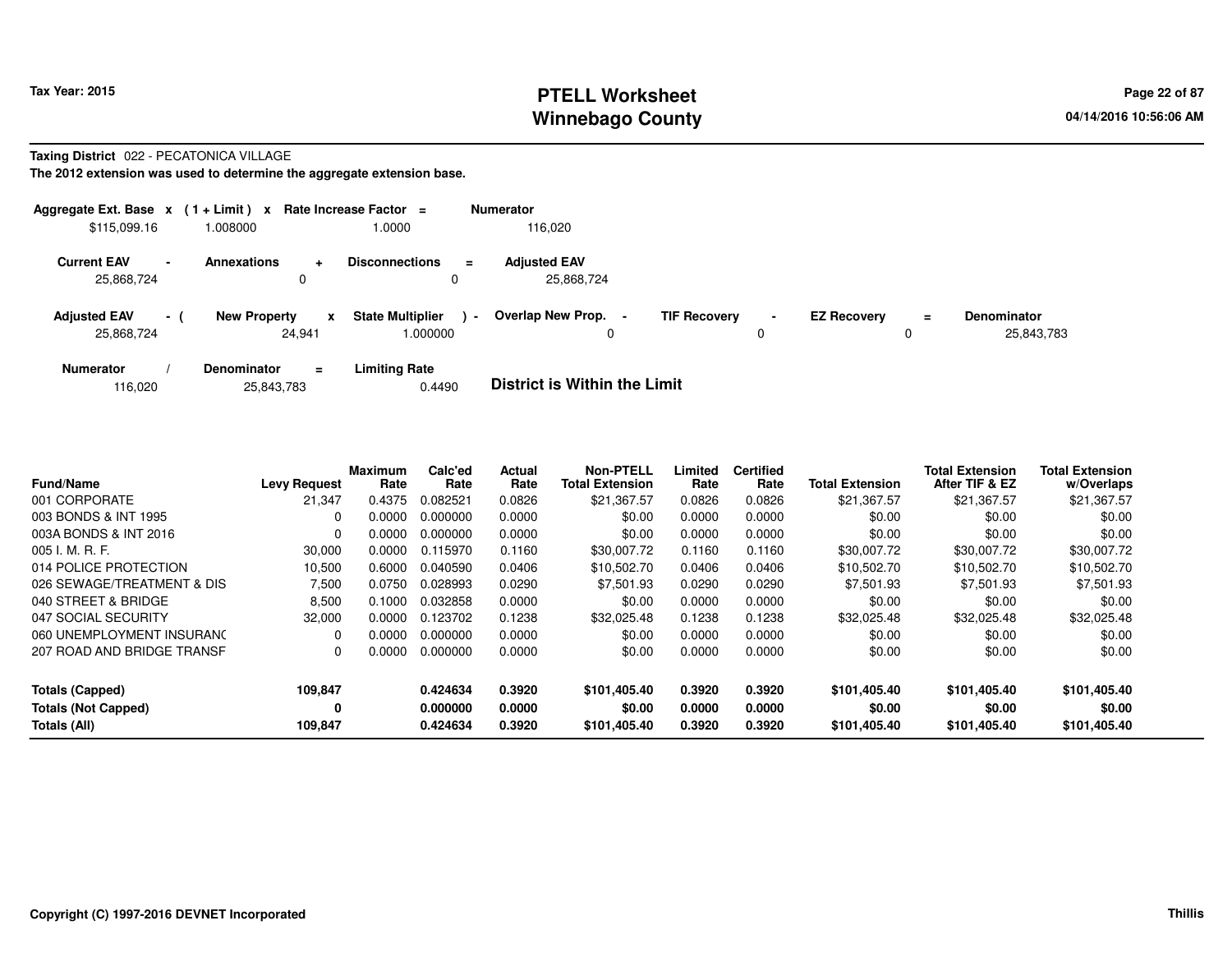# **PTELL Worksheet Tax Year: 2015 Page 23 of 87 Page 23 of 87 Winnebago County**

**Taxing District** 023 - ROCKFORD CITY

| Aggregate Ext. Base x (1+Limit) x           |                                              | Rate Increase Factor =  |                         | <b>Numerator</b>    |                                            |                     |                          |                               |                                                 |                                      |
|---------------------------------------------|----------------------------------------------|-------------------------|-------------------------|---------------------|--------------------------------------------|---------------------|--------------------------|-------------------------------|-------------------------------------------------|--------------------------------------|
| \$43.803.287.67                             | 1.008000                                     | 1.0000                  |                         | 44,153,714          |                                            |                     |                          |                               |                                                 |                                      |
| <b>Current EAV</b>                          | <b>Annexations</b><br>÷                      | <b>Disconnections</b>   | $\equiv$                | <b>Adjusted EAV</b> |                                            |                     |                          |                               |                                                 |                                      |
| 1,407,150,798                               | 23,515                                       |                         | $\mathbf 0$             |                     | 1,407,127,283                              |                     |                          |                               |                                                 |                                      |
| <b>Adjusted EAV</b><br>- (<br>1,407,127,283 | <b>New Property</b><br>x<br>4,870,180        | <b>State Multiplier</b> | $\lambda -$<br>1.000000 |                     | Overlap New Prop. -<br>0                   | <b>TIF Recovery</b> | 0                        | <b>EZ Recovery</b><br>145,864 | <b>Denominator</b><br>$\equiv$<br>1,402,111,239 |                                      |
| <b>Numerator</b>                            | <b>Denominator</b><br>$\equiv$               | <b>Limiting Rate</b>    |                         |                     |                                            |                     |                          |                               |                                                 |                                      |
| 44, 153, 714                                | 1,402,111,239                                |                         | 3.1491                  |                     | <b>District is Over the Limit</b>          |                     |                          |                               |                                                 |                                      |
| <b>Limiting Rate</b><br>3.1491              | <b>Computed Rate</b><br>$\equiv$<br>3.267200 | <b>Reduction Factor</b> | 0.9639                  |                     |                                            |                     |                          |                               |                                                 |                                      |
| <b>Fund/Name</b>                            | <b>Levy Request</b>                          | <b>Maximum</b><br>Rate  | Calc'ed<br>Rate         | Actual<br>Rate      | <b>Non-PTELL</b><br><b>Total Extension</b> | Limited<br>Rate     | <b>Certified</b><br>Rate | <b>Total Extension</b>        | <b>Total Extension</b><br>After TIF & EZ        | <b>Total Extension</b><br>w/Overlaps |
| 001 CORPORATE                               | 6,222,966                                    | 0.4375                  | 0.442239                | 0.4375              | \$6,155,751.30                             | 0.4375              | 0.4375                   | \$6,293,444.11                | \$6,155,751.30                                  | \$6,156,284.74                       |
| 003 BONDS & INT 2015A                       | 0                                            | 0.0000                  | 0.000000                | 0.0000              | \$0.00                                     | 0.0000              | 0.0000                   | \$0.00                        | \$0.00                                          | \$0.00                               |
| 003A BONDS & INT 2009 A-G                   | $\Omega$                                     | 0.0000                  | 0.000000                | 0.0000              | \$0.00                                     | 0.0000              | 0.0000                   | \$0.00                        | \$0.00                                          | \$0.00                               |
| 003B BONDS & INT 2014 A, B, C               | 1,745,500                                    | 0.0000                  | 0.124045                | 0.1241              | \$1,746,122.83                             | 0.1241              | 0.1241                   | \$1,785,180.37                | \$1,746,122.83                                  | \$1,746,274.14                       |
| 003C BONDS & INT 2015                       | $\mathbf{0}$                                 | 0.0000                  | 0.000000                | 0.0000              | \$0.00                                     | 0.0000              | 0.0000                   | \$0.00                        | \$0.00                                          | \$0.00                               |
| 003D BONDS & INT 2004 B                     | $\Omega$                                     | 0.0000                  | 0.000000                | 0.0000              | \$0.00                                     | 0.0000              | 0.0000                   | \$0.00                        | \$0.00                                          | \$0.00                               |
| 003H BONDS & INT 2007 A-G                   | $\Omega$                                     | 0.0000                  | 0.000000                | 0.0000              | \$0.00                                     | 0.0000              | 0.0000                   | \$0.00                        | \$0.00                                          | \$0.00                               |
| 003J BONDS & INT 2005 A-D                   | $\Omega$                                     | 0.0000                  | 0.000000                | 0.0000              | \$0.00                                     | 0.0000              | 0.0000                   | \$0.00                        | \$0.00                                          | \$0.00                               |
| 003K BONDS & INT 2006 A&B                   | $\Omega$                                     | 0.0000                  | 0.000000                | 0.0000              | \$0.00                                     | 0.0000              | 0.0000                   | \$0.00                        | \$0.00                                          | \$0.00                               |
| 003L BONDS & INT 2008 A, B, C               | $\mathbf 0$                                  | 0.0000                  | 0.000000                | 0.0000              | \$0.00                                     | 0.0000              | 0.0000                   | \$0.00                        | \$0.00                                          | \$0.00                               |
| 003M BONDS & INT 2010                       | $\Omega$                                     | 0.0000                  | 0.000000                | 0.0000              | \$0.00                                     | 0.0000              | 0.0000                   | \$0.00                        | \$0.00                                          | \$0.00                               |
| 003N BONDS & INT 2012 A, B, C               | 851,700                                      | 0.0000                  | 0.060527                | 0.0606              | \$852,659.49                               | 0.0606              | 0.0606                   | \$871,731.92                  | \$852,659.49                                    | \$852,733.38                         |
| 005 I. M. R. F.                             | 3,356,104                                    | 0.0000                  | 0.238504                | 0.2386              | \$3,357,170.88                             | 0.2386              | 0.2386                   | \$3,432,264.60                | \$3,357,170.88                                  | \$3,357,461.80                       |
| 012 FIRE PROTECTION                         | 8,535,390                                    | 0.6000                  | 0.606573                | 0.6000              | \$8,442,173.21                             | 0.6000              | 0.6000                   | \$8,631,009.06                | \$8,442,173.21                                  | \$8,442,904.79                       |
| 013 FIREFIGHTERS PENSION                    | 5,888,069                                    | 0.0000                  | 0.418439                | 0.4185              | \$5,888,415.82                             | 0.4184              | 0.4184                   | \$6,018,690.32                | \$5,887,008.79                                  | \$5,887,518.94                       |
| 013A FIRE PENSION 93-689                    | 361,451                                      | 0.0000                  | 0.025687                | 0.0257              | \$361,606.42                               | 0.0257              | 0.0257                   | \$369,694.89                  | \$361,606.42                                    | \$361,637.76                         |
| 014 POLICE PROTECTION                       | 8,535,390                                    | 0.6000                  | 0.606573                | 0.6000              | \$8,442,173.21                             | 0.6000              | 0.6000                   | \$8,631,009.06                | \$8,442,173.21                                  | \$8,442,904.79                       |
| 015 POLICE PENSION                          | 5,340,527                                    | 0.0000                  | 0.379528                | 0.3796              | \$5,341,081.59                             | 0.3795              | 0.3795                   | \$5,459,113.23                | \$5,339,674.56                                  | \$5,340,137.28                       |
| 020 TB SANITARIUM                           | 161,404                                      | 0.0750                  | 0.011470                | 0.0115              | \$161,808.32                               | 0.0115              | 0.0115                   | \$165,427.67                  | \$161,808.32                                    | \$161,822.34                         |
| 025 GARBAGE DISPOSAL                        | 35,695                                       | 0.2000                  | 0.002537                | 0.0026              | \$36,582.75                                | 0.0025              | 0.0025                   | \$35,962.54                   | \$35,175.72                                     | \$35,178.77                          |
| 027 AUDIT                                   | 186,236                                      | 0.0000                  | 0.013235                | 0.0133              | \$187,134.84                               | 0.0133              | 0.0133                   | \$191,320.70                  | \$187,134.84                                    | \$187,151.06                         |
| 035 TORT JUDGMENTS, LIABILIT                | 3,875,633                                    | 0.0000                  | 0.275424                | 0.2755              | \$3,876,364.53                             | 0.2277              | 0.2277                   | \$3,275,467.94                | \$3,203,804.73                                  | \$3,204,082.37                       |
| 040 STREET & BRIDGE                         | 1,422,089                                    | 0.1000                  | 0.101062                | 0.1000              | \$1,407,028.87                             | 0.0301              | 0.0301                   | \$432,988.95                  | \$423,515.69                                    | \$423,552.39                         |
| 048 SCHOOL CROSSING GUARD                   | 62,432                                       |                         | 0.0200 0.004437         | 0.0045              | \$63,316.30                                | 0.0044              | 0.0044                   | \$63,294.07                   | \$61,909.27                                     | \$61,914.64                          |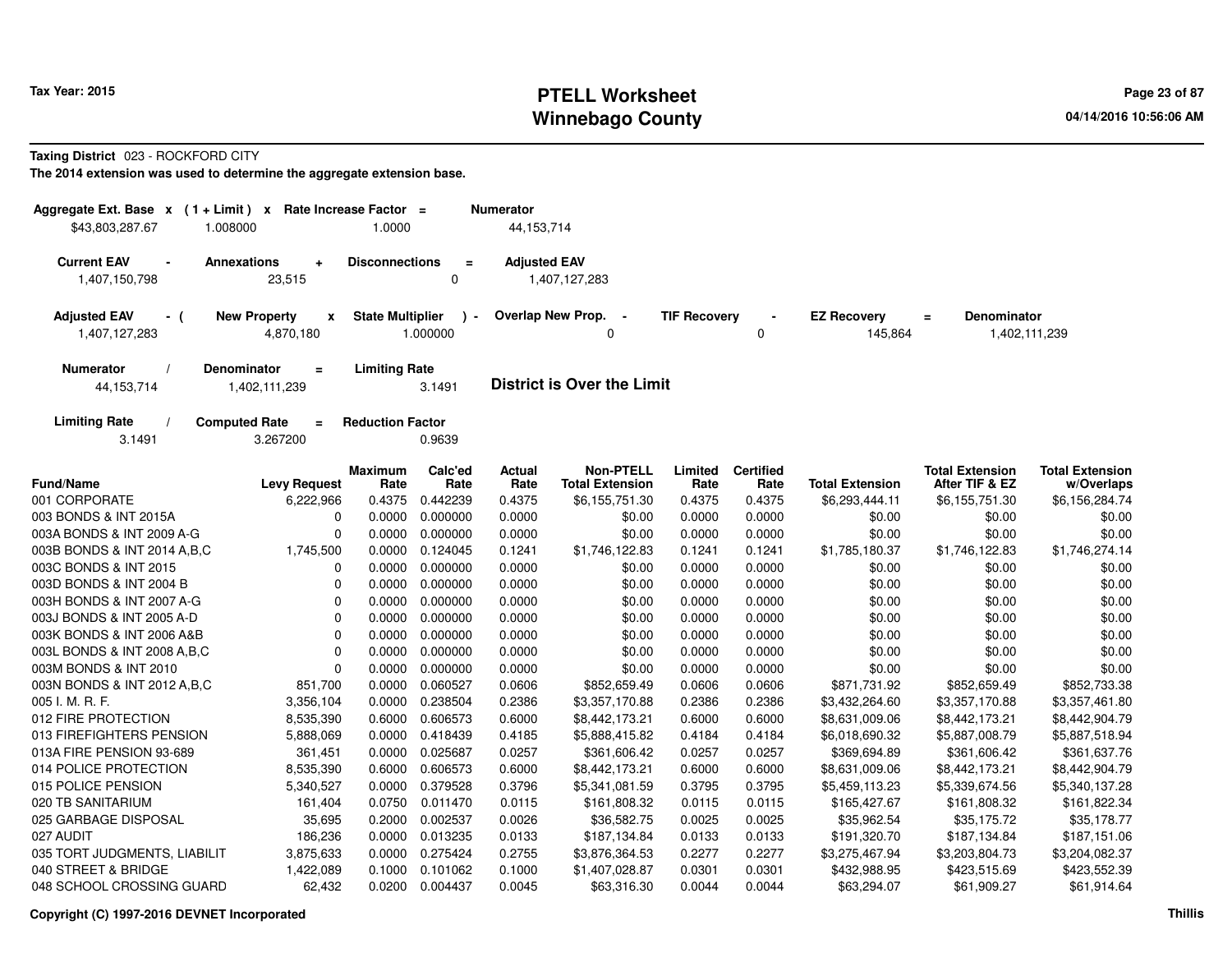# **PTELL Worksheet Tax Year: 2015 Page 24 of 87 Page 24 of 87 Winnebago County**

**04/14/2016 10:56:06 AM**

| <b>Fund/Name</b>           | <b>Levy Request</b> | <b>Maximum</b><br>Rate | Calc'ed<br>Rate | Actual<br>Rate | Non-PTELL<br><b>Total Extension</b> | Limited<br>Rate | <b>Certified</b><br>Rate | <b>Total Extension</b> | <b>Total Extension</b><br>After TIF & EZ | <b>Total Extension</b><br>w/Overlaps |
|----------------------------|---------------------|------------------------|-----------------|----------------|-------------------------------------|-----------------|--------------------------|------------------------|------------------------------------------|--------------------------------------|
| 060 UNEMPLOYMENT INSURANC  | 145.885             | 0.0000                 | 0.010367        | 0.0104         | \$146,331.00                        | 0.0104          | 0.0104                   | \$149.604.16           | \$146,331.00                             | \$146,343.68                         |
| 062 WORKERS COMPENSATION   | 2,465,201           | 0.0000                 | 0.175191        | 0.1752         | \$2,465,114.58                      | 0.1752          | 0.1752                   | \$2,520,254.65         | \$2,465,114.58                           | \$2,465,328.20                       |
| 207 ROAD AND BRIDGE TRANSF |                     | 0.0000                 | 0.000000        | 0.0000         | \$0.00                              | 0.0000          | 0.0000                   | \$0.00                 | \$0.00                                   | \$0.00                               |
| <b>Totals (Capped)</b>     | 46,233,021          |                        | 3.285579        | 3.2672         | \$45,970,447.20                     | 3.1491          | 3.1491                   | \$45,299,851.05        | \$44,308,746.10                          | \$44,312,585.79                      |
| <b>Totals (Not Capped)</b> | 2,958,651           |                        | 0.210259        | 0.2104         | \$2,960,388.74                      | 0.2104          | 0.2104                   | \$3,026,607.18         | \$2,960,388.74                           | \$2,960,645.28                       |
| Totals (All)               | 49,191,672          |                        | 3.495838        | 3.4776         | \$48,930,835.94                     | 3.3595          | 3.3595                   | \$48,326,458.23        | \$47,269,134.84                          | \$47,273,231.07                      |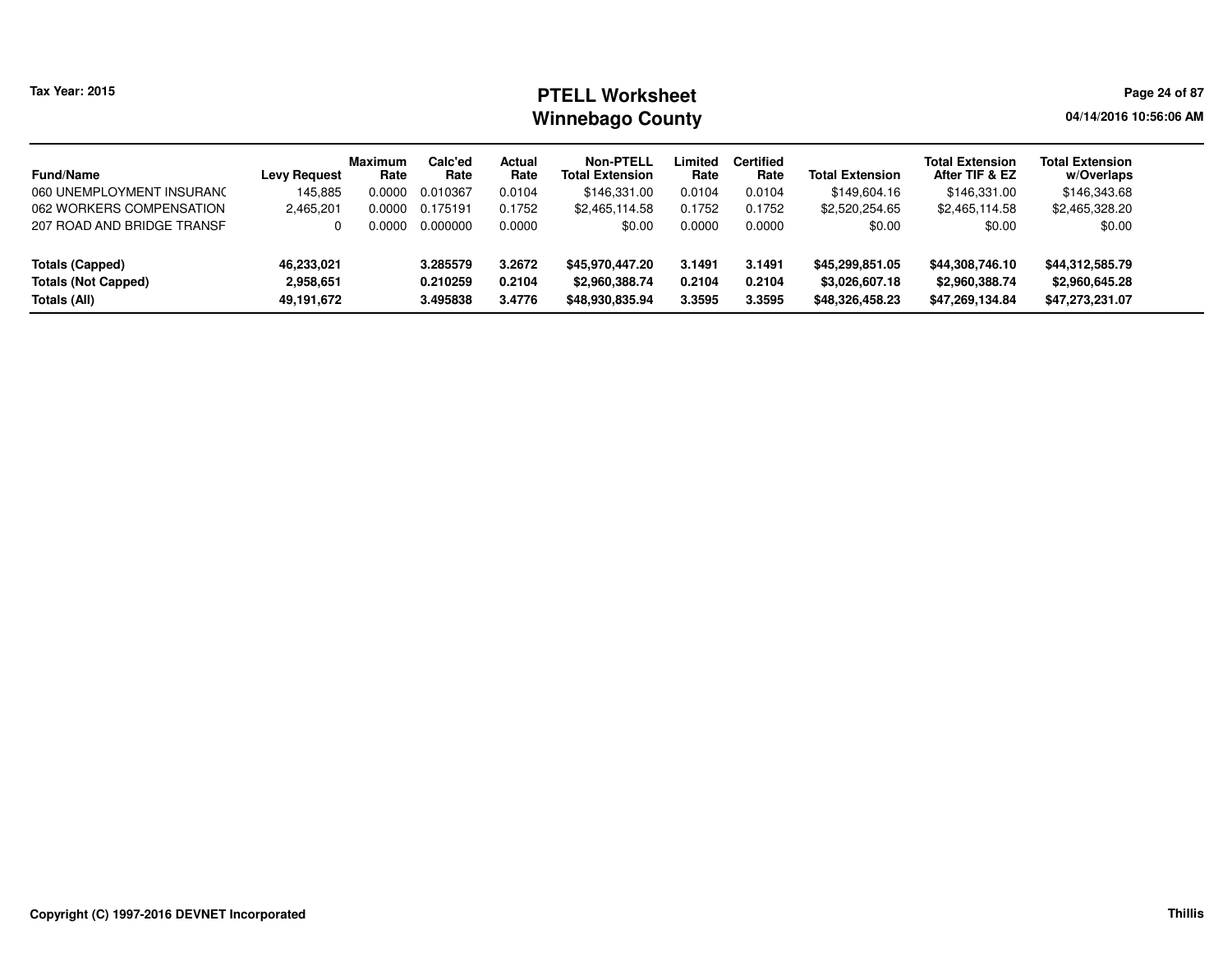## **PTELL Worksheet Tax Year: 2015 Page 25 of 87 Page 25 of 87 Winnebago County**

#### **Taxing District** 024 - ROCKTON VILLAGE

| Aggregate Ext. Base $x$ (1 + Limit) $x$ |        |                     |                | Rate Increase Factor =             |        | <b>Numerator</b>                   |                |                     |                     |                    |     |                                   |
|-----------------------------------------|--------|---------------------|----------------|------------------------------------|--------|------------------------------------|----------------|---------------------|---------------------|--------------------|-----|-----------------------------------|
| \$938,321.48                            |        | 1.008000            |                | 0000.                              |        | 945,828                            |                |                     |                     |                    |     |                                   |
| <b>Current EAV</b><br>140,521,631       | $\sim$ | <b>Annexations</b>  | $\ddot{}$<br>0 | <b>Disconnections</b><br>0         | ÷      | <b>Adjusted EAV</b><br>140,521,631 |                |                     |                     |                    |     |                                   |
| <b>Adjusted EAV</b><br>140,521,631      | $\sim$ | <b>New Property</b> | x<br>2,764,220 | <b>State Multiplier</b><br>.000000 | $\sim$ | Overlap New Prop.<br>0             | $\blacksquare$ | <b>TIF Recovery</b> | $\blacksquare$<br>0 | <b>EZ Recovery</b> | $=$ | <b>Denominator</b><br>137,757,411 |
| <b>Numerator</b>                        |        | Denominator         | $\equiv$       | <b>Limiting Rate</b>               |        | _ _ _ _ _ _ _ _ _ _ _ _ _ _ _ _ _  |                |                     |                     |                    |     |                                   |

|  | 945,828 | 137,757,411 | 0.6866 | <b>District is Within the Limit</b> |
|--|---------|-------------|--------|-------------------------------------|
|--|---------|-------------|--------|-------------------------------------|

| <b>Fund/Name</b>             | <b>Levy Request</b> | <b>Maximum</b><br>Rate | Calc'ed<br>Rate | Actual<br>Rate | <b>Non-PTELL</b><br><b>Total Extension</b> | Limited<br>Rate | <b>Certified</b><br>Rate | <b>Total Extension</b> | <b>Total Extension</b><br>After TIF & EZ | <b>Total Extension</b><br>w/Overlaps |
|------------------------------|---------------------|------------------------|-----------------|----------------|--------------------------------------------|-----------------|--------------------------|------------------------|------------------------------------------|--------------------------------------|
| 001 CORPORATE                | 317,429             | 0.4375                 | 0.225893        | 0.2259         | \$317,438.36                               | 0.2259          | 0.2259                   | \$327,095.21           | \$317,438.36                             | \$317,438.36                         |
| 003 BONDS & INT 2012 ABC     | $\Omega$            | 0.0000                 | .000000         | 0.0000         | \$0.00                                     | 0.0000          | 0.0000                   | \$0.00                 | \$0.00                                   | \$0.00                               |
| 005 I. M. R. F.              | 39,000              | 0.0000                 | 0.027754        | 0.0278         | \$39.065.01                                | 0.0278          | 0.0278                   | \$40,253.42            | \$39,065.01                              | \$39,065.01                          |
| 014 POLICE PROTECTION        | 124,975             | 0.6000                 | 0.088937        | 0.0890         | \$125,064.25                               | 0.0890          | 0.0890                   | \$128,868.85           | \$125,064.25                             | \$125,064.25                         |
| 015 POLICE PENSION           | 238,140             | 0.0000                 | 0.169469        | 0.1695         | \$238,184.16                               | 0.1695          | 0.1695                   | \$245,430.01           | \$238,184.16                             | \$238,184.16                         |
| 025 GARBAGE DISPOSAL         | 10,000              | 0.2000                 | 0.007116        | 0.0072         | \$10,117.56                                | 0.0072          | 0.0072                   | \$10,425.35            | \$10,117.56                              | \$10,117.56                          |
| 027 AUDIT                    | 11,500              | 0.0000                 | 0.008184        | 0.0082         | \$11.522.77                                | 0.0082          | 0.0082                   | \$11,873.31            | \$11,522.77                              | \$11,522.77                          |
| 035 TORT JUDGMENTS, LIABILIT | 42,000              | 0.0000                 | 0.029889        | 0.0299         | \$42,015.97                                | 0.0299          | 0.0299                   | \$43,294.14            | \$42,015.97                              | \$42,015.97                          |
| 040 STREET & BRIDGE          | 53,000              | 0.1000                 | 0.037717        | 0.0228         | \$32,038.93                                | 0.0228          | 0.0228                   | \$33,013.59            | \$32,038.93                              | \$32,038.93                          |
| 047 SOCIAL SECURITY          | 122,300             | 0.0000                 | 0.087033        | 0.0871         | \$122,394.34                               | 0.0871          | 0.0871                   | \$126,117.72           | \$122,394.34                             | \$122,394.34                         |
| 048 SCHOOL CROSSING GUARD    | 3.100               | 0.0200                 | 0.002206        | 0.0023         | \$3,232.00                                 | 0.0023          | 0.0023                   | \$3,330.32             | \$3,232.00                               | \$3,232.00                           |
| 057 LEASE/PURCHASE/RENTAL    | $\Omega$            | 0.0000                 | 0.000000        | 0.0000         | \$0.00                                     | 0.0000          | 0.0000                   | \$0.00                 | \$0.00                                   | \$0.00                               |
| 060 UNEMPLOYMENT INSURANC    | 1,000               | 0.0000                 | 0.000712        | 0.0008         | \$1,124.17                                 | 0.0008          | 0.0008                   | \$1,158.37             | \$1,124.17                               | \$1,124.17                           |
| 207 ROAD AND BRIDGE TRANSF   | 0                   | 0.0000                 | 0.000000        | 0.0000         | \$0.00                                     | 0.0000          | 0.0000                   | \$0.00                 | \$0.00                                   | \$0.00                               |
| <b>Totals (Capped)</b>       | 962,444             |                        | 0.684910        | 0.6705         | \$942,197.52                               | 0.6705          | 0.6705                   | \$970,860,30           | \$942,197.52                             | \$942,197.52                         |
| <b>Totals (Not Capped)</b>   | 0                   |                        | 0.000000        | 0.0000         | \$0.00                                     | 0.0000          | 0.0000                   | \$0.00                 | \$0.00                                   | \$0.00                               |
| Totals (All)                 | 962,444             |                        | 0.684910        | 0.6705         | \$942,197.52                               | 0.6705          | 0.6705                   | \$970,860.30           | \$942,197.52                             | \$942,197.52                         |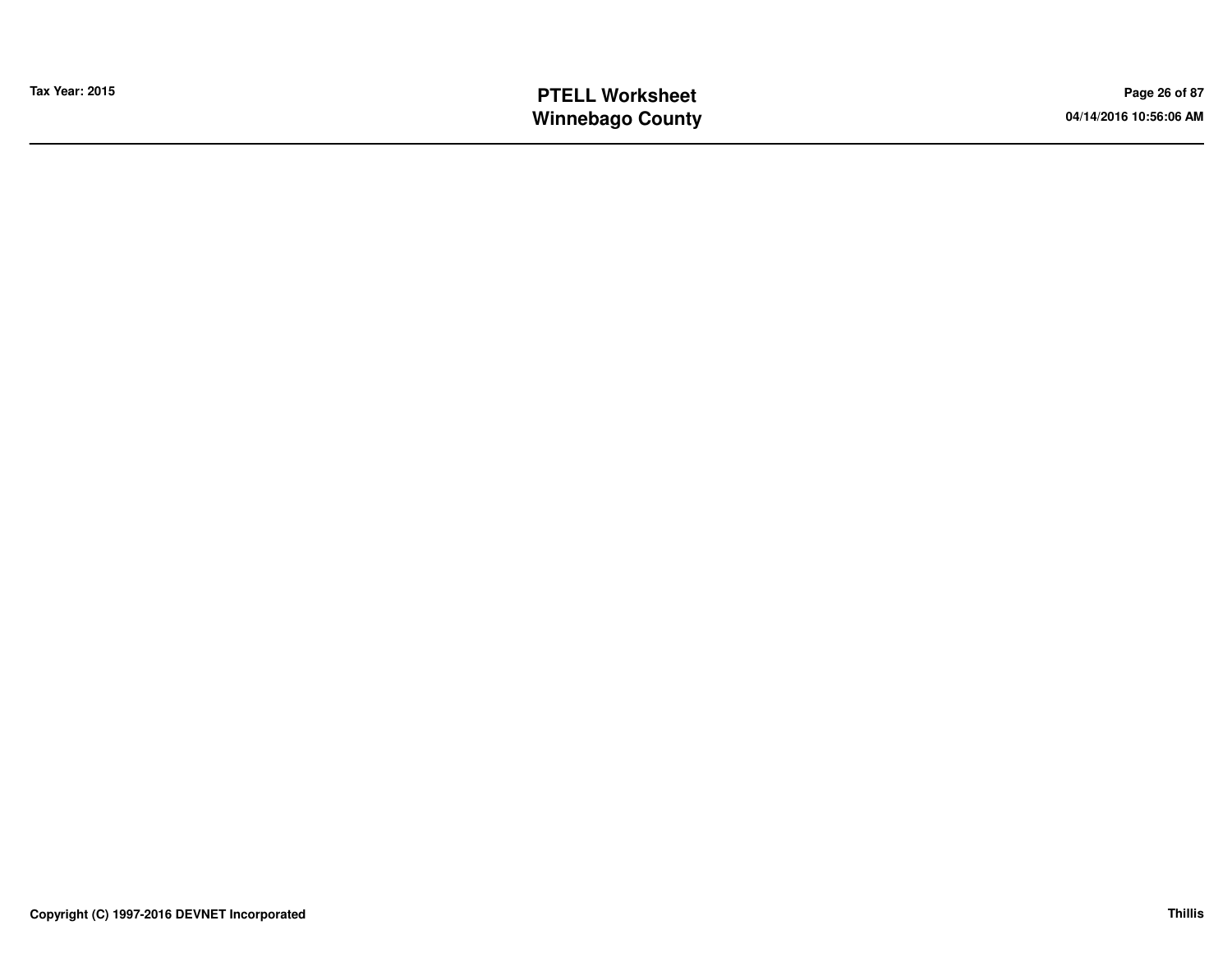## **PTELL Worksheet Tax Year: 2015 Page 27 of 87 Page 27 of 87 Winnebago County**

**Taxing District** 025 - ROSCOE VILLAGE

| Aggregate Ext. Base $x$ (1 + Limit) $x$ |                |                                  | Rate Increase Factor =                   |                | <b>Numerator</b>                   |                     |                     |                    |    |                            |
|-----------------------------------------|----------------|----------------------------------|------------------------------------------|----------------|------------------------------------|---------------------|---------------------|--------------------|----|----------------------------|
| \$1,268,808.06                          |                | .008000                          | 1.0000                                   |                | 1,278,959                          |                     |                     |                    |    |                            |
| <b>Current EAV</b><br>194,601,754       | $\blacksquare$ | Annexations<br>÷<br>420.068      | <b>Disconnections</b><br>26.506          | $\equiv$       | <b>Adjusted EAV</b><br>194,208,192 |                     |                     |                    |    |                            |
| <b>Adjusted EAV</b><br>194,208,192      | $-1$           | <b>New Property</b><br>1.037.216 | <b>State Multiplier</b><br>x<br>1.000000 | $\blacksquare$ | Overlap New Prop.                  | <b>TIF Recovery</b> | $\blacksquare$<br>0 | <b>EZ Recovery</b> | Ξ. | Denominator<br>193.170.976 |
| <b>Numerator</b>                        |                | <b>Denominator</b><br>$=$        | <b>Limiting Rate</b>                     |                | _ _ _ _ _ _ _ _ _ _ _ _ _ _ _ _ _  |                     |                     |                    |    |                            |

|  | 1,278,959 | 193,170,976 | 0.6621 | <b>District is Within the Limit</b> |
|--|-----------|-------------|--------|-------------------------------------|
|--|-----------|-------------|--------|-------------------------------------|

| <b>Fund/Name</b>             | <b>Levy Request</b> | <b>Maximum</b><br>Rate | Calc'ed<br>Rate | Actual<br>Rate | <b>Non-PTELL</b><br><b>Total Extension</b> | Limited<br>Rate | <b>Certified</b><br>Rate | <b>Total Extension</b> | <b>Total Extension</b><br>After TIF & EZ | <b>Total Extension</b><br>w/Overlaps |
|------------------------------|---------------------|------------------------|-----------------|----------------|--------------------------------------------|-----------------|--------------------------|------------------------|------------------------------------------|--------------------------------------|
| 001 CORPORATE                | 586,760             | 0.4375                 | 0.301518        | 0.3016         | \$586,918.89                               | 0.3016          | 0.3016                   | \$587,090.84           | \$586,918.89                             | \$586,918.89                         |
| 003 BONDS & INTEREST         | 0                   | 0.0000                 | 0.000000        | 0.0000         | \$0.00                                     | 0.0000          | 0.0000                   | \$0.00                 | \$0.00                                   | \$0.00                               |
| 014 POLICE PROTECTION        | 400.000             | 0.6000                 | 0.205548        | 0.2056         | \$400.101.21                               | 0.2056          | 0.2056                   | \$400.218.42           | \$400.101.21                             | \$400.101.21                         |
| 015 POLICE PENSION           | 235.000             | 0.0000                 | 0.120759        | 0.1208         | \$235.078.92                               | 0.1208          | 0.1208                   | \$235,147.79           | \$235,078.92                             | \$235.078.92                         |
| 035 TORT JUDGMENTS, LIABILIT | 50,000              | 0.0000                 | 0.025694        | 0.0257         | \$50,012.65                                | 0.0257          | 0.0257                   | \$50.027.30            | \$50,012.65                              | \$50,012.65                          |
| 047 SOCIAL SECURITY          | 10.000              | 0.0000                 | 0.005139        | 0.0052         | \$10.119.29                                | 0.0052          | 0.0052                   | \$10.122.26            | \$10.119.29                              | \$10,119.29                          |
| 207 ROAD AND BRIDGE TRANSF   | 0                   | 0.0000                 | 0.000000        | 0.0000         | \$0.00                                     | 0.0000          | 0.0000                   | \$0.00                 | \$0.00                                   | \$0.00                               |
| Totals (Capped)              | 1,281,760           |                        | 0.658658        | 0.6589         | \$1,282,230.96                             | 0.6589          | 0.6589                   | \$1,282,606.62         | \$1,282,230.96                           | \$1,282,230.96                       |
| <b>Totals (Not Capped)</b>   | 0                   |                        | 0.000000        | 0.0000         | \$0.00                                     | 0.0000          | 0.0000                   | \$0.00                 | \$0.00                                   | \$0.00                               |
| Totals (All)                 | 1.281.760           |                        | 0.658658        | 0.6589         | \$1,282,230.96                             | 0.6589          | 0.6589                   | \$1,282,606.62         | \$1,282,230.96                           | \$1.282.230.96                       |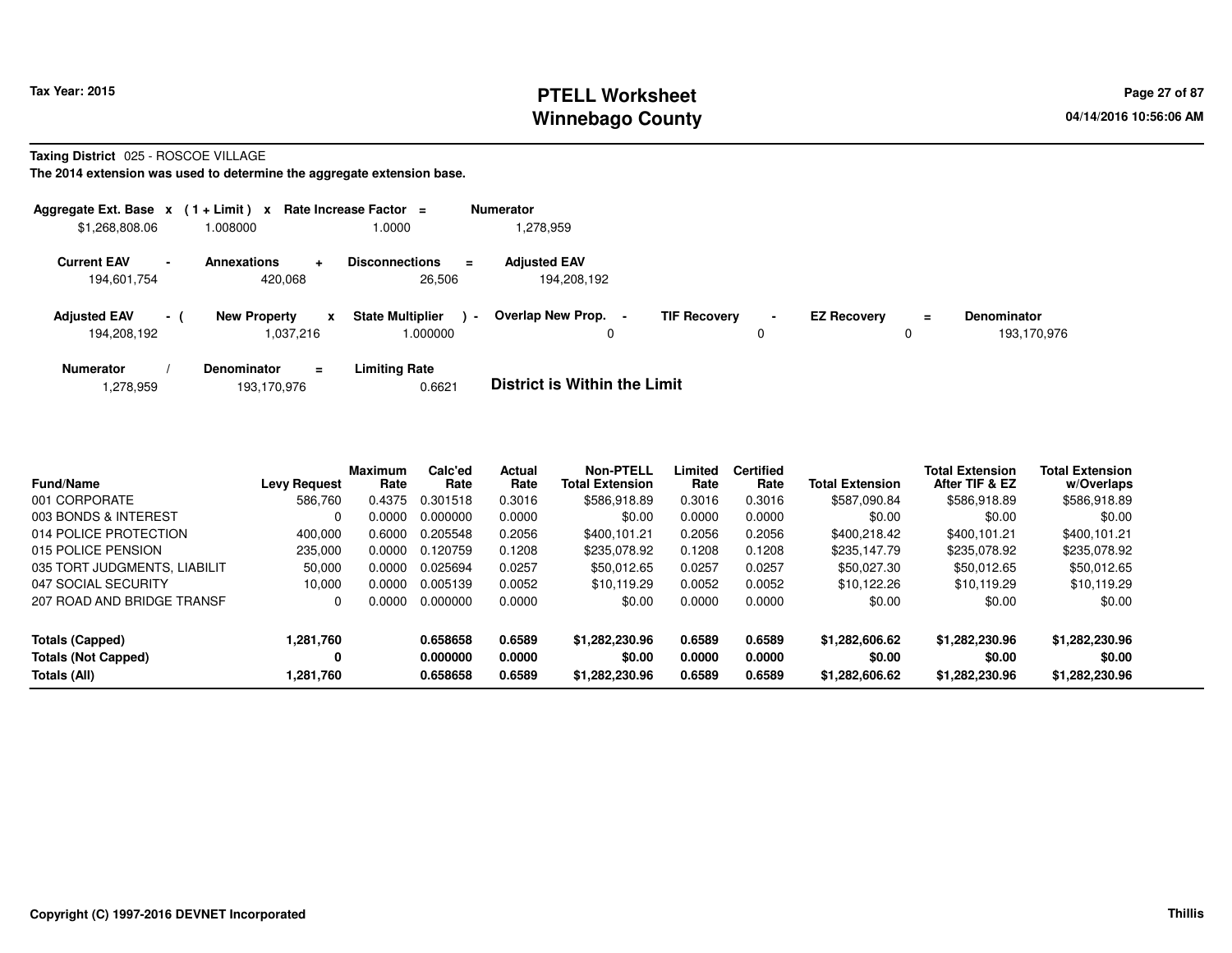# **PTELL Worksheet Tax Year: 2015 Page 28 of 87 Page 28 of 87 Winnebago County**

#### **Taxing District** 026 - SOUTH BELOIT CITY

| Aggregate Ext. Base $x$ (1 + Limit) $x$ Rate Increase Factor =<br>\$1,224,412.81<br>1.008000 |                                               | 1.0000                  |                         | <b>Numerator</b><br>1,234,208 |                                            |                     |                          |                         |                                          |                                      |
|----------------------------------------------------------------------------------------------|-----------------------------------------------|-------------------------|-------------------------|-------------------------------|--------------------------------------------|---------------------|--------------------------|-------------------------|------------------------------------------|--------------------------------------|
| <b>Current EAV</b><br>$\blacksquare$<br>103,620,163                                          | <b>Annexations</b><br>$\ddot{}$<br>$\Omega$   | <b>Disconnections</b>   | $\equiv$<br>$\Omega$    | <b>Adjusted EAV</b>           | 103,620,163                                |                     |                          |                         |                                          |                                      |
| <b>Adjusted EAV</b><br>- (<br>103,620,163                                                    | <b>New Property</b><br>$\mathbf{x}$<br>90,070 | <b>State Multiplier</b> | $\lambda$ -<br>1.000000 |                               | Overlap New Prop. -<br>0                   | <b>TIF Recovery</b> | 0                        | <b>EZ Recovery</b><br>0 | <b>Denominator</b><br>$=$                | 103,530,093                          |
| <b>Numerator</b><br>1,234,208                                                                | <b>Denominator</b><br>$\equiv$<br>103,530,093 | <b>Limiting Rate</b>    | 1.1922                  |                               | <b>District is Over the Limit</b>          |                     |                          |                         |                                          |                                      |
| <b>Limiting Rate</b><br>1.1922                                                               | <b>Computed Rate</b><br>$\equiv$<br>1.194100  | <b>Reduction Factor</b> | 0.9984                  |                               |                                            |                     |                          |                         |                                          |                                      |
| <b>Fund/Name</b>                                                                             | <b>Levy Request</b>                           | <b>Maximum</b><br>Rate  | Calc'ed<br>Rate         | <b>Actual</b><br>Rate         | <b>Non-PTELL</b><br><b>Total Extension</b> | Limited<br>Rate     | <b>Certified</b><br>Rate | <b>Total Extension</b>  | <b>Total Extension</b><br>After TIF & EZ | <b>Total Extension</b><br>w/Overlaps |
| 001 CORPORATE                                                                                | 421,000                                       | 0.4375                  | 0.406292                | 0.4063                        | \$421,008.72                               | 0.4044              | 0.4044                   | \$419,776.80            | \$419,039.94                             | \$419,039.94                         |
| 005 I. M. R. F.                                                                              | 0                                             | 0.0000                  | 0.000000                | 0.0000                        | \$0.00                                     | 0.0000              | 0.0000                   | \$0.00                  | \$0.00                                   | \$0.00                               |
| 012 FIRE PROTECTION                                                                          | 140,000                                       | 0.6000                  | 0.135109                | 0.1352                        | \$140,094.46                               | 0.1352              | 0.1352                   | \$140,340.81            | \$140,094.46                             | \$140,094.46                         |
| 013 FIREFIGHTERS PENSION                                                                     | 93,000                                        | 0.0000                  | 0.089751                | 0.0898                        | \$93,050.91                                | 0.0898              | 0.0898                   | \$93,214.53             | \$93,050.91                              | \$93,050.91                          |
| 014 POLICE PROTECTION                                                                        | 98,000                                        | 0.6000                  | 0.094576                | 0.0946                        | \$98,024.67                                | 0.0946              | 0.0946                   | \$98,197.05             | \$98,024.67                              | \$98,024.67                          |
| 015 POLICE PENSION                                                                           | 265,000                                       | 0.0000                  | 0.255742                | 0.2558                        | \$265,060.38                               | 0.2558              | 0.2558                   | \$265,526.47            | \$265,060.38                             | \$265,060.38                         |
| 025 GARBAGE DISPOSAL                                                                         | $\mathbf 0$                                   | 0.2000                  | 0.000000                | 0.0000                        | \$0.00                                     | 0.0000              | 0.0000                   | \$0.00                  | \$0.00                                   | \$0.00                               |
| 027 AUDIT                                                                                    | $\mathbf 0$                                   | 0.0000                  | 0.000000                | 0.0000                        | \$0.00                                     | 0.0000              | 0.0000                   | \$0.00                  | \$0.00                                   | \$0.00                               |
| 035 TORT JUDGMENTS, LIABILIT                                                                 | 170,000                                       | 0.0000                  | 0.164061                | 0.1641                        | \$170,040.69                               | 0.1641              | 0.1641                   | \$170,339.70            | \$170,040.69                             | \$170,040.69                         |
| 040 STREET & BRIDGE                                                                          | $\mathbf 0$                                   | 0.1000                  | 0.000000                | 0.0000                        | \$0.00                                     | 0.0000              | 0.0000                   | \$0.00                  | \$0.00                                   | \$0.00                               |
| 041 STREET LIGHTING                                                                          | $\mathbf 0$                                   | 0.0500                  | 0.000000                | 0.0000                        | \$0.00                                     | 0.0000              | 0.0000                   | \$0.00                  | \$0.00                                   | \$0.00                               |
| 042 PARK/PARK MAINTENANCE                                                                    | $\mathbf 0$                                   | 0.1000                  | 0.000000                | 0.0000                        | \$0.00                                     | 0.0000              | 0.0000                   | \$0.00                  | \$0.00                                   | \$0.00                               |
| 047 SOCIAL SECURITY                                                                          | 50,000                                        | 0.0000                  | 0.048253                | 0.0483                        | \$50,048.54                                | 0.0483              | 0.0483                   | \$50,136.55             | \$50,048.54                              | \$50,048.54                          |
| 060 UNEMPLOYMENT INSURANC                                                                    | $\mathbf 0$                                   | 0.0000                  | 0.000000                | 0.0000                        | \$0.00                                     | 0.0000              | 0.0000                   | \$0.00                  | \$0.00                                   | \$0.00                               |
| 207 ROAD AND BRIDGE TRANSF                                                                   | $\mathbf 0$                                   | 0.0000                  | 0.000000                | 0.0000                        | \$0.00                                     | 0.0000              | 0.0000                   | \$0.00                  | \$0.00                                   | \$0.00                               |
| <b>Totals (Capped)</b>                                                                       | 1,237,000                                     |                         | 1.193784                | 1.1941                        | \$1,237,328.37                             | 1.1922              | 1.1922                   | \$1,237,531.90          | \$1,235,359.59                           | \$1,235,359.59                       |
| <b>Totals (Not Capped)</b>                                                                   | 0                                             |                         | 0.000000                | 0.0000                        | \$0.00                                     | 0.0000              | 0.0000                   | \$0.00                  | \$0.00                                   | \$0.00                               |
| <b>Totals (All)</b>                                                                          | 1,237,000                                     |                         | 1.193784                | 1.1941                        | \$1,237,328.37                             | 1.1922              | 1.1922                   | \$1,237,531.90          | \$1,235,359.59                           | \$1,235,359.59                       |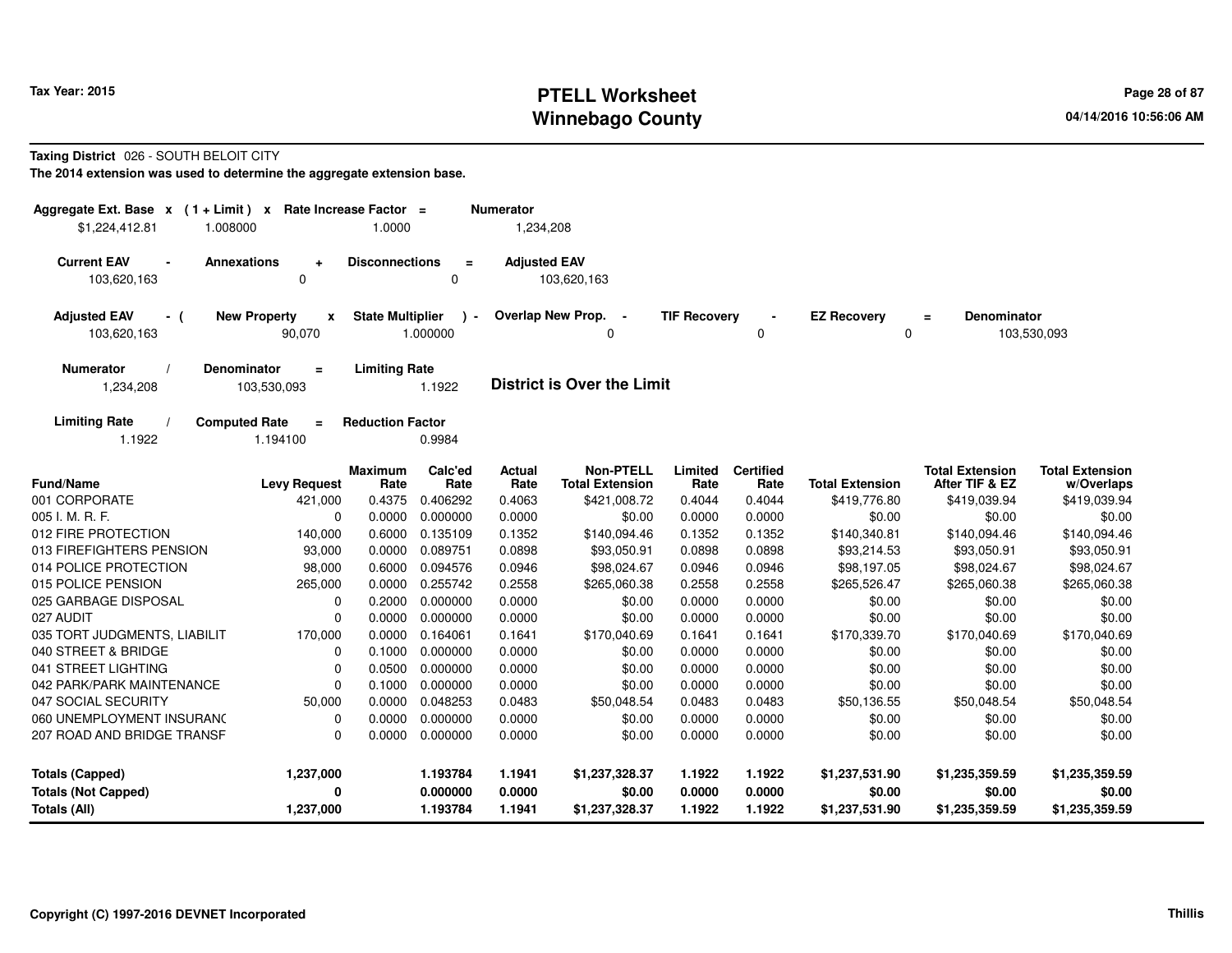# **PTELL Worksheet Tax Year: 2015 Page 29 of 87 Page 29 of 87 Winnebago County**

#### **Taxing District** 027 - WINNEBAGO VILLAGE

| Aggregate Ext. Base $x$ (1+Limit) $x$<br>\$408,961.63<br>1.008000 | Rate Increase Factor =                       | 1.0000                  |                           | <b>Numerator</b><br>412,233 |                                            |                     |                          |                         |                                          |                                      |
|-------------------------------------------------------------------|----------------------------------------------|-------------------------|---------------------------|-----------------------------|--------------------------------------------|---------------------|--------------------------|-------------------------|------------------------------------------|--------------------------------------|
| <b>Current EAV</b><br>44,048,532                                  | <b>Annexations</b><br>÷<br>0                 | <b>Disconnections</b>   | $\equiv$<br>0             | <b>Adjusted EAV</b>         | 44,048,532                                 |                     |                          |                         |                                          |                                      |
| <b>Adjusted EAV</b><br>- (<br>44,048,532                          | <b>New Property</b><br>X<br>149,417          | <b>State Multiplier</b> | $\rightarrow$<br>1.000000 |                             | Overlap New Prop. -<br>0                   | <b>TIF Recovery</b> | 0                        | <b>EZ Recovery</b><br>0 | <b>Denominator</b><br>$\equiv$           | 43,899,115                           |
| <b>Numerator</b><br>412,233                                       | <b>Denominator</b><br>$\equiv$<br>43,899,115 | <b>Limiting Rate</b>    | 0.9391                    |                             | District is Over the Limit                 |                     |                          |                         |                                          |                                      |
| <b>Limiting Rate</b><br>0.9391                                    | <b>Computed Rate</b><br>$\equiv$<br>0.961200 | <b>Reduction Factor</b> | 0.9770                    |                             |                                            |                     |                          |                         |                                          |                                      |
| <b>Fund/Name</b>                                                  | <b>Levy Request</b>                          | <b>Maximum</b><br>Rate  | Calc'ed<br>Rate           | <b>Actual</b><br>Rate       | <b>Non-PTELL</b><br><b>Total Extension</b> | Limited<br>Rate     | <b>Certified</b><br>Rate | <b>Total Extension</b>  | <b>Total Extension</b><br>After TIF & EZ | <b>Total Extension</b><br>w/Overlaps |
| 001 CORPORATE                                                     | 196,000                                      | 0.4375                  | 0.444964                  | 0.4375                      | \$192,712.33                               | 0.4273              | 0.4273                   | \$188,219.38            | \$188,219.38                             | \$188,219.38                         |
| 003 BONDS & INTEREST                                              | $\Omega$                                     | 0.0000                  | 0.000000                  | 0.0000                      | \$0.00                                     | 0.0000              | 0.0000                   | \$0.00                  | \$0.00                                   | \$0.00                               |
| 005 I. M. R. F.                                                   | 200                                          | 0.0000                  | 0.000454                  | 0.0005                      | \$220.24                                   | 0.0005              | 0.0005                   | \$220.24                | \$220.24                                 | \$220.24                             |
| 014 POLICE PROTECTION                                             | 230,000                                      | 0.6000                  | 0.522151                  | 0.5222                      | \$230,021.43                               | 0.5103              | 0.5103                   | \$224,779.66            | \$224,779.66                             | \$224,779.66                         |
| 027 AUDIT                                                         | 200                                          | 0.0000                  | 0.000454                  | 0.0005                      | \$220.24                                   | 0.0005              | 0.0005                   | \$220.24                | \$220.24                                 | \$220.24                             |
| 035 TORT JUDGMENTS, LIABILIT                                      | 200                                          | 0.0000                  | 0.000454                  | 0.0005                      | \$220.24                                   | 0.0005              | 0.0005                   | \$220.24                | \$220.24                                 | \$220.24                             |
| 073 CHLORINATION OF SEWAGE                                        | $\mathbf 0$                                  | 0.0200                  | 0.000000                  | 0.0000                      | \$0.00                                     | 0.0000              | 0.0000                   | \$0.00                  | \$0.00                                   | \$0.00                               |
| 207 ROAD AND BRIDGE TRANSF                                        | $\Omega$                                     | 0.0000                  | 0.000000                  | 0.0000                      | \$0.00                                     | 0.0000              | 0.0000                   | \$0.00                  | \$0.00                                   | \$0.00                               |
| <b>Totals (Capped)</b>                                            | 426,600                                      |                         | 0.968477                  | 0.9612                      | \$423,394.48                               | 0.9391              | 0.9391                   | \$413,659.76            | \$413,659.76                             | \$413,659.76                         |
| <b>Totals (Not Capped)</b>                                        | 0                                            |                         | 0.000000                  | 0.0000                      | \$0.00                                     | 0.0000              | 0.0000                   | \$0.00                  | \$0.00                                   | \$0.00                               |
| Totals (All)                                                      | 426,600                                      |                         | 0.968477                  | 0.9612                      | \$423,394.48                               | 0.9391              | 0.9391                   | \$413,659.76            | \$413,659.76                             | \$413,659.76                         |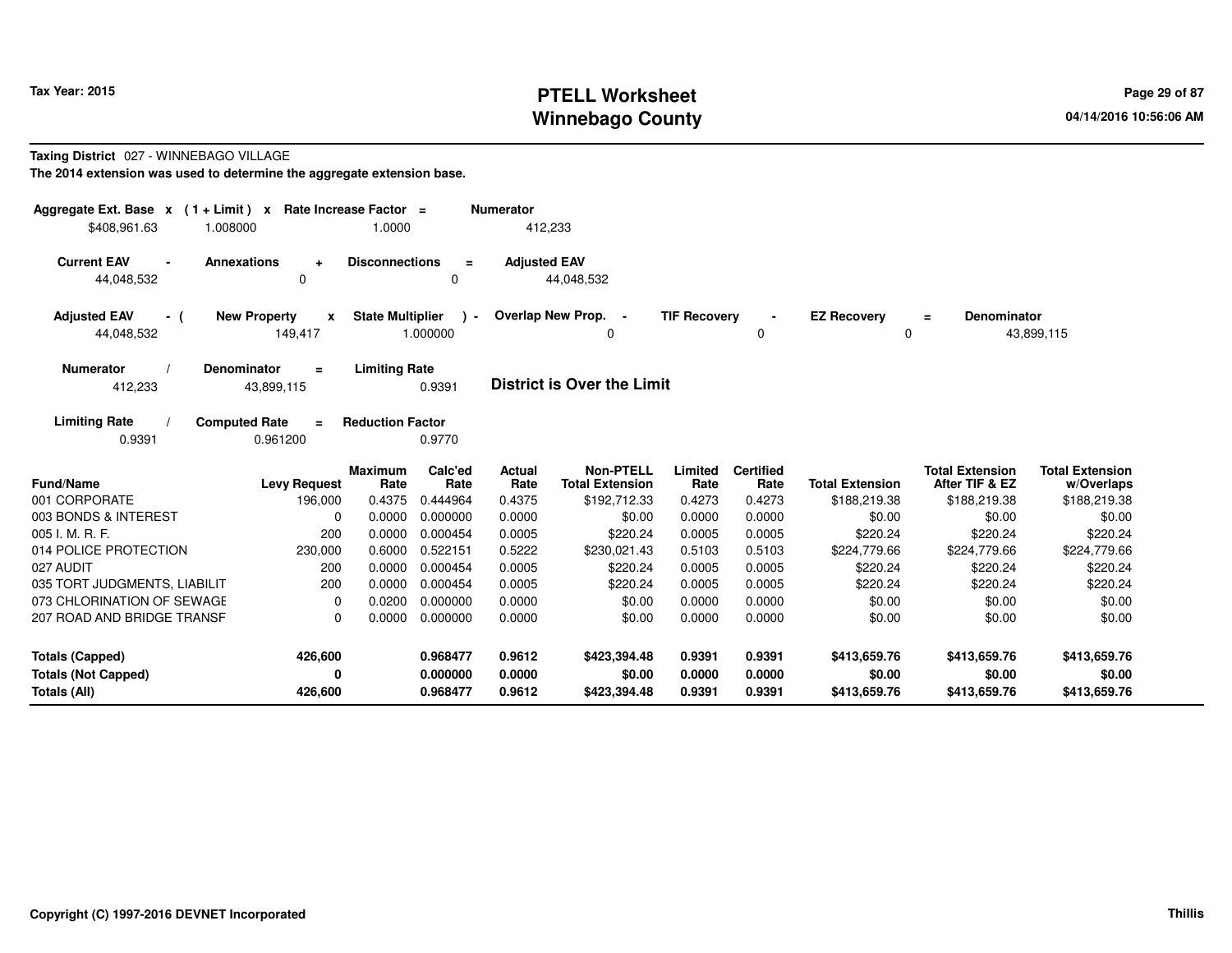# **PTELL Worksheet Tax Year: 2015 Page 30 of 87 Page 30 of 87 Winnebago County**

**Taxing District** 030 - BLACKHAWK FIRE

| Aggregate Ext. Base $x$ (1 + Limit) $x$ |                 |                               | Rate Increase Factor =           |                            | <b>Numerator</b>                                |                     |                |                    |               |                                  |
|-----------------------------------------|-----------------|-------------------------------|----------------------------------|----------------------------|-------------------------------------------------|---------------------|----------------|--------------------|---------------|----------------------------------|
| \$193,265.95                            |                 | 008000.                       | 1.0000                           |                            | 194.812                                         |                     |                |                    |               |                                  |
| <b>Current EAV</b><br>38,260,487        |                 | <b>Annexations</b><br>0       | <b>Disconnections</b><br>÷       | $\equiv$<br>0              | <b>Adjusted EAV</b><br>38,260,487               |                     |                |                    |               |                                  |
| <b>Adjusted EAV</b><br>38,260,487       | $\sim$ 10 $\pm$ | <b>New Property</b><br>45.126 | <b>State Multiplier</b><br>x     | $\blacksquare$<br>000000.1 | <b>Overlap New Prop.</b><br>$\blacksquare$<br>0 | <b>TIF Recovery</b> | $\blacksquare$ | <b>EZ Recovery</b> | $\equiv$<br>0 | <b>Denominator</b><br>38,215,361 |
| <b>Numerator</b>                        |                 | <b>Denominator</b>            | <b>Limiting Rate</b><br>$\equiv$ |                            | _ _ _ _ _ _ _ _ _ _ _ _ _ _ _ _ _               |                     |                |                    |               |                                  |

| 38,215,361<br>194.812 | 0.5098 | <b>District is Within the Limit</b> |
|-----------------------|--------|-------------------------------------|
|-----------------------|--------|-------------------------------------|

| <b>Fund/Name</b>             | <b>Levy Request</b> | <b>Maximum</b><br>Rate | Calc'ed<br>Rate | <b>Actual</b><br>Rate | <b>Non-PTELL</b><br><b>Total Extension</b> | Limited<br>Rate | <b>Certified</b><br>Rate | <b>Total Extension</b> | <b>Total Extension</b><br>After TIF & EZ | <b>Total Extension</b><br>w/Overlaps |
|------------------------------|---------------------|------------------------|-----------------|-----------------------|--------------------------------------------|-----------------|--------------------------|------------------------|------------------------------------------|--------------------------------------|
| 001 CORPORATE                | 245.000             | 0.4000                 | 0.640347        | 0.4000                | \$153.041.95                               | 0.4000          | 0.4000                   | \$153,041.95           | \$153,041.95                             | \$153,041.95                         |
| 027 AUDIT                    | 5,000               | 0.0050                 | 0.013068        | 0.0050                | \$1,913.02                                 | 0.0050          | 0.0050                   | \$1,913.02             | \$1,913.02                               | \$1,913.02                           |
| 035 TORT JUDGMENTS, LIABILIT | 15.000              | 0.0000                 | 0.039205        | 0.0393                | \$15,036.37                                | 0.0393          | 0.0393                   | \$15,036.37            | \$15.036.37                              | \$15,036.37                          |
| 062 WORKERS COMPENSATION     | 7,000               | 0.0000                 | 0.018296        | 0.0183                | \$7,001.67                                 | 0.0183          | 0.0183                   | \$7,001.67             | \$7,001.67                               | \$7,001.67                           |
| Totals (Capped)              | 272.000             |                        | 0.710916        | 0.4626                | \$176,993.01                               | 0.4626          | 0.4626                   | \$176,993.01           | \$176,993.01                             | \$176,993.01                         |
| Totals (Not Capped)          |                     |                        | 0.000000        | 0.0000                | \$0.00                                     | 0.0000          | 0.0000                   | \$0.00                 | \$0.00                                   | \$0.00                               |
| Totals (All)                 | 272,000             |                        | 0.710916        | 0.4626                | \$176,993.01                               | 0.4626          | 0.4626                   | \$176,993.01           | \$176,993.01                             | \$176,993.01                         |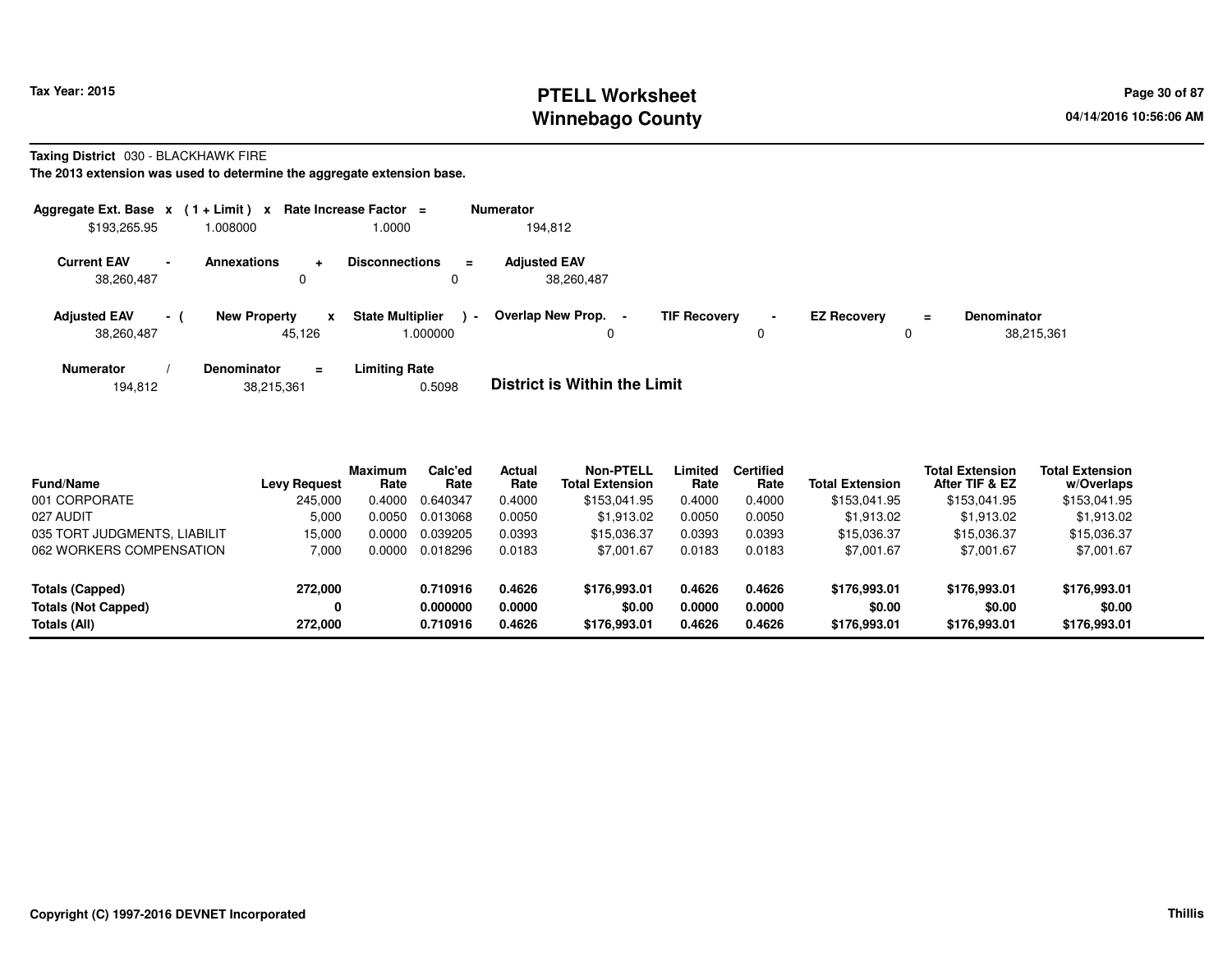## **PTELL Worksheet Tax Year: 2015 Page 31 of 87 PAGE 12 At 2016 Page 31 of 87 Winnebago County**

**Taxing District** 031 - CHERRY VALLEY FIRE

| Aggregate Ext. Base $x$ (1 + Limit) $x$ Rate Increase Factor = |        |                                |           |                                     |                | <b>Numerator</b>                   |                     |             |                    |          |                                   |
|----------------------------------------------------------------|--------|--------------------------------|-----------|-------------------------------------|----------------|------------------------------------|---------------------|-------------|--------------------|----------|-----------------------------------|
| \$2,881,955.14                                                 |        | 008000.                        |           | 1.0000                              |                | 2,905,011                          |                     |             |                    |          |                                   |
| <b>Current EAV</b><br>303,116,410                              | $\sim$ | <b>Annexations</b><br>0        | $\ddot{}$ | <b>Disconnections</b><br>13.898     | $=$            | <b>Adjusted EAV</b><br>303,130,308 |                     |             |                    |          |                                   |
| <b>Adjusted EAV</b><br>303,130,308                             | $-1$   | <b>New Property</b><br>463,612 | X         | <b>State Multiplier</b><br>1.000000 | $\blacksquare$ | <b>Overlap New Prop.</b><br>94.649 | <b>TIF Recovery</b> | $\sim$<br>0 | <b>EZ Recovery</b> | $\equiv$ | <b>Denominator</b><br>302,572,047 |
| <b>Numerator</b>                                               |        | <b>Denominator</b>             | $\equiv$  | <b>Limiting Rate</b>                |                |                                    |                     |             |                    |          |                                   |

|  | 2,905,011 | 302,572,047 | 0.9602 | <b>District is Within the Limit</b> |
|--|-----------|-------------|--------|-------------------------------------|
|--|-----------|-------------|--------|-------------------------------------|

| <b>Fund/Name</b>             | <b>Levy Request</b> | <b>Maximum</b><br>Rate | Calc'ed<br>Rate | Actual<br>Rate | <b>Non-PTELL</b><br><b>Total Extension</b> | Limited<br>Rate | <b>Certified</b><br>Rate | <b>Total Extension</b> | <b>Total Extension</b><br>After TIF & EZ | <b>Total Extension</b><br>w/Overlaps |  |
|------------------------------|---------------------|------------------------|-----------------|----------------|--------------------------------------------|-----------------|--------------------------|------------------------|------------------------------------------|--------------------------------------|--|
| 001 CORPORATE                | 132.100             | 0.4000                 | 0.373487        | 0.3735         | \$1,093,445.19                             | 0.3735          | 0.3735                   | \$1,101,203.65         | \$1,093,445.19                           | \$1,132,139.79                       |  |
| 013 FIREFIGHTER'S PENSION    | 133.170             | 0.0000                 | 0.043934        | 0.0440         | \$128.812.82                               | 0.0440          | 0.0440                   | \$129,726.80           | \$128,812,82                             | \$133,371.22                         |  |
| 013A FIRE PENSION 93-689     | 133,000             | 0.0000                 | 0.043878        | 0.0439         | \$128,520.06                               | 0.0439          | 0.0439                   | \$129.431.97           | \$128,520.06                             | \$133,068.10                         |  |
| 027 AUDIT                    | 13.300              | 0.0050                 | 0.004388        | 0.0044         | \$12,881.28                                | 0.0044          | 0.0044                   | \$12,972.68            | \$12,881,28                              | \$13.337.12                          |  |
| 035 TORT JUDGMENTS, LIABILIT | 486,581             | 0.0000                 | 0.160526        | 0.1606         | \$470.166.79                               | 0.1606          | 0.1606                   | \$473.502.83           | \$470.166.79                             | \$486,804.95                         |  |
| 064 AMBULANCE                | .132,100            | 0.4000                 | 0.373487        | 0.3735         | \$1,093,445.19                             | 0.3735          | 0.3735                   | \$1,101,203.65         | \$1,093,445.19                           | \$1,132,139.79                       |  |
| Totals (Capped)              | 2,897,251           |                        | 0.955822        | 0.9560         | \$2,798,751.27                             | 0.9560          | 0.9560                   | \$2,818,609.60         | \$2,798,751.27                           | \$2,897,792.87                       |  |
| <b>Totals (Not Capped)</b>   | 133.000             |                        | 0.043878        | 0.0439         | \$128,520.06                               | 0.0439          | 0.0439                   | \$129,431.97           | \$128,520.06                             | \$133,068.10                         |  |
| Totals (All)                 | 3,030,251           |                        | 0.999700        | 0.9999         | \$2,927,271.33                             | 0.9999          | 0.9999                   | \$2,948,041.57         | \$2,927,271.33                           | \$3,030,860.97                       |  |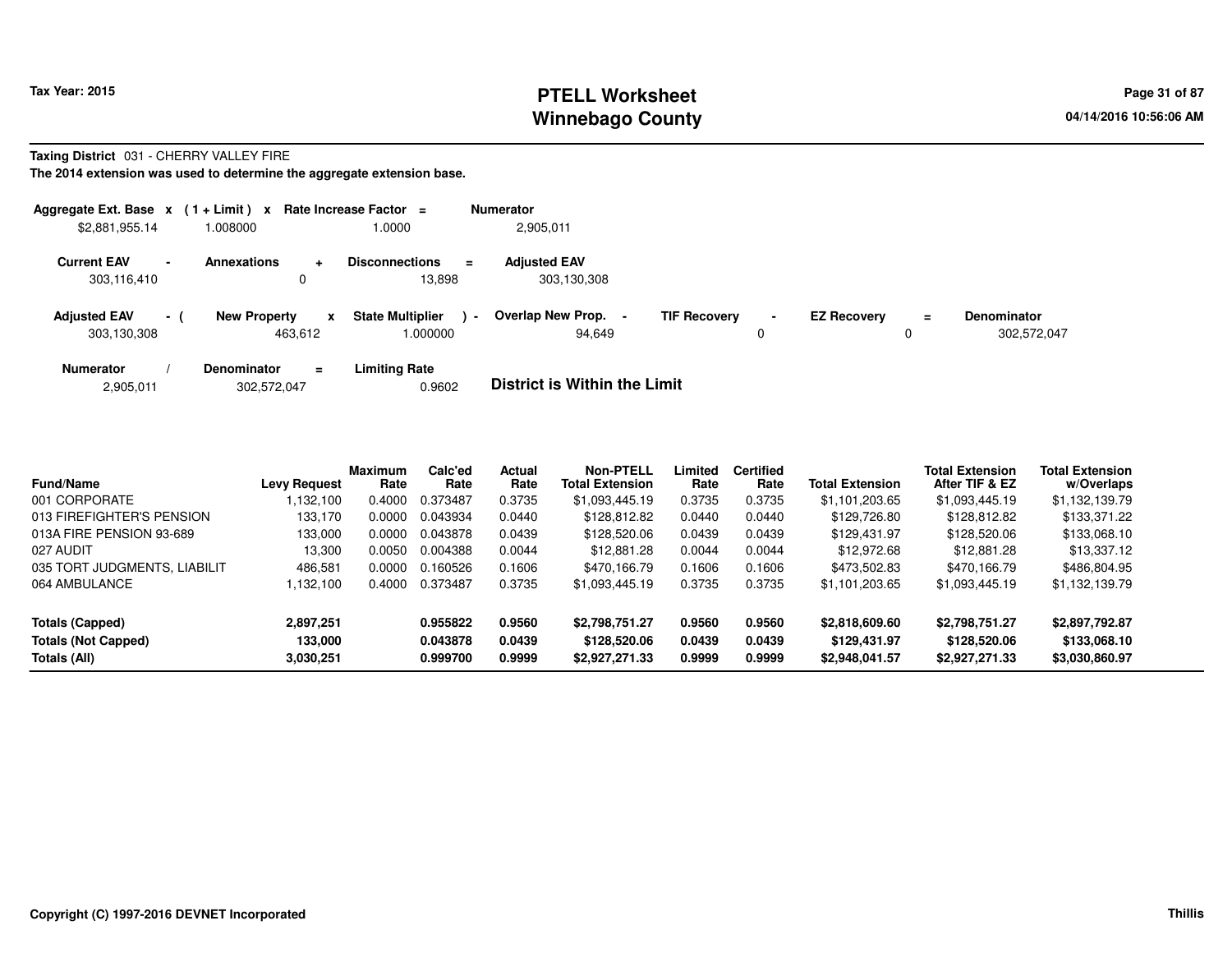# **PTELL Worksheet Tax Year: 2015 Page 32 of 87 Page 32 of 87 Winnebago County**

**Taxing District** 033 - FIRE 1

**The 2012 extension was used to determine the aggregate extension base.**

| Aggregate Ext. Base $x$ (1 + Limit) $x$ |        |                                     | Rate Increase Factor =                        | <b>Numerator</b>                  |                               |                                     |                                  |
|-----------------------------------------|--------|-------------------------------------|-----------------------------------------------|-----------------------------------|-------------------------------|-------------------------------------|----------------------------------|
| \$749,028.54                            |        | 008000.                             | 1.0000                                        | 755.021                           |                               |                                     |                                  |
| <b>Current EAV</b><br>95,871,482        | $\sim$ | Annexations<br>÷                    | <b>Disconnections</b><br>$\equiv$<br>0        | <b>Adiusted EAV</b><br>95,871,482 |                               |                                     |                                  |
| <b>Adjusted EAV</b><br>95,871,482       | $\sim$ | <b>New Property</b><br>X<br>199.748 | <b>State Multiplier</b><br>$\sim$<br>000000.1 | Overlap New Prop. -<br>0          | <b>TIF Recovery</b><br>$\sim$ | <b>EZ Recovery</b><br>$\equiv$<br>0 | <b>Denominator</b><br>95,671,734 |
| <b>Numerator</b>                        |        | <b>Denominator</b><br>Ξ.            | <b>Limiting Rate</b>                          |                                   |                               |                                     |                                  |

 **/ Denominator <sup>=</sup>Limiting Rate**<br>0.7892 755,021**District is Within the Limit** 

| <b>Fund/Name</b><br>001 CORPORATE<br>064 AMBULANCE                   | <b>Levy Request</b><br>403,000<br>371.768 | Maximum<br>Rate<br>.4000<br>4000 | Calc'ed<br>Rate<br>0.420354<br>0.387778 | Actual<br>Rate<br>0.4000<br>0.3878 | <b>Non-PTELL</b><br><b>Total Extension</b><br>\$383,485.93<br>\$371,789.61 | .imited<br>Rate<br>0.4000<br>0.3878 | Certified<br>Rate<br>0.4000<br>0.3878 | <b>Total Extension</b><br>\$384,449.00<br>\$372,723.30 | <b>Total Extension</b><br>After TIF & EZ<br>\$383,485.93<br>\$371,789.61 | <b>Total Extension</b><br>w/Overlaps<br>\$383,485.93<br>\$371,789.61 |  |
|----------------------------------------------------------------------|-------------------------------------------|----------------------------------|-----------------------------------------|------------------------------------|----------------------------------------------------------------------------|-------------------------------------|---------------------------------------|--------------------------------------------------------|--------------------------------------------------------------------------|----------------------------------------------------------------------|--|
| <b>Totals (Capped)</b><br><b>Totals (Not Capped)</b><br>Totals (All) | 774,768<br>0<br>774.768                   |                                  | 0.808132<br>0.000000<br>0.808132        | 0.7878<br>0.0000<br>0.7878         | \$755.275.54<br>\$0.00<br>\$755.275.54                                     | 0.7878<br>0.0000<br>0.7878          | 0.7878<br>0.0000<br>0.7878            | \$757.172.30<br>\$0.00<br>\$757.172.30                 | \$755.275.54<br>\$0.00<br>\$755.275.54                                   | \$755,275.54<br>\$0.00<br>\$755,275.54                               |  |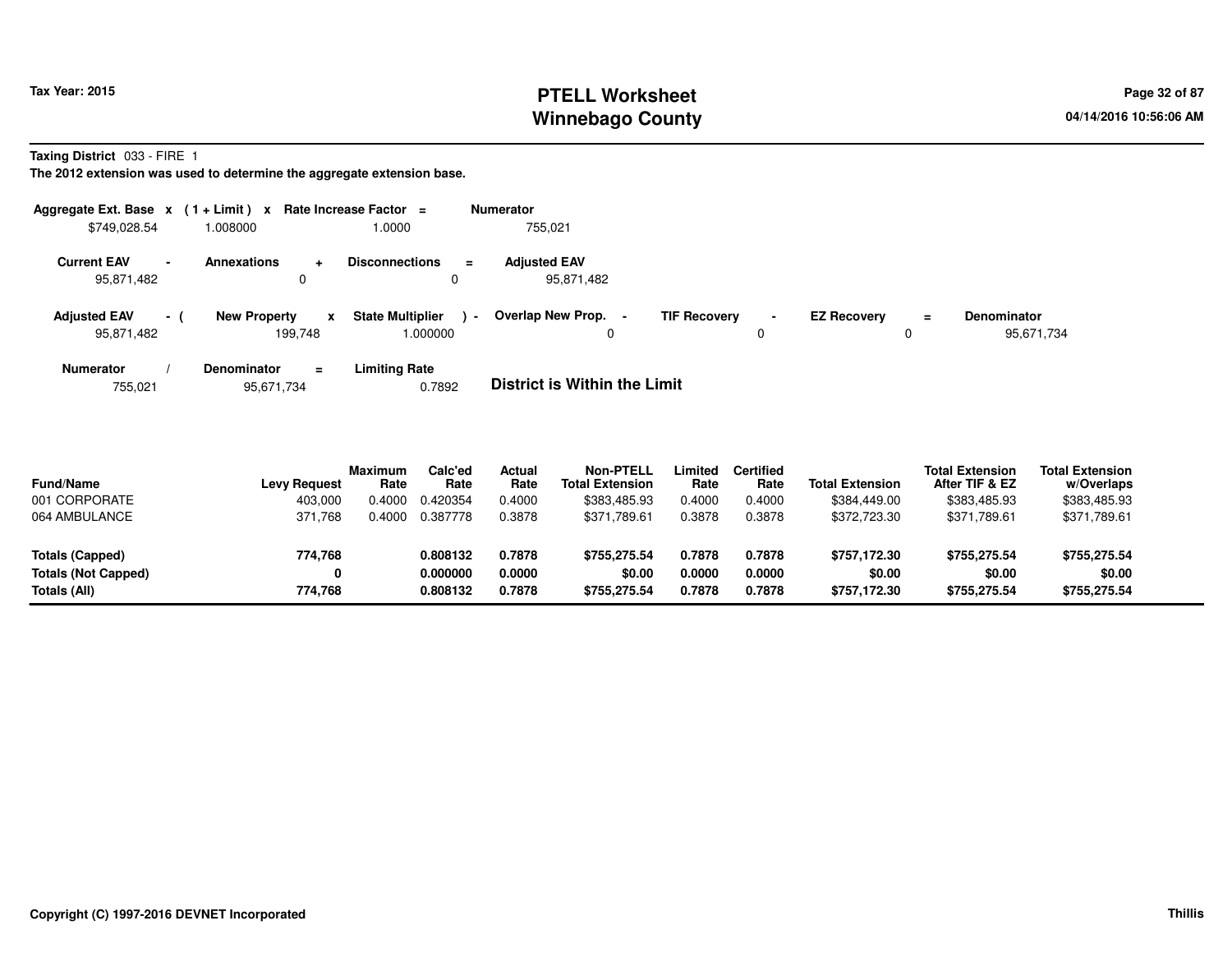# **PTELL Worksheet Tax Year: 2015 Page 33 of 87 PAGE 12 OF STELL PROPERTY Page 33 of 87 Winnebago County**

#### **Taxing District** 035 - HARLEM-ROSCOE FIRE**The 2014 extension was used to determine the aggregate extension base.**

| Aggregate Ext. Base $x$ (1 + Limit) $x$<br>\$4,732,872.38<br>1.008000 | Rate Increase Factor =                       | 1.0000                                        | <b>Numerator</b><br>4,770,735 |                                            |                     |                          |                         |                                          |                                      |
|-----------------------------------------------------------------------|----------------------------------------------|-----------------------------------------------|-------------------------------|--------------------------------------------|---------------------|--------------------------|-------------------------|------------------------------------------|--------------------------------------|
| <b>Current EAV</b><br>628,532,501                                     | <b>Annexations</b><br>$\ddot{}$<br>0         | <b>Disconnections</b><br>$=$<br>0             | <b>Adjusted EAV</b>           | 628,532,501                                |                     |                          |                         |                                          |                                      |
| <b>Adjusted EAV</b><br>- (<br>628,532,501                             | <b>New Property</b><br>X<br>7,550,647        | <b>State Multiplier</b><br>$\sim$<br>1.000000 | Overlap New Prop. -           | 0                                          | <b>TIF Recovery</b> | 0                        | <b>EZ Recovery</b><br>0 | <b>Denominator</b><br>$\equiv$           | 620,981,854                          |
| <b>Numerator</b><br>4,770,735                                         | Denominator<br>$\equiv$<br>620,981,854       | <b>Limiting Rate</b><br>0.7683                |                               | <b>District is Over the Limit</b>          |                     |                          |                         |                                          |                                      |
| <b>Limiting Rate</b><br>0.7683                                        | <b>Computed Rate</b><br>$\equiv$<br>0.773800 | <b>Reduction Factor</b><br>0.9929             |                               |                                            |                     |                          |                         |                                          |                                      |
| Fund/Name                                                             | <b>Levy Request</b>                          | Calc'ed<br><b>Maximum</b><br>Rate<br>Rate     | <b>Actual</b><br>Rate         | <b>Non-PTELL</b><br><b>Total Extension</b> | Limited<br>Rate     | <b>Certified</b><br>Rate | <b>Total Extension</b>  | <b>Total Extension</b><br>After TIF & EZ | <b>Total Extension</b><br>w/Overlaps |
| 001 CORPORATE                                                         | 2,511,299                                    | 0.4000<br>0.399550                            | 0.3996                        | \$2,511,615.87                             | 0.3966              | 0.3966                   | \$2,546,269.88          | \$2,492,759.90                           | \$2,492,759.90                       |
| 035 TORT JUDGMENTS, LIABILIT                                          | 65,003                                       | 0.0000<br>0.010342                            | 0.0104                        | \$65,367,38                                | 0.0104              | 0.0104                   | \$66,770.57             | \$65,367,38                              | \$65,367.38                          |
| 064 AMBULANCE                                                         | 2,286,403                                    | 0.4000<br>0.363769                            | 0.3638                        | \$2,286,601.24                             | 0.3613              | 0.3613                   | \$2,319,635.17          | \$2,270,887.93                           | \$2,270,887.93                       |
| <b>Totals (Capped)</b>                                                | 4,862,705                                    | 0.773661                                      | 0.7738                        | \$4,863,584.49                             | 0.7683              | 0.7683                   | \$4,932,675.62          | \$4,829,015.21                           | \$4,829,015.21                       |
| <b>Totals (Not Capped)</b>                                            | 0                                            | 0.000000                                      | 0.0000                        | \$0.00                                     | 0.0000              | 0.0000                   | \$0.00                  | \$0.00                                   | \$0.00                               |
| Totals (All)                                                          | 4,862,705                                    | 0.773661                                      | 0.7738                        | \$4,863,584.49                             | 0.7683              | 0.7683                   | \$4,932,675.62          | \$4,829,015.21                           | \$4,829,015.21                       |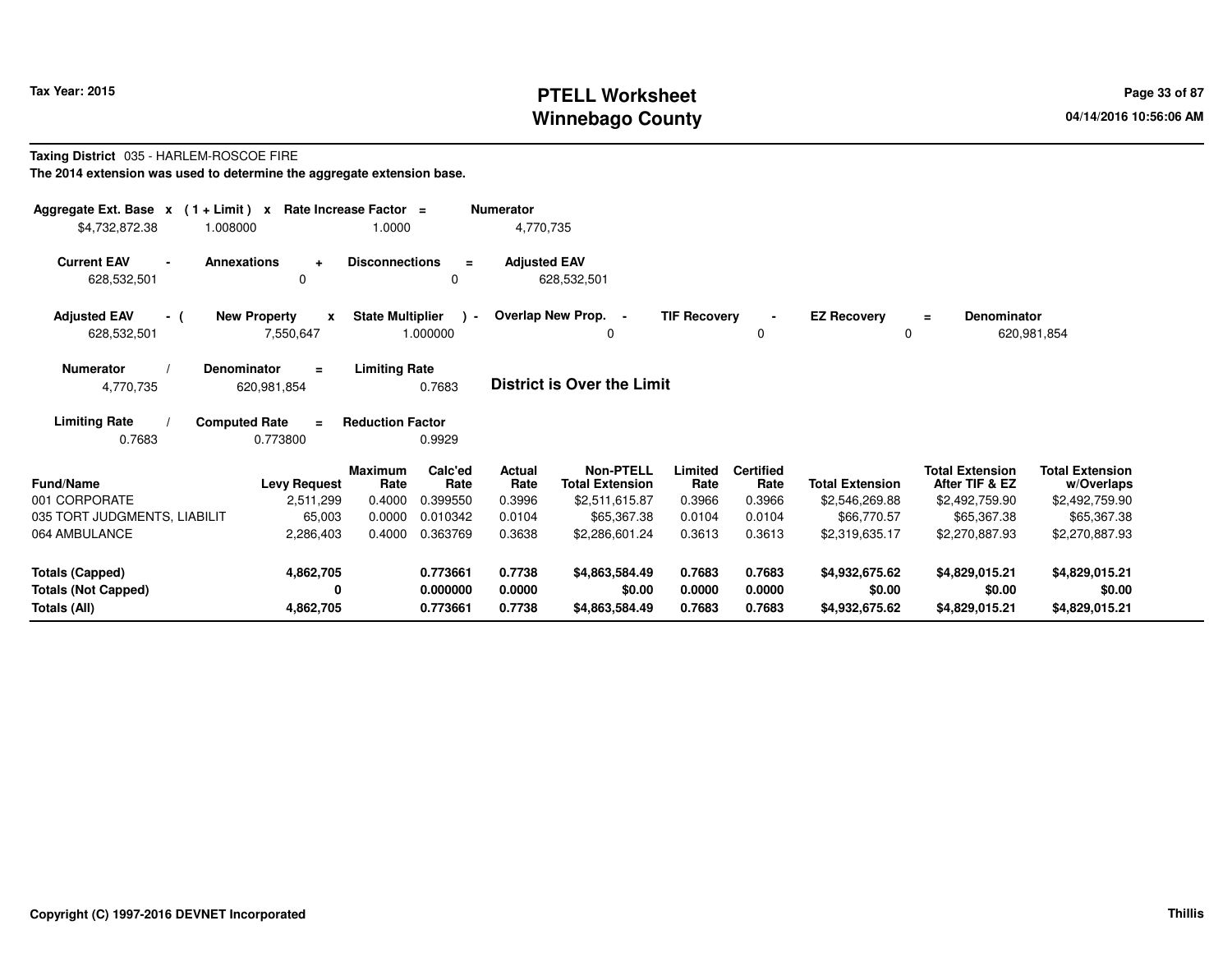# **PTELL Worksheet Tax Year: 2015 Page 34 of 87 Page 34 of 87 Winnebago County**

**Taxing District** 037 - NORTH PARK FIRE

**The 2012 extension was used to determine the aggregate extension base.**

| Aggregate Ext. Base $x$ (1 + Limit) $x$ |          |                                |                | Rate Increase Factor =                       |                | Numerator                          |                     |             |                    |               |                                   |
|-----------------------------------------|----------|--------------------------------|----------------|----------------------------------------------|----------------|------------------------------------|---------------------|-------------|--------------------|---------------|-----------------------------------|
| \$779,154.64                            |          | 008000.                        |                | 1.0000                                       |                | 785,388                            |                     |             |                    |               |                                   |
| <b>Current EAV</b><br>159,204,281       | $\sim$   | <b>Annexations</b><br>0        | $\ddotmark$    | <b>Disconnections</b><br>$\equiv$<br>163.086 |                | <b>Adjusted EAV</b><br>159,367,367 |                     |             |                    |               |                                   |
| <b>Adjusted EAV</b><br>159,367,367      | $\sim$ 1 | <b>New Property</b><br>187.520 | x              | <b>State Multiplier</b><br>.000000           | $\blacksquare$ | Overlap New Prop. -<br>0           | <b>TIF Recovery</b> | $\sim$<br>0 | <b>EZ Recovery</b> | $\equiv$<br>0 | <b>Denominator</b><br>159,179,847 |
| <b>Numerator</b>                        |          | <b>Denominator</b>             | $\blacksquare$ | <b>Limiting Rate</b>                         |                |                                    |                     |             |                    |               |                                   |

785,388159,179,847 0.4934 **District is Within the Limit**

| <b>Fund/Name</b>             | <b>Levy Request</b> | <b>Maximum</b><br>Rate | Calc'ed<br>Rate | <b>Actual</b><br>Rate | Non-PTELL<br><b>Total Extension</b> | Limited<br>Rate | <b>Certified</b><br>Rate | <b>Total Extension</b> | <b>Total Extension</b><br>After TIF & EZ | <b>Total Extension</b><br>w/Overlaps |
|------------------------------|---------------------|------------------------|-----------------|-----------------------|-------------------------------------|-----------------|--------------------------|------------------------|------------------------------------------|--------------------------------------|
| 001 CORPORATE                | 1,000,000           | 0.4000                 | 0.628124        | 0.4000                | \$636,817.12                        | 0.4000          | 0.4000                   | \$646,850.02           | \$636,817.12                             | \$636,817.12                         |
| 027 AUDIT                    | 9.000               | 0.0050                 | 0.005653        | 0.0050                | \$7.960.21                          | 0.0050          | 0.0050                   | \$8,085.63             | \$7.960.21                               | \$7,960.21                           |
| 035 TORT JUDGMENTS, LIABILIT | 75.000              | 0.0000                 | 0.047109        | 0.0472                | \$75.144.42                         | 0.0472          | 0.0472                   | \$76,328.30            | \$75,144.42                              | \$75,144.42                          |
| Totals (Capped)              | 1,084,000           |                        | 0.680886        | 0.4522                | \$719.921.75                        | 0.4522          | 0.4522                   | \$731.263.95           | \$719.921.75                             | \$719,921.75                         |
| <b>Totals (Not Capped)</b>   |                     |                        | 0.000000        | 0.0000                | \$0.00                              | 0.0000          | 0.0000                   | \$0.00                 | \$0.00                                   | \$0.00                               |
| Totals (All)                 | 1,084,000           |                        | 0.680886        | 0.4522                | \$719.921.75                        | 0.4522          | 0.4522                   | \$731,263.95           | \$719.921.75                             | \$719,921.75                         |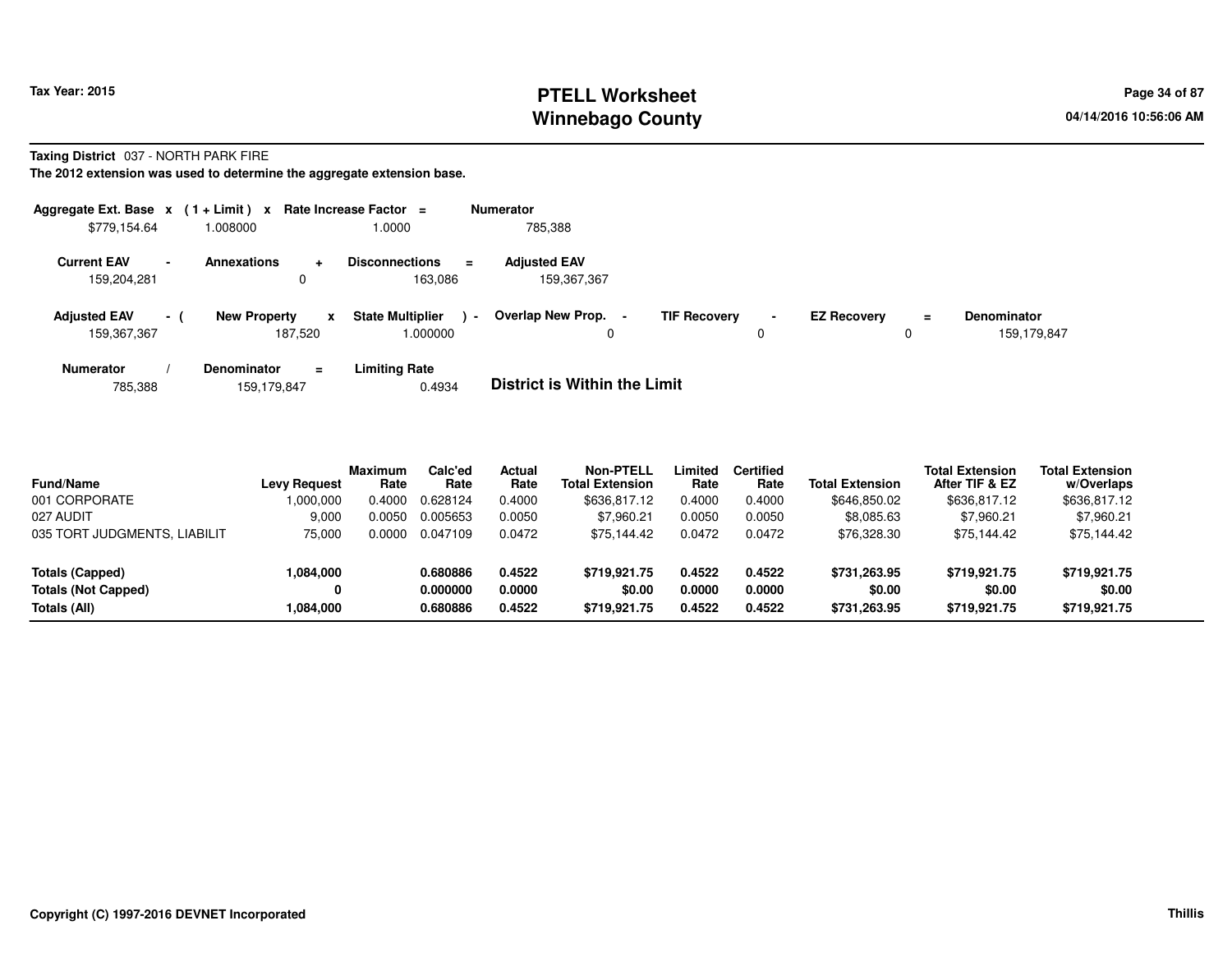# **PTELL Worksheet Tax Year: 2015 Page 35 of 87 Page 35 of 87 Winnebago County**

#### **Taxing District** 038 - NORTHWEST FIRE

| Aggregate Ext. Base $x$ (1 + Limit) $x$ |                          |                                |        | Rate Increase Factor =              | <b>Numerator</b>                    |                     |                     |                    |               |                                  |
|-----------------------------------------|--------------------------|--------------------------------|--------|-------------------------------------|-------------------------------------|---------------------|---------------------|--------------------|---------------|----------------------------------|
| \$246,352.82                            |                          | 1.008000                       |        | 1.0000                              | 248,324                             |                     |                     |                    |               |                                  |
| <b>Current EAV</b><br>53,571,799        | $\overline{\phantom{a}}$ | <b>Annexations</b>             | ÷<br>0 | <b>Disconnections</b><br>$\equiv$   | <b>Adjusted EAV</b><br>53,571,799   |                     |                     |                    |               |                                  |
| <b>Adjusted EAV</b><br>53,571,799       | $-1$                     | <b>New Property</b><br>165.271 | x      | <b>State Multiplier</b><br>1.000000 | Overlap New Prop.<br>$\blacksquare$ | <b>TIF Recovery</b> | $\blacksquare$<br>0 | <b>EZ Recovery</b> | $\equiv$<br>0 | <b>Denominator</b><br>53,406,528 |
| <b>Numerator</b>                        |                          | <b>Denominator</b>             | $=$    | <b>Limiting Rate</b>                | _ _ _ _ _ _ _ _ _ _ _ _ _ _ _ _ _ _ |                     |                     |                    |               |                                  |

| 53,406,528<br>248.324 | 0.4650 | <b>District is Within the Limit</b> |
|-----------------------|--------|-------------------------------------|
|-----------------------|--------|-------------------------------------|

| <b>Fund/Name</b>             | Levy Request | <b>Maximum</b><br>Rate | Calc'ed<br>Rate | <b>Actual</b><br>Rate | Non-PTELL<br>Total Extension | Limited<br>Rate | <b>Certified</b><br>Rate | <b>Total Extension</b> | <b>Total Extension</b><br>After TIF & EZ | <b>Total Extension</b><br>w/Overlaps |
|------------------------------|--------------|------------------------|-----------------|-----------------------|------------------------------|-----------------|--------------------------|------------------------|------------------------------------------|--------------------------------------|
| 001 CORPORATE                | 330,000      | 0.4000                 | 0.615996        | 0.4000                | \$214.287.20                 | 0.4000          | 0.4000                   | \$214.287.20           | \$214,287.20                             | \$214,287.20                         |
| 003 BONDS & INT 2015         | 65.881       | 0.0000                 | 0.122977        | 0.1230                | \$65,893.31                  | 0.1230          | 0.1230                   | \$65,893.31            | \$65,893.31                              | \$65,893.31                          |
| 027 AUDIT                    | 4.000        | 0.0050                 | 0.007467        | 0.0050                | \$2,678.59                   | 0.0050          | 0.0050                   | \$2,678.59             | \$2,678.59                               | \$2,678.59                           |
| 035 TORT JUDGMENTS, LIABILIT | 30,000       | 0.0000                 | 0.056000        | 0.0560                | \$30,000.21                  | 0.0560          | 0.0560                   | \$30,000.21            | \$30,000.21                              | \$30,000.21                          |
| <b>Totals (Capped)</b>       | 364.000      |                        | 0.679463        | 0.4610                | \$246,966,00                 | 0.4610          | 0.4610                   | \$246,965.99           | \$246,966,00                             | \$246,966.00                         |
| <b>Totals (Not Capped)</b>   | 65,881       |                        | 0.122977        | 0.1230                | \$65,893,31                  | 0.1230          | 0.1230                   | \$65,893.31            | \$65,893.31                              | \$65,893.31                          |
| Totals (All)                 | 429.881      |                        | 0.802440        | 0.5840                | \$312,859.31                 | 0.5840          | 0.5840                   | \$312,859.31           | \$312,859.31                             | \$312,859.31                         |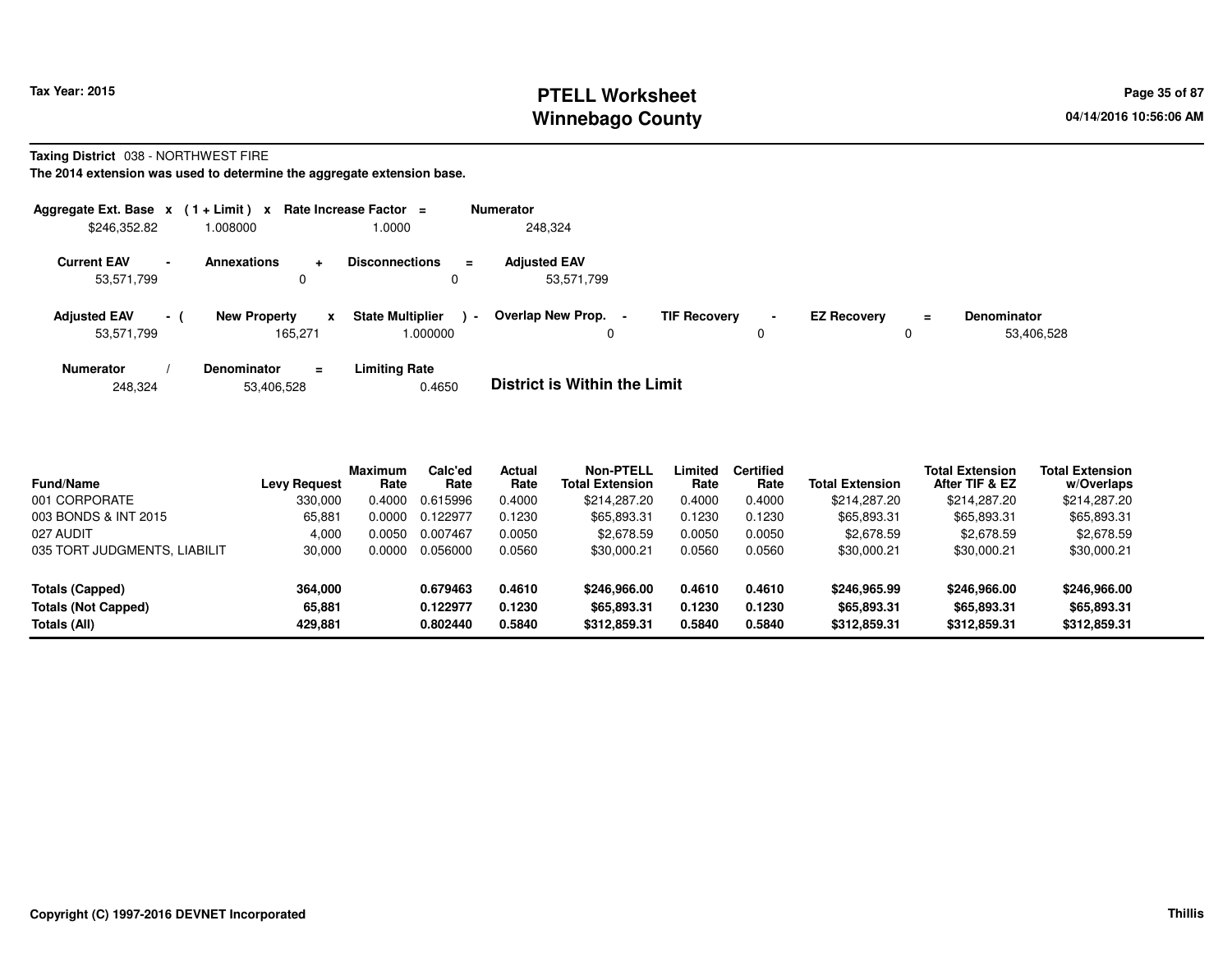# **PTELL Worksheet Tax Year: 2015 Page 36 of 87 Page 36 of 87 Winnebago County**

#### **Taxing District** 039 - PECATONICA FIRE

|                                   |                          | Aggregate Ext. Base $x$ (1+Limit) x Rate Increase Factor = |                                     | <b>Numerator</b>                              |                     |                     |                    |          |                                  |
|-----------------------------------|--------------------------|------------------------------------------------------------|-------------------------------------|-----------------------------------------------|---------------------|---------------------|--------------------|----------|----------------------------------|
| \$440,859.16                      |                          | 008000.                                                    | 1.0000                              | 444,386                                       |                     |                     |                    |          |                                  |
| <b>Current EAV</b><br>97,906,972  | $\overline{\phantom{0}}$ | <b>Annexations</b><br>$\ddot{}$<br>0                       | <b>Disconnections</b><br>0          | <b>Adjusted EAV</b><br>$\equiv$<br>97.906.972 |                     |                     |                    |          |                                  |
| <b>Adjusted EAV</b><br>97,906,972 | $\sim$ 10 $\pm$          | <b>New Property</b><br>x<br>397.000                        | <b>State Multiplier</b><br>1.000000 | Overlap New Prop.<br>$\sim$<br>53,305         | <b>TIF Recovery</b> | $\blacksquare$<br>0 | <b>EZ Recovery</b> | $\equiv$ | <b>Denominator</b><br>97,456,667 |
| <b>Numerator</b>                  |                          | <b>Denominator</b><br>$=$                                  | <b>Limiting Rate</b>                | _ _ _ _ _ _ _ _ _ _ _ _ _ _ _ _ _             |                     |                     |                    |          |                                  |

|  | 444.386 | 97,456,667 | 0.4560 | <b>District is Within the Limit</b> |
|--|---------|------------|--------|-------------------------------------|
|--|---------|------------|--------|-------------------------------------|

| <b>Fund/Name</b>             | <b>Levy Request</b> | Maximum<br>Rate | Calc'ed<br>Rate | <b>Actual</b><br>Rate | <b>Non-PTELL</b><br><b>Total Extension</b> | -imited<br>Rate | <b>Certified</b><br>Rate | <b>Total Extension</b> | <b>Total Extension</b><br>After TIF & EZ | <b>Total Extension</b><br>w/Overlaps |  |
|------------------------------|---------------------|-----------------|-----------------|-----------------------|--------------------------------------------|-----------------|--------------------------|------------------------|------------------------------------------|--------------------------------------|--|
| 001 CORPORATE                | 245,900             | 0.4000          | 0.251157        | 0.2512                | \$218,721.31                               | 0.2512          | 0.2512                   | \$218,721.31           | \$218,721.31                             | \$245,942.31                         |  |
| 027 AUDIT                    | 5,100               | 0.0050          | 0.005209        | 0.0050                | \$4,353.53                                 | 0.0050          | 0.0050                   | \$4,353.53             | \$4,353.53                               | \$4,895.35                           |  |
| 035 TORT JUDGMENTS, LIABILIT | 14.300              | 0.0000          | 0.014606        | 0.0147                | \$12,799.38                                | 0.0147          | 0.0147                   | \$12,799.38            | \$12,799.38                              | \$14,392.32                          |  |
| 064 AMBULANCE                | 175.400             | 0.4000          | 0.179150        | 0.1792                | \$156,030.49                               | 0.1792          | 0.1792                   | \$156,030.49           | \$156,030.49                             | \$175,449.29                         |  |
| 109 PRIOR YEAR ADJUSTMENT    |                     | . ೧೧೧೧          | $-0.000200$     | $-0.0002$             | (\$174.14)                                 | $-0.0002$       | $-0.0002$                | (\$174.14)             | (\$174.14)                               | (\$174.14)                           |  |
| Totals (Capped)              | 440,700             |                 | 0.450122        | 0.4501                | \$391.904.71                               | 0.4501          | 0.4501                   | \$391.904.70           | \$391,904.71                             | \$440,679.27                         |  |
| <b>Totals (Not Capped)</b>   | 0                   |                 | $-0.000200$     | $-0.0002$             | (\$174.14)                                 | $-0.0002$       | $-0.0002$                | (\$174.14)             | (\$174.14)                               | (\$174.14)                           |  |
| Totals (All)                 | 440,700             |                 | 0.449922        | 0.4499                | \$391,730.57                               | 0.4499          | 0.4499                   | \$391,730.56           | \$391,730.57                             | \$440,505.13                         |  |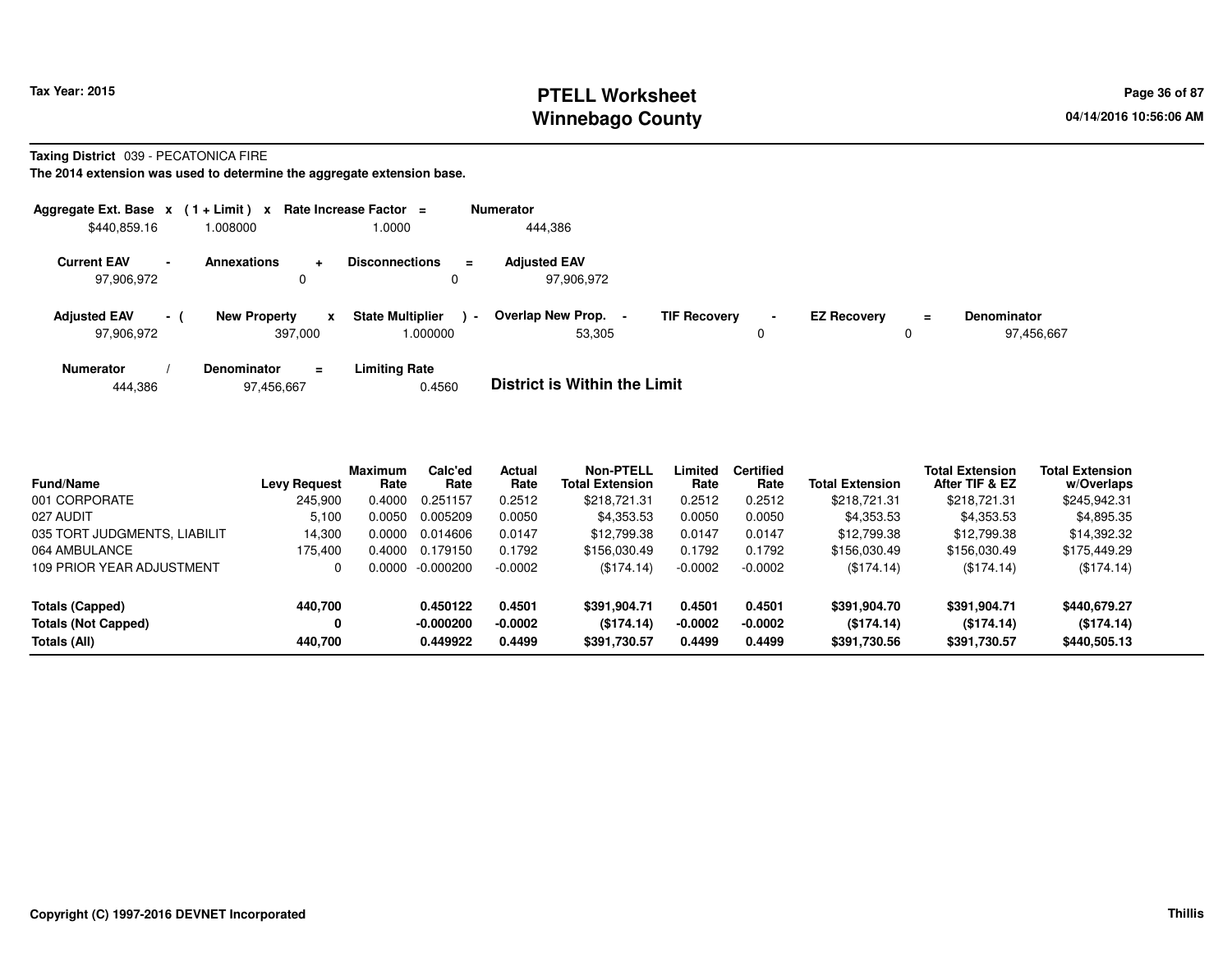# **PTELL Worksheet Tax Year: 2015 Page 37 of 87 Page 37 of 87 Winnebago County**

**Taxing District** 040 - ROCK RIVER FIRE

**The 2014 extension was used to determine the aggregate extension base.**

| Aggregate Ext. Base $x$ (1+Limit) $x$<br>\$2,354.85 | 1.008000                                                  | Rate Increase Factor =<br>1.0000                         | <b>Numerator</b>                | 2,374                                                    |                           |                                    |                                      |                                                        |                                                    |  |
|-----------------------------------------------------|-----------------------------------------------------------|----------------------------------------------------------|---------------------------------|----------------------------------------------------------|---------------------------|------------------------------------|--------------------------------------|--------------------------------------------------------|----------------------------------------------------|--|
| <b>Current EAV</b><br>$\blacksquare$<br>2,590,146   | <b>Annexations</b><br>$\ddot{}$<br>0                      | <b>Disconnections</b><br>9,617                           | <b>Adjusted EAV</b><br>$\equiv$ | 2,599,763                                                |                           |                                    |                                      |                                                        |                                                    |  |
| <b>Adjusted EAV</b><br>- (<br>2,599,763             | <b>New Property</b><br>$\boldsymbol{\mathsf{x}}$<br>4,452 | <b>State Multiplier</b><br>1.000000                      | $\rightarrow$                   | Overlap New Prop. -<br>0                                 | <b>TIF Recovery</b>       | 0                                  | <b>EZ Recovery</b><br>0              | <b>Denominator</b><br>$\equiv$                         | 2,595,311                                          |  |
| <b>Numerator</b><br>2,374                           | <b>Denominator</b><br>$\equiv$<br>2,595,311               | <b>Limiting Rate</b><br>0.0915                           |                                 | <b>District is Over the Limit</b>                        |                           |                                    |                                      |                                                        |                                                    |  |
| <b>Limiting Rate</b>                                | <b>Computed Rate</b><br>$\equiv$                          | <b>Reduction Factor</b>                                  |                                 |                                                          |                           |                                    |                                      |                                                        |                                                    |  |
| 0.0915                                              | 0.096600                                                  | 0.9472                                                   |                                 |                                                          |                           |                                    |                                      |                                                        |                                                    |  |
| <b>Fund/Name</b><br>001 CORPORATE                   | <b>Levy Request</b><br>2,500                              | Calc'ed<br>Maximum<br>Rate<br>Rate<br>0.4000<br>0.096520 | Actual<br>Rate<br>0.0966        | <b>Non-PTELL</b><br><b>Total Extension</b><br>\$2,502.08 | Limited<br>Rate<br>0.0915 | <b>Certified</b><br>Rate<br>0.0915 | <b>Total Extension</b><br>\$2,369.98 | <b>Total Extension</b><br>After TIF & EZ<br>\$2,369.98 | <b>Total Extension</b><br>w/Overlaps<br>\$2,369.98 |  |
|                                                     |                                                           |                                                          |                                 |                                                          |                           |                                    |                                      |                                                        |                                                    |  |
| <b>Totals (Capped)</b>                              | 2,500                                                     | 0.096520                                                 | 0.0966                          | \$2,502.08                                               | 0.0915                    | 0.0915                             | \$2,369.98                           | \$2,369.98                                             | \$2,369.98                                         |  |
| <b>Totals (Not Capped)</b>                          | 0                                                         | 0.000000                                                 | 0.0000                          | \$0.00                                                   | 0.0000                    | 0.0000                             | \$0.00                               | \$0.00                                                 | \$0.00                                             |  |
| Totals (All)                                        | 2,500                                                     | 0.096520                                                 | 0.0966                          | \$2,502.08                                               | 0.0915                    | 0.0915                             | \$2,369.98                           | \$2,369.98                                             | \$2,369.98                                         |  |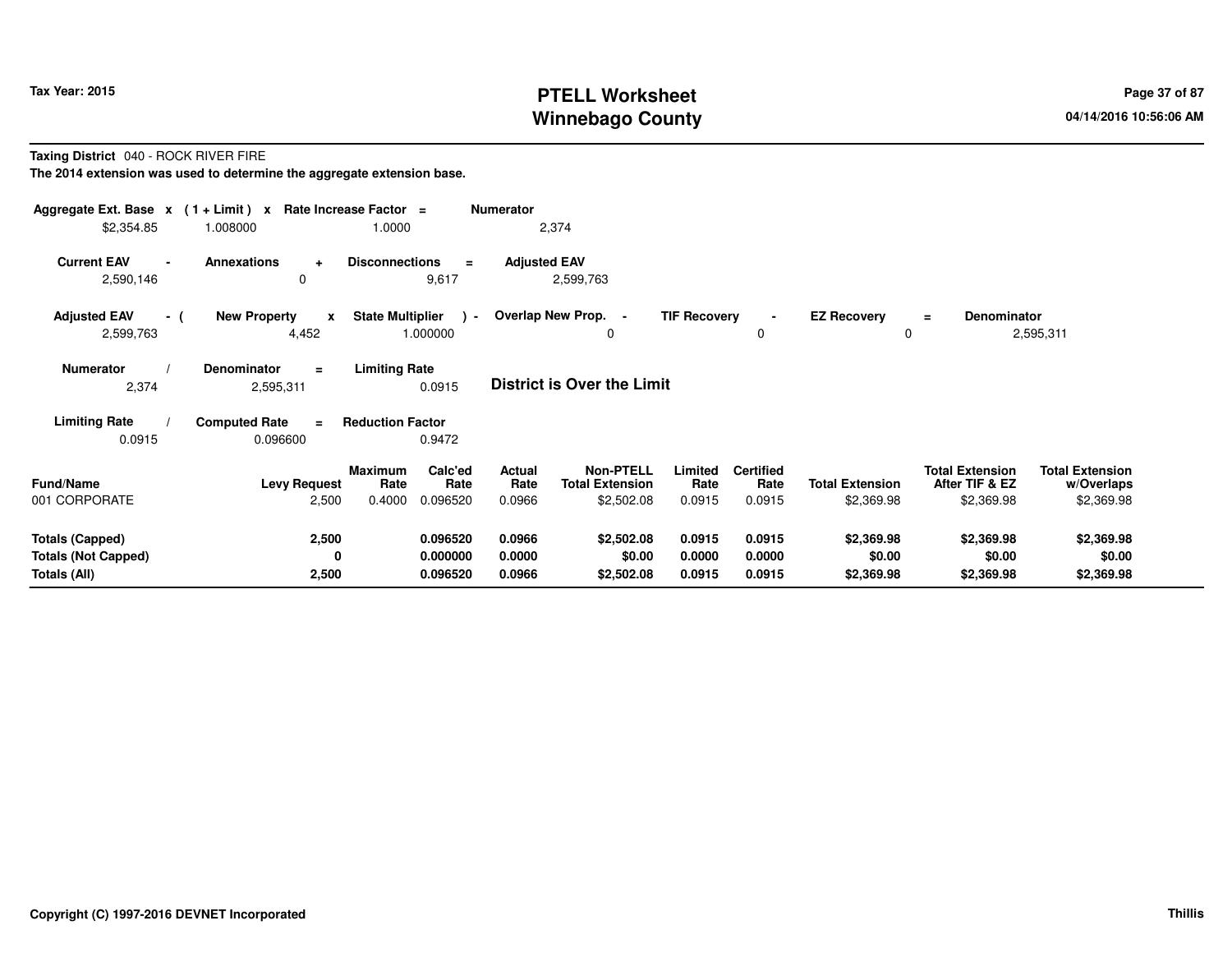### **PTELL Worksheet Tax Year: 2015 Page 38 of 87 Page 38 of 87 Winnebago County**

**Taxing District** 041 - ROCKTON FIRE

**The 2014 extension was used to determine the aggregate extension base.**

| Aggregate Ext. Base $x$ (1+Limit) $x$ |                          |                                  |           | Rate Increase Factor =             |                | <b>Numerator</b>                    |                     |                     |                    |               |                                   |
|---------------------------------------|--------------------------|----------------------------------|-----------|------------------------------------|----------------|-------------------------------------|---------------------|---------------------|--------------------|---------------|-----------------------------------|
| \$1,596,034.51                        |                          | 008000.                          |           | 0000.                              |                | 808,803.                            |                     |                     |                    |               |                                   |
| <b>Current EAV</b><br>206.112.649     | $\overline{\phantom{0}}$ | <b>Annexations</b><br>0          | $\ddot{}$ | <b>Disconnections</b>              | $\equiv$       | <b>Adjusted EAV</b><br>206.112.649  |                     |                     |                    |               |                                   |
| <b>Adjusted EAV</b><br>206.112.649    | $\sim$ 10 $\pm$          | <b>New Property</b><br>1,062,183 | x         | <b>State Multiplier</b><br>000000. | $\blacksquare$ | Overlap New Prop.<br>0              | <b>TIF Recovery</b> | $\blacksquare$<br>0 | <b>EZ Recovery</b> | $\equiv$<br>0 | <b>Denominator</b><br>205,050,466 |
| <b>Numerator</b>                      |                          | <b>Denominator</b>               | $\equiv$  | <b>Limiting Rate</b>               |                | _ _ _ _ _ _ _ _ _ _ _ _ _ _ _ _ _ _ |                     |                     |                    |               |                                   |

1,608,803205,050,466 0.7846 **District is Within the Limit**

| <b>Fund/Name</b>             | <b>Levy Request</b> | <b>Maximum</b><br>Rate | Calc'ed<br>Rate | <b>Actual</b><br>Rate | Non-PTELL<br><b>Total Extension</b> | Limited<br>Rate | <b>Certified</b><br>Rate | <b>Total Extension</b> | <b>Total Extension</b><br>After TIF & EZ | <b>Total Extension</b><br>w/Overlaps |
|------------------------------|---------------------|------------------------|-----------------|-----------------------|-------------------------------------|-----------------|--------------------------|------------------------|------------------------------------------|--------------------------------------|
| 001 CORPORATE                | 790.000             | 0.4000                 | 0.383286        | 0.3833                | \$790,029.78                        | 0.3833          | 0.3833                   | \$806,415.22           | \$790,029.78                             | \$790,029.78                         |
| 027 AUDIT                    | 5,000               | 0.0050                 | 0.002426        | 0.0025                | \$5,152.82                          | 0.0025          | 0.0025                   | \$5,259.69             | \$5,152.82                               | \$5,152.82                           |
| 035 TORT JUDGMENTS, LIABILIT | 45.000              | 0.0000                 | 0.021833        | 0.0219                | \$45,138.67                         | 0.0219          | 0.0219                   | \$46,074.86            | \$45.138.67                              | \$45,138.67                          |
| 064 AMBULANCE                | 760,000             | 0.4000                 | 0.368730        | 0.3688                | \$760,143.45                        | 0.3688          | 0.3688                   | \$775.909.04           | \$760,143.45                             | \$760,143.45                         |
| Totals (Capped)              | 1,600,000           |                        | 0.776275        | 0.7765                | \$1,600,464.72                      | 0.7765          | 0.7765                   | \$1,633,658,81         | \$1,600,464.72                           | \$1,600,464.72                       |
| <b>Totals (Not Capped)</b>   |                     |                        | 0.000000        | 0.0000                | \$0.00                              | 0.0000          | 0.0000                   | \$0.00                 | \$0.00                                   | \$0.00                               |
| Totals (All)                 | 1,600,000           |                        | 0.776275        | 0.7765                | \$1,600,464.72                      | 0.7765          | 0.7765                   | \$1,633,658.81         | \$1,600,464.72                           | \$1,600,464.72                       |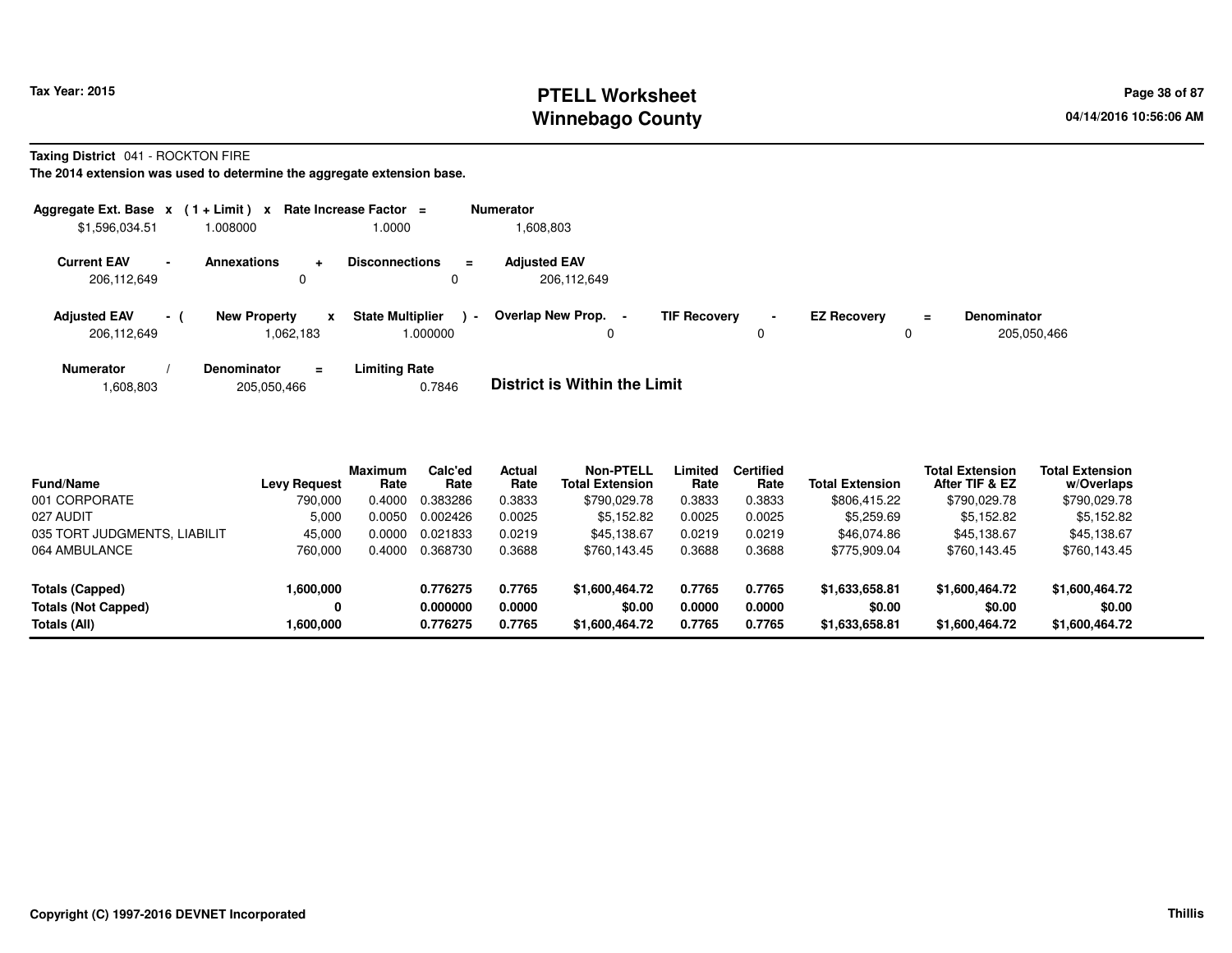## **PTELL Worksheet Tax Year: 2015 Page 39 of 87 Page 39 of 87 Winnebago County**

#### **Taxing District** 043 - WEST SUBURBAN FIRE

**The 2012 extension was used to determine the aggregate extension base.**

| Aggregate Ext. Base $x$ (1+Limit) x |                 |                               | Rate Increase Factor =                  |                | <b>Numerator</b>                  |                     |                               |                    |          |                                  |
|-------------------------------------|-----------------|-------------------------------|-----------------------------------------|----------------|-----------------------------------|---------------------|-------------------------------|--------------------|----------|----------------------------------|
| \$127,474.01                        |                 | 1.008000                      | 1.0000                                  |                | 128.494                           |                     |                               |                    |          |                                  |
| <b>Current EAV</b><br>21,063,381    |                 | <b>Annexations</b><br>÷<br>0  | <b>Disconnections</b>                   | $\equiv$       | <b>Adjusted EAV</b><br>21,063,381 |                     |                               |                    |          |                                  |
| <b>Adjusted EAV</b><br>21,063,381   | $\sim$ 10 $\pm$ | <b>New Property</b><br>54,879 | <b>State Multiplier</b><br>x<br>.000000 | $\blacksquare$ | Overlap New Prop. -<br>0          | <b>TIF Recovery</b> | $\overline{\phantom{a}}$<br>0 | <b>EZ Recovery</b> | $\equiv$ | <b>Denominator</b><br>21,008,502 |
| Numerator                           |                 | <b>Denominator</b><br>$=$     | <b>Limiting Rate</b>                    |                | _ _ _ _ _ _ _ _ _ _ _ _ _         | .                   |                               |                    |          |                                  |

128,49421,008,502 0.6117 **District is Within the Limit**

| <b>Fund/Name</b>             | <b>Levy Request</b> | <b>Maximum</b><br>Rate | Calc'ed<br>Rate | Actual<br>Rate | <b>Non-PTELL</b><br><b>Total Extension</b> | Limited<br>Rate | <b>Certified</b><br>Rate | <b>Total Extension</b> | <b>Total Extension</b><br>After TIF & EZ | <b>Total Extension</b><br>w/Overlaps |
|------------------------------|---------------------|------------------------|-----------------|----------------|--------------------------------------------|-----------------|--------------------------|------------------------|------------------------------------------|--------------------------------------|
| 001 CORPORATE                | 160.000             | 0.4000                 | 0.759612        | 0.4000         | \$84,253.52                                | 0.4000          | 0.4000                   | \$84,253.52            | \$84,253.52                              | \$84,253.52                          |
| 027 AUDIT                    | 3,500               | 0.0050                 | 0.016617        | 0.0050         | \$1,053.17                                 | 0.0050          | 0.0050                   | \$1,053.17             | \$1.053.17                               | \$1,053.17                           |
| 035 TORT JUDGMENTS, LIABILIT | 35,000              | 0.0000                 | 0.166165        | 0.1662         | \$35.007.34                                | 0.1662          | 0.1662                   | \$35,007.34            | \$35,007.34                              | \$35,007.34                          |
| Totals (Capped)              | 198,500             |                        | 0.942394        | 0.5712         | \$120.314.03                               | 0.5712          | 0.5712                   | \$120,314,03           | \$120,314.03                             | \$120,314.03                         |
| <b>Totals (Not Capped)</b>   |                     |                        | 0.000000        | 0.0000         | \$0.00                                     | 0.0000          | 0.0000                   | \$0.00                 | \$0.00                                   | \$0.00                               |
| Totals (All)                 | 198.500             |                        | 0.942394        | 0.5712         | \$120.314.03                               | 0.5712          | 0.5712                   | \$120.314.03           | \$120,314,03                             | \$120,314.03                         |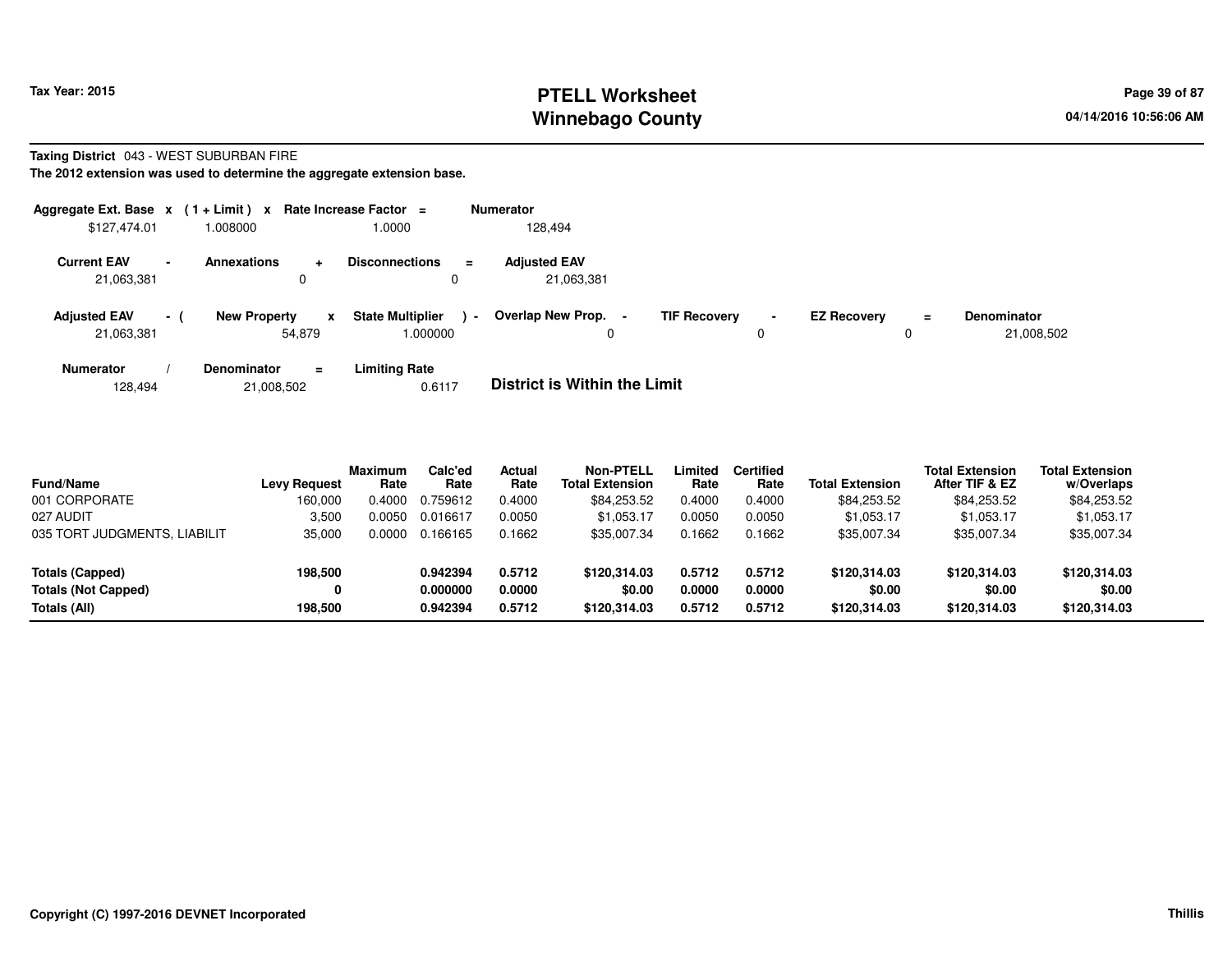# **PTELL Worksheet Tax Year: 2015 Page 40 of 87 PAGE 12 At 2016 Page 40 of 87 Winnebago County**

**Taxing District** 044 - W B S FIRE

**The 2014 extension was used to determine the aggregate extension base.**

| Aggregate Ext. Base $x$ (1+Limit) x<br>\$760,618.15                           | 1.008000                                       | Rate Increase Factor =<br>1.0000     |                                              | <b>Numerator</b><br>766,703          |                                                            |                                      |                                      |                                                          |                                                          |                                                          |
|-------------------------------------------------------------------------------|------------------------------------------------|--------------------------------------|----------------------------------------------|--------------------------------------|------------------------------------------------------------|--------------------------------------|--------------------------------------|----------------------------------------------------------|----------------------------------------------------------|----------------------------------------------------------|
| <b>Current EAV</b><br>$\blacksquare$<br>111,677,057                           | <b>Annexations</b><br>÷<br>0                   | <b>Disconnections</b>                | $\equiv$<br>$\Omega$                         | <b>Adjusted EAV</b>                  | 111,677,057                                                |                                      |                                      |                                                          |                                                          |                                                          |
| <b>Adjusted EAV</b><br>- (<br>111,677,057                                     | <b>New Property</b><br>$\mathbf{x}$<br>542,011 | <b>State Multiplier</b>              | $\cdot$<br>1.000000                          |                                      | Overlap New Prop.<br>$\blacksquare$<br>0                   | <b>TIF Recovery</b>                  | 0                                    | <b>EZ Recovery</b><br>$\Omega$                           | Denominator<br>$\equiv$                                  | 111,135,046                                              |
| <b>Numerator</b><br>766,703                                                   | Denominator<br>$\equiv$<br>111,135,046         | <b>Limiting Rate</b>                 | 0.6899                                       |                                      | <b>District is Over the Limit</b>                          |                                      |                                      |                                                          |                                                          |                                                          |
| <b>Limiting Rate</b><br>0.6899                                                | <b>Computed Rate</b><br>$\equiv$<br>0.715500   | <b>Reduction Factor</b>              | 0.9642                                       |                                      |                                                            |                                      |                                      |                                                          |                                                          |                                                          |
| <b>Fund/Name</b><br>001 CORPORATE                                             | <b>Levy Request</b><br>373,312                 | <b>Maximum</b><br>Rate<br>0.4000     | Calc'ed<br>Rate<br>0.334278                  | Actual<br>Rate<br>0.3343             | <b>Non-PTELL</b><br><b>Total Extension</b><br>\$373,336.40 | Limited<br>Rate<br>0.3222            | <b>Certified</b><br>Rate<br>0.3222   | <b>Total Extension</b><br>\$359,823.48                   | <b>Total Extension</b><br>After TIF & EZ<br>\$359,823.48 | <b>Total Extension</b><br>w/Overlaps<br>\$359,823.48     |
| 013 FIREFIGHTERS PENSION<br>027 AUDIT<br>047 SOCIAL SECURITY<br>064 AMBULANCE | 22,348<br>5,407<br>12,736<br>384,846           | 0.0000<br>0.0500<br>0.0000<br>0.4000 | 0.020011<br>0.004842<br>0.011404<br>0.344606 | 0.0201<br>0.0049<br>0.0115<br>0.3447 | \$22,447.09<br>\$5,472.18<br>\$12,842.86<br>\$384,950.82   | 0.0194<br>0.0048<br>0.0111<br>0.3324 | 0.0194<br>0.0048<br>0.0111<br>0.3324 | \$21,665.35<br>\$5,360.50<br>\$12,396.15<br>\$371,214.54 | \$21,665.35<br>\$5,360.50<br>\$12,396.15<br>\$371,214.54 | \$21,665.35<br>\$5,360.50<br>\$12,396.15<br>\$371,214.54 |
| <b>Totals (Capped)</b><br><b>Totals (Not Capped)</b><br>Totals (All)          | 798,649<br>0<br>798,649                        |                                      | 0.715141<br>0.000000<br>0.715141             | 0.7155<br>0.0000<br>0.7155           | \$799,049.35<br>\$0.00<br>\$799,049.35                     | 0.6899<br>0.0000<br>0.6899           | 0.6899<br>0.0000<br>0.6899           | \$770,460.02<br>\$0.00<br>\$770,460.02                   | \$770,460.02<br>\$0.00<br>\$770,460.02                   | \$770,460.02<br>\$0.00<br>\$770,460.02                   |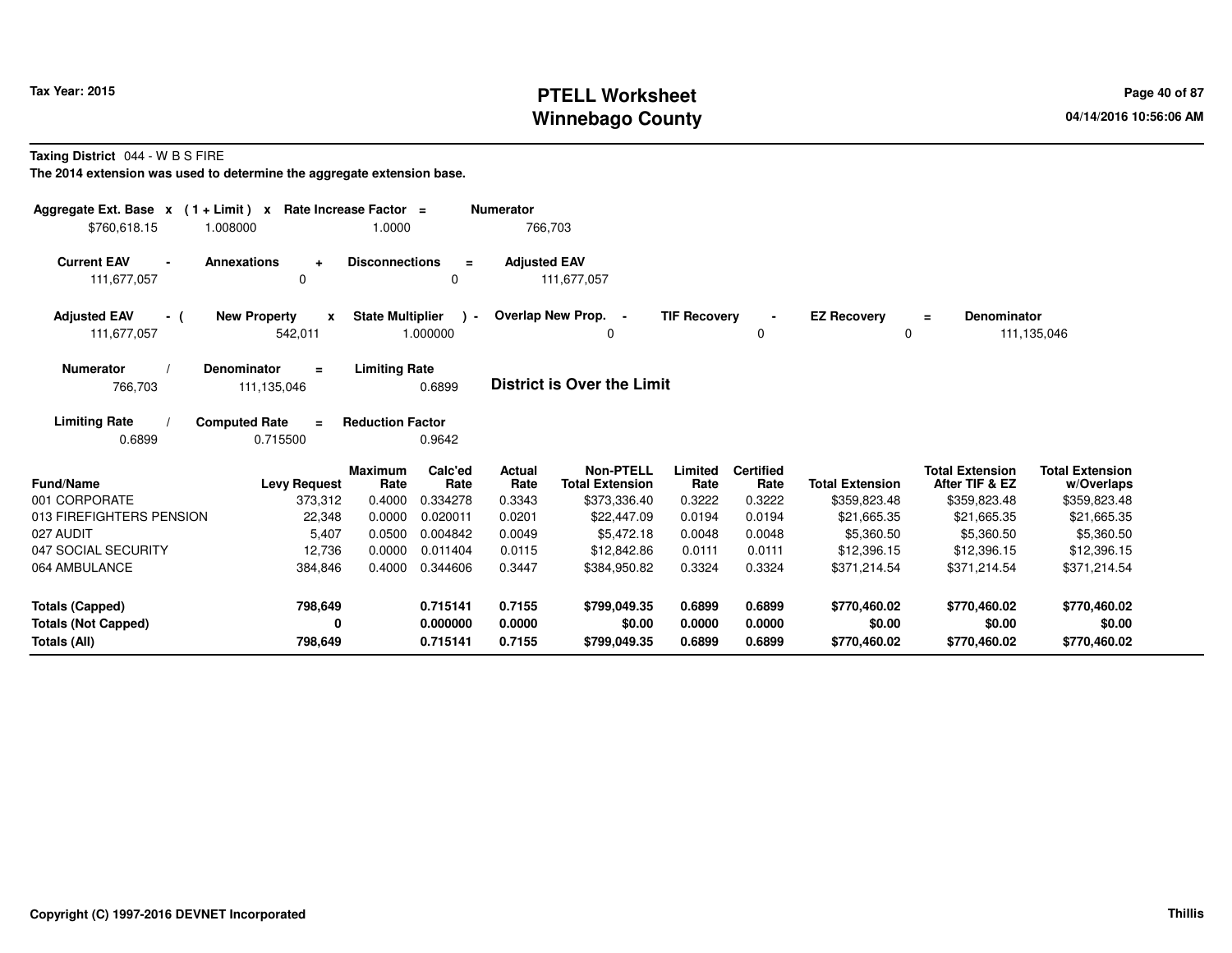#### **PTELL Worksheet Tax Year: 2015 Page 41 of 87 PAGE 12 At 2016 Page 41 of 87 Winnebago County**

# **Taxing District** 046 - ROCKFORD PARK DISTRICT

**The 2014 extension was used to determine the aggregate extension base.**

| Aggregate Ext. Base $x$ (1+Limit) x  |      |                                  |        | Rate Increase Factor =              | <b>Numerator</b>                               |                     |                     |                                           |                                     |
|--------------------------------------|------|----------------------------------|--------|-------------------------------------|------------------------------------------------|---------------------|---------------------|-------------------------------------------|-------------------------------------|
| \$17,535,948.83                      |      | 1.008000                         |        | 1.0000                              | 17.676.236                                     |                     |                     |                                           |                                     |
| <b>Current EAV</b><br>2,051,167,849  |      | <b>Annexations</b>               | ÷<br>0 | <b>Disconnections</b><br>$\equiv$   | <b>Adjusted EAV</b><br>2,051,167,849           |                     |                     |                                           |                                     |
| <b>Adiusted EAV</b><br>2,051,167,849 | $-1$ | <b>New Property</b><br>6,555,533 | x      | <b>State Multiplier</b><br>1.000000 | Overlap New Prop.<br>$\blacksquare$<br>257,250 | <b>TIF Recovery</b> | $\blacksquare$<br>0 | <b>EZ Recovery</b><br>$\equiv$<br>145.864 | <b>Denominator</b><br>2,044,209,202 |
| <b>Numerator</b>                     |      | <b>Denominator</b>               | $=$    | <b>Limiting Rate</b>                | _ _ _ _ _ _ _ _ _ _ _ _ _ _ _ _ _              |                     |                     |                                           |                                     |

| 2,044,209,202<br>17,676,236 | 0.8647 | <b>District is Within the Limit</b> |
|-----------------------------|--------|-------------------------------------|
|-----------------------------|--------|-------------------------------------|

| <b>Fund/Name</b>                           | <b>Levy Request</b>     | <b>Maximum</b><br>Rate | Calc'ed<br>Rate      | Actual<br>Rate   | <b>Non-PTELL</b><br><b>Total Extension</b> | Limited<br>Rate  | <b>Certified</b><br>Rate | <b>Total Extension</b>            | <b>Total Extension</b><br>After TIF & EZ | <b>Total Extension</b><br>w/Overlaps |
|--------------------------------------------|-------------------------|------------------------|----------------------|------------------|--------------------------------------------|------------------|--------------------------|-----------------------------------|------------------------------------------|--------------------------------------|
| 001 CORPORATE                              | 6,529,680               | 0.3500                 | 0.318340             | 0.3184           | \$6,425,089.62                             | 0.3184           | 0.3184                   | \$6,557,475.42                    | \$6,425,089.62                           | \$6,530,918.43                       |
| 003 BONDS & INT 2015                       | $\Omega$                | 0.0000                 | 0.000000             | 0.0000           | \$0.00                                     | 0.0000           | 0.0000                   | \$0.00                            | \$0.00                                   | \$0.00                               |
| 003A BONDS & INT 2004 - 2014               | $\Omega$                | 0.0000                 | 0.000000             | 0.0000           | \$0.00                                     | 0.0000           | 0.0000                   | \$0.00                            | \$0.00                                   | \$0.00                               |
| 003B BONDS & INT 2015A                     | 5,486,030               | 0.0000                 | 0.267459             | 0.2675           | \$5,397,963.17                             | 0.2675           | 0.2675                   | \$5,509,185.54                    | \$5,397,963.17                           | \$5,486,874.00                       |
| 003C BONDS & INT 2016                      | 0                       | 0.0000                 | 0.000000             | 0.0000           | \$0.00                                     | 0.0000           | 0.0000                   | \$0.00                            | \$0.00                                   | \$0.00                               |
| 003D BONDS & INT 2016A                     | $\Omega$                | 0.0000                 | 0.000000             | 0.0000           | \$0.00                                     | 0.0000           | 0.0000                   | \$0.00                            | \$0.00                                   | \$0.00                               |
| 003E BONDS & INT 2016B                     | $\Omega$                | 0.0000                 | 0.000000             | 0.0000           | \$0.00                                     | 0.0000           | 0.0000                   | \$0.00                            | \$0.00                                   | \$0.00                               |
| 005 I. M. R. F.                            | 845,775                 | 0.0000                 | 0.041234             | 0.0413           | \$833,405.15                               | 0.0413           | 0.0413                   | \$850,577.06                      | \$833,405.15                             | \$847,132.32                         |
| 014 POLICE PROTECTION                      | 515,000                 | 0.0250                 | 0.025108             | 0.0250           | \$504,482.54                               | 0.0250           | 0.0250                   | \$514,877.15                      | \$504,482.54                             | \$512,791.96                         |
| 027 AUDIT                                  | 54,995                  | 0.0050                 | 0.002681             | 0.0027           | \$54,484.11                                | 0.0027           | 0.0027                   | \$55,606.73                       | \$54,484.11                              | \$55,381.53                          |
| 035 TORT JUDGMENTS, LIABILIT               | 784,500                 | 0.0000                 | 0.038247             | 0.0383           | \$772,867.25                               | 0.0383           | 0.0383                   | \$788,791.80                      | \$772,867.25                             | \$785,597.29                         |
| 047 SOCIAL SECURITY                        | 886,600                 | 0.0000                 | 0.043224             | 0.0433           | \$873,763.76                               | 0.0433           | 0.0433                   | \$891,767.23                      | \$873,763.76                             | \$888,155.68                         |
| 107 HISTORICAL MUSEUM                      | 1,439,000               | 0.0700                 | 0.070155             | 0.0700           | \$1,412,551.11                             | 0.0700           | 0.0700                   | \$1,441,656.03                    | \$1,412,551.11                           | \$1,435,817.49                       |
| <b>122 RECREATION</b>                      | 6,488,668               | 0.3700                 | 0.316340             | 0.3164           | \$6,384,731.02                             | 0.3164           | 0.3164                   | \$6,516,285.25                    | \$6,384,731.02                           | \$6,489,895.07                       |
| 126 REC PROGRAMS/HANDICAP                  | 823,000                 | 0.0400                 | 0.040124             | 0.0400           | \$807,172.06                               | 0.0400           | 0.0400                   | \$823,803.45                      | \$807,172.06                             | \$820,467.14                         |
| <b>Totals (Capped)</b>                     | 17,544,218              |                        | 0.855329             | 0.8554           | \$17,261,374.56                            | 0.8554           | 0.8554                   | \$17,617,036.68                   | \$17,261,374.56                          | \$17,545,689.77                      |
| <b>Totals (Not Capped)</b><br>Totals (All) | 6,309,030<br>23,853,248 |                        | 0.307583<br>1.162912 | 0.3075<br>1.1629 | \$6,205,135.23<br>\$23,466,509.79          | 0.3075<br>1.1629 | 0.3075<br>1.1629         | \$6,332,988.98<br>\$23,950,025.66 | \$6,205,135.23<br>\$23,466,509.79        | \$6,307,341.14<br>\$23,853,030.91    |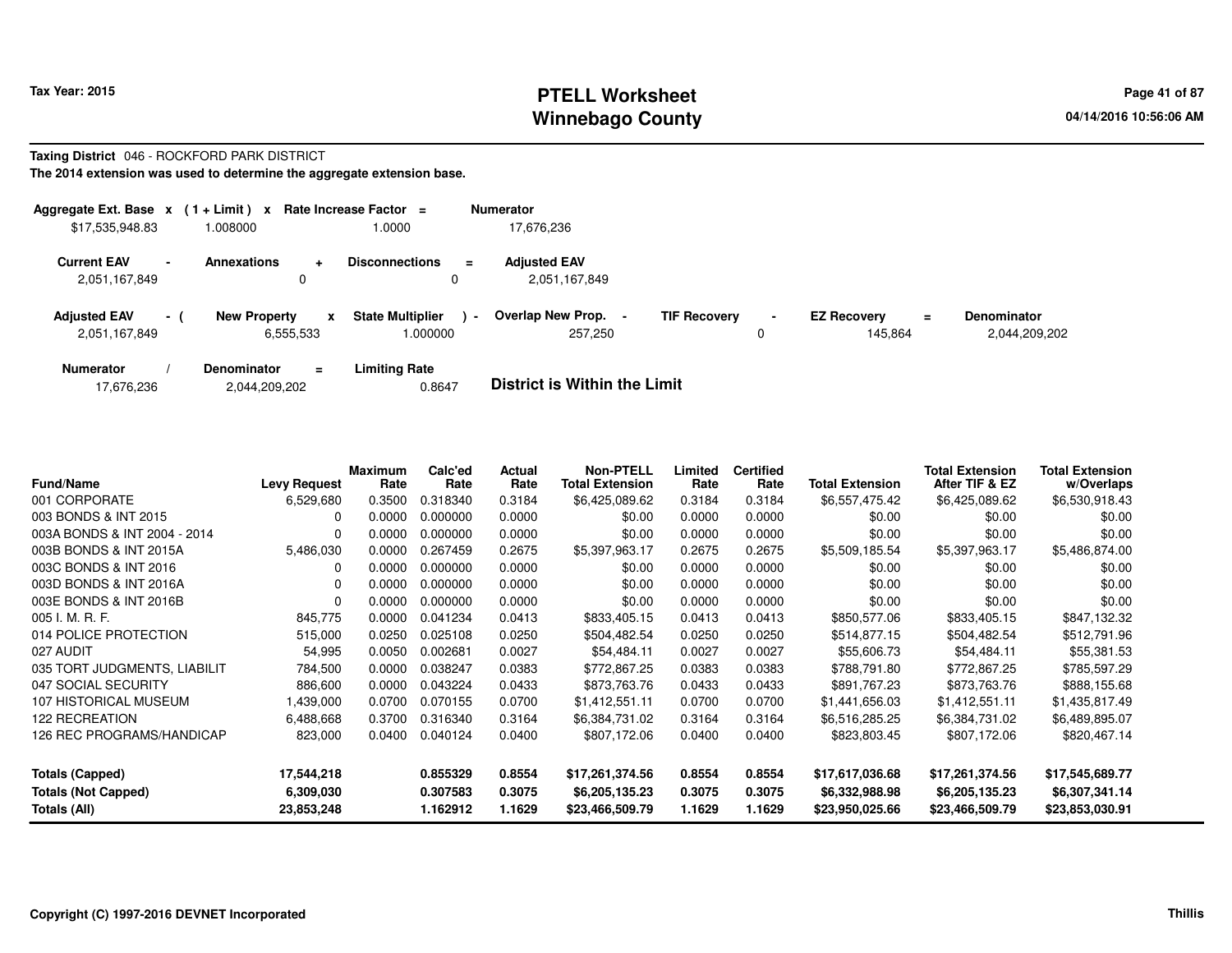## **PTELL Worksheet Tax Year: 2015 Page 42 of 87 Page 42 of 87 Winnebago County**

**Taxing District** 047 - SUMNER PARK

**The 2014 extension was used to determine the aggregate extension base.**

| Aggregate Ext. Base $x$ (1+Limit) x |                          |                                |           | Rate Increase Factor $=$           |          | <b>Numerator</b>                    |                     |             |                    |          |                                  |
|-------------------------------------|--------------------------|--------------------------------|-----------|------------------------------------|----------|-------------------------------------|---------------------|-------------|--------------------|----------|----------------------------------|
| \$107,742.70                        |                          | .008000                        |           | 1.0000                             |          | 108,605                             |                     |             |                    |          |                                  |
| <b>Current EAV</b><br>71,901,440    | $\overline{\phantom{a}}$ | <b>Annexations</b><br>0        | $\ddot{}$ | <b>Disconnections</b><br>0         | $\equiv$ | <b>Adjusted EAV</b><br>71,901,440   |                     |             |                    |          |                                  |
| <b>Adjusted EAV</b><br>71,901,440   | $\sim$ 1                 | <b>New Property</b><br>272,088 | x         | <b>State Multiplier</b><br>000000. | $\sim$   | Overlap New Prop. -<br>0            | <b>TIF Recovery</b> | $\sim$<br>0 | <b>EZ Recovery</b> | $\equiv$ | <b>Denominator</b><br>71,629,352 |
| <b>Numerator</b>                    |                          | <b>Denominator</b>             | $\equiv$  | <b>Limiting Rate</b>               |          | _ _ _ _ _ _ _ _ _ _ _ _ _ _ _ _ _ _ |                     |             |                    |          |                                  |

108,60571,629,352 0.1517 **District is Within the Limit**

| <b>Fund/Name</b><br>001 CORPORATE | <b>Levy Request</b><br>74.424 | Maximum<br>Rate<br>.3500 | Calc'ed<br>Rate<br>0.103508 | Actual<br>Rate<br>0.1036 | <b>Non-PTELL</b><br><b>Total Extension</b><br>\$74.489.89 | Limited<br>Rate<br>0.1036 | <b>Certified</b><br>Rate<br>0.1036 | <b>Total Extension</b><br>\$74.489.89 | <b>Total Extension</b><br>After TIF & EZ<br>\$74,489.89 | <b>Total Extension</b><br>w/Overlaps<br>\$74,489.89 |
|-----------------------------------|-------------------------------|--------------------------|-----------------------------|--------------------------|-----------------------------------------------------------|---------------------------|------------------------------------|---------------------------------------|---------------------------------------------------------|-----------------------------------------------------|
| <b>122 RECREATION</b>             | 34,481                        | .3700                    | 0.047956                    | 0.0480                   | \$34.512.69                                               | 0.0480                    | 0.0480                             | \$34,512.69                           | \$34,512.69                                             | \$34,512.69                                         |
| Totals (Capped)                   | 108,905                       |                          | 0.151464                    | 0.1516                   | \$109.002.58                                              | 0.1516                    | 0.1516                             | \$109,002.58                          | \$109.002.58                                            | \$109,002.58                                        |
| <b>Totals (Not Capped)</b>        |                               |                          | 0.000000                    | 0.0000                   | \$0.00                                                    | 0.0000                    | 0.0000                             | \$0.00                                | \$0.00                                                  | \$0.00                                              |
| Totals (All)                      | 108.905                       |                          | 0.151464                    | 0.1516                   | \$109,002.58                                              | 0.1516                    | 0.1516                             | \$109,002.58                          | \$109,002.58                                            | \$109,002.58                                        |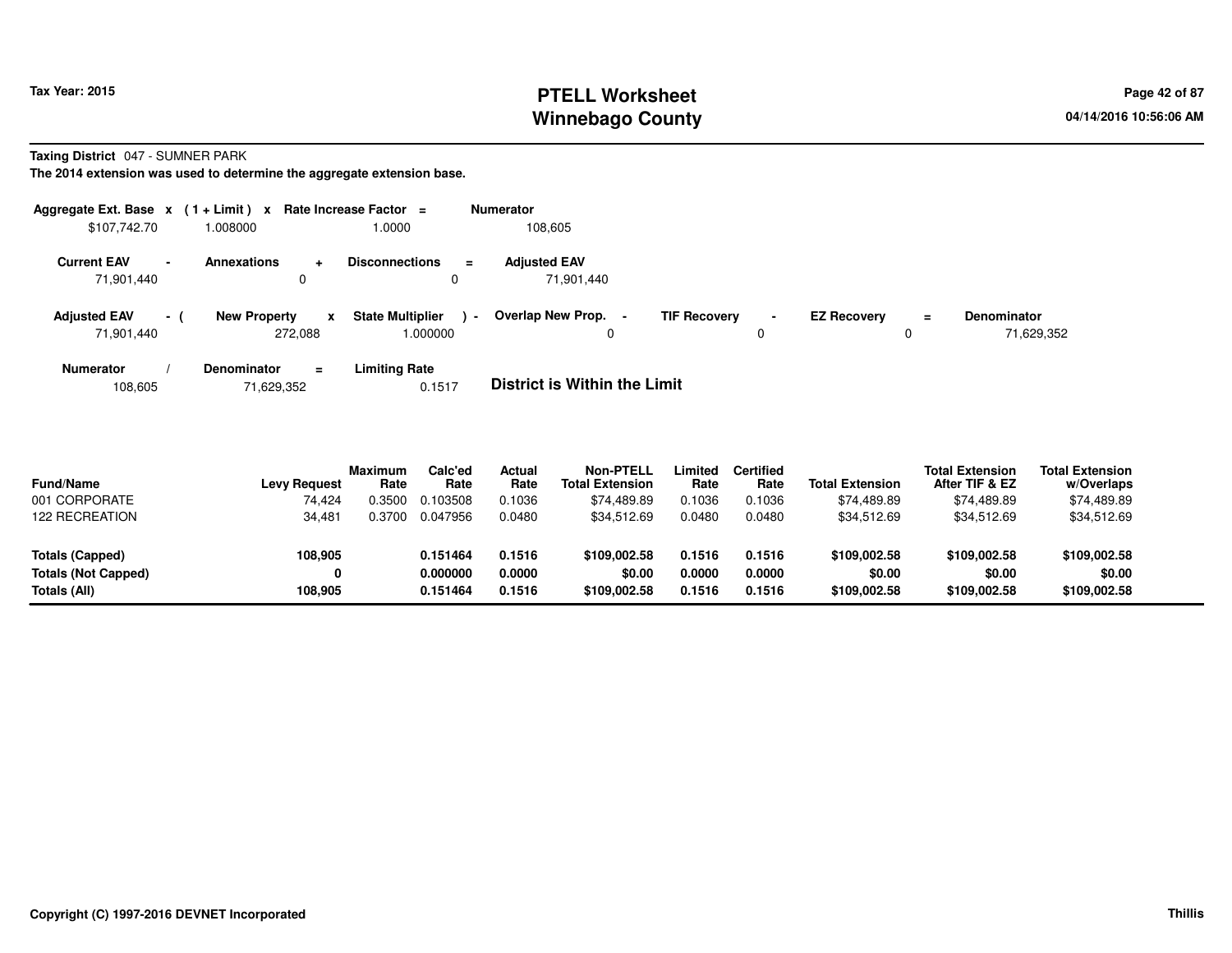# **PTELL Worksheet Tax Year: 2015 Page 43 of 87 Page 43 of 87 Winnebago County**

#### **Taxing District** 048 - WINNEBAGO PARK DISTRICT**The 2014 extension was used to determine the aggregate extension base.**

| Aggregate Ext. Base $x$ (1+Limit) $x$<br>\$116,521.20                | 1.008000                                                                  | Rate Increase Factor =<br>1.0000                |                                  | <b>Numerator</b><br>117,453 |                                                            |                            |                                    |                                        |                                                          |                                                      |
|----------------------------------------------------------------------|---------------------------------------------------------------------------|-------------------------------------------------|----------------------------------|-----------------------------|------------------------------------------------------------|----------------------------|------------------------------------|----------------------------------------|----------------------------------------------------------|------------------------------------------------------|
| <b>Current EAV</b><br>89,114,532                                     | <b>Annexations</b><br>$\ddot{}$<br>0                                      | <b>Disconnections</b>                           | $\equiv$<br>0                    | <b>Adjusted EAV</b>         | 89,114,532                                                 |                            |                                    |                                        |                                                          |                                                      |
| <b>Adjusted EAV</b><br>- (<br>89,114,532                             | <b>New Property</b><br>$\mathbf{x}$<br>493,169                            | <b>State Multiplier</b>                         | $\sim$<br>1.000000               |                             | Overlap New Prop. -<br>0                                   | <b>TIF Recovery</b>        | 0                                  | <b>EZ Recovery</b><br>0                | <b>Denominator</b><br>$\equiv$                           | 88,621,363                                           |
| <b>Numerator</b><br>117,453<br><b>Limiting Rate</b>                  | Denominator<br>$\equiv$<br>88,621,363<br><b>Computed Rate</b><br>$\equiv$ | <b>Limiting Rate</b><br><b>Reduction Factor</b> | 0.1326                           |                             | <b>District is Over the Limit</b>                          |                            |                                    |                                        |                                                          |                                                      |
| 0.1326                                                               | 0.137400                                                                  |                                                 | 0.9651                           |                             |                                                            |                            |                                    |                                        |                                                          |                                                      |
| <b>Fund/Name</b><br>001 CORPORATE                                    | <b>Levy Request</b><br>103,810                                            | <b>Maximum</b><br>Rate<br>0.3500                | Calc'ed<br>Rate<br>0.116491      | Actual<br>Rate<br>0.1165    | <b>Non-PTELL</b><br><b>Total Extension</b><br>\$103,818.43 | Limited<br>Rate<br>0.1123  | <b>Certified</b><br>Rate<br>0.1123 | <b>Total Extension</b><br>\$100,075.62 | <b>Total Extension</b><br>After TIF & EZ<br>\$100,075.62 | <b>Total Extension</b><br>w/Overlaps<br>\$100,075.62 |
| 027 AUDIT<br>035 TORT JUDGMENTS, LIABILIT                            | 3,060<br>4,000                                                            | 0.0050<br>0.0000                                | 0.003434<br>0.004489             | 0.0035<br>0.0045            | \$3,119.01<br>\$4.010.15                                   | 0.0034<br>0.0044           | 0.0034<br>0.0044                   | \$3,029.89<br>\$3,921.04               | \$3,029.89<br>\$3,921.04                                 | \$3,029.89<br>\$3,921.04                             |
| 047 SOCIAL SECURITY                                                  | 11,477                                                                    | 0.0000                                          | 0.012879                         | 0.0129                      | \$11,495.77                                                | 0.0125                     | 0.0125                             | \$11.139.32                            | \$11.139.32                                              | \$11,139.32                                          |
| <b>Totals (Capped)</b><br><b>Totals (Not Capped)</b><br>Totals (All) | 122,347<br>0<br>122,347                                                   |                                                 | 0.137293<br>0.000000<br>0.137293 | 0.1374<br>0.0000<br>0.1374  | \$122,443.36<br>\$0.00<br>\$122,443.36                     | 0.1326<br>0.0000<br>0.1326 | 0.1326<br>0.0000<br>0.1326         | \$118,165.87<br>\$0.00<br>\$118,165.87 | \$118,165.87<br>\$0.00<br>\$118,165.87                   | \$118,165.87<br>\$0.00<br>\$118,165.87               |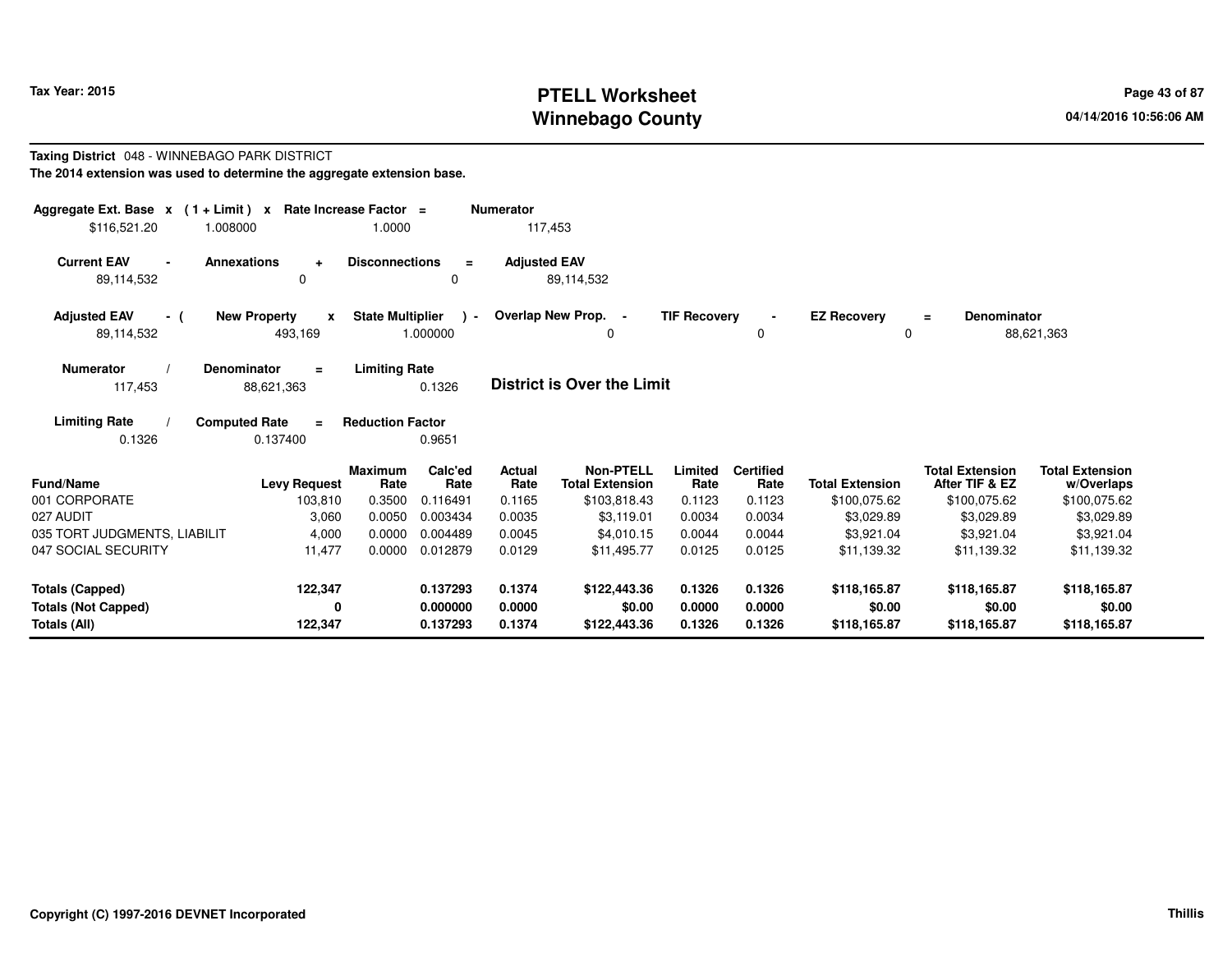# **PTELL Worksheet Tax Year: 2015 Page 44 of 87 Page 44 of 87 Winnebago County**

#### **Taxing District** 049 - SEWARD PARK DISTRICT**The 2012 extension was used to determine the aggregate extension base.**

| Aggregate Ext. Base $x$ (1 + Limit) x Rate Increase Factor =<br>\$25,021.33 | 1.008000                                      | 1.0000                                                   | <b>Numerator</b>           | 25,222                                                    |                            |                                    |                                       |                                                         |                                                     |
|-----------------------------------------------------------------------------|-----------------------------------------------|----------------------------------------------------------|----------------------------|-----------------------------------------------------------|----------------------------|------------------------------------|---------------------------------------|---------------------------------------------------------|-----------------------------------------------------|
| <b>Current EAV</b><br>$\blacksquare$<br>16,178,471                          | <b>Annexations</b><br>$\ddot{}$<br>0          | <b>Disconnections</b><br>$\equiv$<br>0                   | <b>Adjusted EAV</b>        | 16,178,471                                                |                            |                                    |                                       |                                                         |                                                     |
| <b>Adjusted EAV</b><br>- (<br>16,178,471                                    | <b>New Property</b><br>$\mathbf{x}$<br>44,656 | <b>State Multiplier</b><br>$\sim$<br>1.000000            |                            | Overlap New Prop. -<br>0                                  | <b>TIF Recovery</b>        | 0                                  | <b>EZ Recovery</b><br>0               | <b>Denominator</b><br>$\equiv$                          | 16,133,815                                          |
| <b>Numerator</b><br>25,222                                                  | <b>Denominator</b><br>$\equiv$<br>16,133,815  | <b>Limiting Rate</b><br>0.1564                           |                            | <b>District is Over the Limit</b>                         |                            |                                    |                                       |                                                         |                                                     |
| <b>Limiting Rate</b>                                                        | <b>Computed Rate</b><br>$\equiv$              | <b>Reduction Factor</b>                                  |                            |                                                           |                            |                                    |                                       |                                                         |                                                     |
| 0.1564                                                                      | 0.162400                                      | 0.9631                                                   |                            |                                                           |                            |                                    |                                       |                                                         |                                                     |
| <b>Fund/Name</b><br>001 CORPORATE                                           | <b>Levy Request</b><br>26,265                 | Calc'ed<br>Maximum<br>Rate<br>Rate<br>0.3500<br>0.162345 | Actual<br>Rate<br>0.1624   | <b>Non-PTELL</b><br><b>Total Extension</b><br>\$26,273.84 | Limited<br>Rate<br>0.1564  | <b>Certified</b><br>Rate<br>0.1564 | <b>Total Extension</b><br>\$25,303.13 | <b>Total Extension</b><br>After TIF & EZ<br>\$25,303.13 | <b>Total Extension</b><br>w/Overlaps<br>\$25,303.13 |
| <b>Totals (Capped)</b><br><b>Totals (Not Capped)</b><br>Totals (All)        | 26,265<br>0<br>26,265                         | 0.162345<br>0.000000<br>0.162345                         | 0.1624<br>0.0000<br>0.1624 | \$26,273.84<br>\$0.00<br>\$26,273.84                      | 0.1564<br>0.0000<br>0.1564 | 0.1564<br>0.0000<br>0.1564         | \$25,303.13<br>\$0.00<br>\$25,303.13  | \$25,303.13<br>\$0.00<br>\$25,303.13                    | \$25,303.13<br>\$0.00<br>\$25,303.13                |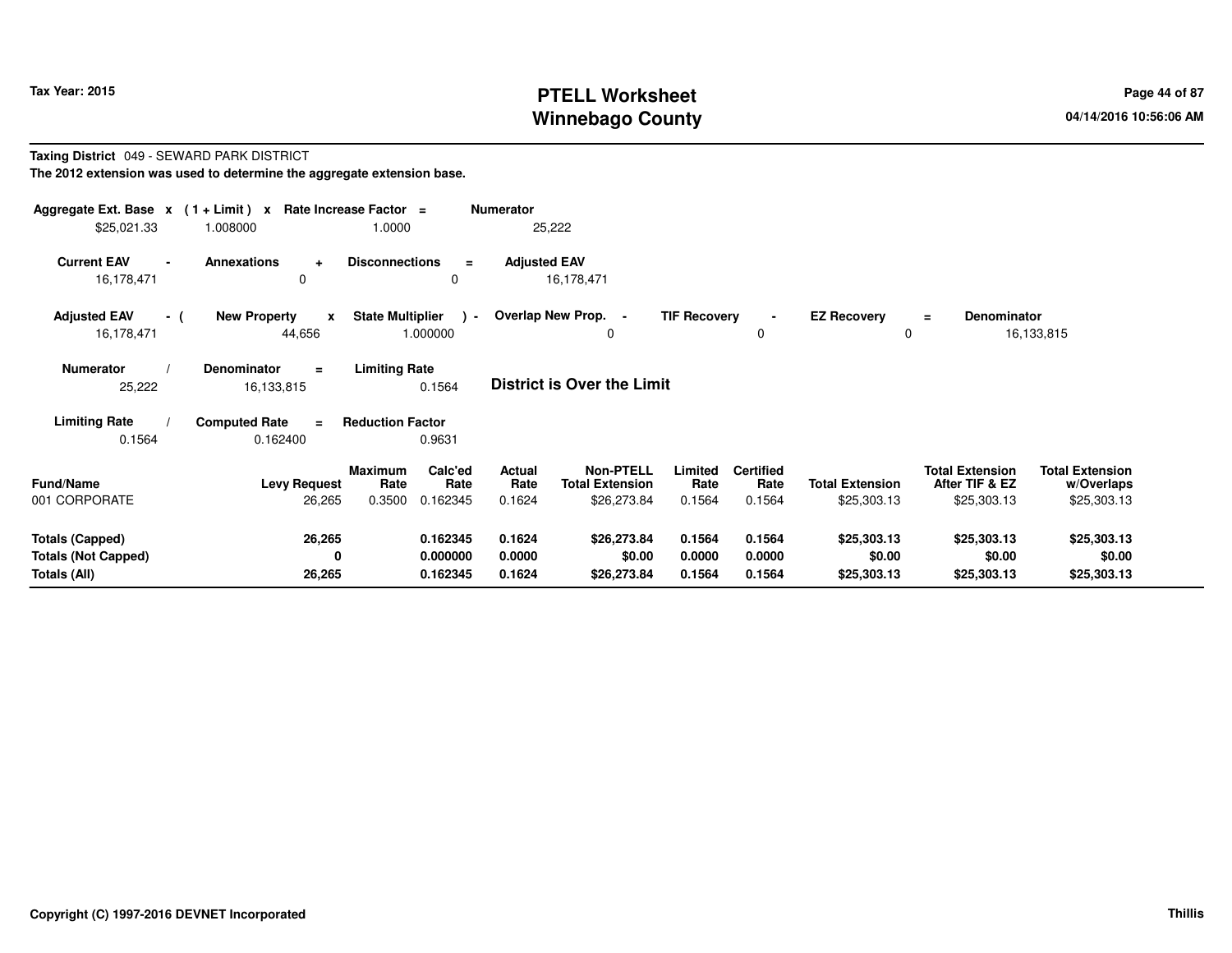# **PTELL Worksheet Tax Year: 2015 Page 45 of 87 Page 45 of 87 Winnebago County**

**Taxing District** 050 - DURAND SANITARY

**The 2014 extension was used to determine the aggregate extension base.**

| Aggregate Ext. Base $x$ (1+Limit) x |                          |                         |          | Rate Increase Factor $=$               | <b>Numerator</b>                    |                                       |                     |                    |               |                                  |
|-------------------------------------|--------------------------|-------------------------|----------|----------------------------------------|-------------------------------------|---------------------------------------|---------------------|--------------------|---------------|----------------------------------|
| \$6,466.97                          |                          | 008000.                 |          | 1.0000                                 | 6,519                               |                                       |                     |                    |               |                                  |
| <b>Current EAV</b><br>14,775,567    | $\overline{\phantom{a}}$ | <b>Annexations</b><br>0 | ÷        | <b>Disconnections</b><br>$\equiv$<br>0 | <b>Adiusted EAV</b><br>14,775,567   |                                       |                     |                    |               |                                  |
| <b>Adjusted EAV</b><br>14,775,567   | $\sim$                   | <b>New Property</b>     | x        | <b>State Multiplier</b><br>1.000000    | Overlap New Prop.<br>$\sim$<br>0    | <b>TIF Recovery</b><br>$\blacksquare$ | $\blacksquare$<br>0 | <b>EZ Recovery</b> | $\equiv$<br>0 | <b>Denominator</b><br>14,775,567 |
| Numerator                           |                          | <b>Denominator</b>      | $\equiv$ | <b>Limiting Rate</b>                   | _ _ _ _ _ _ _ _ _ _ _ _ _ _ _ _ _ _ |                                       |                     |                    |               |                                  |

6,51914,775,567 0.0442 **District is Within the Limit**

| <b>Fund/Name</b><br>001 CORPORATE | <b>Levy Request</b><br>6,453 | <b>Maximum</b><br>Rate<br>.2500 | Calc'ed<br>Rate<br>0.043674 | Actual<br>Rate<br>0.0437 | Non-PTELL<br><b>Total Extension</b><br>\$6,456.92 | ∟imited<br>Rate<br>0.0437 | <b>Certified</b><br>Rate<br>0.0437 | <b>Total Extension</b><br>\$6,562.14 | <b>Total Extension</b><br>After TIF & EZ<br>\$6,456.92 | <b>Total Extension</b><br>w/Overlaps<br>\$6,456.92 |  |
|-----------------------------------|------------------------------|---------------------------------|-----------------------------|--------------------------|---------------------------------------------------|---------------------------|------------------------------------|--------------------------------------|--------------------------------------------------------|----------------------------------------------------|--|
| Totals (Capped)                   | 6,453                        |                                 | 0.043674                    | 0.0437                   | \$6.456.92                                        | 0.0437                    | 0.0437                             | \$6,562.14                           | \$6,456.92                                             | \$6,456.92                                         |  |
| <b>Totals (Not Capped)</b>        |                              |                                 | 0.000000                    | 0.0000                   | \$0.00                                            | 0.0000                    | 0.0000                             | \$0.00                               | \$0.00                                                 | \$0.00                                             |  |
| Totals (All)                      | 6,453                        |                                 | 0.043674                    | 0.0437                   | \$6.456.92                                        | 0.0437                    | 0.0437                             | \$6,562.14                           | \$6,456.92                                             | \$6,456.92                                         |  |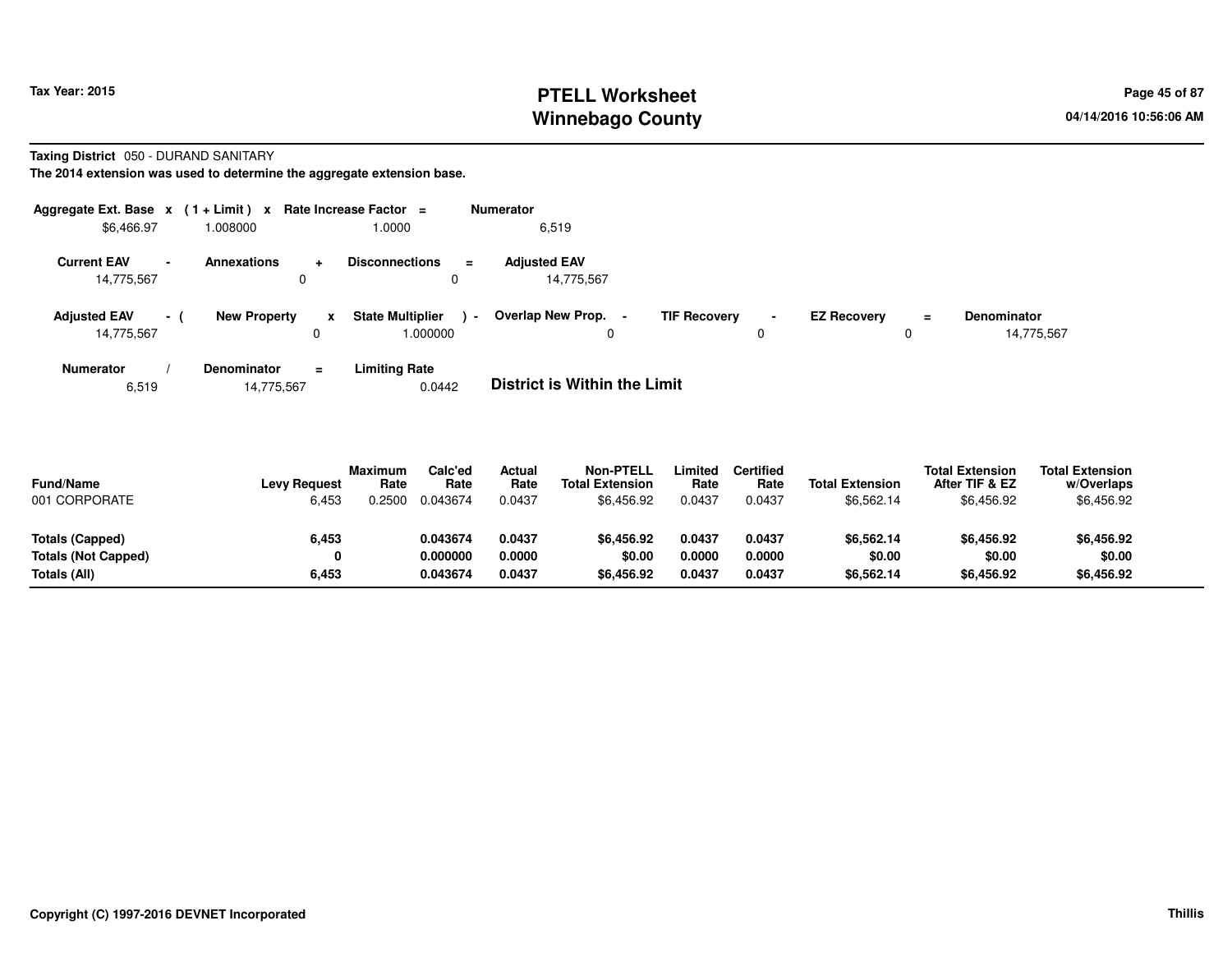# **PTELL Worksheet Tax Year: 2015 Page 46 of 87 Page 46 of 87 Winnebago County**

#### **Taxing District** 051 - ROCK RIVER WATER REC**The 2014 extension was used to determine the aggregate extension base.**

| Aggregate Ext. Base $x$ (1 + Limit) $x$<br>\$4,853,233.70 | 1.008000                                          | Rate Increase Factor =<br>1.0000 |                           | <b>Numerator</b><br>4,892,060 |                                            |                     |                          |                               |                                                 |                                      |
|-----------------------------------------------------------|---------------------------------------------------|----------------------------------|---------------------------|-------------------------------|--------------------------------------------|---------------------|--------------------------|-------------------------------|-------------------------------------------------|--------------------------------------|
| <b>Current EAV</b><br>$\blacksquare$<br>2,377,757,219     | <b>Annexations</b><br>$\ddot{}$<br>8,289,668      | <b>Disconnections</b>            | $\equiv$<br>0             | <b>Adjusted EAV</b>           | 2,369,467,551                              |                     |                          |                               |                                                 |                                      |
| <b>Adjusted EAV</b><br>- (<br>2,369,467,551               | <b>New Property</b><br>$\mathbf{x}$<br>10,897,717 | <b>State Multiplier</b>          | $\rightarrow$<br>1.000000 |                               | Overlap New Prop. -<br>0                   | <b>TIF Recovery</b> | 0                        | <b>EZ Recovery</b><br>145,864 | <b>Denominator</b><br>$\equiv$<br>2,358,423,970 |                                      |
| <b>Numerator</b><br>4,892,060                             | <b>Denominator</b><br>$\equiv$<br>2,358,423,970   | <b>Limiting Rate</b>             | 0.2075                    |                               | <b>District is Over the Limit</b>          |                     |                          |                               |                                                 |                                      |
| <b>Limiting Rate</b><br>0.2075                            | <b>Computed Rate</b><br>$\equiv$<br>0.217900      | <b>Reduction Factor</b>          | 0.9523                    |                               |                                            |                     |                          |                               |                                                 |                                      |
| Fund/Name                                                 | <b>Levy Request</b>                               | <b>Maximum</b><br>Rate           | Calc'ed<br>Rate           | <b>Actual</b><br>Rate         | <b>Non-PTELL</b><br><b>Total Extension</b> | Limited<br>Rate     | <b>Certified</b><br>Rate | <b>Total Extension</b>        | <b>Total Extension</b><br>After TIF & EZ        | <b>Total Extension</b><br>w/Overlaps |
| 001 CORPORATE                                             | 3,219,000                                         | 0.1660                           | 0.135380                  | 0.1354                        | \$3,219,483.27                             | 0.1289              | 0.1289                   | \$3,137,661.11                | \$3,064,929.06                                  | \$3,064,929.06                       |
| 003 BONDS & INT 2007                                      | 0                                                 | 0.0000                           | 0.000000                  | 0.0000                        | \$0.00                                     | 0.0000              | 0.0000                   | \$0.00                        | \$0.00                                          | \$0.00                               |
| 003A BONDS & INT 2008                                     | 0                                                 | 0.0000                           | 0.000000                  | 0.0000                        | \$0.00                                     | 0.0000              | 0.0000                   | \$0.00                        | \$0.00                                          | \$0.00                               |
| 003B BONDS & INT 2009                                     | 0                                                 | 0.0000                           | 0.000000                  | 0.0000                        | \$0.00                                     | 0.0000              | 0.0000                   | \$0.00                        | \$0.00                                          | \$0.00                               |
| 003C BONDS & INT 2010                                     | 0                                                 | 0.0000                           | 0.000000                  | 0.0000                        | \$0.00                                     | 0.0000              | 0.0000                   | \$0.00                        | \$0.00                                          | \$0.00                               |
| 003D BONDS & INT 2013                                     | 0                                                 | 0.0000                           | 0.000000                  | 0.0000                        | \$0.00                                     | 0.0000              | 0.0000                   | \$0.00                        | \$0.00                                          | \$0.00                               |
| 003E BONDS & INT 2014                                     | 0                                                 | 0.0000                           | 0.000000                  | 0.0000                        | \$0.00                                     | 0.0000              | 0.0000                   | \$0.00                        | \$0.00                                          | \$0.00                               |
| 045 PUBLIC BENEFIT                                        | 1,100,000                                         | 0.0500                           | 0.046262                  | 0.0463                        | \$1,100,901.59                             | 0.0441              | 0.0441                   | \$1,073,474.44                | \$1,048,590.93                                  | \$1,048,590.93                       |
| 073 CHLORINATION OF SEWAGE                                | 860,000                                           | 0.0500                           | 0.036169                  | 0.0362                        | \$860,748.11                               | 0.0345              | 0.0345                   | \$839,792.93                  | \$820,326.24                                    | \$820,326.24                         |
| <b>Totals (Capped)</b>                                    | 5,179,000                                         |                                  | 0.217811                  | 0.2179                        | \$5,181,132.97                             | 0.2075              | 0.2075                   | \$5,050,928.48                | \$4,933,846.23                                  | \$4,933,846.23                       |
| <b>Totals (Not Capped)</b>                                | 0                                                 |                                  | 0.000000                  | 0.0000                        | \$0.00                                     | 0.0000              | 0.0000                   | \$0.00                        | \$0.00                                          | \$0.00                               |
| Totals (All)                                              | 5,179,000                                         |                                  | 0.217811                  | 0.2179                        | \$5,181,132.97                             | 0.2075              | 0.2075                   | \$5,050,928.48                | \$4,933,846.23                                  | \$4,933,846.23                       |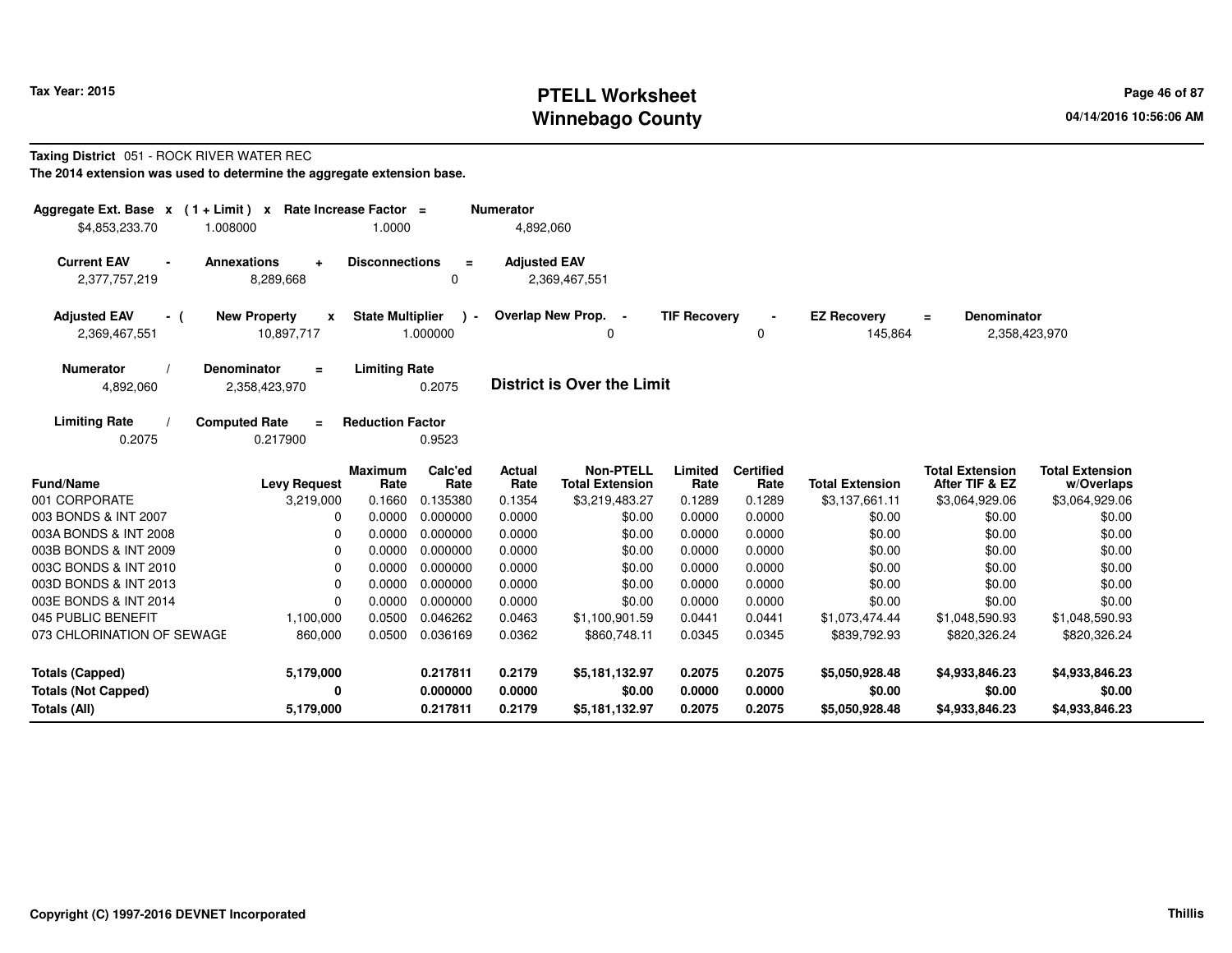# **PTELL Worksheet Tax Year: 2015 Page 47 of 87 Page 47 of 87 Winnebago County**

**Taxing District** 053 - SEWARD SANITARY

**The 2014 extension was used to determine the aggregate extension base.**

| Aggregate Ext. Base $x$ (1+Limit) $x$ |                 |                     |            | Rate Increase Factor =                 | <b>Numerator</b>                  |   |                                            |                    |          |                                 |
|---------------------------------------|-----------------|---------------------|------------|----------------------------------------|-----------------------------------|---|--------------------------------------------|--------------------|----------|---------------------------------|
| \$3,902.92                            |                 | .008000             |            | 1.0000                                 | 3,934                             |   |                                            |                    |          |                                 |
| <b>Current EAV</b><br>4,131,864       | $\blacksquare$  | <b>Annexations</b>  | $\pm$<br>0 | <b>Disconnections</b><br>$\equiv$<br>0 | <b>Adjusted EAV</b><br>4,131,864  |   |                                            |                    |          |                                 |
| <b>Adjusted EAV</b><br>4,131,864      | $\sim$ 10 $\pm$ | <b>New Property</b> | x          | <b>State Multiplier</b><br>000000.     | Overlap New Prop.<br>$\sim$       | 0 | <b>TIF Recovery</b><br>$\blacksquare$<br>0 | <b>EZ Recovery</b> | $=$<br>0 | <b>Denominator</b><br>4,131,864 |
| <b>Numerator</b>                      |                 | Denominator         | $\equiv$   | <b>Limiting Rate</b>                   | _ _ _ _ _ _ _ _ _ _ _ _ _ _ _ _ _ |   |                                            |                    |          |                                 |

3,9344,131,864 0.0953 **District is Within the Limit**

| <b>Fund/Name</b><br>001 CORPORATE | <b>Levy Request</b><br>3,900 | <b>Maximum</b><br>Rate<br>0.2500 | Calc'ed<br>Rate<br>0.094388 | Actual<br>Rate<br>0.0944 | Non-PTELL<br><b>Total Extension</b><br>\$3,900.48 | _imited<br>Rate<br>0.0944 | <b>Certified</b><br>Rate<br>0.0944 | <b>Total Extension</b><br>\$3,900.48 | <b>Total Extension</b><br>After TIF & EZ<br>\$3,900.48 | <b>Total Extension</b><br>w/Overlaps<br>\$3,900.48 |  |
|-----------------------------------|------------------------------|----------------------------------|-----------------------------|--------------------------|---------------------------------------------------|---------------------------|------------------------------------|--------------------------------------|--------------------------------------------------------|----------------------------------------------------|--|
| Totals (Capped)                   | 3.900                        |                                  | 0.094388                    | 0.0944                   | \$3,900.48                                        | 0.0944                    | 0.0944                             | \$3,900.48                           | \$3,900.48                                             | \$3,900.48                                         |  |
| <b>Totals (Not Capped)</b>        |                              |                                  | 0.000000                    | 0.0000                   | \$0.00                                            | 0.0000                    | 0.0000                             | \$0.00                               | \$0.00                                                 | \$0.00                                             |  |
| Totals (All)                      | 3,900                        |                                  | 0.094388                    | 0.0944                   | \$3,900.48                                        | 0.0944                    | 0.0944                             | \$3,900.48                           | \$3,900.48                                             | \$3,900.48                                         |  |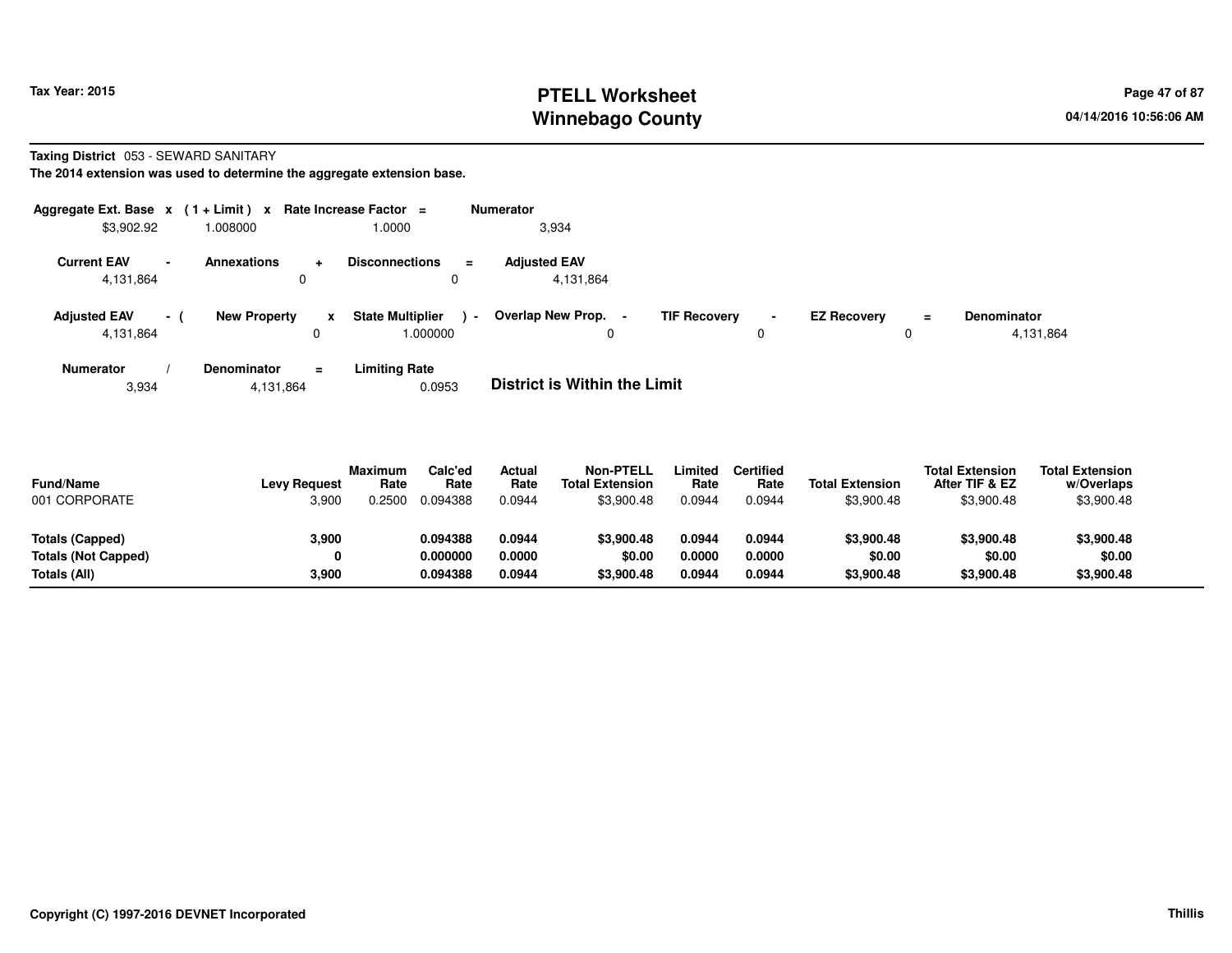### **PTELL Worksheet Tax Year: 2015 Page 48 of 87 PAGE 12 ASS ASSESSED ASSESSED ASSESSED ASSESSED ASSESSED ASSESSED AND RADIO PAGE 48 of 87 Winnebago County**

#### **Taxing District** 054 - CHERRY VALLEY LIBRARY

**The 2014 extension was used to determine the aggregate extension base.**

|                                    |                          | Aggregate Ext. Base $x$ (1 + Limit) x Rate Increase Factor = |                                     |                | <b>Numerator</b>                    |                     |                     |                    |               |                                   |
|------------------------------------|--------------------------|--------------------------------------------------------------|-------------------------------------|----------------|-------------------------------------|---------------------|---------------------|--------------------|---------------|-----------------------------------|
| \$991,711.68                       |                          | 1.008000                                                     | 1.0000                              |                | 999.645                             |                     |                     |                    |               |                                   |
| <b>Current EAV</b><br>248,138,092  | $\overline{\phantom{0}}$ | <b>Annexations</b><br>$\ddot{}$<br>2.976                     | <b>Disconnections</b><br>0          | $=$            | <b>Adjusted EAV</b><br>248,135,116  |                     |                     |                    |               |                                   |
| <b>Adjusted EAV</b><br>248,135,116 | $-1$                     | <b>New Property</b><br>x<br>366.754                          | <b>State Multiplier</b><br>1.000000 | $\blacksquare$ | Overlap New Prop.<br>94.649         | <b>TIF Recovery</b> | $\blacksquare$<br>υ | <b>EZ Recovery</b> | $\equiv$<br>0 | <b>Denominator</b><br>247,673,713 |
| <b>Numerator</b>                   |                          | <b>Denominator</b><br>$\equiv$                               | <b>Limiting Rate</b>                |                | _ _ _ _ _ _ _ _ _ _ _ _ _ _ _ _ _ _ |                     |                     |                    |               |                                   |

|  | 999.645 | 247,673,713 | 0.4037 | <b>District is Within the Limit</b> |
|--|---------|-------------|--------|-------------------------------------|
|--|---------|-------------|--------|-------------------------------------|

| <b>Fund/Name</b>             | <b>Levy Request</b> | <b>Maximum</b><br>Rate | Calc'ed<br>Rate | <b>Actual</b><br>Rate | <b>Non-PTELL</b><br><b>Total Extension</b> | Limited<br>Rate | <b>Certified</b><br>Rate | <b>Total Extension</b> | <b>Total Extension</b><br>After TIF & EZ | <b>Total Extension</b><br>w/Overlaps |
|------------------------------|---------------------|------------------------|-----------------|-----------------------|--------------------------------------------|-----------------|--------------------------|------------------------|------------------------------------------|--------------------------------------|
| 001 CORPORATE                | 829.581             | 0.6000                 | 0.334322        | 0.3344                | \$793.849.18                               | 0.3344          | 0.3344                   | \$800,883.40           | \$793,849.18                             | \$829,773.78                         |
| 004 BUILDINGS, EQUIPMENT & M | 50,198              | 0.0200                 | 0.020230        | 0.0200                | \$47.479.02                                | 0.0200          | 0.0200                   | \$47.899.72            | \$47.479.02                              | \$49,627.62                          |
| $005$ J. M. R. F.            | 43,750              | 0.0000                 | 0.017631        | 0.0177                | \$42,018.93                                | 0.0177          | 0.0177                   | \$42,391.26            | \$42,018.93                              | \$43,920.44                          |
| 027 AUDIT                    | 7.539               | 0.0050                 | 0.003038        | 0.0031                | \$7.359.25                                 | 0.0031          | 0.0031                   | \$7.424.46             | \$7,359.25                               | \$7,692.28                           |
| 031 WORKING CASH             |                     | 0.0500                 | 0.000000        | 0.0000                | \$0.00                                     | 0.0000          | 0.0000                   | \$0.00                 | \$0.00                                   | \$0.00                               |
| 035 TORT JUDGMENTS, LIABILIT | 3.000               | 0.0000                 | 0.001209        | 0.0013                | \$3.086.14                                 | 0.0013          | 0.0013                   | \$3.113.48             | \$3.086.14                               | \$3,225.80                           |
| 047 SOCIAL SECURITY          | 51,500              | 0.0000                 | 0.020755        | 0.0208                | \$49.378.18                                | 0.0208          | 0.0208                   | \$49.815.71            | \$49.378.18                              | \$51,612.72                          |
| 062 WORKERS COMPENSATION     | 500                 | 0.0000                 | 0.000202        | 0.0003                | \$712.19                                   | 0.0003          | 0.0003                   | \$718.50               | \$712.19                                 | \$744.41                             |
| <b>Totals (Capped)</b>       | 986,068             |                        | 0.397387        | 0.3976                | \$943,882.89                               | 0.3976          | 0.3976                   | \$952,246.53           | \$943.882.89                             | \$986,597.05                         |
| <b>Totals (Not Capped)</b>   | 0                   |                        | 0.000000        | 0.0000                | \$0.00                                     | 0.0000          | 0.0000                   | \$0.00                 | \$0.00                                   | \$0.00                               |
| Totals (All)                 | 986,068             |                        | 0.397387        | 0.3976                | \$943,882,89                               | 0.3976          | 0.3976                   | \$952.246.53           | \$943,882.89                             | \$986,597.05                         |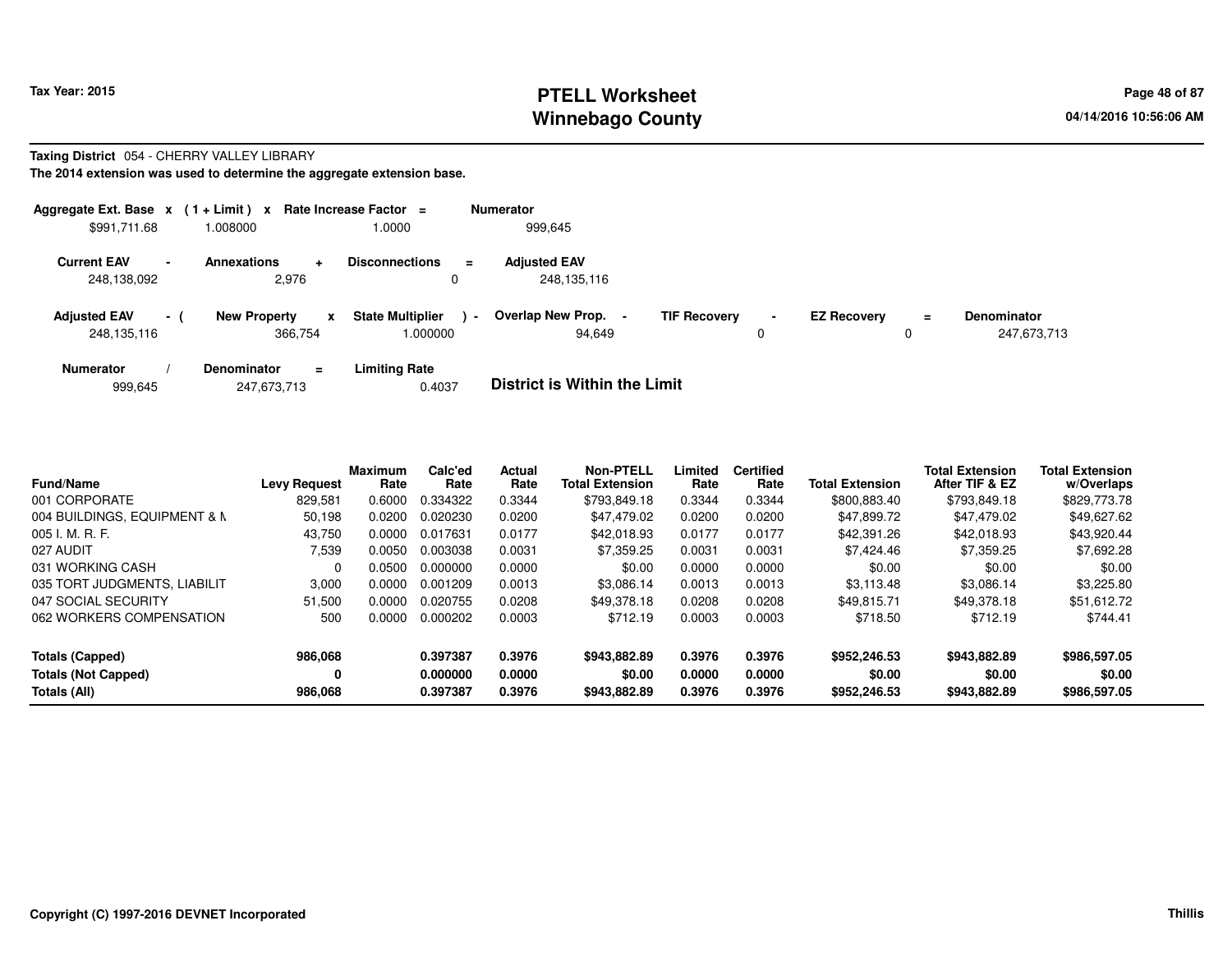# **PTELL Worksheet Tax Year: 2015 Page 49 of 87 PAGE 12 ASS ASSESSED ASSESSED ASSESSED ASSESSED ASSESSED ASSESSED AND RADIO PAGE 49 of 87 Winnebago County**

#### **Taxing District** 055 - NORTH SUBURBAN LIBRARY**The 2014 extension was used to determine the aggregate extension base.**

| Aggregate Ext. Base $x$ (1 + Limit) x Rate Increase Factor =<br>1.008000<br>\$3,365,899.31 |                                       | 1.0000                                                | <b>Numerator</b><br>3,392,827 |                                            |                     |                          |                        |                                                      |                                      |
|--------------------------------------------------------------------------------------------|---------------------------------------|-------------------------------------------------------|-------------------------------|--------------------------------------------|---------------------|--------------------------|------------------------|------------------------------------------------------|--------------------------------------|
| <b>Current EAV</b><br><b>Annexations</b><br>$\blacksquare$<br>1,128,472,364                | $\ddot{}$<br>0                        | <b>Disconnections</b><br>$\equiv$<br>0                | <b>Adjusted EAV</b>           | 1,128,472,364                              |                     |                          |                        |                                                      |                                      |
| <b>Adjusted EAV</b><br>- (<br>1,128,472,364                                                | <b>New Property</b><br>X<br>8,698,564 | <b>State Multiplier</b><br>$\blacksquare$<br>1.000000 |                               | Overlap New Prop. -<br>562,278             | <b>TIF Recovery</b> | 0                        | <b>EZ Recovery</b>     | <b>Denominator</b><br>$\equiv$<br>1,119,211,522<br>0 |                                      |
| <b>Numerator</b><br><b>Denominator</b><br>3,392,827                                        | $\equiv$<br>1,119,211,522             | <b>Limiting Rate</b><br>0.3032                        |                               | <b>District is Over the Limit</b>          |                     |                          |                        |                                                      |                                      |
| <b>Limiting Rate</b><br><b>Computed Rate</b><br>0.3032                                     | $\equiv$<br>0.307100                  | <b>Reduction Factor</b><br>0.9873                     |                               |                                            |                     |                          |                        |                                                      |                                      |
| Fund/Name                                                                                  | <b>Levy Request</b>                   | Calc'ed<br><b>Maximum</b><br>Rate<br>Rate             | <b>Actual</b><br>Rate         | <b>Non-PTELL</b><br><b>Total Extension</b> | Limited<br>Rate     | <b>Certified</b><br>Rate | <b>Total Extension</b> | <b>Total Extension</b><br>After TIF & EZ             | <b>Total Extension</b><br>w/Overlaps |
| 001 CORPORATE                                                                              | 2,987,000                             | 0.6000<br>0.264694                                    | 0.2647                        | \$2,876,254.07                             | 0.2610              | 0.2610                   | \$2,904,264.93         | \$2,836,049.54                                       | \$2,945,312.87                       |
| 004 BUILDINGS, EQUIPMENT & M                                                               | 225,900                               | 0.0200<br>0.020018                                    | 0.0200                        | \$217,321.80                               | 0.0200              | 0.0200                   | \$222,549.04           | \$217,321.80                                         | \$225,694.47                         |
| 005 I. M. R. F.                                                                            | 122,600                               | 0.0000<br>0.010864                                    | 0.0109                        | \$118,440.38                               | 0.0108              | 0.0108                   | \$120,176.48           | \$117,353.77                                         | \$121,875.02                         |
| 027 AUDIT                                                                                  | 8,000                                 | 0.0050<br>0.000709                                    | 0.0008                        | \$8,692.87                                 | 0.0008              | 0.0008                   | \$8,901.96             | \$8,692.87                                           | \$9,027.78                           |
| 035 TORT JUDGMENTS, LIABILIT                                                               | 14,000                                | 0.0000<br>0.001241                                    | 0.0013                        | \$14,125.92                                | 0.0013              | 0.0013                   | \$14,465.69            | \$14,125.92                                          | \$14,670.14                          |
| 047 SOCIAL SECURITY                                                                        | 84,000                                | 0.0000<br>0.007444                                    | 0.0075                        | \$81,495.68                                | 0.0074              | 0.0074                   | \$82,343.14            | \$80,409.07                                          | \$83,506.95                          |
| <b>209 RISK MANAGEMENT</b>                                                                 | 21,400                                | 0.0000<br>0.001896                                    | 0.0019                        | \$20,645.57                                | 0.0019              | 0.0019                   | \$21,142.16            | \$20,645.57                                          | \$21,440.97                          |
| <b>Totals (Capped)</b>                                                                     | 3,462,900                             | 0.306866                                              | 0.3071                        | \$3,336,976.29                             | 0.3032              | 0.3032                   | \$3,373,843.40         | \$3,294,598.54                                       | \$3,421,528.20                       |
| <b>Totals (Not Capped)</b>                                                                 | 0                                     | 0.000000                                              | 0.0000                        | \$0.00                                     | 0.0000              | 0.0000                   | \$0.00                 | \$0.00                                               | \$0.00                               |
| Totals (All)                                                                               | 3,462,900                             | 0.306866                                              | 0.3071                        | \$3,336,976.29                             | 0.3032              | 0.3032                   | \$3,373,843.40         | \$3,294,598.54                                       | \$3,421,528.20                       |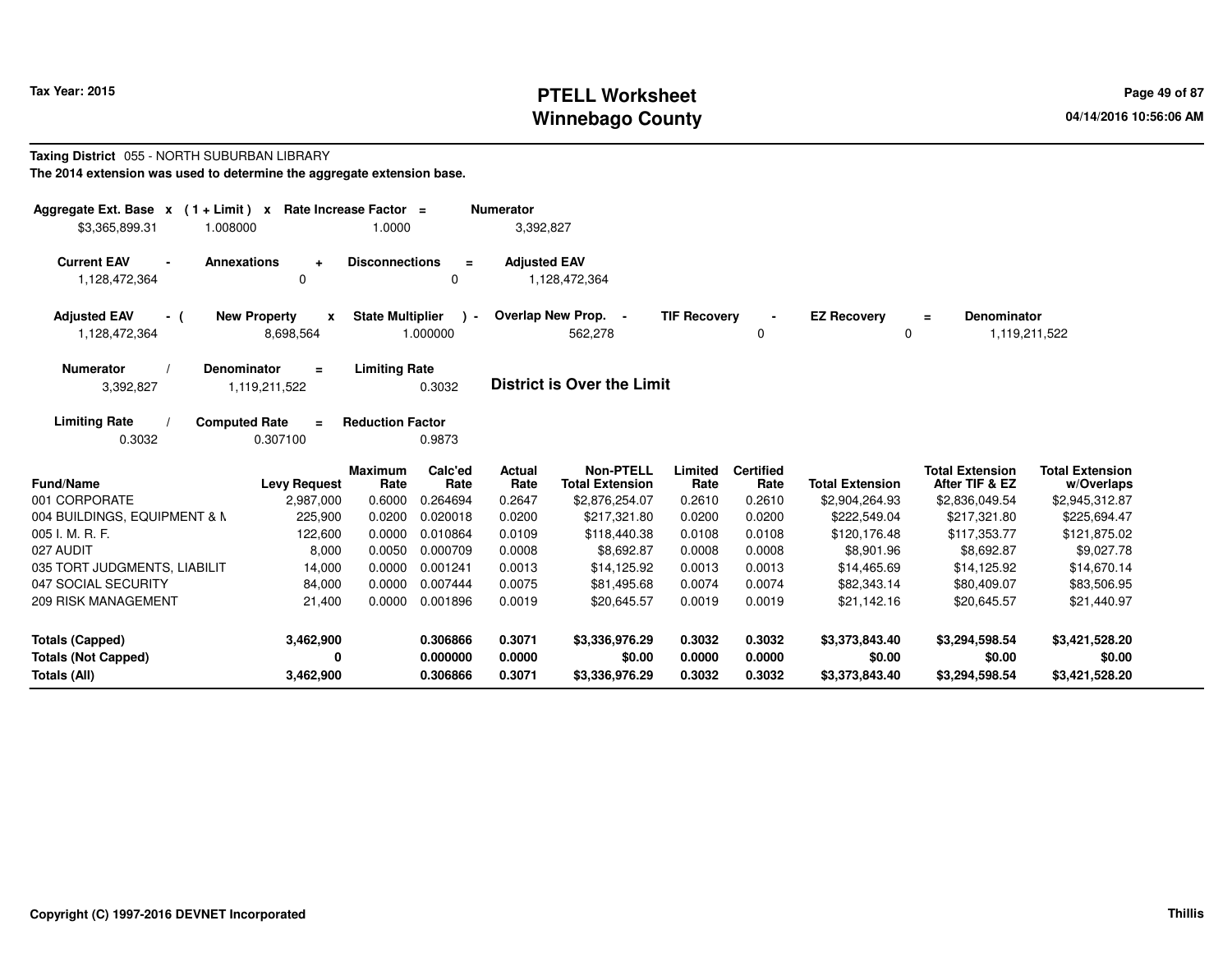# **PTELL Worksheet Tax Year: 2015 Page 50 of 87 Page 50 of 87 Winnebago County**

#### **Taxing District** 056 - PECATONICA LIBRARY**The 2014 extension was used to determine the aggregate extension base.**

| Aggregate Ext. Base $x$ (1+Limit) $x$<br>\$182,798.05<br>1.008000  | Rate Increase Factor =<br>1.0000                   |                           | <b>Numerator</b><br>184,260 |                                            |                     |                          |                                |                                          |                                      |
|--------------------------------------------------------------------|----------------------------------------------------|---------------------------|-----------------------------|--------------------------------------------|---------------------|--------------------------|--------------------------------|------------------------------------------|--------------------------------------|
| <b>Current EAV</b><br><b>Annexations</b><br>94,143,857             | <b>Disconnections</b><br>$\ddot{}$<br>0            | $\equiv$<br>0             | <b>Adjusted EAV</b>         | 94,143,857                                 |                     |                          |                                |                                          |                                      |
| <b>New Property</b><br><b>Adjusted EAV</b><br>- (<br>94,143,857    | <b>State Multiplier</b><br>$\mathbf{x}$<br>372,532 | $\rightarrow$<br>1.000000 |                             | Overlap New Prop. -<br>92,046              | <b>TIF Recovery</b> | 0                        | <b>EZ Recovery</b><br>$\Omega$ | <b>Denominator</b><br>$\equiv$           | 93,679,279                           |
| <b>Denominator</b><br><b>Numerator</b><br>184,260<br>93,679,279    | <b>Limiting Rate</b><br>$\equiv$                   | 0.1967                    |                             | <b>District is Over the Limit</b>          |                     |                          |                                |                                          |                                      |
| <b>Limiting Rate</b><br><b>Computed Rate</b><br>0.1967<br>0.203900 | <b>Reduction Factor</b><br>$\equiv$                | 0.9647                    |                             |                                            |                     |                          |                                |                                          |                                      |
| Fund/Name                                                          | <b>Maximum</b><br><b>Levy Request</b><br>Rate      | Calc'ed<br>Rate           | Actual<br>Rate              | <b>Non-PTELL</b><br><b>Total Extension</b> | Limited<br>Rate     | <b>Certified</b><br>Rate | <b>Total Extension</b>         | <b>Total Extension</b><br>After TIF & EZ | <b>Total Extension</b><br>w/Overlaps |
| 001 CORPORATE                                                      | 0.6000<br>162,466                                  | 0.172572                  | 0.1726                      | \$142,197.23                               | 0.1663              | 0.1663                   | \$137,006.95                   | \$137,006.95                             | \$156,561.23                         |
| 004 BUILDINGS, EQUIPMENT & M<br>027 AUDIT                          | 11,483<br>0.0200<br>4,073<br>0.0050                | 0.012197<br>0.004326      | 0.0122<br>0.0044            | \$10,051.02<br>\$3,624.96                  | 0.0118<br>0.0043    | 0.0118<br>0.0043         | \$9,721.48<br>\$3,542.57       | \$9,721.48<br>\$3,542.57                 | \$11,108.98<br>\$4,048.19            |
| 035 TORT JUDGMENTS, LIABILIT                                       | 4,990<br>0.0000                                    | 0.005300                  | 0.0053                      | \$4,366.43                                 | 0.0052              | 0.0052                   | \$4,284.04                     | \$4,284.04                               | \$4,895.48                           |
| 047 SOCIAL SECURITY                                                | 0.0000<br>8,758                                    | 0.009303                  | 0.0094                      | \$7,744.23                                 | 0.0091              | 0.0091                   | \$7,497.07                     | \$7,497.07                               | \$8,567.09                           |
| Totals (Capped)                                                    | 191,770                                            | 0.203698                  | 0.2039                      | \$167,983.87                               | 0.1967              | 0.1967                   | \$162,052.11                   | \$162,052.11                             | \$185,180.97                         |
| <b>Totals (Not Capped)</b><br>Totals (All)                         | 0<br>191,770                                       | 0.000000<br>0.203698      | 0.0000<br>0.2039            | \$0.00<br>\$167,983.87                     | 0.0000<br>0.1967    | 0.0000<br>0.1967         | \$0.00<br>\$162,052.11         | \$0.00<br>\$162,052.11                   | \$0.00<br>\$185,180.97               |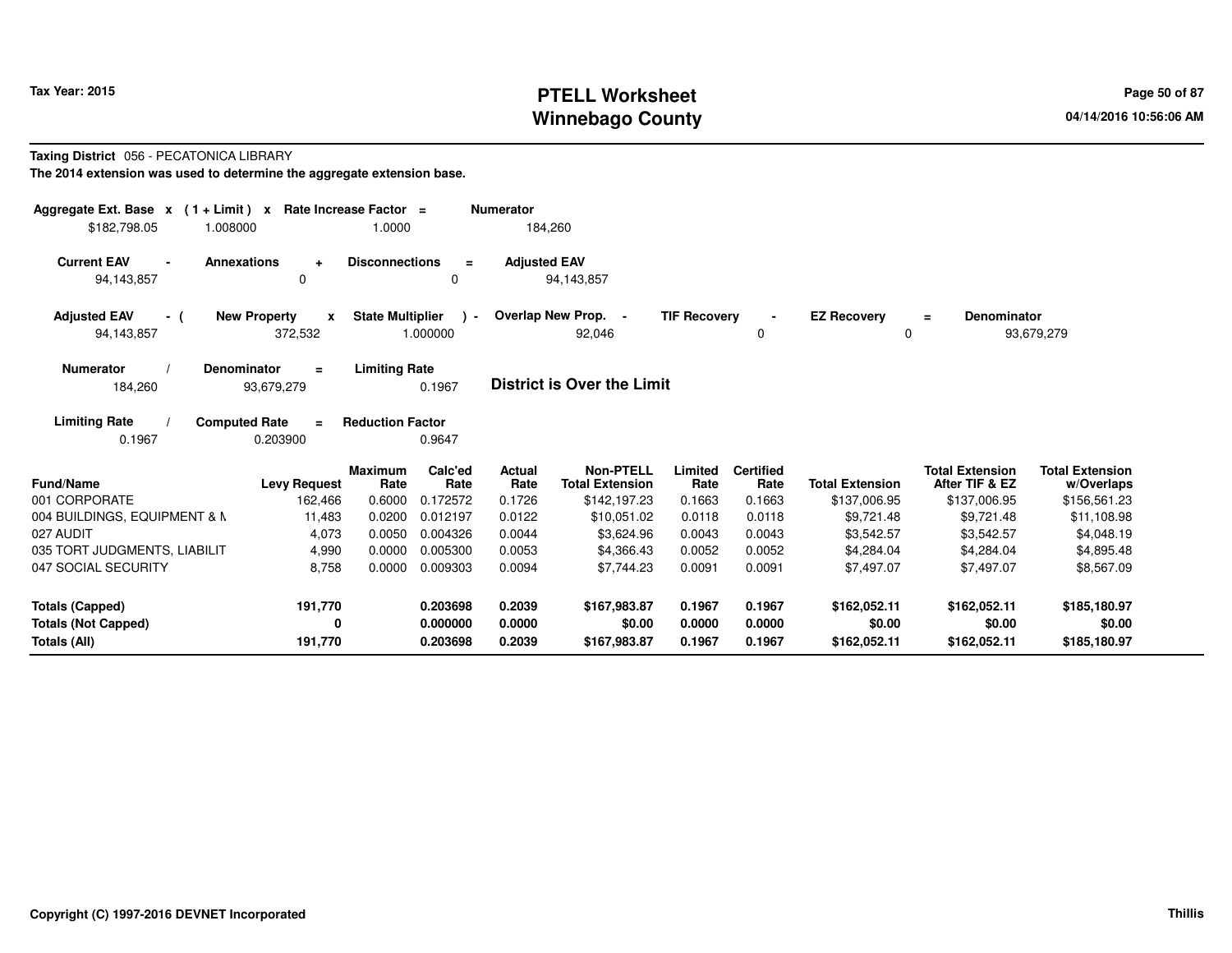# **PTELL Worksheet Tax Year: 2015 Page 51 of 87 Page 51 of 87 Winnebago County**

#### **Taxing District** 057 - TALCOTT FREE LIBRARY**The 2014 extension was used to determine the aggregate extension base.**

| Aggregate Ext. Base $x$ (1 + Limit) $x$<br>\$388,237.86 | 1.008000                                         | Rate Increase Factor =<br>1.0000 |                           | <b>Numerator</b><br>391,344 |                                            |                     |                          |                         |                                          |                                      |
|---------------------------------------------------------|--------------------------------------------------|----------------------------------|---------------------------|-----------------------------|--------------------------------------------|---------------------|--------------------------|-------------------------|------------------------------------------|--------------------------------------|
| <b>Current EAV</b><br>178,331,466                       | <b>Annexations</b><br>$\ddot{}$<br>$\Omega$      | <b>Disconnections</b>            | $\equiv$<br>0             | <b>Adjusted EAV</b>         | 178,331,466                                |                     |                          |                         |                                          |                                      |
| <b>Adjusted EAV</b><br>- (<br>178,331,466               | <b>New Property</b><br>$\mathbf{x}$<br>1,020,443 | <b>State Multiplier</b>          | $\rightarrow$<br>1.000000 |                             | Overlap New Prop. -<br>0                   | <b>TIF Recovery</b> |                          | <b>EZ Recovery</b><br>0 | <b>Denominator</b><br>$\equiv$           | 177,311,023                          |
| <b>Numerator</b><br>391,344                             | <b>Denominator</b><br>$\equiv$<br>177,311,023    | <b>Limiting Rate</b>             | 0.2208                    |                             | <b>District is Over the Limit</b>          |                     |                          |                         |                                          |                                      |
| <b>Limiting Rate</b><br>0.2208                          | <b>Computed Rate</b><br>$=$<br>0.226900          | <b>Reduction Factor</b>          | 0.9731                    |                             |                                            |                     |                          |                         |                                          |                                      |
| <b>Fund/Name</b>                                        | <b>Levy Request</b>                              | <b>Maximum</b><br>Rate           | Calc'ed<br>Rate           | Actual<br>Rate              | <b>Non-PTELL</b><br><b>Total Extension</b> | Limited<br>Rate     | <b>Certified</b><br>Rate | <b>Total Extension</b>  | <b>Total Extension</b><br>After TIF & EZ | <b>Total Extension</b><br>w/Overlaps |
| 001 CORPORATE                                           | 315,140                                          | 0.6000                           | 0.176716                  | 0.1768                      | \$315,290.03                               | 0.1768              | 0.1768                   | \$322,847.94            | \$315,290.03                             | \$315,290.03                         |
| 004 BUILDINGS, EQUIPMENT & M                            | 36,000                                           | 0.0200                           | 0.020187                  | 0.0200                      | \$35,666.29                                | 0.0139              | 0.0139                   | \$25,382.28             | \$24,788.07                              | \$24,788.07                          |
| 005 I. M. R. F.                                         | 20,000                                           | 0.0000                           | 0.011215                  | 0.0113                      | \$20,151.46                                | 0.0113              | 0.0113                   | \$20,634.51             | \$20,151.46                              | \$20,151.46                          |
| 027 AUDIT                                               | 6,500                                            | 0.0050                           | 0.003645                  | 0.0037                      | \$6,598.26                                 | 0.0037              | 0.0037                   | \$6,756.43              | \$6,598.26                               | \$6,598.26                           |
| 035 TORT JUDGMENTS, LIABILIT                            | 9,300                                            | 0.0000                           | 0.005215                  | 0.0053                      | \$9,451.57                                 | 0.0053              | 0.0053                   | \$9,678.13              | \$9,451.57                               | \$9,451.57                           |
| 047 SOCIAL SECURITY                                     | 17,320                                           | 0.0000                           | 0.009712                  | 0.0098                      | \$17,476.48                                | 0.0098              | 0.0098                   | \$17,895.42             | \$17,476.48                              | \$17,476.48                          |
| <b>Totals (Capped)</b>                                  | 404,260                                          |                                  | 0.226690                  | 0.2269                      | \$404,634.09                               | 0.2208              | 0.2208                   | \$403,194.71            | \$393,755.87                             | \$393,755.87                         |
| <b>Totals (Not Capped)</b><br>Totals (All)              | 0<br>404,260                                     |                                  | 0.000000<br>0.226690      | 0.0000<br>0.2269            | \$0.00<br>\$404,634.09                     | 0.0000<br>0.2208    | 0.0000<br>0.2208         | \$0.00<br>\$403,194.71  | \$0.00<br>\$393,755.87                   | \$0.00<br>\$393,755.87               |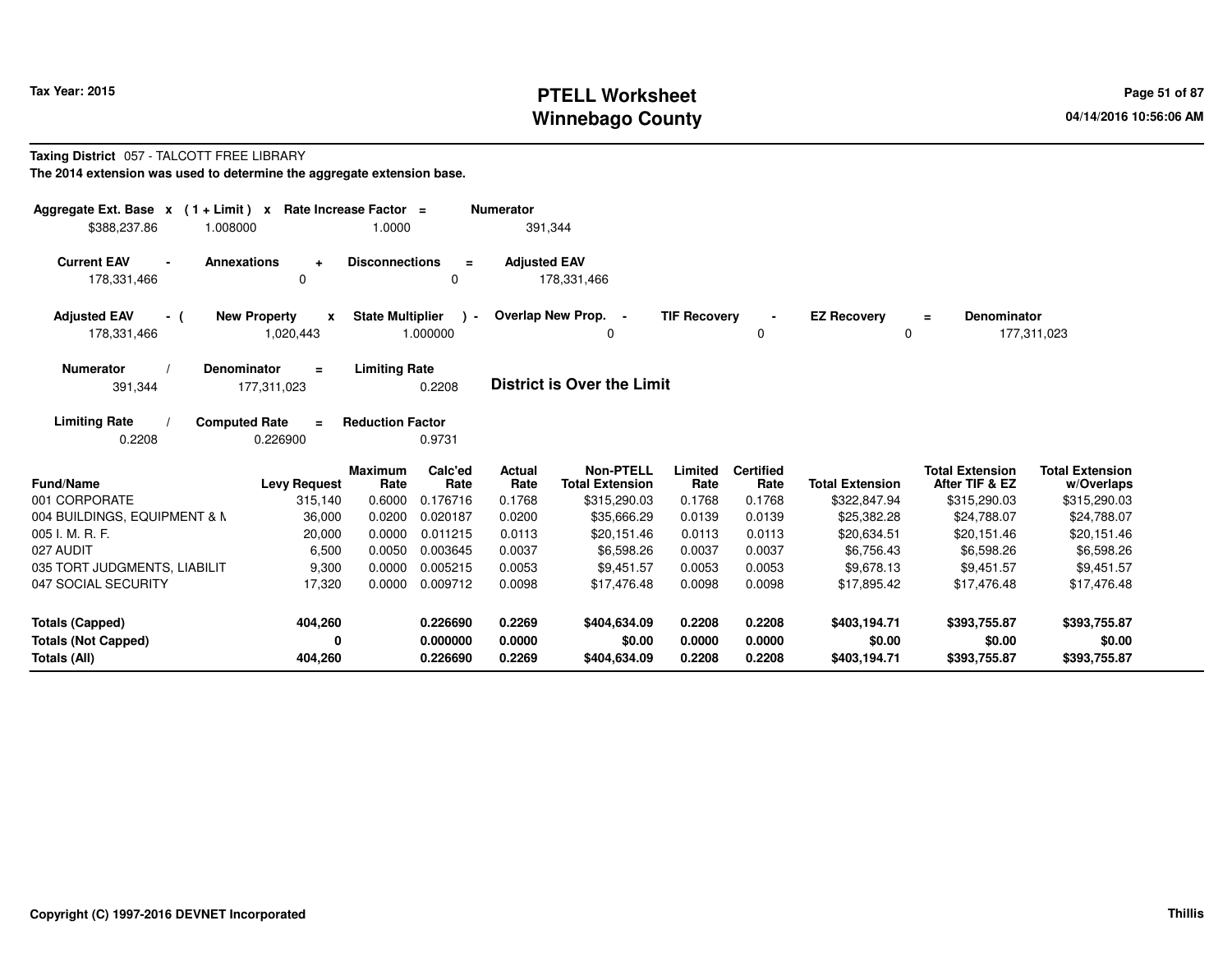# **PTELL Worksheet Tax Year: 2015 Page 52 of 87 Page 52 of 87 Winnebago County**

#### **Taxing District** 058 - WINNEBAGO LIBRARY**The 2014 extension was used to determine the aggregate extension base.**

| Aggregate Ext. Base $x$ (1 + Limit) $x$<br>\$291.035.94<br>1.008000 | Rate Increase Factor =                             | 1.0000                           |                             | <b>Numerator</b><br>293,364     |                                                            |                           |                                    |                                        |                                                          |                                                      |
|---------------------------------------------------------------------|----------------------------------------------------|----------------------------------|-----------------------------|---------------------------------|------------------------------------------------------------|---------------------------|------------------------------------|----------------------------------------|----------------------------------------------------------|------------------------------------------------------|
| <b>Current EAV</b><br>$\blacksquare$<br>135,078,692                 | <b>Annexations</b><br>$\ddot{}$<br>0               | <b>Disconnections</b>            | $=$<br>0                    | <b>Adjusted EAV</b>             | 135,078,692                                                |                           |                                    |                                        |                                                          |                                                      |
| <b>Adjusted EAV</b><br>- (<br>135,078,692                           | <b>New Property</b><br>$\boldsymbol{x}$<br>586,791 | <b>State Multiplier</b>          | $\lambda$ -<br>1.000000     |                                 | Overlap New Prop. -<br>0                                   | <b>TIF Recovery</b>       | 0                                  | <b>EZ Recovery</b><br>0                | <b>Denominator</b><br>$\equiv$                           | 134,491,901                                          |
| <b>Numerator</b><br>293,364                                         | <b>Denominator</b><br>$\equiv$<br>134,491,901      | <b>Limiting Rate</b>             | 0.2182                      |                                 | <b>District is Over the Limit</b>                          |                           |                                    |                                        |                                                          |                                                      |
| <b>Limiting Rate</b><br>0.2182                                      | <b>Computed Rate</b><br>$\equiv$<br>0.224700       | <b>Reduction Factor</b>          | 0.9711                      |                                 |                                                            |                           |                                    |                                        |                                                          |                                                      |
| Fund/Name<br>001 CORPORATE                                          | <b>Levy Request</b><br>245,808                     | <b>Maximum</b><br>Rate<br>0.6000 | Calc'ed<br>Rate<br>0.181974 | <b>Actual</b><br>Rate<br>0.1820 | <b>Non-PTELL</b><br><b>Total Extension</b><br>\$245,843.22 | Limited<br>Rate<br>0.1761 | <b>Certified</b><br>Rate<br>0.1761 | <b>Total Extension</b><br>\$237,873.58 | <b>Total Extension</b><br>After TIF & EZ<br>\$237,873.58 | <b>Total Extension</b><br>w/Overlaps<br>\$237,873.58 |
| 004 BUILDINGS, EQUIPMENT & M                                        | 29,090                                             | 0.0200                           | 0.021536                    | 0.0200                          | \$27,015.74                                                | 0.0200                    | 0.0200                             | \$27,015.74                            | \$27,015.74                                              | \$27,015.74                                          |
| 005 I. M. R. F.                                                     | 8,726                                              | 0.0000                           | 0.006460                    | 0.0065                          | \$8,780.11                                                 | 0.0063                    | 0.0063                             | \$8,509.96                             | \$8,509.96                                               | \$8,509.96                                           |
| 027 AUDIT                                                           | 1,600                                              | 0.0050                           | 0.001185                    | 0.0012                          | \$1,620.94                                                 | 0.0012                    | 0.0012                             | \$1,620.94                             | \$1,620.94                                               | \$1,620.94                                           |
| 035 TORT JUDGMENTS, LIABILIT                                        | 10,036                                             | 0.0000                           | 0.007430                    | 0.0075                          | \$10,130.90                                                | 0.0073                    | 0.0073                             | \$9,860.74                             | \$9,860.74                                               | \$9,860.74                                           |
| 047 SOCIAL SECURITY                                                 | 10,036                                             | 0.0000                           | 0.007430                    | 0.0075                          | \$10,130.90                                                | 0.0073                    | 0.0073                             | \$9,860.74                             | \$9,860.74                                               | \$9,860.74                                           |
| <b>Totals (Capped)</b>                                              | 305,296                                            |                                  | 0.226015                    | 0.2247                          | \$303,521.81                                               | 0.2182                    | 0.2182                             | \$294,741.71                           | \$294,741.70                                             | \$294,741.70                                         |
| <b>Totals (Not Capped)</b><br>Totals (All)                          | 0<br>305,296                                       |                                  | 0.000000<br>0.226015        | 0.0000<br>0.2247                | \$0.00<br>\$303,521.81                                     | 0.0000<br>0.2182          | 0.0000<br>0.2182                   | \$0.00<br>\$294,741.71                 | \$0.00<br>\$294,741.70                                   | \$0.00<br>\$294,741.70                               |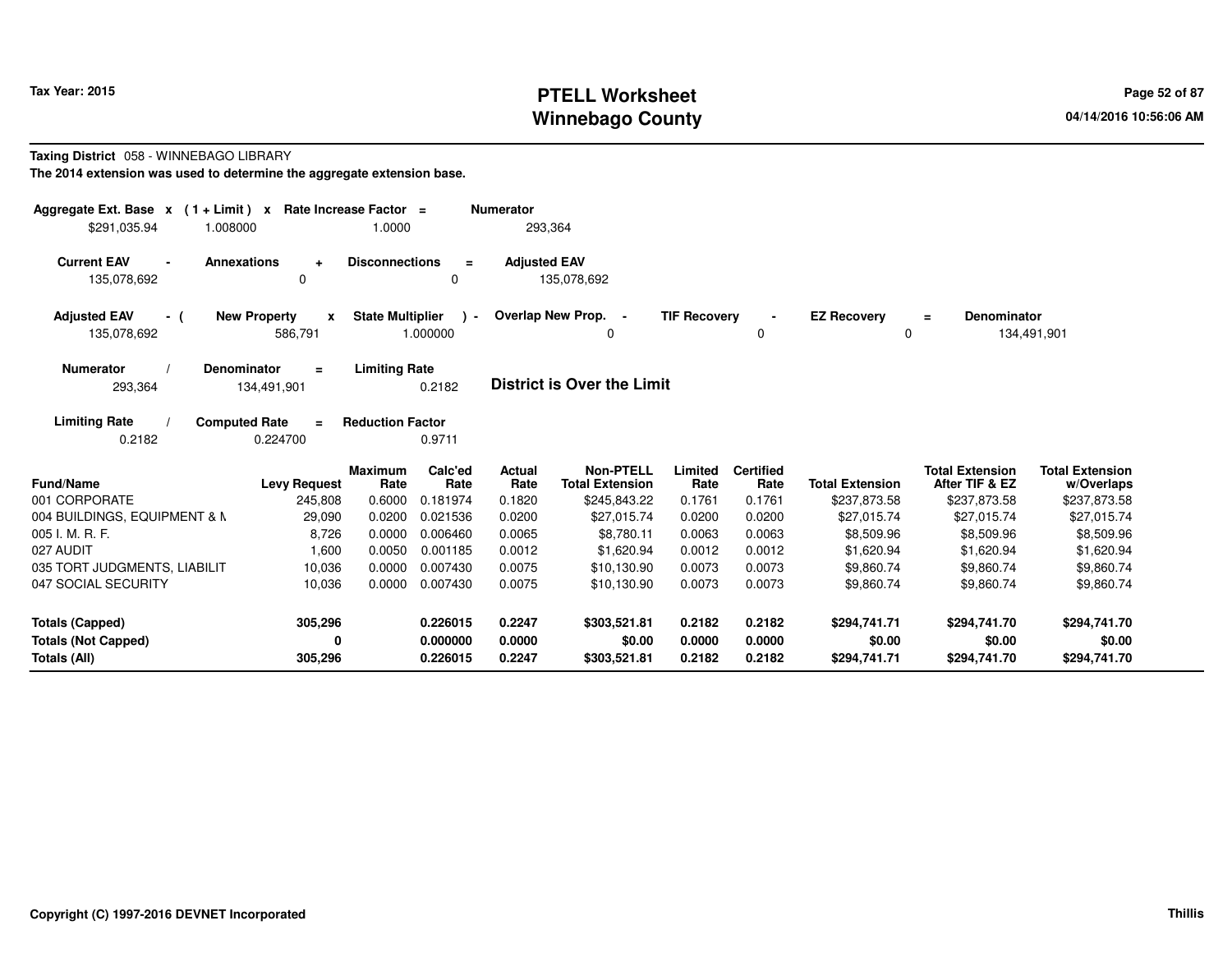# **PTELL Worksheet Tax Year: 2015 Page 53 of 87 Page 53 of 87 Winnebago County**

#### **Taxing District** 059 - ROCKFORD CITY LIBRARY**The 2012 extension was used to determine the aggregate extension base.**

|                                      | Aggregate Ext. Base $x$ (1+Limit) x Rate Increase Factor = |                                   | <b>Numerator</b>                  |                     |                |                    |                           |
|--------------------------------------|------------------------------------------------------------|-----------------------------------|-----------------------------------|---------------------|----------------|--------------------|---------------------------|
| \$7,557,977.50                       | 1.008000                                                   | 1.0000                            | 7.618.441                         |                     |                |                    |                           |
| <b>Current EAV</b><br>$\blacksquare$ | Annexations                                                | <b>Disconnections</b><br>$\equiv$ | <b>Adjusted EAV</b>               |                     |                |                    |                           |
| 1,407,150,798                        | 23.515                                                     | 0                                 | 1,407,127,283                     |                     |                |                    |                           |
| <b>Adjusted EAV</b><br>$-1$          | <b>New Property</b><br>x                                   | <b>State Multiplier</b><br>$\sim$ | Overlap New Prop.                 | <b>TIF Recovery</b> | $\blacksquare$ | <b>EZ Recovery</b> | <b>Denominator</b><br>$=$ |
| 1,407,127,283                        | 4,870,180                                                  | 1.000000                          | 0                                 |                     | 0              | 145.864            | 1,402,111,239             |
| <b>Numerator</b>                     | Denominator<br>Ξ.                                          | <b>Limiting Rate</b>              | _ _ _ _ _ _ _ _ _ _ _ _ _ _ _ _ _ |                     |                |                    |                           |

| 7,618,441 | 1,402,111,239 | 0.5434 | <b>District is Within the Limit</b> |
|-----------|---------------|--------|-------------------------------------|
|           |               |        |                                     |

| <b>Fund/Name</b>             | <b>Levy Request</b> | <b>Maximum</b><br>Rate | Calc'ed<br>Rate | Actual<br>Rate | <b>Non-PTELL</b><br><b>Total Extension</b> | .imited<br>Rate | <b>Certified</b><br>Rate | <b>Total Extension</b> | <b>Total Extension</b><br>After TIF & EZ | <b>Total Extension</b><br>w/Overlaps |  |
|------------------------------|---------------------|------------------------|-----------------|----------------|--------------------------------------------|-----------------|--------------------------|------------------------|------------------------------------------|--------------------------------------|--|
| 001 CORPORATE                | 7,030,000           | 0.6000                 | 0.499591        | 0.4996         | \$7,029,516.23                             | 0.4996          | 0.4996                   | \$7,186,753.54         | \$7,029,516.23                           | \$7,030,125.39                       |  |
| 004 BUILDINGS, EQUIPMENT & N | 300,000             | 0.0200                 | 0.021320        | 0.0200         | \$281,405.77                               | 0.0200          | 0.0200                   | \$287,700.30           | \$281,405.77                             | \$281,430.16                         |  |
| Totals (Capped)              | 7,330,000           |                        | 0.520911        | 0.5196         | \$7.310.922.00                             | 0.5196          | 0.5196                   | \$7.474.453.85         | \$7,310,922.00                           | \$7,311,555.55                       |  |
| <b>Totals (Not Capped)</b>   | 0                   |                        | 0.000000        | 0.0000         | \$0.00                                     | 0.0000          | 0.0000                   | \$0.00                 | \$0.00                                   | \$0.00                               |  |
| Totals (All)                 | 7,330,000           |                        | 0.520911        | 0.5196         | \$7.310.922.00                             | 0.5196          | 0.5196                   | \$7.474.453.85         | \$7.310.922.00                           | \$7,311,555.55                       |  |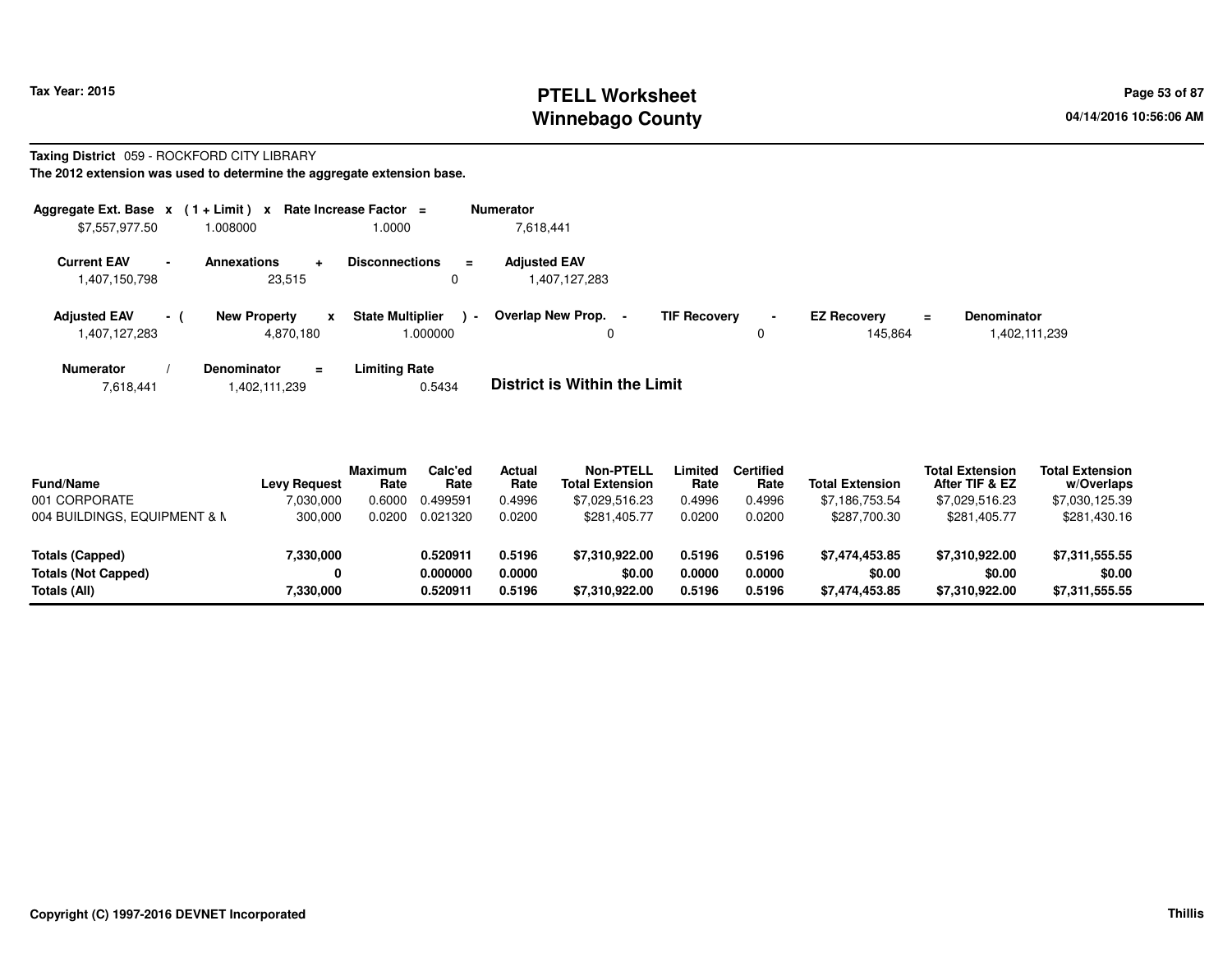## **PTELL Worksheet Tax Year: 2015 Page 54 of 87 Page 54 of 87 Winnebago County**

#### **Taxing District** 060 - GREATER RKFD AIRPORT

**The 2012 extension was used to determine the aggregate extension base.**

| Aggregate Ext. Base $x$ (1 + Limit) $x$ |          |                                   |           | Rate Increase Factor =             |                | <b>Numerator</b>                     |                     |                               |    |                                     |
|-----------------------------------------|----------|-----------------------------------|-----------|------------------------------------|----------------|--------------------------------------|---------------------|-------------------------------|----|-------------------------------------|
| \$3,138,229.30                          |          | 008000.                           |           | .0000                              |                | 3.163.335                            |                     |                               |    |                                     |
| <b>Current EAV</b><br>2,593,501,716     |          | <b>Annexations</b><br>0           | $\ddot{}$ | <b>Disconnections</b>              | $\equiv$       | <b>Adjusted EAV</b><br>2,593,501,716 |                     |                               |    |                                     |
| <b>Adiusted EAV</b><br>2,593,501,716    | $\sim$ 1 | <b>New Property</b><br>10.541.359 | x         | <b>State Multiplier</b><br>000000. | $\blacksquare$ | Overlap New Prop.<br>0               | <b>TIF Recovery</b> | <b>EZ Recovery</b><br>145.864 | Ξ. | <b>Denominator</b><br>2,582,814,493 |
| <b>Numerator</b>                        |          | <b>Denominator</b>                | $\equiv$  | <b>Limiting Rate</b>               |                | _ _ _ _ _ _ _ _ _ _ _ _ _ _ _ _ _ _  |                     |                               |    |                                     |

|  | 3,163,335 | 2,582,814,493 | 0.1225 | <b>District is Within the Limit</b> |
|--|-----------|---------------|--------|-------------------------------------|
|--|-----------|---------------|--------|-------------------------------------|

| <b>Fund/Name</b>                                                     | <b>Levy Request</b>         | <b>Maximum</b><br>Rate | Calc'ed<br>Rate                  | Actual<br>Rate             | <b>Non-PTELL</b><br><b>Total Extension</b> | Limited<br>Rate            | <b>Certified</b><br>Rate   | <b>Total Extension</b>                     | <b>Total Extension</b><br>After TIF & EZ   | <b>Total Extension</b><br>w/Overlaps       |
|----------------------------------------------------------------------|-----------------------------|------------------------|----------------------------------|----------------------------|--------------------------------------------|----------------------------|----------------------------|--------------------------------------------|--------------------------------------------|--------------------------------------------|
| 001 CORPORATE                                                        | 2.173.328                   | 0.0750                 | 0.083799                         | 0.0750                     | \$1,945,126.29                             | 0.0750                     | 0.0750                     | \$1,989,854.05                             | \$1,945,126.29                             | \$1,945,126.29                             |
| 003 BONDS & INT 2008                                                 | 0                           | 0.0000                 | 0.000000                         | 0.0000                     | \$0.00                                     | 0.0000                     | 0.0000                     | \$0.00                                     | \$0.00                                     | \$0.00                                     |
| 003A BONDS & INT 2015 A-B-C                                          | 0                           | 0.0000                 | 0.000000                         | 0.0000                     | \$0.00                                     | 0.0000                     | 0.0000                     | \$0.00                                     | \$0.00                                     | \$0.00                                     |
| 005 I. M. R. F.                                                      | 267.181                     | 0.0000                 | 0.010302                         | 0.0104                     | \$269,724.18                               | 0.0104                     | 0.0104                     | \$275.926.43                               | \$269,724.18                               | \$269,724.18                               |
| 027 AUDIT                                                            | 34.015                      | 0.0050                 | 0.001312                         | 0.0014                     | \$36,309.02                                | 0.0014                     | 0.0014                     | \$37.143.94                                | \$36,309.02                                | \$36,309.02                                |
| 035 TORT JUDGMENTS, LIABILIT                                         | 175.000                     | 0.0000                 | 0.006748                         | 0.0068                     | \$176.358.12                               | 0.0068                     | 0.0068                     | \$180.413.43                               | \$176,358.12                               | \$176,358.12                               |
| 047 SOCIAL SECURITY                                                  | 203.094                     | 0.0000                 | 0.007831                         | 0.0079                     | \$204.886.64                               | 0.0079                     | 0.0079                     | \$209,597.96                               | \$204.886.64                               | \$204.886.64                               |
| 060 UNEMPLOYMENT INSURANC                                            | 19.912                      | 0.0000                 | 0.000768                         | 0.0008                     | \$20,748.01                                | 0.0008                     | 0.0008                     | \$21.225.11                                | \$20,748.01                                | \$20,748.01                                |
| 062 WORKERS COMPENSATION                                             | 129.469                     | 0.0000                 | 0.004992                         | 0.0050                     | \$129,675.09                               | 0.0050                     | 0.0050                     | \$132,656.94                               | \$129,675.09                               | \$129,675.09                               |
| <b>Totals (Capped)</b><br><b>Totals (Not Capped)</b><br>Totals (All) | 3,001,999<br>0<br>3,001,999 |                        | 0.115752<br>0.000000<br>0.115752 | 0.1073<br>0.0000<br>0.1073 | \$2,782,827.35<br>\$0.00<br>\$2,782,827.35 | 0.1073<br>0.0000<br>0.1073 | 0.1073<br>0.0000<br>0.1073 | \$2,846,817.86<br>\$0.00<br>\$2,846,817.86 | \$2,782,827.35<br>\$0.00<br>\$2,782,827.35 | \$2,782,827.35<br>\$0.00<br>\$2,782,827.35 |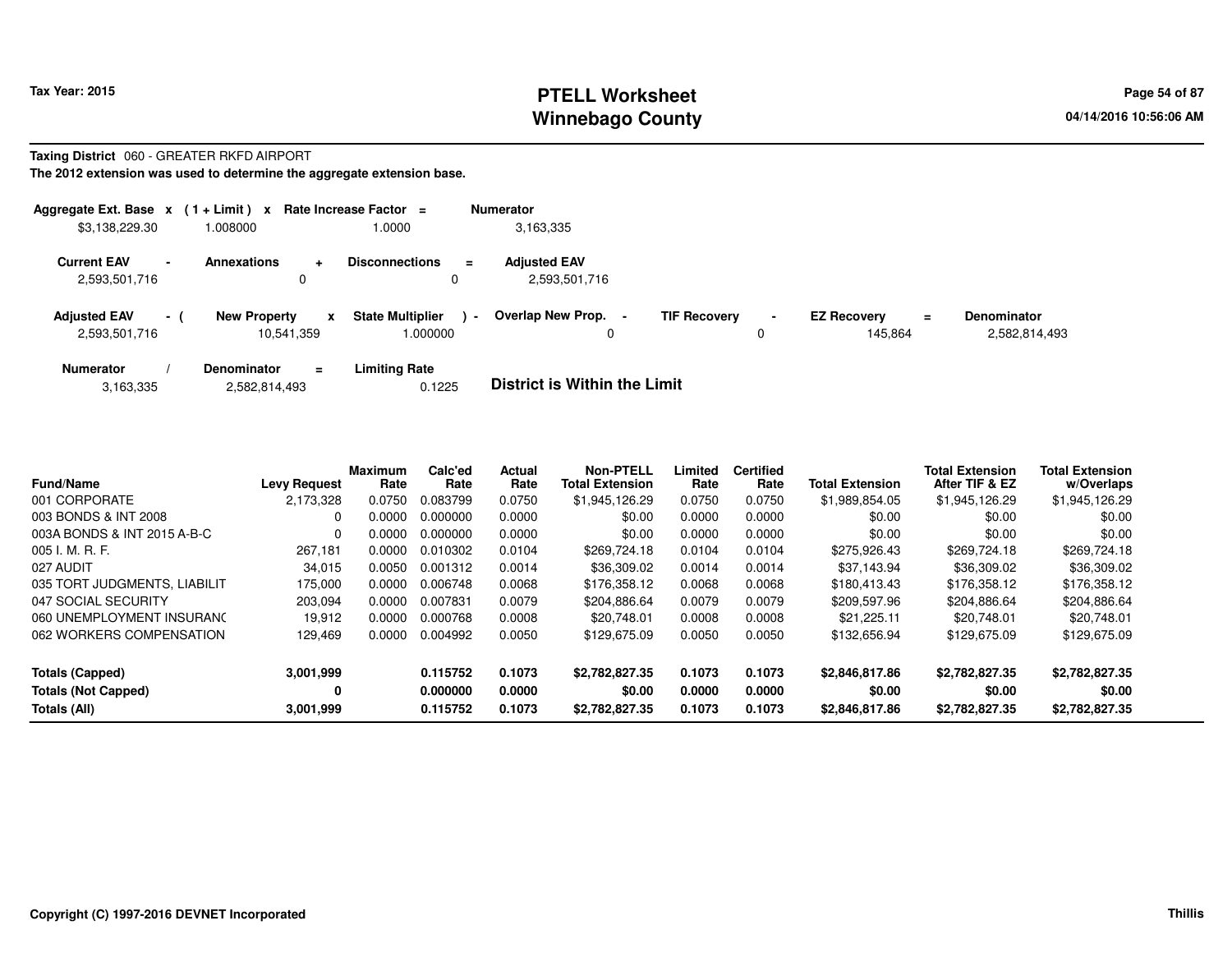# **PTELL Worksheet Tax Year: 2015 Page 55 of 87 Page 55 of 87 Winnebago County**

#### **Taxing District** 061 - SOUTH BELOIT CITY LIBRARY**The 2014 extension was used to determine the aggregate extension base.**

| Aggregate Ext. Base $x$ (1+Limit) $x$<br>Rate Increase Factor =<br><b>Numerator</b><br>221,703<br>\$219,943.30<br>1.0000<br>1.008000 |                                                    |                                                                 |                                    |                                                                                         |                                    |                                        |                                                          |                                                      |  |  |  |  |
|--------------------------------------------------------------------------------------------------------------------------------------|----------------------------------------------------|-----------------------------------------------------------------|------------------------------------|-----------------------------------------------------------------------------------------|------------------------------------|----------------------------------------|----------------------------------------------------------|------------------------------------------------------|--|--|--|--|
| <b>Current EAV</b><br>103,620,163                                                                                                    | <b>Annexations</b><br>÷<br>0                       | <b>Disconnections</b><br>$\equiv$<br>0                          | <b>Adjusted EAV</b><br>103,620,163 |                                                                                         |                                    |                                        |                                                          |                                                      |  |  |  |  |
| <b>Adjusted EAV</b><br>- (<br>103,620,163                                                                                            | <b>New Property</b><br>$\mathbf{x}$<br>90,070      | <b>State Multiplier</b><br>$\sim$<br>1.000000                   | Overlap New Prop. -                | <b>TIF Recovery</b><br>0                                                                | 0                                  | <b>EZ Recovery</b><br>0                | <b>Denominator</b><br>$=$                                | 103,530,093                                          |  |  |  |  |
| <b>Numerator</b><br>221,703                                                                                                          | <b>Denominator</b><br>$\equiv$<br>103,530,093      | <b>Limiting Rate</b><br>0.2142                                  | <b>District is Over the Limit</b>  |                                                                                         |                                    |                                        |                                                          |                                                      |  |  |  |  |
| <b>Limiting Rate</b><br>0.2142                                                                                                       | <b>Computed Rate</b><br>$\blacksquare$<br>0.215300 | <b>Reduction Factor</b><br>0.9949                               |                                    |                                                                                         |                                    |                                        |                                                          |                                                      |  |  |  |  |
| <b>Fund/Name</b><br>001 CORPORATE                                                                                                    | <b>Levy Request</b><br>223,000                     | Calc'ed<br><b>Maximum</b><br>Rate<br>Rate<br>0.6000<br>0.215209 | Actual<br>Rate<br>0.2153           | <b>Non-PTELL</b><br>Limited<br><b>Total Extension</b><br>Rate<br>\$223,094.21<br>0.2142 | <b>Certified</b><br>Rate<br>0.2142 | <b>Total Extension</b><br>\$222,344.69 | <b>Total Extension</b><br>After TIF & EZ<br>\$221,954.39 | <b>Total Extension</b><br>w/Overlaps<br>\$221,954.39 |  |  |  |  |
| <b>Totals (Capped)</b><br><b>Totals (Not Capped)</b><br>Totals (All)                                                                 | 223,000<br>0<br>223,000                            | 0.215209<br>0.000000<br>0.215209                                | 0.2153<br>0.0000<br>0.2153         | 0.2142<br>\$223,094.21<br>\$0.00<br>0.0000<br>0.2142<br>\$223,094.21                    | 0.2142<br>0.0000<br>0.2142         | \$222,344.69<br>\$0.00<br>\$222,344.69 | \$221,954.39<br>\$0.00<br>\$221,954.39                   | \$221,954.39<br>\$0.00<br>\$221,954.39               |  |  |  |  |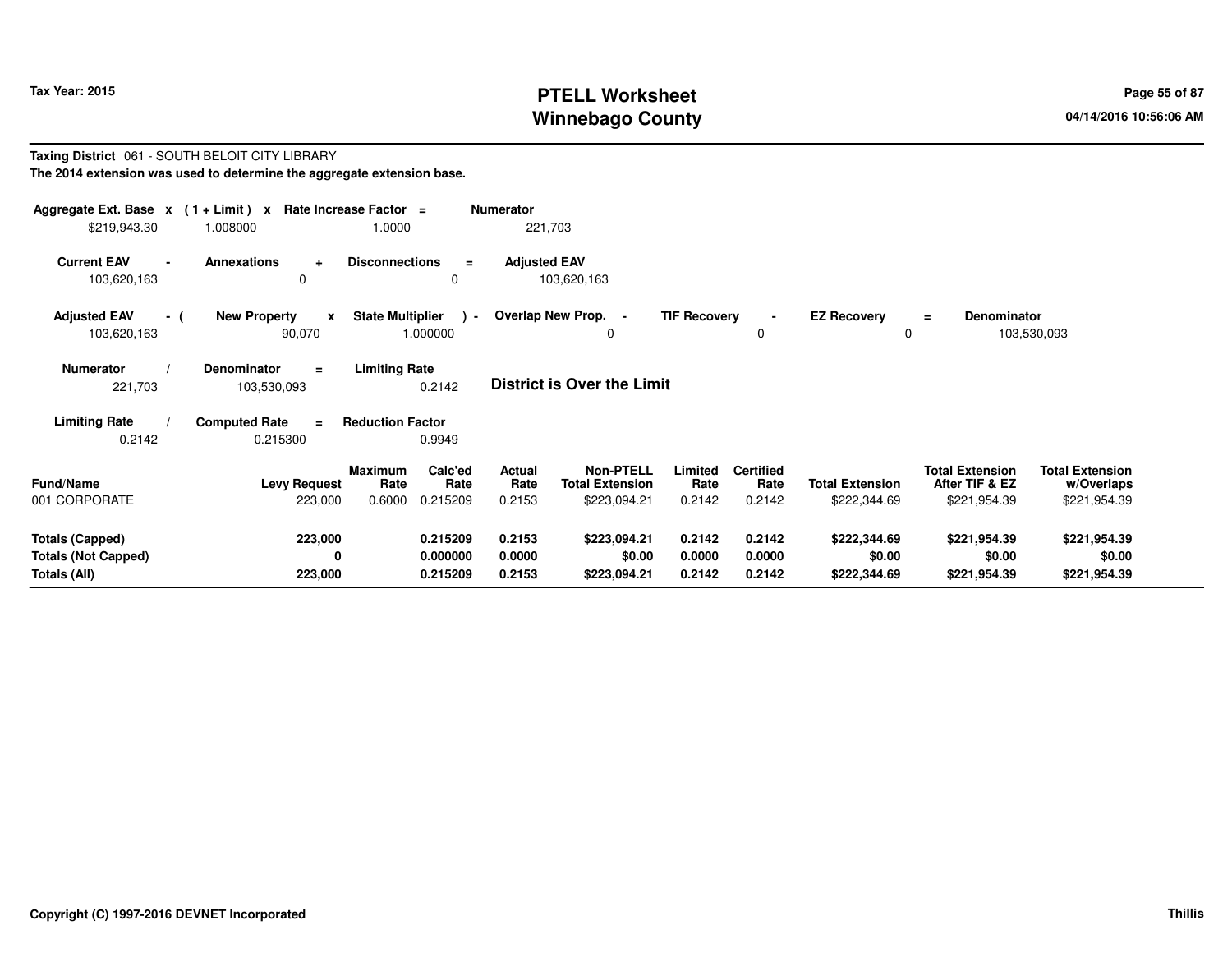# **PTELL Worksheet Tax Year: 2015 Page 56 of 87 Page 56 of 87 Winnebago County**

#### **Taxing District** 062 - RKFD - WINN DRAINAGE**The 2014 extension was used to determine the aggregate extension base.**

| Aggregate Ext. Base $x$ (1+Limit) $x$<br>\$4,009.73 |                          | 1.008000                      |           | Rate Increase Factor =<br>1.0000    |                          | <b>Numerator</b><br>4,042           |                     |   |                    |         |                                 |
|-----------------------------------------------------|--------------------------|-------------------------------|-----------|-------------------------------------|--------------------------|-------------------------------------|---------------------|---|--------------------|---------|---------------------------------|
| <b>Current EAV</b><br>9,247,013                     | $\overline{\phantom{a}}$ | <b>Annexations</b><br>0       | $\ddot{}$ | <b>Disconnections</b><br>0          | $\equiv$                 | <b>Adjusted EAV</b><br>9,247,013    |                     |   |                    |         |                                 |
| <b>Adjusted EAV</b><br>9,247,013                    | - (                      | <b>New Property</b><br>43,738 | X         | <b>State Multiplier</b><br>1.000000 | $\overline{\phantom{a}}$ | Overlap New Prop.<br>$\blacksquare$ | <b>TIF Recovery</b> | 0 | <b>EZ Recovery</b> | Ξ.<br>0 | <b>Denominator</b><br>9,203,275 |
| <b>Numerator</b>                                    |                          | Denominator                   | $\equiv$  | <b>Limiting Rate</b>                |                          | _ _ _ _ _ _ _ _ _ _ _ _ _ _ _ _ _ _ |                     |   |                    |         |                                 |

4,0429,203,275 0.0440 **District is Within the Limit**

| <b>Fund/Name</b><br>001 CORPORATE | <b>Levy Request</b> | <b>Maximum</b><br>Rate<br>.1250 | Calc'ed<br>Rate<br>0.000000 | Actual<br>Rate<br>0.0000 | <b>Non-PTELL</b><br><b>Total Extension</b><br>\$0.00 | Limited<br>Rate<br>0.0000 | <b>Certified</b><br>Rate<br>0.0000 | <b>Total Extension</b><br>\$0.00 | <b>Total Extension</b><br>After TIF & EZ<br>\$0.00 | <b>Total Extension</b><br>w/Overlaps<br>\$0.00 |
|-----------------------------------|---------------------|---------------------------------|-----------------------------|--------------------------|------------------------------------------------------|---------------------------|------------------------------------|----------------------------------|----------------------------------------------------|------------------------------------------------|
| Totals (Capped)                   | 0                   |                                 | 0.000000                    | 0.0000                   | \$0.00                                               | 0.0000                    | 0.0000                             | \$0.00                           | \$0.00                                             | \$0.00                                         |
| <b>Totals (Not Capped)</b>        | 0                   |                                 | 0.000000                    | 0.0000                   | \$0.00                                               | 0.0000                    | 0.0000                             | \$0.00                           | \$0.00                                             | \$0.00                                         |
| Totals (All)                      | 0                   |                                 | 0.000000                    | 0.0000                   | \$0.00                                               | 0.0000                    | 0.0000                             | \$0.00                           | \$0.00                                             | \$0.00                                         |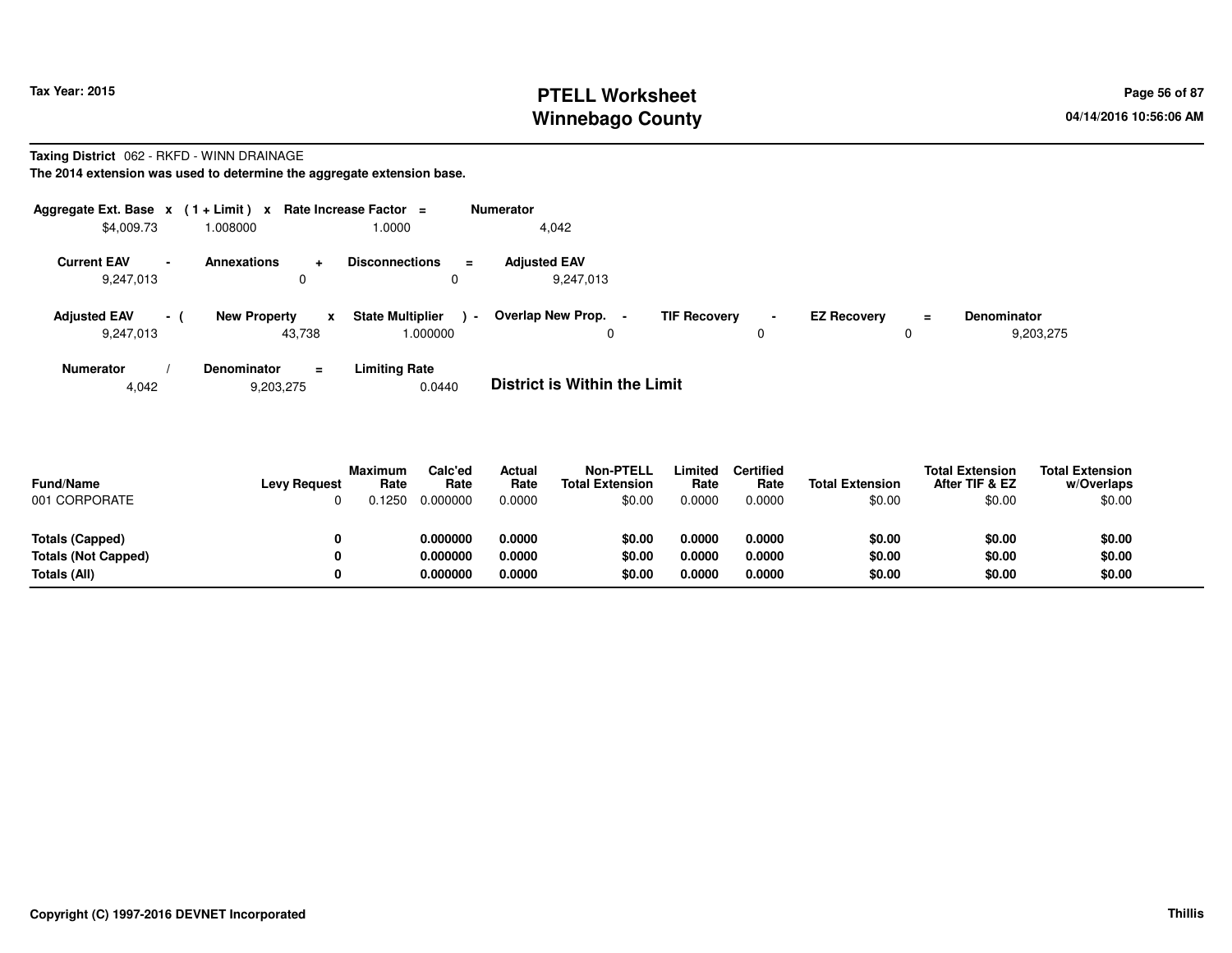## **PTELL Worksheet Tax Year: 2015 Page 57 of 87 Page 57 of 87 Winnebago County**

#### **Taxing District** 064 - LINCOLN-ACRES STREET LIGHT**The 2014 extension was used to determine the aggregate extension base.**

| Aggregate Ext. Base $x$ (1+Limit) $x$<br>\$0.00 | 000800.1            | Rate Increase Factor $=$<br>1.0000      | <b>Numerator</b>                   |                     |                |                           |                    |
|-------------------------------------------------|---------------------|-----------------------------------------|------------------------------------|---------------------|----------------|---------------------------|--------------------|
|                                                 |                     |                                         |                                    |                     |                |                           |                    |
| <b>Current EAV</b><br>$\overline{\phantom{0}}$  | Annexations         | <b>Disconnections</b><br>$\pm$          | <b>Adjusted EAV</b><br>$\equiv$    |                     |                |                           |                    |
| 596,093                                         |                     | 0<br>0                                  | 596.093                            |                     |                |                           |                    |
| <b>Adjusted EAV</b><br>$-1$                     | <b>New Property</b> | <b>State Multiplier</b><br>$\mathbf{x}$ | <b>Overlap New Prop.</b><br>$\sim$ | <b>TIF Recovery</b> | $\blacksquare$ | <b>EZ Recovery</b><br>$=$ | <b>Denominator</b> |
| 596,093                                         |                     | 1.000000<br>251                         | 0                                  |                     | 0              | 0                         | 595,842            |
| Numerator                                       | <b>Denominator</b>  | <b>Limiting Rate</b><br>$\equiv$        | _ _ _ _ _ _ _ _ _ _ _ _ _ _ _ _ _  |                     |                |                           |                    |

0595,842 0.0000 **District is Within the Limit**

| <b>Fund/Name</b><br>001 CORPORATE             | <b>Levy Request</b> | <b>Maximum</b><br>Rate<br>0000. | Calc'ed<br>Rate<br>0.000000 | <b>Actual</b><br>Rate<br>0.0000 | <b>Non-PTELL</b><br><b>Total Extension</b><br>\$0.00 | Limited<br>Rate<br>0.0000 | Certified<br>Rate<br>0.0000 | <b>Total Extension</b><br>\$0.00 | <b>Total Extension</b><br>After TIF & EZ<br>\$0.00 | <b>Total Extension</b><br>w/Overlaps<br>\$0.00 |
|-----------------------------------------------|---------------------|---------------------------------|-----------------------------|---------------------------------|------------------------------------------------------|---------------------------|-----------------------------|----------------------------------|----------------------------------------------------|------------------------------------------------|
| Totals (Capped)<br><b>Totals (Not Capped)</b> | 0<br>0              |                                 | 0.000000<br>0.000000        | 0.0000<br>0.0000                | \$0.00<br>\$0.00                                     | 0.0000<br>0.0000          | 0.0000<br>0.0000            | \$0.00<br>\$0.00                 | \$0.00<br>\$0.00                                   | \$0.00<br>\$0.00                               |
| Totals (All)                                  | 0                   |                                 | 0.000000                    | 0.0000                          | \$0.00                                               | 0.0000                    | 0.0000                      | \$0.00                           | \$0.00                                             | \$0.00                                         |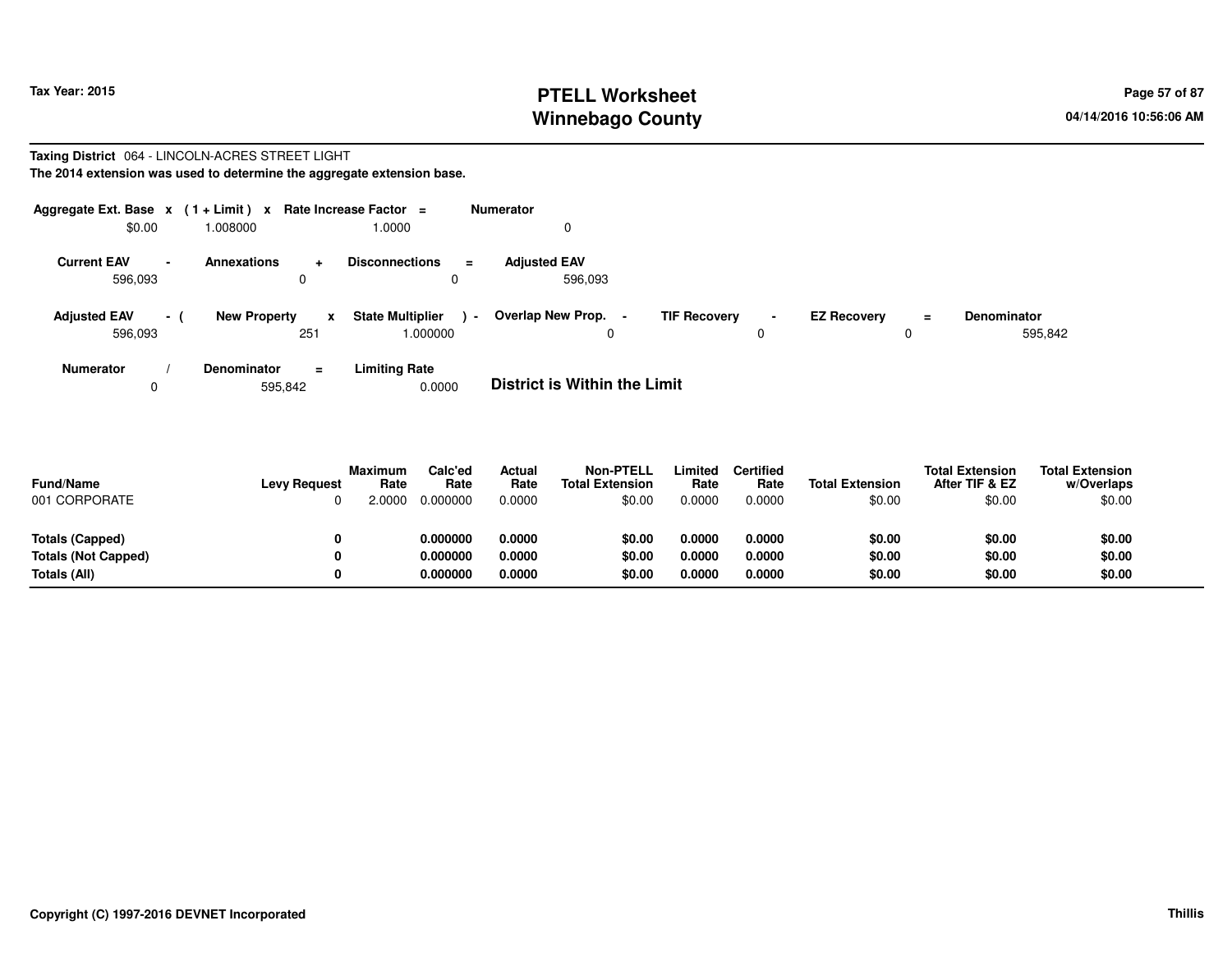# **PTELL Worksheet Tax Year: 2015 Page 58 of 87 Page 58 of 87 Winnebago County**

#### **Taxing District** 065 - WASHINGTON PARK STREET LIGHT**The 2013 extension was used to determine the aggregate extension base.**

| Aggregate Ext. Base $x$ (1+Limit) $x$<br>\$12,341.98 | 008000                       | Rate Increase Factor =<br>1.0000              | <b>Numerator</b><br>12,441               |                                            |                           |                                 |
|------------------------------------------------------|------------------------------|-----------------------------------------------|------------------------------------------|--------------------------------------------|---------------------------|---------------------------------|
| <b>Current EAV</b><br>1,414,484                      | <b>Annexations</b><br>۰<br>0 | <b>Disconnections</b><br>$\equiv$<br>0        | <b>Adjusted EAV</b><br>1,414,484         |                                            |                           |                                 |
| <b>Adjusted EAV</b><br>$-1$<br>1,414,484             | <b>New Property</b><br>3,951 | <b>State Multiplier</b><br>$\sim$<br>1.000000 | Overlap New Prop.<br>$\blacksquare$<br>0 | <b>TIF Recovery</b><br>$\blacksquare$<br>0 | <b>EZ Recovery</b><br>$=$ | <b>Denominator</b><br>1,410,533 |
| Numerator                                            | <b>Denominator</b><br>$=$    | <b>Limiting Rate</b>                          |                                          |                                            |                           |                                 |

**Limiting Rate**<br>0.8820 12,4411,410,533 0.8820 **District is Within the Limit**

| <b>Fund/Name</b><br>001 CORPORATE | <b>Levy Request</b><br>12,341 | <b>Maximum</b><br>Rate<br>2.0000 | Calc'ed<br>Rate<br>0.872474 | Actual<br>Rate<br>0.8725 | <b>Non-PTELL</b><br><b>Total Extension</b><br>\$12,341.37 | .imited<br>Rate<br>0.8725 | <b>Certified</b><br>Rate<br>0.8725 | <b>Total Extension</b><br>\$12,341.37 | <b>Total Extension</b><br>After TIF & EZ<br>\$12,341.37 | <b>Total Extension</b><br>w/Overlaps<br>\$12,341.37 |  |
|-----------------------------------|-------------------------------|----------------------------------|-----------------------------|--------------------------|-----------------------------------------------------------|---------------------------|------------------------------------|---------------------------------------|---------------------------------------------------------|-----------------------------------------------------|--|
| Totals (Capped)                   | 12,341                        |                                  | 0.872474                    | 0.8725                   | \$12,341.37                                               | 0.8725                    | 0.8725                             | \$12,341.37                           | \$12,341.37                                             | \$12,341.37                                         |  |
| <b>Totals (Not Capped)</b>        | 0                             |                                  | 0.000000                    | 0.0000                   | \$0.00                                                    | 0.0000                    | 0.0000                             | \$0.00                                | \$0.00                                                  | \$0.00                                              |  |
| Totals (All)                      | 12,341                        |                                  | 0.872474                    | 0.8725                   | \$12,341.37                                               | 0.8725                    | 0.8725                             | \$12,341.37                           | \$12,341.37                                             | \$12,341.37                                         |  |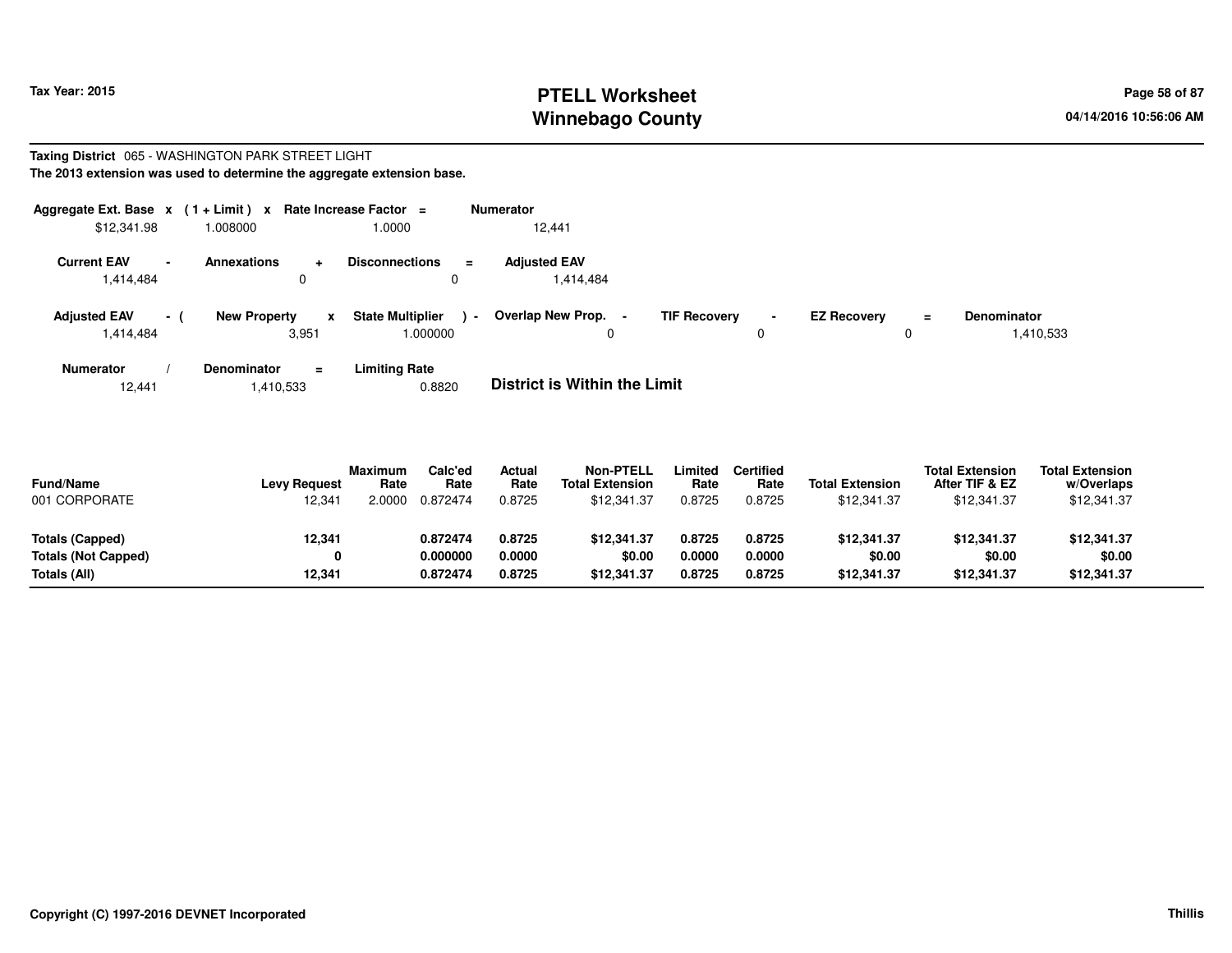# **PTELL Worksheet Tax Year: 2015 Page 59 of 87 Page 59 of 87 Winnebago County**

#### **Taxing District** 070 - HARLEM SCHOOL DIST 122**The 2014 extension was used to determine the aggregate extension base.**

| Aggregate Ext. Base x (1+Limit) x<br>\$40,342,027.72<br>1.008000                                  | Rate Increase Factor =<br>1.0000    | <b>Numerator</b><br>40,664,764    |                                            |                     |                          |                                   |                                          |                                      |
|---------------------------------------------------------------------------------------------------|-------------------------------------|-----------------------------------|--------------------------------------------|---------------------|--------------------------|-----------------------------------|------------------------------------------|--------------------------------------|
| <b>Current EAV</b><br><b>Annexations</b><br>$\blacksquare$<br>$\ddot{}$<br>568,946,056<br>0       | <b>Disconnections</b>               | $\equiv$<br>0                     | <b>Adjusted EAV</b><br>568,946,056         |                     |                          |                                   |                                          |                                      |
| <b>New Property</b><br><b>Adjusted EAV</b><br>$\boldsymbol{x}$<br>- (<br>568,946,056<br>4,137,758 | <b>State Multiplier</b><br>1.000000 | $\lambda$ -                       | Overlap New Prop. -<br>0                   | <b>TIF Recovery</b> | 0                        | <b>EZ Recovery</b><br>$\mathbf 0$ | Denominator<br>$\equiv$                  | 564,808,298                          |
| <b>Numerator</b><br><b>Denominator</b><br>$=$<br>564,808,298<br>40,664,764                        | <b>Limiting Rate</b><br>7.1998      |                                   | <b>District is Over the Limit</b>          |                     |                          |                                   |                                          |                                      |
| <b>Limiting Rate</b><br><b>Computed Rate</b><br>$\equiv$<br>7.1998<br>7.340200                    | <b>Reduction Factor</b><br>0.9809   |                                   |                                            |                     |                          |                                   |                                          |                                      |
| <b>Fund/Name</b><br><b>Levy Request</b>                                                           | <b>Maximum</b><br>Rate              | Calc'ed<br>Actual<br>Rate<br>Rate | <b>Non-PTELL</b><br><b>Total Extension</b> | Limited<br>Rate     | <b>Certified</b><br>Rate | <b>Total Extension</b>            | <b>Total Extension</b><br>After TIF & EZ | <b>Total Extension</b><br>w/Overlaps |
| 002 EDUCATION<br>23,150,000                                                                       | 4.0000<br>4.068927                  | 4.0000                            | \$22,757,842.24                            | 4.0000              | 4.0000                   | \$23,563,386.04                   | \$22,757,842.24                          | \$22,757,842.24                      |
| 003 BONDS & INT 2015<br>1,540,785                                                                 | 0.0000<br>0.270814                  | 0.2709                            | \$1,541,274.87                             | 0.2709              | 0.2709                   | \$1,595,830.32                    | \$1,541,274.87                           | \$1,541,274.87                       |
| $\mathbf 0$<br>003a BONDS & INT 2005                                                              | 0.0000<br>0.000000                  | 0.0000                            | \$0.00                                     | 0.0000              | 0.0000                   | \$0.00                            | \$0.00                                   | \$0.00                               |
| 003B BONDS & INT 1998<br>4,655,000                                                                | 0.818180<br>0.0000                  | 0.8182                            | \$4,655,116.63                             | 0.8182              | 0.8182                   | \$4,819,890.61                    | \$4,655,116.63                           | \$4,655,116.63                       |
| 003C BONDS & INT 2010<br>477,350                                                                  | 0.0000<br>0.083901                  | 0.0840                            | \$477,914.69                               | 0.0840              | 0.0840                   | \$494,831.11                      | \$477,914.69                             | \$477,914.69                         |
| 003D BONDS & INT 2016<br>76,533                                                                   | 0.0000<br>0.013452                  | 0.0135                            | \$76,807.72                                | 0.0135              | 0.0135                   | \$79,526.43                       | \$76,807.72                              | \$76,807.72                          |
| 004 OPERATIONS & MAINTENAN<br>4,350,000                                                           | 0.764572<br>0.7500                  | 0.7500                            | \$4,267,095.42                             | 0.7500              | 0.7500                   | \$4,418,134.88                    | \$4,267,095.42                           | \$4,267,095.42                       |
| 005 I. M. R. F.<br>1,225,000                                                                      | 0.215310<br>0.0000                  | 0.2154                            | \$1,225,509.80                             | 0.2127              | 0.2127                   | \$1,252,983.05                    | \$1,210,148.26                           | \$1,210,148.26                       |
| 030 TRANSPORTATION SYSTEM<br>4,855,000                                                            | 0.0000<br>0.853332                  | 0.8534                            | \$4,855,385.64                             | 0.7466              | 0.7466                   | \$4,398,106.00                    | \$4,247,751.25                           | \$4,247,751.25                       |
| 031 WORKING CASH<br>285,000                                                                       | 0.0500<br>0.050093                  | 0.0500                            | \$284,473.03                               | 0.0500              | 0.0500                   | \$294,542.33                      | \$284,473.03                             | \$284,473.03                         |
| 032 FIRE PREV/SFTY/ENERGY<br>150,000                                                              | 0.1000<br>0.026365                  | 0.0264                            | \$150,201.76                               | 0.0176              | 0.0176                   | \$103,678.90                      | \$100,134.51                             | \$100,134.51                         |
| 033 SPECIAL EDUCATION<br>4,650,000                                                                | 0.8000<br>0.817301                  | 0.8000                            | \$4,551,568.45                             | 0.8000              | 0.8000                   | \$4,712,677.21                    | \$4,551,568.45                           | \$4,551,568.45                       |
| 035 TORT JUDGMENTS, LIABILIT<br>1,850,000                                                         | 0.0000<br>0.325163                  | 0.3252                            | \$1,850,212.57                             | 0.3032              | 0.3032                   | \$1,786,104.66                    | \$1,725,044.44                           | \$1,725,044.44                       |
| 047 SOCIAL SECURITY<br>1,250,000                                                                  | 0.0000<br>0.219705                  | 0.2198                            | \$1,250,543.43                             | 0.2197              | 0.2197                   | \$1,294,218.98                    | \$1,249,974.49                           | \$1,249,974.49                       |
| 057 LEASE/PURCHASE/RENTAL<br>585,000                                                              | 0.1000<br>0.102822                  | 0.1000                            | \$568,946.06                               | 0.1000              | 0.1000                   | \$589,084.65                      | \$568,946.06                             | \$568,946.06                         |
| <b>Totals (Capped)</b><br>42,350,000                                                              | 7.443590                            | 7.3402                            | \$41,761,778.40                            | 7.1998              | 7.1998                   | \$42,412,916.70                   | \$40,962,978.15                          | \$40,962,978.15                      |
| <b>Totals (Not Capped)</b><br>6,749,668<br><b>Totals (All)</b><br>49,099,668                      | 1.186347<br>8.629937                | 1.1866<br>8.5268                  | \$6,751,113.91<br>\$48,512,892.31          | 1.1866<br>8.3864    | 1.1866<br>8.3864         | \$6,990,078.47<br>\$49,402,995.17 | \$6,751,113.91<br>\$47,714,092.06        | \$6,751,113.91<br>\$47,714,092.06    |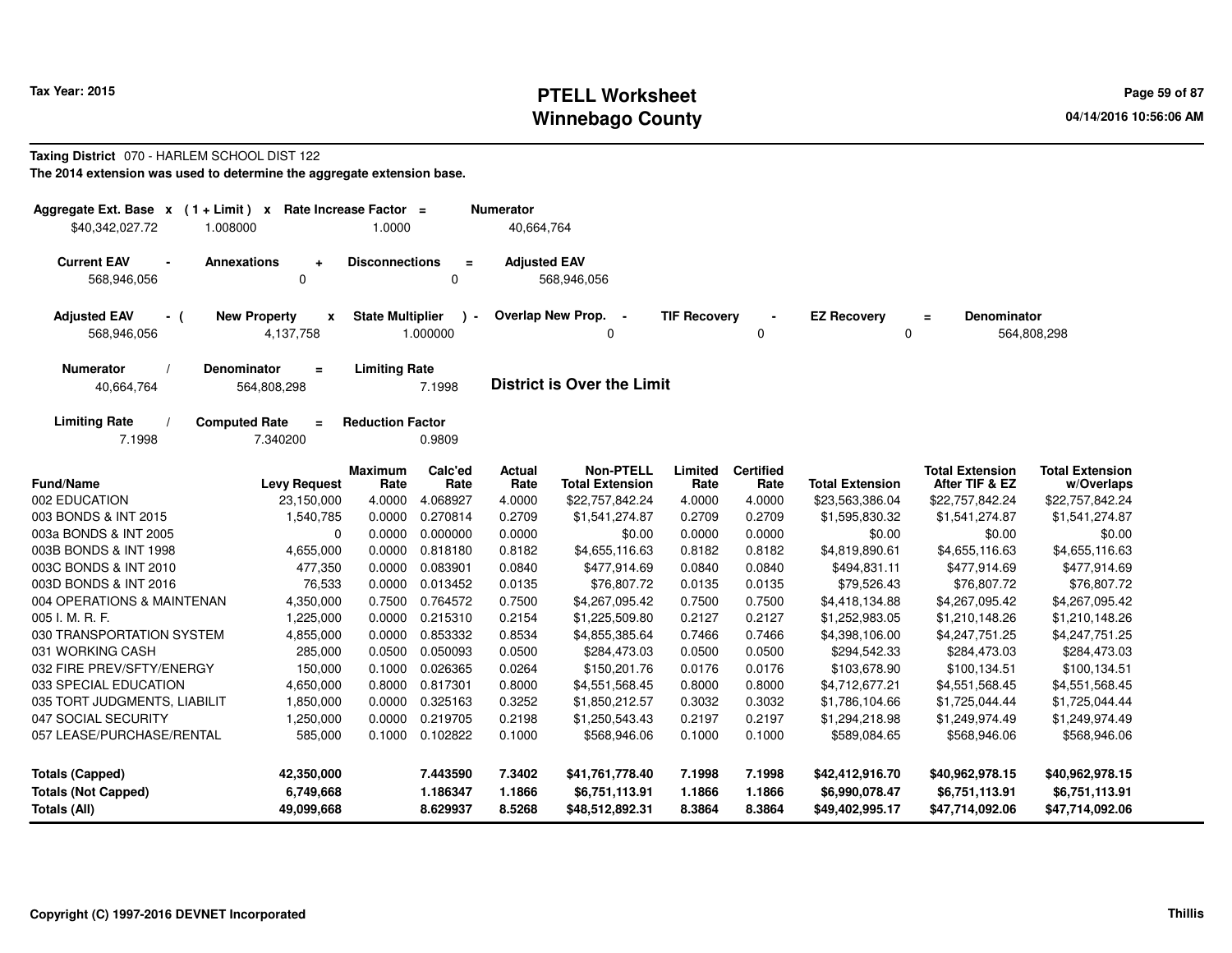# **PTELL Worksheet Tax Year: 2015 Page 60 of 87 PAGE 12 At 2016 Page 60 of 87 Winnebago County**

#### **Taxing District** 071 - KINNIKINNICK SD #131

**The 2014 extension was used to determine the aggregate extension base.**

| Aggregate Ext. Base x<br>$(1 + Limit) x$<br>\$10,375,809.24<br>1.125000 | Rate Increase Factor $=$                         | 1.0000                  |                                  | <b>Numerator</b><br>11,672,785 |                                                    |                            |                            |                                                    |                                                    |                                                    |
|-------------------------------------------------------------------------|--------------------------------------------------|-------------------------|----------------------------------|--------------------------------|----------------------------------------------------|----------------------------|----------------------------|----------------------------------------------------|----------------------------------------------------|----------------------------------------------------|
| <b>Current EAV</b><br>$\blacksquare$<br>295,639,692                     | <b>Annexations</b><br>$\ddot{}$<br>$\Omega$      | <b>Disconnections</b>   | $\equiv$<br>$\mathbf 0$          | <b>Adjusted EAV</b>            | 295,639,692                                        |                            |                            |                                                    |                                                    |                                                    |
| <b>Adjusted EAV</b><br>- (<br>295,639,692                               | <b>New Property</b><br>$\mathbf{x}$<br>2,134,586 | <b>State Multiplier</b> | $\rightarrow$<br>1.000000        |                                | Overlap New Prop. -<br>0                           | <b>TIF Recovery</b>        | 0                          | <b>EZ Recovery</b><br>0                            | <b>Denominator</b><br>$\equiv$                     | 293,505,106                                        |
| <b>Numerator</b><br>11,672,785                                          | Denominator<br>$\equiv$<br>293,505,106           | <b>Limiting Rate</b>    | 3.9771                           |                                | <b>District is Over the Limit</b>                  |                            |                            |                                                    |                                                    |                                                    |
| <b>Limiting Rate</b><br>3.9771                                          | <b>Computed Rate</b><br>$\equiv$<br>4.035700     | <b>Reduction Factor</b> | 0.9855                           |                                |                                                    |                            |                            |                                                    |                                                    |                                                    |
| <b>Fund/Name</b>                                                        | <b>Levy Request</b>                              | <b>Maximum</b><br>Rate  | Calc'ed<br>Rate                  | <b>Actual</b><br>Rate          | <b>Non-PTELL</b><br><b>Total Extension</b>         | Limited<br>Rate            | <b>Certified</b><br>Rate   | <b>Total Extension</b>                             | <b>Total Extension</b><br>After TIF & EZ           | <b>Total Extension</b><br>w/Overlaps               |
| 002 EDUCATION                                                           | 9,758,291                                        | 3.5000                  | 3.300738                         | 3.3008                         | \$9,749,913.80                                     | 3.2800                     | 3.2800                     | \$9,690,344.72                                     | \$9,688,474.69                                     | \$9,696,981.90                                     |
| 003E BONDS & INT 2010A                                                  | 153,700                                          | 0.0000                  | 0.051989                         | 0.0520                         | \$153,597.77                                       | 0.0520                     | 0.0520                     | \$153,627.42                                       | \$153,597.77                                       | \$153,732.64                                       |
| 003F BONDS & INT 2010B                                                  | 129,381                                          | 0.0000                  | 0.043763                         | 0.0438                         | \$129,376.58                                       | 0.0438                     | 0.0438                     | \$129,401.55                                       | \$129,376.58                                       | \$129,490.19                                       |
| 004 OPERATIONS & MAINTENAN                                              | 1,279,288                                        | 0.5500                  | 0.432719                         | 0.4328                         | \$1,278,406.05                                     | 0.4300                     | 0.4300                     | \$1,270,380.56                                     | \$1,270,135.40                                     | \$1,271,250.68                                     |
| 005 I. M. R. F.                                                         | 178,505                                          | 0.0000                  | 0.060379                         | 0.0604                         | \$178,409.72                                       | 0.0486                     | 0.0486                     | \$143,582.55                                       | \$143,554.84                                       | \$143,680.89                                       |
| 030 TRANSPORTATION SYSTEM                                               | 416,512                                          | 0.0000                  | 0.140885                         | 0.1409                         | \$416,190.88                                       | 0.1400                     | 0.1400                     | \$413,612.27                                       | \$413,532.46                                       | \$413,895.57                                       |
| 031 WORKING CASH                                                        | $\mathbf 0$                                      | 0.0500                  | 0.000000                         | 0.0000                         | \$0.00                                             | 0.0000                     | 0.0000                     | \$0.00                                             | \$0.00                                             | \$0.00                                             |
| 033 SPECIAL EDUCATION                                                   | 59,502                                           | 0.4000                  | 0.020127                         | 0.0202                         | \$59,666.83                                        | 0.0200                     | 0.0200                     | \$59,087.47                                        | \$59,076.07                                        | \$59,127.94                                        |
| 035 TORT JUDGMENTS, LIABILIT                                            | $\mathbf 0$                                      | 0.0000                  | 0.000000                         | 0.0000                         | \$0.00                                             | 0.0000                     | 0.0000                     | \$0.00                                             | \$0.00                                             | \$0.00                                             |
| 047 SOCIAL SECURITY                                                     | 238,007                                          | 0.0000                  | 0.080506                         | 0.0806                         | \$238,076.54                                       | 0.0585                     | 0.0585                     | \$172,830.84                                       | \$172,797.49                                       | \$172,949.22                                       |
| 057 LEASE/PURCHASE/RENTAL                                               | $\mathbf 0$                                      | 0.1000                  | 0.000000                         | 0.0000                         | \$0.00                                             | 0.0000                     | 0.0000                     | \$0.00                                             | \$0.00                                             | \$0.00                                             |
| <b>Totals (Capped)</b><br><b>Totals (Not Capped)</b><br>Totals (All)    | 11,930,105<br>283,081<br>12,213,186              |                         | 4.035354<br>0.095752<br>4.131106 | 4.0357<br>0.0958<br>4.1315     | \$11,920,663.82<br>\$282,974.35<br>\$12,203,638.17 | 3.9771<br>0.0958<br>4.0729 | 3.9771<br>0.0958<br>4.0729 | \$11,749,838.41<br>\$283,028.97<br>\$12,032,867.38 | \$11,747,570.95<br>\$282,974.35<br>\$12,030,545.30 | \$11,757,886.20<br>\$283,222.83<br>\$12,041,109.03 |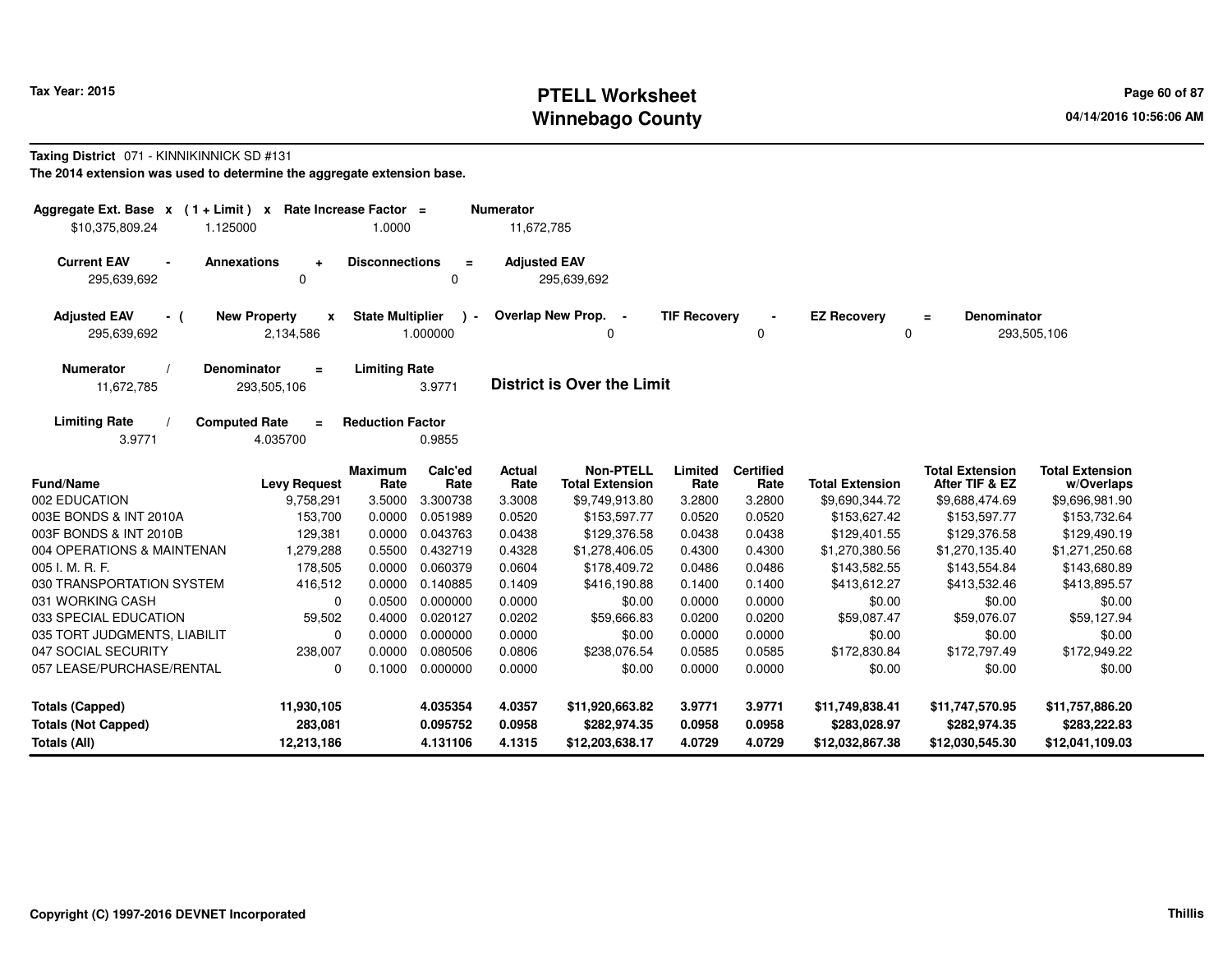# **PTELL Worksheet Tax Year: 2015 Page 61 of 87 Page 61 of 87 Winnebago County**

#### **Taxing District** 072 - PRAIRIE HILL SCH DIST 133**The 2014 extension was used to determine the aggregate extension base.**

| Aggregate Ext. Base $x$ (1 + Limit) x Rate Increase Factor =<br>1.008000<br>\$3,824,488.22 |                                                | 1.0000                  |                         | <b>Numerator</b><br>3,855,084 |                                            |                     |                          |                                   |                                          |                                      |
|--------------------------------------------------------------------------------------------|------------------------------------------------|-------------------------|-------------------------|-------------------------------|--------------------------------------------|---------------------|--------------------------|-----------------------------------|------------------------------------------|--------------------------------------|
| <b>Current EAV</b><br><b>Annexations</b><br>$\blacksquare$<br>112,500,119                  | $\ddot{}$<br>$\mathbf 0$                       | <b>Disconnections</b>   | $\equiv$<br>$\mathbf 0$ | <b>Adjusted EAV</b>           | 112,500,119                                |                     |                          |                                   |                                          |                                      |
| <b>Adjusted EAV</b><br>- (<br>112,500,119                                                  | <b>New Property</b><br>$\mathbf{x}$<br>795,357 | <b>State Multiplier</b> | $\lambda -$<br>1.000000 |                               | Overlap New Prop.<br>$\blacksquare$<br>0   | <b>TIF Recovery</b> | 0                        | <b>EZ Recovery</b><br>$\mathbf 0$ | Denominator<br>$\equiv$                  | 111,704,762                          |
| <b>Numerator</b><br>Denominator<br>3,855,084                                               | $\equiv$<br>111,704,762                        | <b>Limiting Rate</b>    | 3.4512                  |                               | <b>District is Over the Limit</b>          |                     |                          |                                   |                                          |                                      |
| <b>Limiting Rate</b><br>3.4512                                                             | <b>Computed Rate</b><br>$\equiv$<br>3.562300   | <b>Reduction Factor</b> | 0.9688                  |                               |                                            |                     |                          |                                   |                                          |                                      |
| <b>Fund/Name</b>                                                                           | <b>Levy Request</b>                            | <b>Maximum</b><br>Rate  | Calc'ed<br>Rate         | Actual<br>Rate                | <b>Non-PTELL</b><br><b>Total Extension</b> | Limited<br>Rate     | <b>Certified</b><br>Rate | <b>Total Extension</b>            | <b>Total Extension</b><br>After TIF & EZ | <b>Total Extension</b><br>w/Overlaps |
| 002 EDUCATION                                                                              | 3,182,556                                      | 3.5000                  | 2.828936                | 2.8290                        | \$3,182,628.37                             | 2.7404              | 2.7404                   | \$3,082,953.26                    | \$3,082,953.26                           | \$3,082,953.26                       |
| 003B BONDS & INT 2008                                                                      | 341,813                                        | 0.0000                  | 0.303834                | 0.3039                        | \$341,887.86                               | 0.3039              | 0.3039                   | \$341,887.86                      | \$341,887.86                             | \$341,887.86                         |
| 003C BONDS & INT 2007                                                                      | 876,688                                        | 0.0000                  | 0.779277                | 0.7793                        | \$876,713.43                               | 0.7793              | 0.7793                   | \$876,713.43                      | \$876,713.43                             | \$876,713.43                         |
| 004 OPERATIONS & MAINTENAN                                                                 | 343,713                                        | 0.5500                  | 0.305522                | 0.3056                        | \$343.800.36                               | 0.2961              | 0.2961                   | \$333,112.85                      | \$333,112.85                             | \$333,112.85                         |
| 005 I. M. R. F.                                                                            | 10,000                                         | 0.0000                  | 0.008889                | 0.0089                        | \$10,012.51                                | 0.0087              | 0.0087                   | \$9,787.51                        | \$9,787.51                               | \$9,787.51                           |
| 030 TRANSPORTATION SYSTEM                                                                  | 206,438                                        | 0.0000                  | 0.183500                | 0.1835                        | \$206,437.72                               | 0.1778              | 0.1778                   | \$200,025.21                      | \$200,025.21                             | \$200,025.21                         |
| 031 WORKING CASH                                                                           | 28,173                                         | 0.0500                  | 0.025043                | 0.0251                        | \$28,237.53                                | 0.0244              | 0.0244                   | \$27,450.03                       | \$27,450.03                              | \$27,450.03                          |
| 032 FIRE PREV/SFTY/ENERGY                                                                  | 56,346                                         | 0.1000                  | 0.050085                | 0.0501                        | \$56,362.56                                | 0.0486              | 0.0486                   | \$54,675.06                       | \$54,675.06                              | \$54,675.06                          |
| 033 SPECIAL EDUCATION                                                                      | 45,055                                         | 0.4000                  | 0.040049                | 0.0401                        | \$45,112.55                                | 0.0389              | 0.0389                   | \$43,762.55                       | \$43,762.55                              | \$43,762.55                          |
| 035 TORT JUDGMENTS, LIABILIT                                                               | 0                                              | 0.0000                  | 0.000000                | 0.0000                        | \$0.00                                     | 0.0000              | 0.0000                   | \$0.00                            | \$0.00                                   | \$0.00                               |
| 047 SOCIAL SECURITY                                                                        | 135,000                                        | 0.0000                  | 0.120000                | 0.1200                        | \$135,000.14                               | 0.1163              | 0.1163                   | \$130,837.64                      | \$130,837.64                             | \$130,837.64                         |
| 057 LEASE/PURCHASE/RENTAL                                                                  | 0                                              | 0.1000                  | 0.000000                | 0.0000                        | \$0.00                                     | 0.0000              | 0.0000                   | \$0.00                            | \$0.00                                   | \$0.00                               |
| <b>Totals (Capped)</b>                                                                     | 4,007,281                                      |                         | 3.562024                | 3.5623                        | \$4,007,591.74                             | 3.4512              | 3.4512                   | \$3,882,604.11                    | \$3,882,604.11                           | \$3,882,604.11                       |
| <b>Totals (Not Capped)</b>                                                                 | 1,218,501                                      |                         | 1.083111                | 1.0832                        | \$1,218,601.29                             | 1.0832              | 1.0832                   | \$1,218,601.29                    | \$1,218,601.29                           | \$1,218,601.29                       |
| Totals (All)                                                                               | 5,225,782                                      |                         | 4.645135                | 4.6455                        | \$5,226,193.03                             | 4.5344              | 4.5344                   | \$5,101,205.40                    | \$5,101,205.40                           | \$5,101,205.40                       |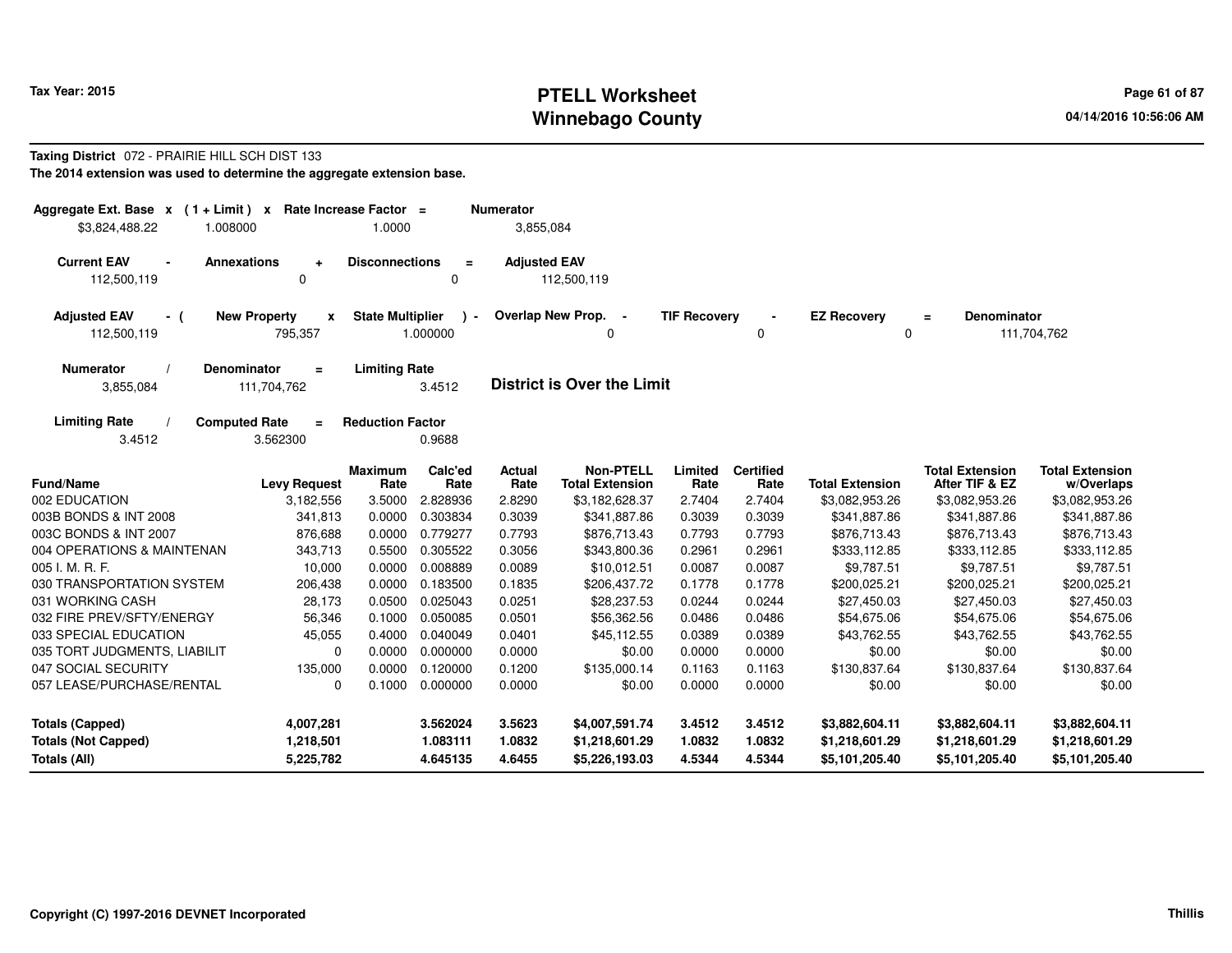# **PTELL Worksheet Tax Year: 2015 Page 62 of 87 Page 62 of 87 Winnebago County**

#### **Taxing District** 073 - SHIRLAND SCHOOL DIST 134**The 2014 extension was used to determine the aggregate extension base.**

| Aggregate Ext. Base $x$ (1 + Limit) x Rate Increase Factor =<br>\$1,147,624.47<br>1.008000 |                                     | 1.0000                  |                          | <b>Numerator</b><br>1,156,805 |                                            |                     |                          |                         |                                          |                                      |
|--------------------------------------------------------------------------------------------|-------------------------------------|-------------------------|--------------------------|-------------------------------|--------------------------------------------|---------------------|--------------------------|-------------------------|------------------------------------------|--------------------------------------|
| <b>Current EAV</b><br><b>Annexations</b><br>28,271,777                                     | ÷<br>0                              | <b>Disconnections</b>   | $\equiv$<br>0            | <b>Adjusted EAV</b>           | 28,271,777                                 |                     |                          |                         |                                          |                                      |
| <b>Adjusted EAV</b><br>- (<br>28,271,777                                                   | <b>New Property</b><br>x<br>107,554 | <b>State Multiplier</b> | $\mathbf{r}$<br>1.000000 |                               | Overlap New Prop. -<br>0                   | <b>TIF Recovery</b> | 0                        | <b>EZ Recovery</b><br>0 | <b>Denominator</b><br>$\equiv$           | 28,164,223                           |
| <b>Numerator</b><br><b>Denominator</b><br>1,156,805                                        | $\equiv$<br>28, 164, 223            | <b>Limiting Rate</b>    | 4.1074                   |                               | <b>District is Over the Limit</b>          |                     |                          |                         |                                          |                                      |
| <b>Limiting Rate</b><br><b>Computed Rate</b><br>4.1074                                     | $\equiv$<br>4.257300                | <b>Reduction Factor</b> | 0.9648                   |                               |                                            |                     |                          |                         |                                          |                                      |
| <b>Fund/Name</b>                                                                           | <b>Levy Request</b>                 | <b>Maximum</b><br>Rate  | Calc'ed<br>Rate          | <b>Actual</b><br>Rate         | <b>Non-PTELL</b><br><b>Total Extension</b> | Limited<br>Rate     | <b>Certified</b><br>Rate | <b>Total Extension</b>  | <b>Total Extension</b><br>After TIF & EZ | <b>Total Extension</b><br>w/Overlaps |
| 002 EDUCATION                                                                              | 957,016                             | 3.5000                  | 3.385058                 | 3.3851                        | \$957,027.92                               | 3.2655              | 3.2655                   | \$923,214.88            | \$923,214.88                             | \$923,214.88                         |
| 003 BONDS & INTEREST 2012                                                                  | 12,414                              | 0.0000                  | 0.043910                 | 0.0440                        | \$12,439.58                                | 0.0440              | 0.0440                   | \$12,439.58             | \$12,439.58                              | \$12,439.58                          |
| 004 OPERATIONS & MAINTENAN                                                                 | 156,939                             | 0.5500                  | 0.555108                 | 0.5500                        | \$155,494.77                               | 0.5307              | 0.5307                   | \$150,038.32            | \$150,038.32                             | \$150,038.32                         |
| 005 I. M. R. F.                                                                            | 18,833                              | 0.0000                  | 0.066614                 | 0.0667                        | \$18,857.28                                | 0.0644              | 0.0644                   | \$18,207.02             | \$18,207.02                              | \$18,207.02                          |
| 030 TRANSPORTATION SYSTEM                                                                  | 14,267                              | 0.0000                  | 0.050464                 | 0.0505                        | \$14,277.25                                | 0.0488              | 0.0488                   | \$13,796.63             | \$13,796.63                              | \$13,796.63                          |
| 031 WORKING CASH                                                                           | 2,853                               | 0.0500                  | 0.010091                 | 0.0101                        | \$2,855.45                                 | 0.0098              | 0.0098                   | \$2,770.63              | \$2,770.63                               | \$2,770.63                           |
| 032 FIRE PREV/SFTY/ENERGY                                                                  | 8,846                               | 0.1000                  | 0.031289                 | 0.0313                        | \$8,849.07                                 | 0.0302              | 0.0302                   | \$8,538.08              | \$8,538.08                               | \$8,538.08                           |
| 033 SPECIAL EDUCATION                                                                      | 5,992                               | 0.4000                  | 0.021194                 | 0.0212                        | \$5,993.62                                 | 0.0205              | 0.0205                   | \$5,795.71              | \$5,795.71                               | \$5,795.71                           |
| 035 TORT JUDGMENTS, LIABILIT                                                               | 21,401                              | 0.0000                  | 0.075697                 | 0.0757                        | \$21,401.74                                | 0.0731              | 0.0731                   | \$20,666.67             | \$20,666.67                              | \$20,666.67                          |
| 047 SOCIAL SECURITY                                                                        | 18,833                              | 0.0000                  | 0.066614                 | 0.0667                        | \$18,857.28                                | 0.0644              | 0.0644                   | \$18,207.02             | \$18,207.02                              | \$18,207.02                          |
| 057 LEASE/PURCHASE/RENTAL                                                                  | 0                                   | 0.1000                  | 0.000000                 | 0.0000                        | \$0.00                                     | 0.0000              | 0.0000                   | \$0.00                  | \$0.00                                   | \$0.00                               |
| <b>Totals (Capped)</b>                                                                     | 1,204,980                           |                         | 4.262129                 | 4.2573                        | \$1,203,614.38                             | 4.1074              | 4.1074                   | \$1,161,234.97          | \$1,161,234.96                           | \$1,161,234.96                       |
| <b>Totals (Not Capped)</b>                                                                 | 12,414                              |                         | 0.043910                 | 0.0440                        | \$12,439.58                                | 0.0440              | 0.0440                   | \$12,439.58             | \$12,439.58                              | \$12,439.58                          |
| Totals (All)                                                                               | 1,217,394                           |                         | 4.306039                 | 4.3013                        | \$1,216,053.96                             | 4.1514              | 4.1514                   | \$1,173,674.55          | \$1,173,674.54                           | \$1,173,674.54                       |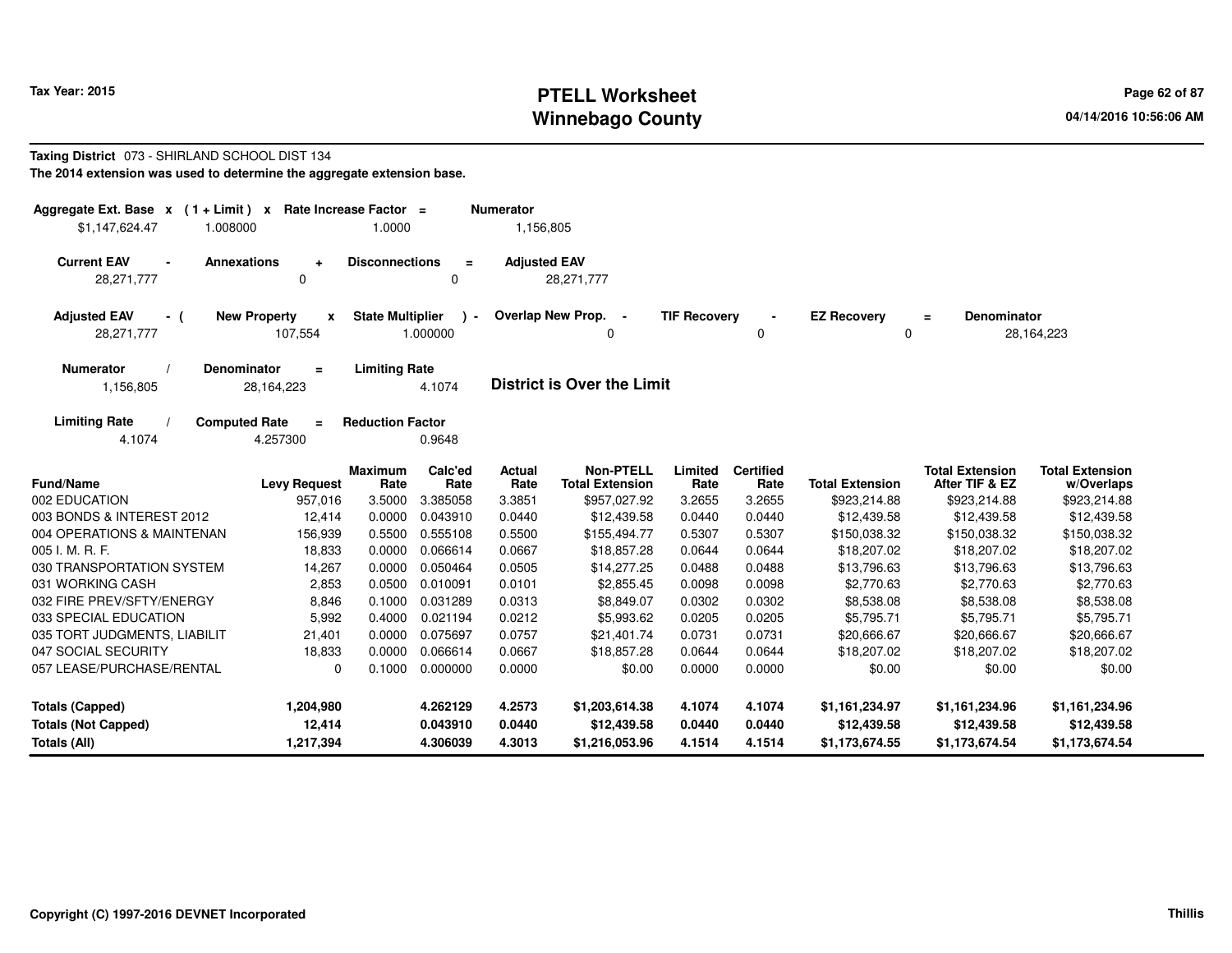# **PTELL Worksheet Tax Year: 2015 Page 63 of 87 Page 63 of 87 Winnebago County**

#### **Taxing District** 074 - ROCKTON SCHOOL DIST 140**The 2014 extension was used to determine the aggregate extension base.**

| Aggregate Ext. Base $x$ (1+Limit) $x$<br>\$7,659,114.99<br>1.008000                                       | Rate Increase Factor =<br>1.0000                     | <b>Numerator</b><br>7,720,388                                                  |                                                          |                                                  |                                                  |                                                  |
|-----------------------------------------------------------------------------------------------------------|------------------------------------------------------|--------------------------------------------------------------------------------|----------------------------------------------------------|--------------------------------------------------|--------------------------------------------------|--------------------------------------------------|
| <b>Current EAV</b><br><b>Annexations</b><br>$\blacksquare$<br>208,742,711<br>0                            | <b>Disconnections</b><br>$\equiv$<br>$\mathbf 0$     | <b>Adjusted EAV</b><br>208,742,711                                             |                                                          |                                                  |                                                  |                                                  |
| <b>Adjusted EAV</b><br><b>New Property</b><br>X<br>- (<br>208,742,711<br>1,485,350                        | <b>State Multiplier</b><br>$\rightarrow$<br>1.000000 | Overlap New Prop. -<br>0                                                       | <b>TIF Recovery</b><br>0                                 | <b>EZ Recovery</b><br>0                          | Denominator<br>$\equiv$                          | 207,257,361                                      |
| Denominator<br><b>Numerator</b><br>$=$<br>7,720,388<br>207,257,361                                        | <b>Limiting Rate</b><br>3.7251                       | <b>District is Over the Limit</b>                                              |                                                          |                                                  |                                                  |                                                  |
| <b>Limiting Rate</b><br><b>Computed Rate</b><br>$\equiv$<br>3.7251<br>3.846400                            | <b>Reduction Factor</b><br>0.9685                    |                                                                                |                                                          |                                                  |                                                  |                                                  |
| <b>Fund/Name</b><br><b>Levy Request</b>                                                                   | Calc'ed<br><b>Maximum</b><br>Rate<br>Rate            | <b>Non-PTELL</b><br>Actual<br>Rate<br><b>Total Extension</b>                   | <b>Certified</b><br>Limited<br>Rate<br>Rate              | <b>Total Extension</b>                           | <b>Total Extension</b><br>After TIF & EZ         | <b>Total Extension</b><br>w/Overlaps             |
| 002 EDUCATION<br>6,100,000                                                                                | 3.5000<br>2.922258                                   | 2.9223<br>\$6,100,088.24                                                       | 2.9043<br>2.9043                                         | \$6,186,668.56                                   | \$6,062,514.56                                   | \$6,062,514.56                                   |
| 003 BONDS & INT 2013<br>115,415                                                                           | 0.0000<br>0.055291                                   | 0.0553<br>\$115,434.72                                                         | 0.0553<br>0.0553                                         | \$117,798.70                                     | \$115,434.72                                     | \$115,434.72                                     |
| 003C BONDS & INT 2005<br>223,920                                                                          | 0.107271<br>0.0000                                   | 0.1073<br>\$223,980.93                                                         | 0.1073<br>0.1073                                         | \$228,567.83                                     | \$223,980.93                                     | \$223,980.93                                     |
| 003D BONDS & INT 2009<br>$\mathbf 0$                                                                      | 0.0000<br>0.000000                                   | 0.0000<br>\$0.00                                                               | 0.0000<br>0.0000                                         | \$0.00                                           | \$0.00                                           | \$0.00                                           |
| 004 OPERATIONS & MAINTENAN<br>1,100,000                                                                   | 0.5500<br>0.526965                                   | 0.5270<br>\$1,100,074.09                                                       | 0.5104<br>0.5104                                         | \$1,087,241.55                                   | \$1,065,422.80                                   | \$1,065,422.80                                   |
| 005 I. M. R. F.<br>80,000                                                                                 | 0.0000<br>0.038325                                   | 0.0384<br>\$80,157.20                                                          | 0.0000<br>0.0000                                         | \$0.00                                           | \$0.00                                           | \$0.00                                           |
| 030 TRANSPORTATION SYSTEM<br>500,000                                                                      | 0.0000<br>0.239529                                   | 0.2396<br>\$500,147.54                                                         | 0.2321<br>0.2321                                         | \$494,413.72                                     | \$484,491.83                                     | \$484,491.83                                     |
| 031 WORKING CASH<br>30,617                                                                                | 0.0500<br>0.014667                                   | 0.0147<br>\$30,685.18                                                          | 0.0143<br>0.0143                                         | \$30,461.51                                      | \$29,850.21                                      | \$29,850.21                                      |
| 032 FIRE PREV/SFTY/ENERGY<br>86,609                                                                       | 0.1000<br>0.041491                                   | 0.0415<br>\$86,628,23                                                          | 0.0402<br>0.0402                                         | \$85,633.05                                      | \$83,914.57                                      | \$83,914.57                                      |
| 033 SPECIAL EDUCATION<br>50,960                                                                           | 0.4000<br>0.024413                                   | 0.0245<br>\$51,141.96                                                          | 0.0238<br>0.0238                                         | \$50,698.18                                      | \$49,680.77                                      | \$49,680.77                                      |
| 035 TORT JUDGMENTS, LIABILIT<br>0                                                                         | 0.0000<br>0.000000                                   | 0.0000<br>\$0.00                                                               | 0.0000<br>0.0000                                         | \$0.00                                           | \$0.00                                           | \$0.00                                           |
| 047 SOCIAL SECURITY<br>80,000                                                                             | 0.0000<br>0.038325                                   | 0.0384<br>\$80,157.20                                                          | 0.0000<br>0.0000                                         | \$0.00                                           | \$0.00                                           | \$0.00                                           |
| 057 LEASE/PURCHASE/RENTAL<br>0                                                                            | 0.1000<br>0.000000                                   | 0.0000<br>\$0.00                                                               | 0.0000<br>0.0000                                         | \$0.00                                           | \$0.00                                           | \$0.00                                           |
| <b>Totals (Capped)</b><br>8,028,186<br>339,335<br><b>Totals (Not Capped)</b><br>8,367,521<br>Totals (All) | 3.845973<br>0.162562<br>4.008535                     | 3.8464<br>\$8,029,079.64<br>0.1626<br>\$339,415.65<br>4.0090<br>\$8,368,495.29 | 3.7251<br>3.7251<br>0.1626<br>0.1626<br>3.8877<br>3.8877 | \$7,935,116.57<br>\$346,366.53<br>\$8,281,483.10 | \$7,775,874.74<br>\$339,415.65<br>\$8,115,290.39 | \$7,775,874.74<br>\$339,415.65<br>\$8,115,290.39 |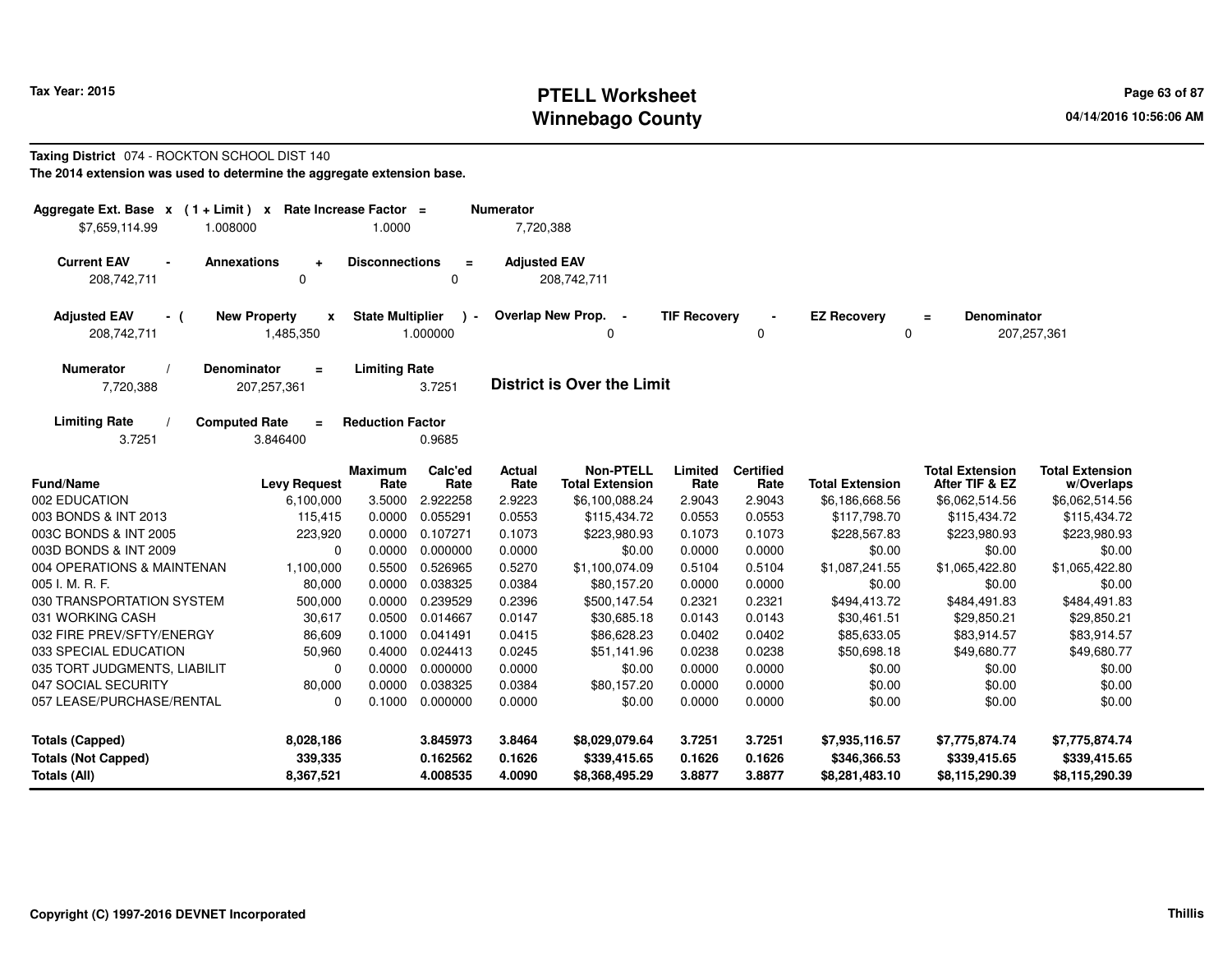### **PTELL Worksheet Tax Year: 2015 Page 64 of 87 Page 64 of 87 Winnebago County**

#### **Taxing District** 075 - NORTH BOONE SD #200

**The 2014 extension was used to determine the aggregate extension base.**

| Aggregate Ext. Base $x$ (1+Limit) $x$ |                          |                     |                | Rate Increase Factor =                |        | <b>Numerator</b>                   |                     |                |                    |               |                                   |
|---------------------------------------|--------------------------|---------------------|----------------|---------------------------------------|--------|------------------------------------|---------------------|----------------|--------------------|---------------|-----------------------------------|
| \$8,738,712.80                        |                          | 1.008000            |                | 1.0000                                |        | 8,808,623                          |                     |                |                    |               |                                   |
| <b>Current EAV</b><br>131, 187, 348   | $\overline{\phantom{0}}$ | <b>Annexations</b>  | $\ddot{}$<br>0 | <b>Disconnections</b><br>0            | Ξ      | <b>Adjusted EAV</b><br>131,187,348 |                     |                |                    |               |                                   |
| <b>Adjusted EAV</b><br>131,187,348    | $-1$                     | <b>New Property</b> | X<br>112.580   | <b>State Multiplier</b><br>$000000$ . | $\sim$ | Overlap New Prop.<br>539,462       | <b>TIF Recovery</b> | $\blacksquare$ | <b>EZ Recovery</b> | $\equiv$<br>0 | <b>Denominator</b><br>130.535.306 |
| <b>Numerator</b>                      |                          | <b>Denominator</b>  | $\equiv$       | <b>Limiting Rate</b>                  |        | _ _ _ _ _ _ _ _ _ _ _ _ _ _ _ _ _  |                     |                |                    |               |                                   |

| <b>District is Within the Limit</b><br>6.7481<br>130,535,306<br>8,808,623 |  |
|---------------------------------------------------------------------------|--|
|---------------------------------------------------------------------------|--|

| <b>Fund/Name</b>             | <b>Levy Request</b> | Maximum<br>Rate | Calc'ed<br>Rate | Actual<br>Rate | <b>Non-PTELL</b><br><b>Total Extension</b> | Limited<br>Rate | <b>Certified</b><br>Rate | <b>Total Extension</b> | <b>Total Extension</b><br>After TIF & EZ | <b>Total Extension</b><br>w/Overlaps |
|------------------------------|---------------------|-----------------|-----------------|----------------|--------------------------------------------|-----------------|--------------------------|------------------------|------------------------------------------|--------------------------------------|
| 002 EDUCATION                | 5,400,000           | 4.0000          | 4.116251        | 4.0000         | \$35,409.00                                | 4.0000          | 4.0000                   | \$35,409.00            | \$35,409.00                              | \$5,247,493.92                       |
| 003 BONDS & INT 2008 & 2008A | 0                   | 0.0000          | 0.000000        | 0.0000         | \$0.00                                     | 0.0000          | 0.0000                   | \$0.00                 | \$0.00                                   | \$0.00                               |
| 003B BONDS & INT 2003        | 2,060,000           | 0.0000          | .570273         | 1.5703         | \$13,900.69                                | 1.5703          | 1.5703                   | \$13,900.69            | \$13,900.69                              | \$2,060,034.93                       |
| 003C BONDS & INT 2006        | 310,000             | 0.0000          | 0.236303        | 0.2364         | \$2,092.67                                 | 0.2364          | 0.2364                   | \$2,092.67             | \$2,092.67                               | \$310,126.89                         |
| 003D BONDS & INT 2007A       | $\Omega$            | 0.0000          | 0.000000        | 0.0000         | \$0.00                                     | 0.0000          | 0.0000                   | \$0.00                 | \$0.00                                   | \$0.00                               |
| 004 OPERATIONS & MAINTENAN   | 1,150,000           | 0.7500          | 0.876609        | 0.7500         | \$6,639.19                                 | 0.7500          | 0.7500                   | \$6,639.19             | \$6,639.19                               | \$983,905.11                         |
| 005 I. M. R. F.              | 240,000             | 0.0000          | 0.182945        | 0.1830         | \$1.619.96                                 | 0.1830          | 0.1830                   | \$1,619.96             | \$1,619.96                               | \$240,072.85                         |
| 030 TRANSPORTATION SYSTEM    | 750,000             | 0.0000          | 0.571702        | 0.5718         | \$5.061.72                                 | 0.5718          | 0.5718                   | \$5,061.72             | \$5,061.72                               | \$750,129.26                         |
| 031 WORKING CASH             | 60,000              | 0.0500          | 0.045736        | 0.0458         | \$405.43                                   | 0.0458          | 0.0458                   | \$405.43               | \$405.43                                 | \$60,083.81                          |
| 032 FIRE PREV/SFTY/ENERGY    | $\Omega$            | 0.1000          | 0.000000        | 0.0000         | \$0.00                                     | 0.0000          | 0.0000                   | \$0.00                 | \$0.00                                   | \$0.00                               |
| 033 SPECIAL EDUCATION        | 1,050,000           | 0.8000          | 0.800382        | 0.8000         | \$7,081.80                                 | 0.8000          | 0.8000                   | \$7.081.80             | \$7.081.80                               | \$1,049,498.78                       |
| 035 TORT JUDGMENTS, LIABILIT | 40,000              | 0.0000          | 0.030491        | 0.0305         | \$269.99                                   | 0.0305          | 0.0305                   | \$269.99               | \$269.99                                 | \$40,012.14                          |
| 047 SOCIAL SECURITY          | 225,000             | 0.0000          | 0.171510        | 0.1716         | \$1.519.05                                 | 0.1716          | 0.1716                   | \$1,519.05             | \$1,519.05                               | \$225,117.49                         |
| 057 LEASE/PURCHASE/RENTAL    | 5,000               | 0.1000          | 0.003811        | 0.0039         | \$34.52                                    | 0.0039          | 0.0039                   | \$34.52                | \$34.52                                  | \$5,116.31                           |
| <b>Totals (Capped)</b>       | 8,920,000           |                 | 6.799437        | 6.5566         | \$58,040.66                                | 6.5566          | 6.5566                   | \$58,040.66            | \$58,040.66                              | \$8,601,429.67                       |
| <b>Totals (Not Capped)</b>   | 2,370,000           |                 | 1.806576        | 1.8067         | \$15,993.36                                | 1.8067          | 1.8067                   | \$15,993.36            | \$15,993.36                              | \$2,370,161.82                       |
| Totals (All)                 | 11,290,000          |                 | 8.606013        | 8.3633         | \$74,034.02                                | 8.3633          | 8.3633                   | \$74,034.02            | \$74,034.02                              | \$10,971,591.49                      |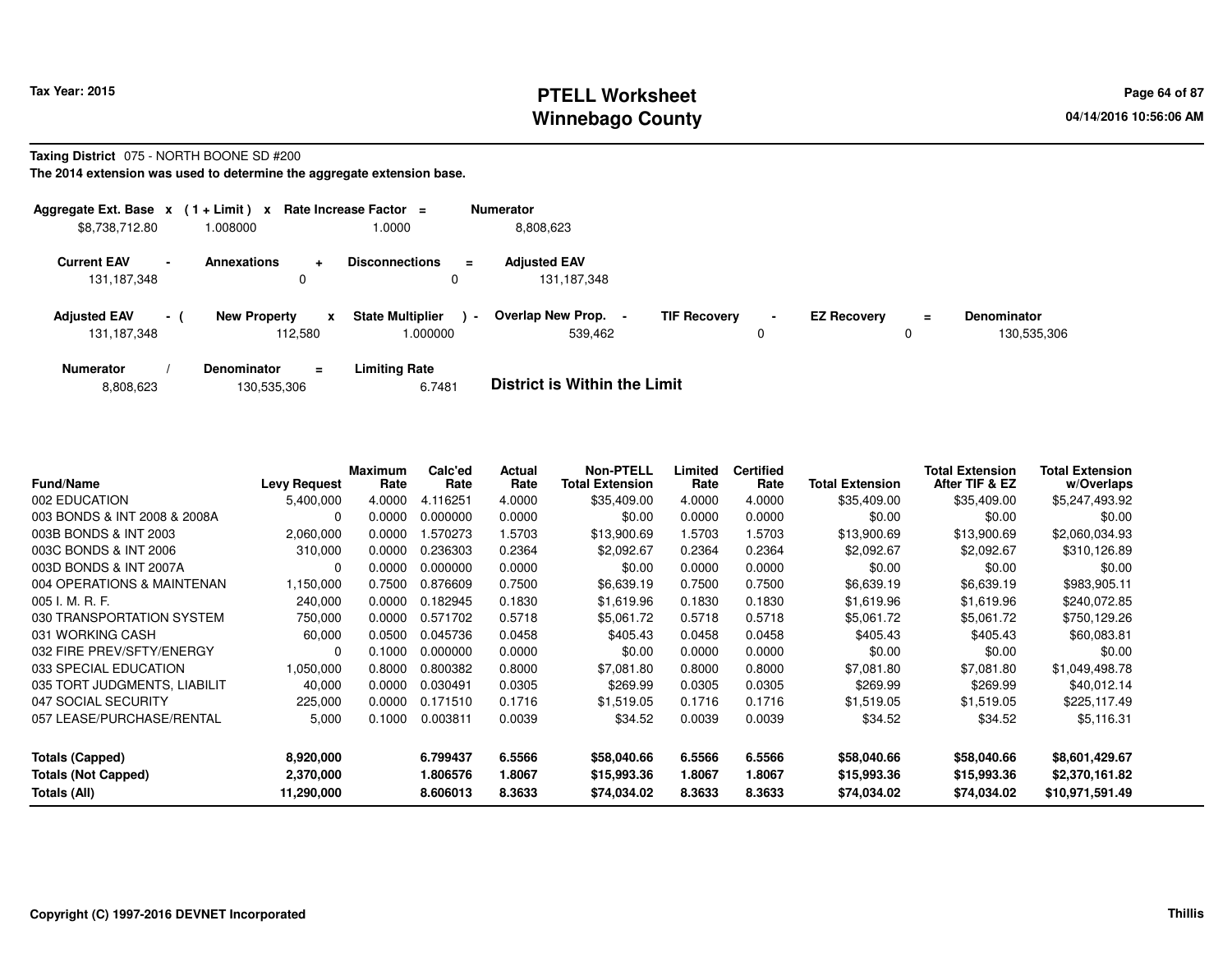# **PTELL Worksheet Tax Year: 2015 Page 65 of 87 Page 65 of 87 Winnebago County**

#### **Taxing District** 076 - ROCKFORD SCHOOL DIST 205**The 2014 extension was used to determine the aggregate extension base.**

| Aggregate Ext. Base x<br>\$143,358,890.28 |                | $(1 + Limit) x$<br>.008000            | Rate Increase Factor =<br>1.0000             | <b>Numerator</b><br>144.505.761                 |   |                                                 |          |                                   |
|-------------------------------------------|----------------|---------------------------------------|----------------------------------------------|-------------------------------------------------|---|-------------------------------------------------|----------|-----------------------------------|
| <b>Current EAV</b><br>960,780,052         | $\blacksquare$ | <b>Annexations</b><br>۰<br>0          | <b>Disconnections</b><br>$\equiv$<br>0       | <b>Adiusted EAV</b><br>1,960,780,052            |   |                                                 |          |                                   |
| <b>Adjusted EAV</b><br>960,780,052        | $-1$           | <b>New Property</b><br>x<br>6,363,125 | <b>State Multiplier</b><br>$\sim$<br>.000000 | Overlap New Prop. -<br><b>TIF Recovery</b><br>0 | 0 | <b>EZ Recovery</b><br>$\blacksquare$<br>145.864 | $\equiv$ | <b>Denominator</b><br>954,271,063 |
| <b>Numerator</b>                          |                | <b>Denominator</b><br>$\equiv$        | Limiting Rate                                | _ _ _ _ _ _ _ _ _ _ _ _ _ _ _ _ _               |   |                                                 |          |                                   |

| 144,505,761 | . 954,271,063.، | 7.3944 | <b>District is Within the Limit</b> |
|-------------|-----------------|--------|-------------------------------------|
|             |                 |        |                                     |

| <b>Fund/Name</b>             | <b>Levy Request</b> | Maximum<br>Rate | Calc'ed<br>Rate                                           | Actual<br>Rate | <b>Non-PTELL</b><br><b>Total Extension</b> | Limited<br>Rate | <b>Certified</b><br>Rate | <b>Total Extension</b> | <b>Total Extension</b><br>After TIF & EZ | <b>Total Extension</b><br>w/Overlaps |
|------------------------------|---------------------|-----------------|-----------------------------------------------------------|----------------|--------------------------------------------|-----------------|--------------------------|------------------------|------------------------------------------|--------------------------------------|
| 002 EDUCATION                | 78,991,976          | 4.0000          | \$78,325,892.96<br>4.0000<br>4.0000<br>4.028600<br>4.0000 |                | \$79,902,258.92                            | \$78,325,892.96 | \$78,431,202.08          |                        |                                          |                                      |
| 003 BONDS & INT 2000         | 5,650,000           |                 | 0.288151                                                  | 0.2882         | \$5,643,380.59                             | 0.2882          | 0.2882                   | \$5,756,957.76         | \$5,643,380.59                           | \$5,650,968.11                       |
| 003A BONDS & INT 2015 A & B  | 1,149,450           | 0.0000          | 0.058622                                                  | 0.0587         | \$1,149,432.48                             | 0.0587          | 0.0587                   | \$1,172,565.65         | \$1,149,432.48                           | \$1,150,977.89                       |
| 003B BONDS & INT 2001        | 1,995,000           | 0.0000          | 0.101745                                                  | 0.1018         | \$1,993,393.98                             | 0.1018          | 0.1018                   | \$2,033,512.49         | \$1,993,393.98                           | \$1,996,074.09                       |
| 003F BONDS & INT 2010        | 1,740,000           | 0.0000          | 0.088740                                                  | 0.0888         | \$1,738,834.82                             | 0.0888          | 0.0888                   | \$1,773,830.15         | \$1,738,834.82                           | \$1,741,172.69                       |
| 003G BONDS & INT 2013 A & B  | 2,656,600           | 0.0000          | 0.135487                                                  | 0.1355         | \$2,653,289.62                             | 0.1355          | 0.1355                   | \$2,706,689.02         | \$2,653,289.62                           | \$2,656,856.97                       |
| 004 OPERATIONS & MAINTENAN   | 14,909,735          | 0.7500          | 0.760398                                                  | 0.7500         | \$14,686,104.93                            | 0.7500          | 0.7500                   | \$14,981,673.55        | \$14,686,104.93                          | \$14,705,850.39                      |
| 005 I. M. R. F.              | 2,863,459           | 0.0000          | 0.146037                                                  | 0.1461         | \$2,860,853.24                             | 0.1461          | 0.1461                   | \$2,918,430.01         | \$2,860,853.24                           | \$2,864,699.66                       |
| 030 TRANSPORTATION SYSTEM    | 18,397,042          | 0.0000          | 0.938251                                                  | 0.9383         | \$18,373,296.34                            | 0.9383          | 0.9383                   | \$18,743,072.39        | \$18,373,296.34                          | \$18,397,999.23                      |
| 031 WORKING CASH             | 987,400             | 0.0500          | 0.050358                                                  | 0.0500         | \$979,073.66                               | 0.0500          | 0.0500                   | \$998,778.24           | \$979,073.66                             | \$980,390.03                         |
| 032 FIRE PREV/SFTY/ENERGY    | 1,974,799           | 0.1000          | 0.100715                                                  | 0.1000         | \$1,958,147.32                             | 0.1000          | 0.1000                   | \$1,997,556.47         | \$1,958,147.32                           | \$1,960,780.05                       |
| 033 SPECIAL EDUCATION        | 15,798,395          | 0.8000          | 0.805720                                                  | 0.8000         | \$15,665,178.59                            | 0.8000          | 0.8000                   | \$15,980,451.78        | \$15,665,178.59                          | \$15,686,240.42                      |
| 035 TORT JUDGMENTS, LIABILIT | 5,963,894           | 0.0000          | 0.304159                                                  | 0.3042         | \$5,956,684.16                             | 0.3042          | 0.3042                   | \$6,076,566.79         | \$5,956,684.16                           | \$5,964,692.92                       |
| 047 SOCIAL SECURITY          | 3,455,899           | 0.0000          | 0.176251                                                  | 0.1763         | \$3,452,213.73                             | 0.1763          | 0.1763                   | \$3,521,692.06         | \$3,452,213.73                           | \$3,456,855.23                       |
| <b>Totals (Capped)</b>       | 143,342,599         |                 | 7.310489                                                  | 7.2649         | \$142,257,444.93                           | 7.2649          | 7.2649                   | \$145,120,480.21       | \$142,257,444.93                         | \$142,448,710.01                     |
| <b>Totals (Not Capped)</b>   | 13,191,050          |                 | 0.672745                                                  | 0.6730         | \$13,178,331.49                            | 0.6730          | 0.6730                   | \$13,443,555.06        | \$13,178,331.49                          | \$13,196,049.75                      |
| Totals (All)                 | 156,533,649         |                 | 7.983234                                                  | 7.9379         | \$155,435,776.42                           | 7.9379          | 7.9379                   | \$158,564,035.27       | \$155,435,776.42                         | \$155,644,759.76                     |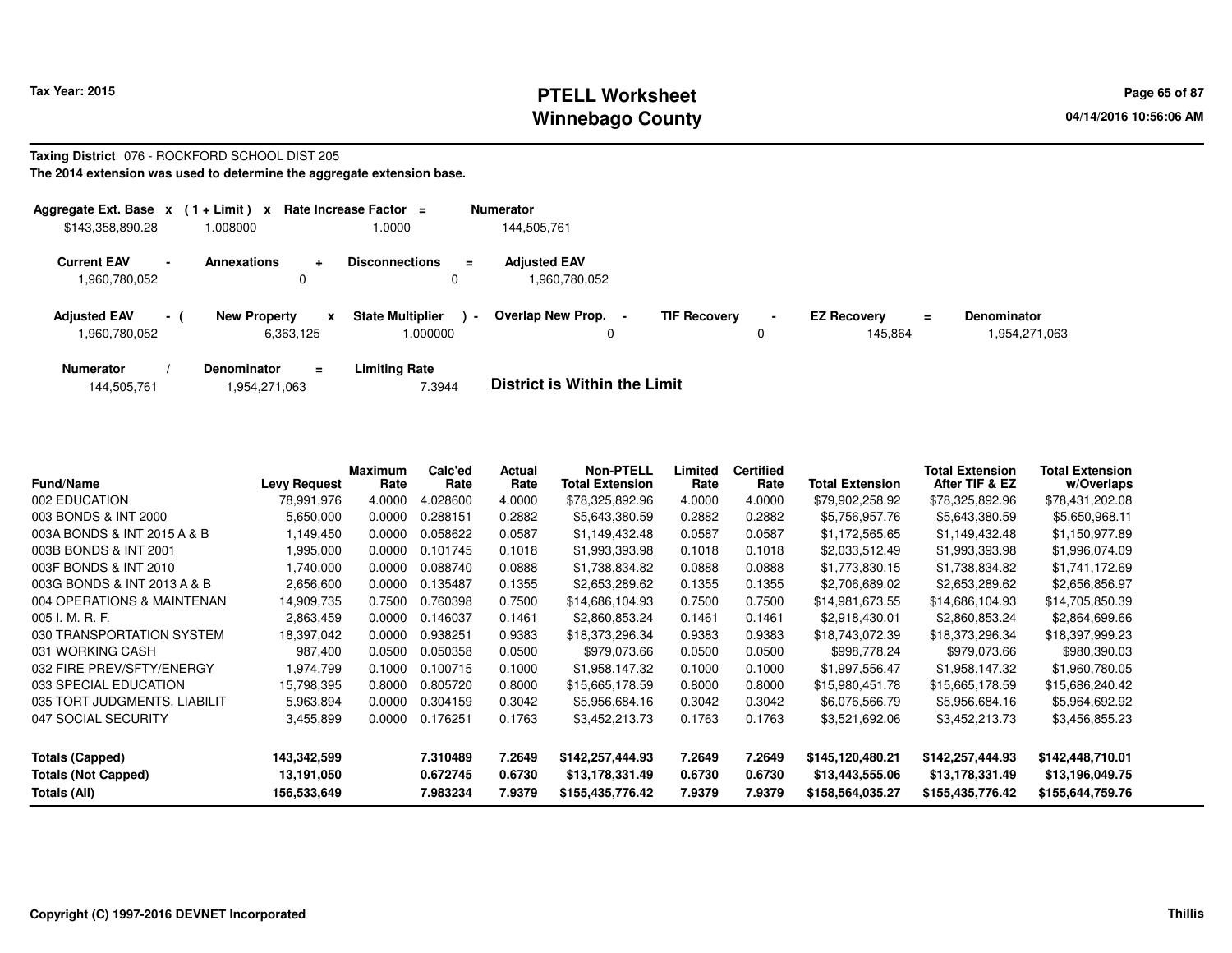# **PTELL Worksheet Tax Year: 2015 Page 66 of 87 Page 66 of 87 Winnebago County**

#### **Taxing District** 077 - HONONEGAH HIGH SD #207**The 2014 extension was used to determine the aggregate extension base.**

| Aggregate Ext. Base $x$ (1 + Limit) x Rate Increase Factor =<br>\$15,674,096.53<br>1.008000 |                                         | 1.0000                  |                                  | <b>Numerator</b><br>15,799,489 |                                                    |                            |                            |                                                    |                                                    |                                                    |
|---------------------------------------------------------------------------------------------|-----------------------------------------|-------------------------|----------------------------------|--------------------------------|----------------------------------------------------|----------------------------|----------------------------|----------------------------------------------------|----------------------------------------------------|----------------------------------------------------|
| <b>Current EAV</b><br>$\blacksquare$<br>645,154,299                                         | <b>Annexations</b><br>÷<br>0            | <b>Disconnections</b>   | $\equiv$<br>0                    | <b>Adjusted EAV</b>            | 645, 154, 299                                      |                            |                            |                                                    |                                                    |                                                    |
| <b>Adjusted EAV</b><br>- (<br>645,154,299                                                   | <b>New Property</b><br>X<br>4,522,847   | <b>State Multiplier</b> | $\blacksquare$<br>1.000000       |                                | Overlap New Prop. -<br>0                           | <b>TIF Recovery</b>        | 0                          | <b>EZ Recovery</b><br>0                            | <b>Denominator</b><br>$\equiv$                     | 640,631,452                                        |
| <b>Numerator</b><br>15,799,489                                                              | Denominator<br>$\equiv$<br>640,631,452  | <b>Limiting Rate</b>    | 2.4663                           |                                | <b>District is Over the Limit</b>                  |                            |                            |                                                    |                                                    |                                                    |
| <b>Limiting Rate</b><br>2.4663                                                              | <b>Computed Rate</b><br>$=$<br>2.573700 | <b>Reduction Factor</b> | 0.9583                           |                                |                                                    |                            |                            |                                                    |                                                    |                                                    |
| <b>Fund/Name</b>                                                                            | <b>Levy Request</b>                     | <b>Maximum</b><br>Rate  | Calc'ed<br>Rate                  | Actual<br>Rate                 | <b>Non-PTELL</b><br><b>Total Extension</b>         | Limited<br>Rate            | <b>Certified</b><br>Rate   | <b>Total Extension</b>                             | <b>Total Extension</b><br>After TIF & EZ           | <b>Total Extension</b><br>w/Overlaps               |
| 002 EDUCATION                                                                               | 11,800,000                              | 3.5000                  | 1.829020                         | 1.8291                         | \$11,795,773.22                                    | 1.7524                     | 1.7524                     | \$11,377,050.09                                    | \$11,301,138.81                                    | \$11,305,683.94                                    |
| 003A BONDS & INT 2012                                                                       | 560,900                                 | 0.0000                  | 0.086940                         | 0.0870                         | \$561,058.59                                       | 0.0870                     | 0.0870                     | \$564,827.30                                       | \$561,058.59                                       | \$561,284.24                                       |
| 003C BONDS & INT 2014A                                                                      | 140,800                                 | 0.0000                  | 0.021824                         | 0.0219                         | \$141,231.99                                       | 0.0219                     | 0.0219                     | \$142,180.66                                       | \$141,231.99                                       | \$141,288.79                                       |
| 003D BONDS & INT 2014B                                                                      | 213,200                                 | 0.0000                  | 0.033046                         | 0.0331                         | \$213,460.22                                       | 0.0331                     | 0.0331                     | \$214,894.06                                       | \$213,460.22                                       | \$213,546.07                                       |
| 004 OPERATIONS & MAINTENAN                                                                  | 2,122,550                               | 0.5500                  | 0.328999                         | 0.3290                         | \$2,121,704.33                                     | 0.3153                     | 0.3153                     | \$2,047,012.04                                     | \$2,033,353.72                                     | \$2,034,171.50                                     |
| 005 I. M. R. F.                                                                             | 257,366                                 | 0.0000                  | 0.039892                         | 0.0399                         | \$257,313.08                                       | 0.0383                     | 0.0383                     | \$248,653.86                                       | \$246,994.76                                       | \$247,094.10                                       |
| 030 TRANSPORTATION SYSTEM                                                                   | 850,000                                 | 0.0000                  | 0.131751                         | 0.1318                         | \$849,971.52                                       | 0.1264                     | 0.1264                     | \$820,622.65                                       | \$815,147.20                                       | \$815,475.03                                       |
| 031 WORKING CASH                                                                            | 324,176                                 | 0.0500                  | 0.050248                         | 0.0500                         | \$322,447.47                                       | 0.0480                     | 0.0480                     | \$311,628.85                                       | \$309,549.57                                       | \$309,674.06                                       |
| 032 FIRE PREV/SFTY/ENERGY                                                                   | $\Omega$                                | 0.1000                  | 0.000000                         | 0.0000                         | \$0.00                                             | 0.0000                     | 0.0000                     | \$0.00                                             | \$0.00                                             | \$0.00                                             |
| 033 SPECIAL EDUCATION                                                                       | 950,000                                 | 0.4000                  | 0.147252                         | 0.1473                         | \$949,930.24                                       | 0.1412                     | 0.1412                     | \$916,708.21                                       | \$910,591.65                                       | \$910,957.87                                       |
| 035 TORT JUDGMENTS, LIABILIT                                                                | 0                                       | 0.0000                  | 0.000000                         | 0.0000                         | \$0.00                                             | 0.0000                     | 0.0000                     | \$0.00                                             | \$0.00                                             | \$0.00                                             |
| 047 SOCIAL SECURITY                                                                         | 300,000                                 | 0.0000                  | 0.046501                         | 0.0466                         | \$300,521.04                                       | 0.0447                     | 0.0447                     | \$290,204.37                                       | \$288,268.04                                       | \$288,383.97                                       |
| 057 LEASE/PURCHASE/RENTAL                                                                   | 0                                       | 0.1000                  | 0.000000                         | 0.0000                         | \$0.00                                             | 0.0000                     | 0.0000                     | \$0.00                                             | \$0.00                                             | \$0.00                                             |
| <b>Totals (Capped)</b><br><b>Totals (Not Capped)</b><br>Totals (All)                        | 16,604,092<br>914,900<br>17,518,992     |                         | 2.573663<br>0.141810<br>2.715473 | 2.5737<br>0.1420<br>2.7157     | \$16,597,660.90<br>\$915,750.80<br>\$17,513,411.70 | 2.4663<br>0.1420<br>2.6083 | 2.4663<br>0.1420<br>2.6083 | \$16,011,880.08<br>\$921,902.03<br>\$16,933,782.10 | \$15,905,043.75<br>\$915,750.80<br>\$16,820,794.55 | \$15,911,440.47<br>\$916,119.10<br>\$16,827,559.57 |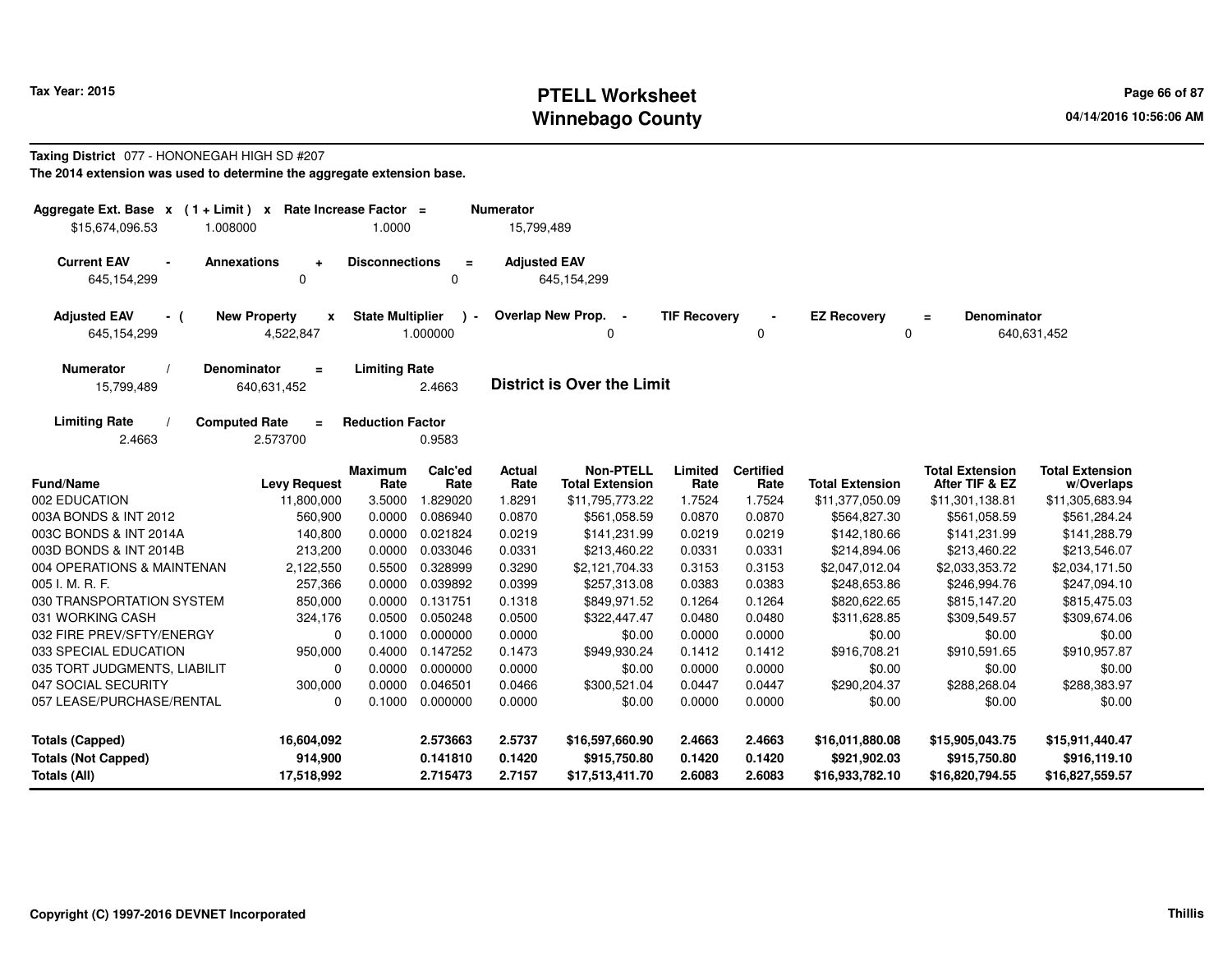## **PTELL Worksheet Tax Year: 2015 Page 67 of 87 Page 67 of 87 Winnebago County**

#### **Taxing District** 079 - SOUTH BELOIT SD #320

**The 2012 extension was used to determine the aggregate extension base.**

| Aggregate Ext. Base $x$ (1 + Limit) x Rate Increase Factor = |                |                                |                |                                     |                          | <b>Numerator</b>                    |                     |                     |                    |    |                                  |
|--------------------------------------------------------------|----------------|--------------------------------|----------------|-------------------------------------|--------------------------|-------------------------------------|---------------------|---------------------|--------------------|----|----------------------------------|
| \$4,286,159.21                                               |                | 1.008000                       |                | 1.0000                              |                          | 4,320,448                           |                     |                     |                    |    |                                  |
| <b>Current EAV</b><br>71.949.521                             | $\blacksquare$ | <b>Annexations</b>             | $\ddot{}$<br>0 | <b>Disconnections</b><br>0          | Ξ.                       | <b>Adjusted EAV</b><br>71.949.521   |                     |                     |                    |    |                                  |
| <b>Adjusted EAV</b><br>71,949,521                            | $\sim$         | <b>New Property</b><br>534,783 | X              | <b>State Multiplier</b><br>000000.1 | $\overline{\phantom{a}}$ | <b>Overlap New Prop.</b><br>0       | <b>TIF Recovery</b> | $\blacksquare$<br>0 | <b>EZ Recovery</b> | Ξ. | <b>Denominator</b><br>71.414.738 |
| <b>Numerator</b>                                             |                | <b>Denominator</b>             | $\equiv$       | <b>Limiting Rate</b>                |                          | _ _ _ _ _ _ _ _ _ _ _ _ _ _ _ _ _ _ |                     |                     |                    |    |                                  |

| 4,320,448 | 71.414.738 | 6.0498 | <b>District is Within the Limit</b> |
|-----------|------------|--------|-------------------------------------|
|-----------|------------|--------|-------------------------------------|

| <b>Fund/Name</b>             | <b>Levy Request</b> | Maximum<br>Rate | Calc'ed<br>Rate | <b>Actual</b><br>Rate | <b>Non-PTELL</b><br><b>Total Extension</b> | Limited<br>Rate | <b>Certified</b><br>Rate | <b>Total Extension</b> | Total Extension<br>After TIF & EZ | <b>Total Extension</b><br>w/Overlaps |
|------------------------------|---------------------|-----------------|-----------------|-----------------------|--------------------------------------------|-----------------|--------------------------|------------------------|-----------------------------------|--------------------------------------|
| 002 EDUCATION                | 3,084,103           | 4.0000          | 4.286482        | 4.0000                | \$2,877,980.84                             | 4.0000          | 4.0000                   | \$2,885,269.28         | \$2,877,980.84                    | \$2,877,980.84                       |
| 003A BONDS & INT 2016A       | 40,301              | 0.0000          | 0.056013        | 0.0561                | \$40,363.68                                | 0.0561          | 0.0561                   | \$40,465.90            | \$40,363.68                       | \$40,363.68                          |
| 003B BONDS & INT 2016B       | 9,268               | 0.0000          | 0.012881        | 0.0129                | \$9,281.49                                 | 0.0129          | 0.0129                   | \$9,304.99             | \$9,281.49                        | \$9,281.49                           |
| 003C BONDS & INT 2011B       | 23,250              | 0.0000          | 0.032314        | 0.0324                | \$23,311.64                                | 0.0324          | 0.0324                   | \$23,370.68            | \$23,311.64                       | \$23,311.64                          |
| 003D BONDS & INT 2013 A & B  | 952,046             | 0.0000          | .323214         | 1.3233                | \$952,108.01                               | 1.3233          | 1.3233                   | \$954,519.21           | \$952,108.01                      | \$952,108.01                         |
| 004 OPERATIONS & MAINTENAN   | 457,871             | 0.7500          | 0.636378        | 0.6364                | \$457,886.75                               | 0.6364          | 0.6364                   | \$459,046.34           | \$457,886.75                      | \$457,886.75                         |
| 005 I. M. R. F.              | 5,000               | 0.0000          | 0.006949        | 0.0070                | \$5,036.47                                 | 0.0070          | 0.0070                   | \$5,049.22             | \$5,036.47                        | \$5,036.47                           |
| 030 TRANSPORTATION SYSTEM    | 186,104             | 0.0000          | 0.258659        | 0.2587                | \$186,133.41                               | 0.2587          | 0.2587                   | \$186,604.79           | \$186,133.41                      | \$186,133.41                         |
| 031 WORKING CASH             | 45,000              | 0.0500          | 0.062544        | 0.0500                | \$35,974.76                                | 0.0500          | 0.0500                   | \$36,065.87            | \$35,974.76                       | \$35,974.76                          |
| 032 FIRE PREV/SFTY/ENERGY    | 45,000              | 0.1000          | 0.062544        | 0.0626                | \$45,040.40                                | 0.0626          | 0.0626                   | \$45,154.46            | \$45,040.40                       | \$45,040.40                          |
| 033 SPECIAL EDUCATION        | 36,000              | 0.8000          | 0.050035        | 0.0501                | \$36,046.71                                | 0.0501          | 0.0501                   | \$36,138.00            | \$36,046.71                       | \$36,046.71                          |
| 035 TORT JUDGMENTS, LIABILIT | 200,000             | 0.0000          | 0.277973        | 0.2780                | \$200,019.67                               | 0.2780          | 0.2780                   | \$200,526.21           | \$200,019.67                      | \$200,019.67                         |
| 047 SOCIAL SECURITY          | 212.768             | 0.0000          | 0.295718        | 0.2958                | \$212,826.68                               | 0.2958          | 0.2958                   | \$213,365.66           | \$212,826.68                      | \$212,826.68                         |
| 057 LEASE/PURCHASE/RENTAL    | 45,000              | 0.1000          | 0.062544        | 0.0626                | \$45,040.40                                | 0.0626          | 0.0626                   | \$45,154.46            | \$45,040.40                       | \$45,040.40                          |
| Totals (Capped)              | 4,316,846           |                 | 5.999826        | 5.7012                | \$4,101,986.09                             | 5.7012          | 5.7012                   | \$4,112,374.30         | \$4,101,986.09                    | \$4,101,986.09                       |
| <b>Totals (Not Capped)</b>   | 1,024,865           |                 | 1.424422        | 1.4247                | \$1,025,064.82                             | 1.4247          | 1.4247                   | \$1,027,660.79         | \$1,025,064.82                    | \$1,025,064.82                       |
| Totals (All)                 | 5,341,711           |                 | 7.424248        | 7.1259                | \$5,127,050.91                             | 7.1259          | 7.1259                   | \$5,140,035.09         | \$5,127,050.91                    | \$5,127,050.91                       |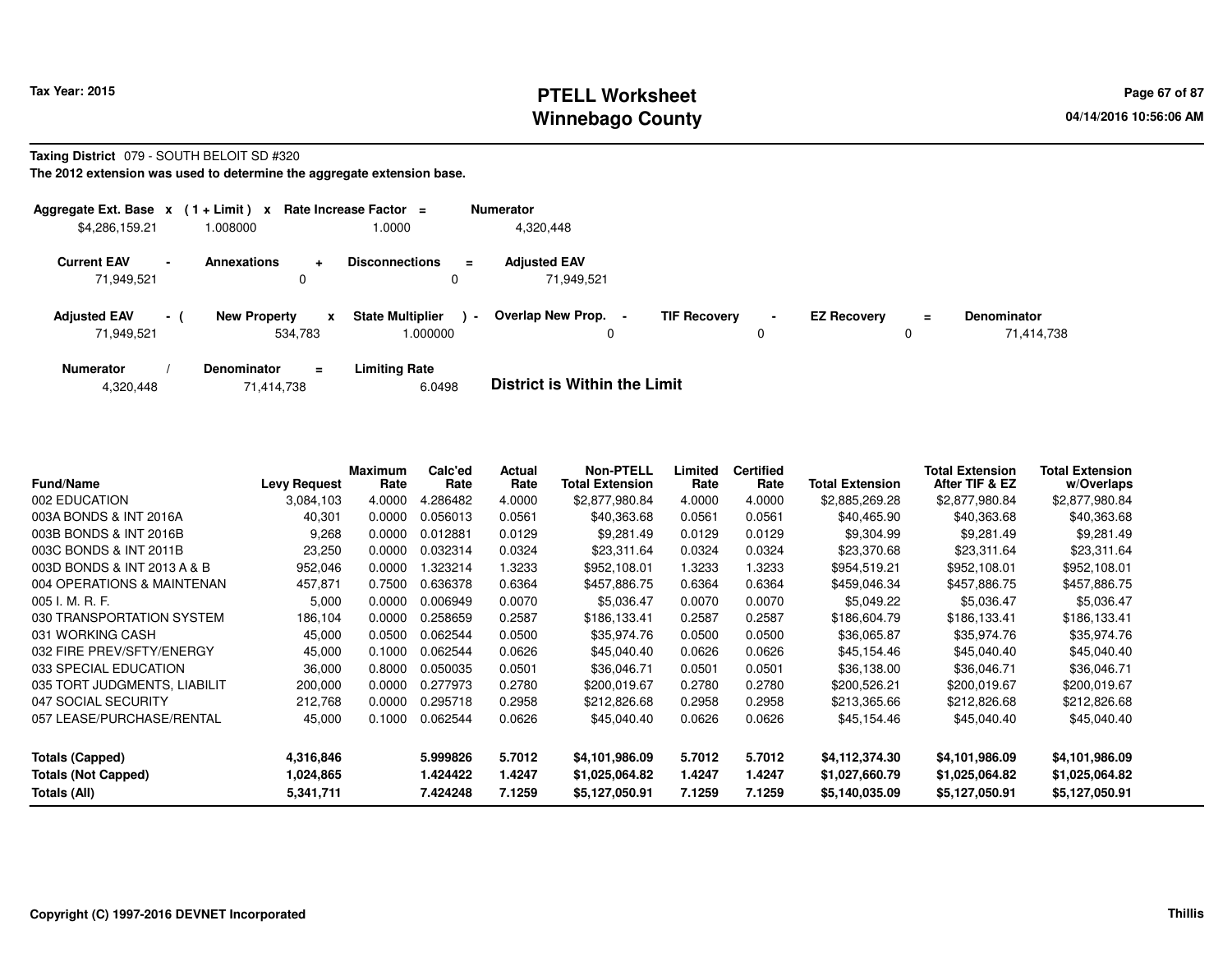## **PTELL Worksheet Tax Year: 2015 Page 68 of 87 Page 68 of 87 Winnebago County**

#### **Taxing District** 080 - PECATONICA UNIT SD #321

**The 2012 extension was used to determine the aggregate extension base.**

| Aggregate Ext. Base $x$ (1 + Limit) $x$ |                |                                |          | Rate Increase Factor =             |                | <b>Numerator</b>                  |                     |                     |                    |     |                                  |
|-----------------------------------------|----------------|--------------------------------|----------|------------------------------------|----------------|-----------------------------------|---------------------|---------------------|--------------------|-----|----------------------------------|
| \$5,306,273.99                          |                | 1.008000                       |          | 0000.                              |                | 5.348.724                         |                     |                     |                    |     |                                  |
| <b>Current EAV</b><br>87,596,606        | $\blacksquare$ | Annexations                    | ÷<br>0   | <b>Disconnections</b><br>0         | Ξ.             | <b>Adjusted EAV</b><br>87,596,606 |                     |                     |                    |     |                                  |
| <b>Adjusted EAV</b><br>87,596,606       | $\sim$ 1       | <b>New Property</b><br>366,732 | X        | <b>State Multiplier</b><br>.000000 | $\blacksquare$ | Overlap New Prop.<br>26,868       | <b>TIF Recovery</b> | $\blacksquare$<br>0 | <b>EZ Recovery</b> | $=$ | <b>Denominator</b><br>87,203,006 |
| <b>Numerator</b>                        |                | <b>Denominator</b>             | $\equiv$ | <b>Limiting Rate</b>               |                | _ _ _ _ _ _ _ _ _ _ _ _ _ _ _ _ _ |                     |                     |                    |     |                                  |

|  | 5,348,724 | 87,203,006 | 6.1337 | <b>District is Within the Limit</b> |
|--|-----------|------------|--------|-------------------------------------|
|--|-----------|------------|--------|-------------------------------------|

| <b>Fund/Name</b>             | <b>Levy Request</b> | <b>Maximum</b><br>Rate | Calc'ed<br>Rate | Actual<br>Rate | <b>Non-PTELL</b><br><b>Total Extension</b> | Limited<br>Rate | <b>Certified</b><br>Rate | <b>Total Extension</b> | <b>Total Extension</b><br>After TIF & EZ | <b>Total Extension</b><br>w/Overlaps |
|------------------------------|---------------------|------------------------|-----------------|----------------|--------------------------------------------|-----------------|--------------------------|------------------------|------------------------------------------|--------------------------------------|
| 002 EDUCATION                | 3,805,472           | 4.2000                 | 4.344314        | 4.2000         | \$3,310,172.08                             | 4.2000          | 4.2000                   | \$3,310,172.08         | \$3,310,172.08                           | \$3,679,057.45                       |
| 003a BONDS & INT 2001        | ,340,000            | 0.0000                 | .529740         | 1.5298         | \$1,205,690.77                             | 1.5298          | 1.5298                   | \$1,205,690.77         | \$1,205,690.77                           | \$1,340,052.88                       |
| 004 OPERATIONS & MAINTENAN   | 679,549             | 0.7500                 | 0.775771        | 0.7500         | \$591,102.16                               | 0.7500          | 0.7500                   | \$591,102.16           | \$591,102.16                             | \$656,974.55                         |
| 005 I. M. R. F.              | 186,423             | 0.0000                 | 0.212820        | 0.2129         | \$167.794.20                               | 0.2129          | 0.2129                   | \$167.794.20           | \$167.794.20                             | \$186,493.17                         |
| 030 TRANSPORTATION SYSTEM    | 316,398             | 0.0000                 | 0.361199        | 0.3612         | \$284,674.80                               | 0.3612          | 0.3612                   | \$284,674.80           | \$284,674.80                             | \$316,398.94                         |
| 031 WORKING CASH             | 33,760              | 0.0500                 | 0.038540        | 0.0386         | \$30,422.06                                | 0.0386          | 0.0386                   | \$30,422.06            | \$30,422.06                              | \$33,812.29                          |
| 032 FIRE PREV/SFTY/ENERGY    | 77,885              | 0.1000                 | 0.088913        | 0.0890         | \$70.144.12                                | 0.0890          | 0.0890                   | \$70,144.12            | \$70,144.12                              | \$77,960.98                          |
| 033 SPECIAL EDUCATION        | 31,912              | 0.8000                 | 0.036431        | 0.0365         | \$28.766.97                                | 0.0365          | 0.0365                   | \$28,766.97            | \$28,766.97                              | \$31,972.76                          |
| 035 TORT JUDGMENTS, LIABILIT | 10,673              | 0.0000                 | 0.012184        | 0.0122         | \$9.615.26                                 | 0.0122          | 0.0122                   | \$9,615.26             | \$9,615.26                               | \$10,686.79                          |
| 047 SOCIAL SECURITY          | 170,612             | 0.0000                 | 0.194770        | 0.1948         | \$153,528.93                               | 0.1948          | 0.1948                   | \$153,528.93           | \$153,528.93                             | \$170,638.19                         |
| 057 LEASE/PURCHASE/RENTAL    | 0                   | 0.1000                 | 0.000000        | 0.0000         | \$0.00                                     | 0.0000          | 0.0000                   | \$0.00                 | \$0.00                                   | \$0.00                               |
| 109 PRIOR YEAR ADJUSTMENT    | 0                   | 0.0000                 | $-0.000300$     | $-0.0003$      | $(\$236.44)$                               | $-0.0003$       | $-0.0003$                | (\$236.44)             | (\$236.44)                               | $(\$236.44)$                         |
| Totals (Capped)              | 5,312,684           |                        | 6.064942        | 5.8952         | \$4,646,220.58                             | 5.8952          | 5.8952                   | \$4,646,220.59         | \$4,646,220.58                           | \$5,163,995.12                       |
| <b>Totals (Not Capped)</b>   | 1,340,000           |                        | 1.529440        | 1.5295         | \$1,205,454.33                             | 1.5295          | 1.5295                   | \$1,205,454.33         | \$1,205,454.33                           | \$1,339,816.44                       |
| Totals (All)                 | 6,652,684           |                        | 7.594382        | 7.4247         | \$5,851,674.91                             | 7.4247          | 7.4247                   | \$5,851,674.92         | \$5,851,674.91                           | \$6,503,811.56                       |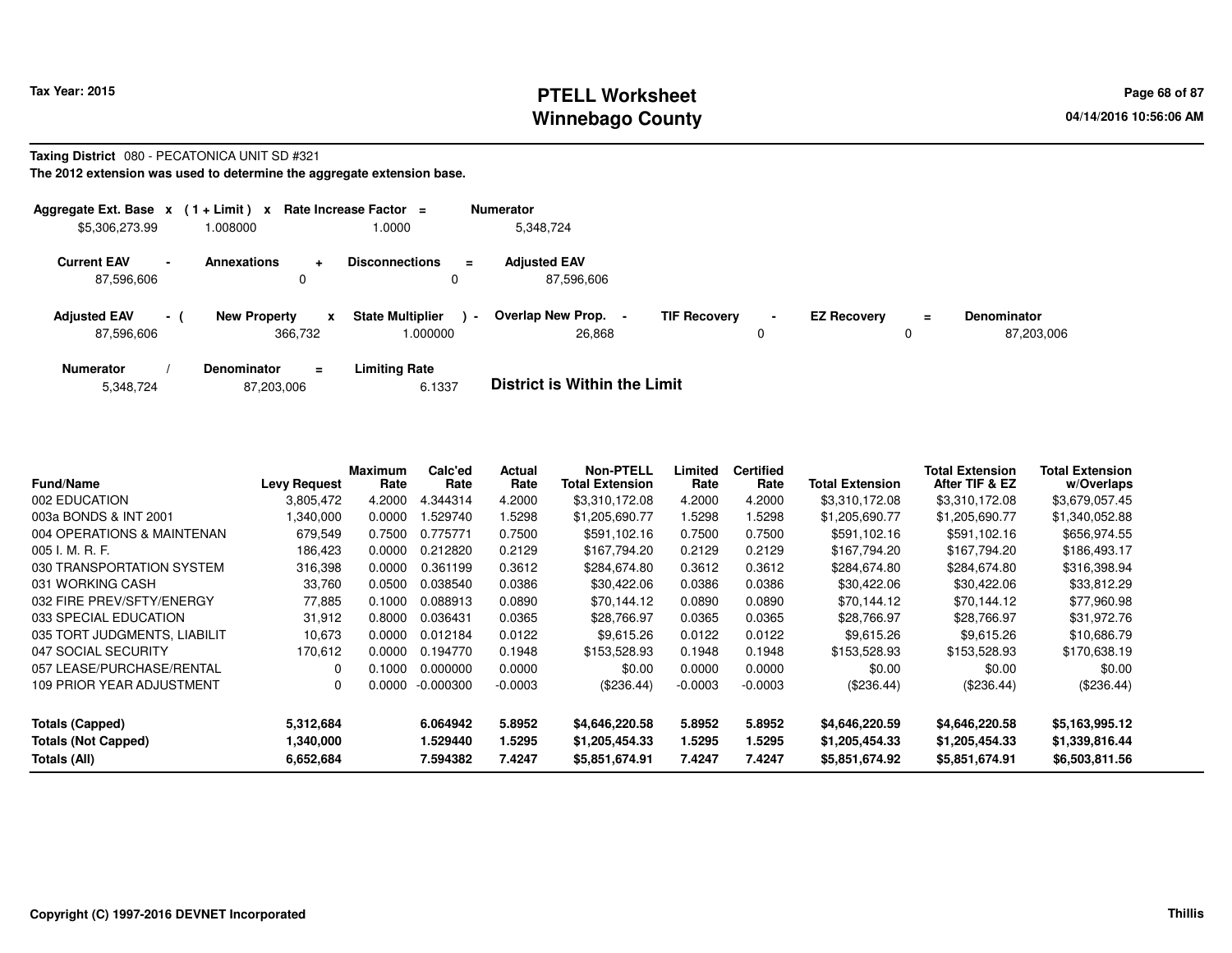# **PTELL Worksheet Tax Year: 2015 Page 69 of 87 PAGE 12 At 2016 Page 69 of 87 Winnebago County**

# **Taxing District** 081 - DURAND UNIT SD #322

**The 2013 extension was used to determine the aggregate extension base.**

| Aggregate Ext. Base x<br>$(1 + Limit) x$<br>\$5,545,116.41<br>1.008000 | Rate Increase Factor =<br>1.0000               |                                     | <b>Numerator</b><br>5,589,477 |                                                  |                            |                            |                                                  |                                                  |                                                  |
|------------------------------------------------------------------------|------------------------------------------------|-------------------------------------|-------------------------------|--------------------------------------------------|----------------------------|----------------------------|--------------------------------------------------|--------------------------------------------------|--------------------------------------------------|
| <b>Current EAV</b><br><b>Annexations</b><br>75,859,047                 | <b>Disconnections</b><br>÷<br>0                | $\equiv$<br>0                       | <b>Adjusted EAV</b>           | 75,859,047                                       |                            |                            |                                                  |                                                  |                                                  |
| <b>Adjusted EAV</b><br><b>New Property</b><br>- (<br>75,859,047        | X<br>10,527                                    | <b>State Multiplier</b><br>1.000000 | Overlap New Prop.             | $\sim$<br>$\Omega$                               | <b>TIF Recoverv</b>        | 0                          | <b>EZ Recovery</b>                               | <b>Denominator</b><br>$\equiv$<br>0              | 75,848,520                                       |
| <b>Denominator</b><br><b>Numerator</b><br>5,589,477                    | <b>Limiting Rate</b><br>$\equiv$<br>75,848,520 | 7.3693                              |                               | <b>District is Over the Limit</b>                |                            |                            |                                                  |                                                  |                                                  |
| <b>Computed Rate</b><br><b>Limiting Rate</b><br>7.3693                 | <b>Reduction Factor</b><br>$=$<br>7.451800     | 0.9889                              |                               |                                                  |                            |                            |                                                  |                                                  |                                                  |
| <b>Fund/Name</b>                                                       | <b>Maximum</b><br><b>Levy Request</b><br>Rate  | Calc'ed<br>Rate                     | Actual<br>Rate                | <b>Non-PTELL</b><br><b>Total Extension</b>       | Limited<br>Rate            | <b>Certified</b><br>Rate   | <b>Total Extension</b>                           | <b>Total Extension</b><br>After TIF & EZ         | <b>Total Extension</b><br>w/Overlaps             |
| 002 EDUCATION                                                          | 3,132,890<br>4.0000                            | 4.129883                            | 4.0000                        | \$2,985,143.16                                   | 4.0000                     | 4.0000                     | \$2,994,773.84                                   | \$2,985,143.16                                   | \$3,034,361.88                                   |
| 003A BONDS & INT 2010                                                  | 505,663<br>0.0000                              | 0.666582                            | 0.6666                        | \$497,474.11                                     | 0.6666                     | 0.6666                     | \$499,079.06                                     | \$497,474.11                                     | \$505,676.41                                     |
| 003C BONDS & INT 2003 A                                                | 185,000<br>0.0000                              | 0.243873                            | 0.2439                        | \$182,019.10                                     | 0.2439                     | 0.2439                     | \$182,606.33                                     | \$182,019.10                                     | \$185,020.22                                     |
| 004 OPERATIONS & MAINTENAN                                             | 0.7500<br>587,420                              | 0.774357                            | 0.7500                        | \$559,714.34                                     | 0.7500                     | 0.7500                     | \$561,520.10                                     | \$559,714.34                                     | \$568,942.85                                     |
| 005 I. M. R. F.                                                        | 90,000<br>0.0000                               | 0.118641                            | 0.1187                        | \$88,584.12                                      | 0.1186                     | 0.1186                     | \$88,795.04                                      | \$88,509.49                                      | \$89,968.83                                      |
| 030 TRANSPORTATION SYSTEM                                              | 610,840<br>0.0000                              | 0.805230                            | 0.8053                        | \$600,983.95                                     | 0.7250                     | 0.7250                     | \$542,802.76                                     | \$541,057.20                                     | \$549,978.09                                     |
| 031 WORKING CASH                                                       | 39,160<br>0.0500                               | 0.051622                            | 0.0500                        | \$37,314.29                                      | 0.0500                     | 0.0500                     | \$37,434.67                                      | \$37,314.29                                      | \$37,929.52                                      |
| 032 FIRE PREV/SFTY/ENERGY                                              | 78,320<br>0.1000                               | 0.103244                            | 0.1000                        | \$74,628.58                                      | 0.1000                     | 0.1000                     | \$74,869.35                                      | \$74,628.58                                      | \$75,859.05                                      |
| 033 SPECIAL EDUCATION                                                  | 626,580<br>0.8000                              | 0.825979                            | 0.8000                        | \$597,028.63                                     | 0.8000                     | 0.8000                     | \$598,954.77                                     | \$597,028.63                                     | \$606,872.38                                     |
| 035 TORT JUDGMENTS, LIABILIT                                           | 0.0000<br>432,060                              | 0.569556                            | 0.5696                        | \$425,084.39                                     | 0.5675                     | 0.5675                     | \$424,883.54                                     | \$423,517.19                                     | \$430,500.09                                     |
| 047 SOCIAL SECURITY                                                    | 0.0000<br>120,000                              | 0.158188                            | 0.1582                        | \$118,062.41                                     | 0.1582                     | 0.1582                     | \$118,443.31                                     | \$118,062.41                                     | \$120,009.01                                     |
| 057 LEASE/PURCHASE/RENTAL                                              | 78,320<br>0.1000                               | 0.103244                            | 0.1000                        | \$74,628.58                                      | 0.1000                     | 0.1000                     | \$74,869.35                                      | \$74,628.58                                      | \$75,859.05                                      |
| <b>Totals (Capped)</b><br><b>Totals (Not Capped)</b><br>Totals (All)   | 5,795,590<br>690,663<br>6,486,253              | 7.639944<br>0.910455<br>8.550399    | 7.4518<br>0.9105<br>8.3623    | \$5,561,172.45<br>\$679,493.21<br>\$6,240,665.66 | 7.3693<br>0.9105<br>8.2798 | 7.3693<br>0.9105<br>8.2798 | \$5,517,346.71<br>\$681,685.40<br>\$6,199,032.11 | \$5,499,603.87<br>\$679,493.21<br>\$6,179,097.08 | \$5,590,280.75<br>\$690,696.63<br>\$6,280,977.38 |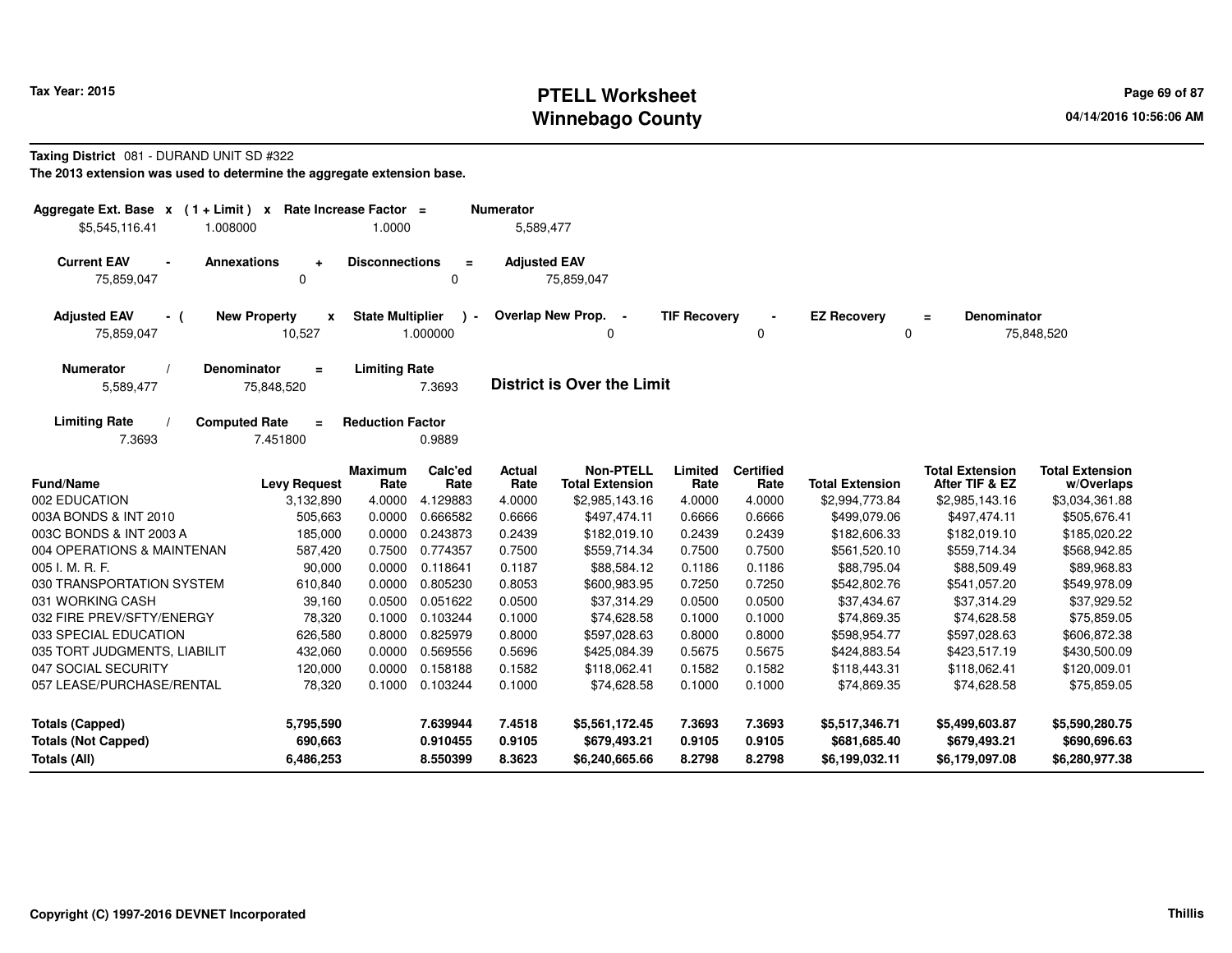# **PTELL Worksheet Tax Year: 2015 Page 70 of 87 Page 70 of 87 Winnebago County**

#### **Taxing District** 082 - WINNEBAGO UNIT SD #323**The 2014 extension was used to determine the aggregate extension base.**

| Aggregate Ext. Base $x$ (1 + Limit)                                         | $\mathbf{x}$                                  | Rate Increase Factor =  |                                  | <b>Numerator</b>           |                                                     |                            |                            |                                                     |                                                     |                                                     |
|-----------------------------------------------------------------------------|-----------------------------------------------|-------------------------|----------------------------------|----------------------------|-----------------------------------------------------|----------------------------|----------------------------|-----------------------------------------------------|-----------------------------------------------------|-----------------------------------------------------|
| \$9,610,297.49                                                              | 1.008000                                      | 1.0000                  |                                  | 9,687,180                  |                                                     |                            |                            |                                                     |                                                     |                                                     |
| <b>Current EAV</b><br>147,438,353                                           | <b>Annexations</b><br>$\ddot{}$<br>$\Omega$   | <b>Disconnections</b>   | $\equiv$<br>$\Omega$             | <b>Adjusted EAV</b>        | 147,438,353                                         |                            |                            |                                                     |                                                     |                                                     |
| <b>Adjusted EAV</b><br>- (<br>147,438,353                                   | <b>New Property</b><br>x<br>592,591           | <b>State Multiplier</b> | $\lambda$ -<br>1.000000          |                            | Overlap New Prop.<br>$\sim$<br>$\Omega$             | <b>TIF Recovery</b>        | 0                          | <b>EZ Recovery</b>                                  | <b>Denominator</b><br>$=$<br>0                      | 146,845,762                                         |
| <b>Numerator</b><br>9,687,180                                               | <b>Denominator</b><br>$\equiv$<br>146,845,762 | <b>Limiting Rate</b>    | 6.5969                           |                            | <b>District is Over the Limit</b>                   |                            |                            |                                                     |                                                     |                                                     |
| <b>Limiting Rate</b><br>6.5969                                              | <b>Computed Rate</b><br>$\equiv$<br>6.629200  | <b>Reduction Factor</b> | 0.9951                           |                            |                                                     |                            |                            |                                                     |                                                     |                                                     |
| <b>Fund/Name</b>                                                            | <b>Levy Request</b>                           | <b>Maximum</b><br>Rate  | Calc'ed<br>Rate                  | Actual<br>Rate             | <b>Non-PTELL</b><br><b>Total Extension</b>          | Limited<br>Rate            | <b>Certified</b><br>Rate   | <b>Total Extension</b>                              | <b>Total Extension</b><br>After TIF & EZ            | <b>Total Extension</b><br>w/Overlaps                |
| 002 EDUCATION                                                               | 6,100,000                                     | 4.0000                  | 4.137322                         | 4.0000                     | \$5,835,724.76                                      | 3.9798                     | 3.9798                     | \$5,806,254.35                                      | \$5,806,254.35                                      | \$5,867,751.57                                      |
| 003 BONDS & INT 2005 REF                                                    | $\mathbf 0$                                   | 0.0000                  | 0.000000                         | 0.0000                     | \$0.00                                              | 0.0000                     | 0.0000                     | \$0.00                                              | \$0.00                                              | \$0.00                                              |
| 003A BONDS & INT 2016                                                       | 935,629                                       | 0.0000                  | 0.634590                         | 0.6346                     | \$925,837.73                                        | 0.6346                     | 0.6346                     | \$925,837.73                                        | \$925,837.73                                        | \$935,643.79                                        |
| 003B BONDS & INT 2011                                                       | 290,300                                       | 0.0000                  | 0.196896                         | 0.1969                     | \$287,263.55                                        | 0.1969                     | 0.1969                     | \$287,263.55                                        | \$287,263.55                                        | \$290,306.12                                        |
| 004 OPERATIONS & MAINTENAN                                                  | 1,200,000                                     | 0.7500                  | 0.813900                         | 0.7500                     | \$1,094,198.39                                      | 0.7464                     | 0.7464                     | \$1,088,946.24                                      | \$1,088,946.24                                      | \$1,100,479.87                                      |
| 005 I. M. R. F.                                                             | 210,000                                       | 0.0000                  | 0.142432                         | 0.1425                     | \$207,897.69                                        | 0.1419                     | 0.1419                     | \$207,022.34                                        | \$207,022.34                                        | \$209,215.02                                        |
| 030 TRANSPORTATION SYSTEM                                                   | 1,555,000                                     | 0.0000                  | 1.054678                         | 1.0547                     | \$1,538,734.73                                      | 1.0497                     | 1.0497                     | \$1,531,440.07                                      | \$1,531,440.07                                      | \$1,547,660.39                                      |
| 031 WORKING CASH                                                            | 45,000                                        | 0.0500                  | 0.030521                         | 0.0306                     | \$44,643.29                                         | 0.0305                     | 0.0305                     | \$44,497.40                                         | \$44,497.40                                         | \$44,968.70                                         |
| 032 FIRE PREV/SFTY/ENERGY                                                   | 110,000                                       | 0.1000                  | 0.074608                         | 0.0747                     | \$108,982.16                                        | 0.0744                     | 0.0744                     | \$108,544.48                                        | \$108,544.48                                        | \$109,694.13                                        |
| 033 SPECIAL EDUCATION                                                       | 330,000                                       | 0.8000                  | 0.223822                         | 0.2239                     | \$326,654.69                                        | 0.2229                     | 0.2229                     | \$325,195.76                                        | \$325,195.76                                        | \$328,640.09                                        |
| 035 TORT JUDGMENTS, LIABILIT                                                | 90,000                                        | 0.0000                  | 0.061043                         | 0.0611                     | \$89,140.70                                         | 0.0609                     | 0.0609                     | \$88,848.91                                         | \$88,848.91                                         | \$89,789.96                                         |
| 047 SOCIAL SECURITY                                                         | 360,000                                       | 0.0000                  | 0.244170                         | 0.2442                     | \$356,271.00                                        | 0.2431                     | 0.2431                     | \$354,666.17                                        | \$354,666.17                                        | \$358,422.64                                        |
| 057 LEASE/PURCHASE/RENTAL                                                   | 70.000                                        | 0.1000                  | 0.047478                         | 0.0475                     | \$69,299.23                                         | 0.0473                     | 0.0473                     | \$69,007.45                                         | \$69,007.45                                         | \$69,738.34                                         |
| <b>109 PRIOR YEAR ADJUSTMENT</b>                                            | $\mathbf 0$                                   |                         | 0.0000 -0.000700                 | $-0.0007$                  | (\$1,021.25)                                        | $-0.0007$                  | $-0.0007$                  | (\$1,021.25)                                        | (\$1,021.25)                                        | (\$1,021.25)                                        |
| <b>Totals (Capped)</b><br><b>Totals (Not Capped)</b><br><b>Totals (All)</b> | 10,070,000<br>1,225,929<br>11,295,929         |                         | 6.829974<br>0.830786<br>7.660760 | 6.6292<br>0.8308<br>7.4600 | \$9,671,546.64<br>\$1,212,080.03<br>\$10,883,626.67 | 6.5969<br>0.8308<br>7.4277 | 6.5969<br>0.8308<br>7.4277 | \$9,624,423.17<br>\$1,212,080.03<br>\$10,836,503.20 | \$9,624,423.17<br>\$1,212,080.03<br>\$10,836,503.20 | \$9,726,360.71<br>\$1,224,928.66<br>\$10,951,289.37 |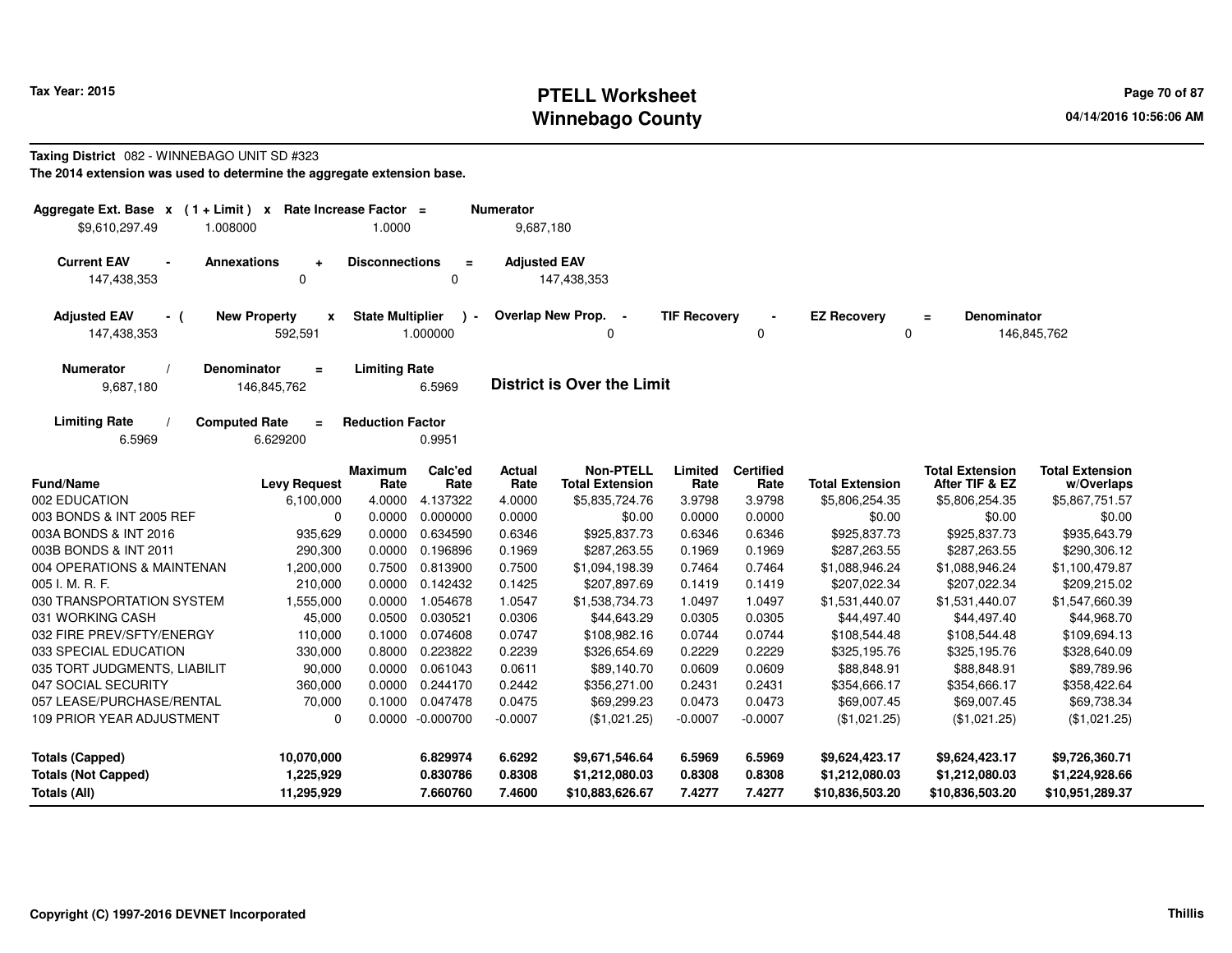# **PTELL Worksheet Tax Year: 2015 Page 71 of 87 Page 71 of 87 Winnebago County**

#### **Taxing District** 101 - BU/HA MULTI TOWNSHIP**The 2014 extension was used to determine the aggregate extension base.**

| Aggregate Ext. Base $x$ (1 + Limit) $x$<br>\$18,396.17 | 1.008000                                       | Rate Increase Factor =<br>1.0000              | <b>Numerator</b>    | 18,543                                     |                     |                          |                         |                                          |                                      |  |
|--------------------------------------------------------|------------------------------------------------|-----------------------------------------------|---------------------|--------------------------------------------|---------------------|--------------------------|-------------------------|------------------------------------------|--------------------------------------|--|
| <b>Current EAV</b><br>$\blacksquare$<br>35,766,085     | <b>Annexations</b><br>$\ddot{}$<br>0           | <b>Disconnections</b><br>$\equiv$<br>0        | <b>Adjusted EAV</b> | 35,766,085                                 |                     |                          |                         |                                          |                                      |  |
| <b>Adjusted EAV</b><br>- (<br>35,766,085               | <b>New Property</b><br>$\mathbf{x}$<br>261,890 | <b>State Multiplier</b><br>$\sim$<br>1.000000 |                     | Overlap New Prop. -<br>0                   | <b>TIF Recovery</b> | 0                        | <b>EZ Recovery</b><br>0 | Denominator<br>$\equiv$                  | 35,504,195                           |  |
| <b>Numerator</b><br>18,543                             | <b>Denominator</b><br>$\equiv$<br>35,504,195   | <b>Limiting Rate</b><br>0.0523                |                     | <b>District is Over the Limit</b>          |                     |                          |                         |                                          |                                      |  |
| <b>Limiting Rate</b>                                   | <b>Computed Rate</b><br>$\equiv$               | <b>Reduction Factor</b>                       |                     |                                            |                     |                          |                         |                                          |                                      |  |
| 0.0523                                                 | 0.054400                                       | 0.9614                                        |                     |                                            |                     |                          |                         |                                          |                                      |  |
| <b>Fund/Name</b>                                       | <b>Levy Request</b>                            | Calc'ed<br>Maximum<br>Rate<br>Rate            | Actual<br>Rate      | <b>Non-PTELL</b><br><b>Total Extension</b> | Limited<br>Rate     | <b>Certified</b><br>Rate | <b>Total Extension</b>  | <b>Total Extension</b><br>After TIF & EZ | <b>Total Extension</b><br>w/Overlaps |  |
| 147 ASSESSING PURPOSES (mu                             | 19,455                                         | 0.0000<br>0.054395                            | 0.0544              | \$19,456.75                                | 0.0523              | 0.0523                   | \$18,705.66             | \$18,705.66                              | \$18,705.66                          |  |
| <b>Totals (Capped)</b>                                 | 19,455                                         | 0.054395                                      | 0.0544              | \$19,456.75                                | 0.0523              | 0.0523                   | \$18,705.66             | \$18,705.66                              | \$18,705.66                          |  |
| <b>Totals (Not Capped)</b><br>Totals (All)             | 0<br>19,455                                    | 0.000000<br>0.054395                          | 0.0000<br>0.0544    | \$0.00<br>\$19,456.75                      | 0.0000<br>0.0523    | 0.0000<br>0.0523         | \$0.00<br>\$18,705.66   | \$0.00<br>\$18,705.66                    | \$0.00<br>\$18,705.66                |  |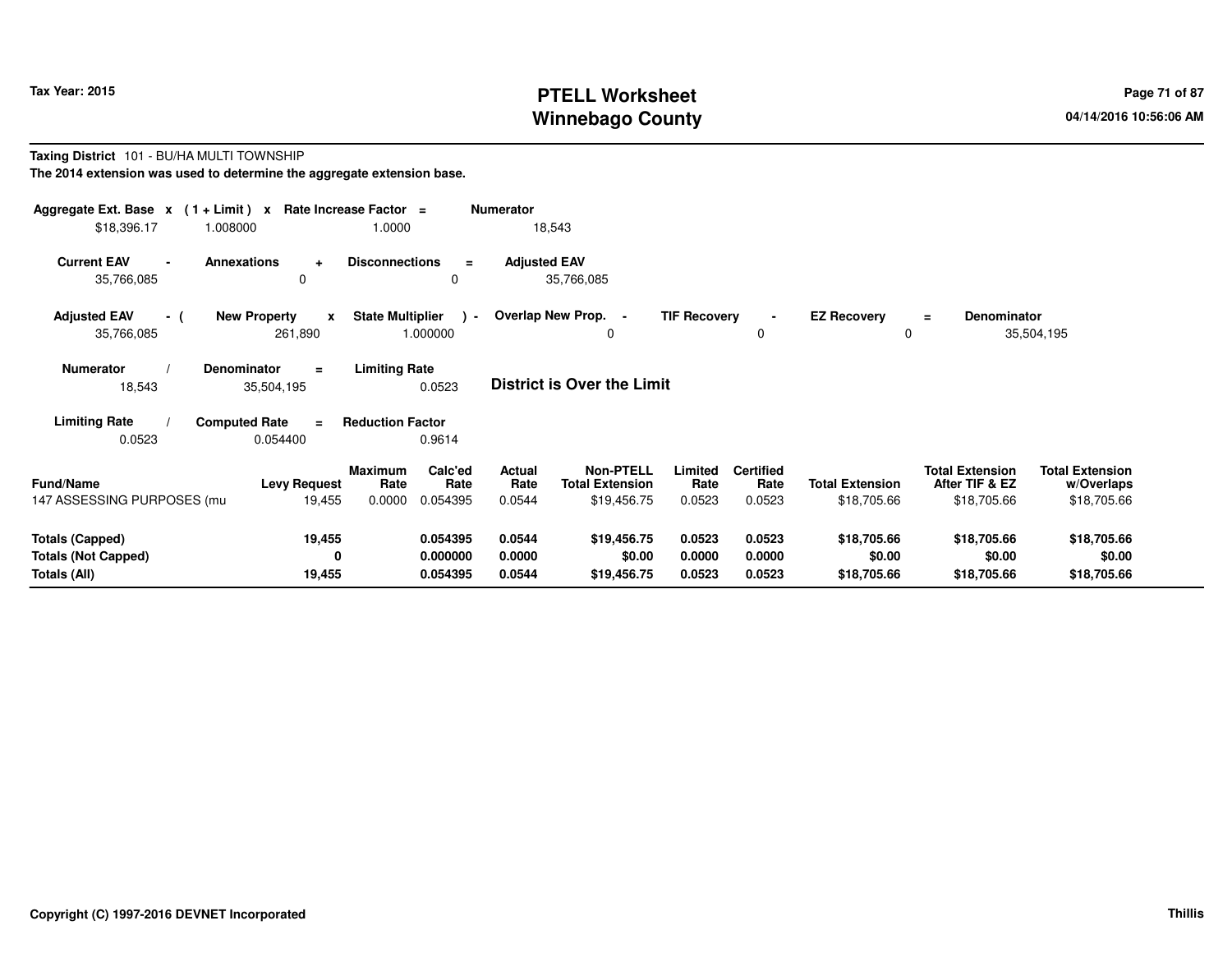# **PTELL Worksheet Tax Year: 2015 Page 72 of 87 Page 72 of 87 Winnebago County**

#### **Taxing District** 102 - DU/LA MULTI TOWNSHIP**The 2013 extension was used to determine the aggregate extension base.**

|                                   |                 | Aggregate Ext. Base $x$ (1 + Limit) x Rate Increase Factor = |                                              | <b>Numerator</b>                    |                     |        |                    |               |                                  |
|-----------------------------------|-----------------|--------------------------------------------------------------|----------------------------------------------|-------------------------------------|---------------------|--------|--------------------|---------------|----------------------------------|
| \$27,557.53                       |                 | 000800.1                                                     | 1.0000                                       | 27.778                              |                     |        |                    |               |                                  |
| <b>Current EAV</b><br>68,342,707  | $\blacksquare$  | <b>Annexations</b><br>$\ddot{}$<br>0                         | <b>Disconnections</b><br>$\equiv$<br>0       | <b>Adiusted EAV</b><br>68,342,707   |                     |        |                    |               |                                  |
| <b>Adjusted EAV</b><br>68,342,707 | $\sim$ 10 $\pm$ | <b>New Property</b><br>x<br>9,540                            | <b>State Multiplier</b><br>$\sim$<br>.000000 | Overlap New Prop. -<br>0            | <b>TIF Recovery</b> | $\sim$ | <b>EZ Recovery</b> | $\equiv$<br>0 | <b>Denominator</b><br>68,333,167 |
| <b>Numerator</b>                  |                 | <b>Denominator</b><br>$\equiv$                               | <b>Limiting Rate</b>                         | _ _ _ _ _ _ _ _ _ _ _ _ _ _ _ _ _ _ |                     |        |                    |               |                                  |

27,77868,333,167 0.0407 **District is Within the Limit**

| <b>Fund/Name</b><br>147 ASSESSING PURPOSES (mu | <b>Levy Request</b><br>27,500 | <b>Maximum</b><br>Rate<br>0.0000 | Calc'ed<br>Rate<br>0.040238 | Actual<br>Rate<br>0.0403 | <b>Non-PTELL</b><br><b>Total Extension</b><br>\$27.542.11 | .imited<br>Rate<br>0.0403 | Certified<br>Rate<br>0.0403 | <b>Total Extension</b><br>\$27.639.14 | <b>Total Extension</b><br>After TIF & EZ<br>\$27.542.11 | <b>Total Extension</b><br>w/Overlaps<br>\$27,542.11 |  |
|------------------------------------------------|-------------------------------|----------------------------------|-----------------------------|--------------------------|-----------------------------------------------------------|---------------------------|-----------------------------|---------------------------------------|---------------------------------------------------------|-----------------------------------------------------|--|
| Totals (Capped)                                | 27,500                        |                                  | 0.040238                    | 0.0403                   | \$27.542.11                                               | 0.0403                    | 0.0403                      | \$27,639.14                           | \$27.542.11                                             | \$27,542.11                                         |  |
| Totals (Not Capped)                            | 0                             |                                  | 0.000000                    | 0.0000                   | \$0.00                                                    | 0.0000                    | 0.0000                      | \$0.00                                | \$0.00                                                  | \$0.00                                              |  |
| Totals (All)                                   | 27,500                        |                                  | 0.040238                    | 0.0403                   | \$27.542.11                                               | 0.0403                    | 0.0403                      | \$27,639.14                           | \$27.542.11                                             | \$27,542.11                                         |  |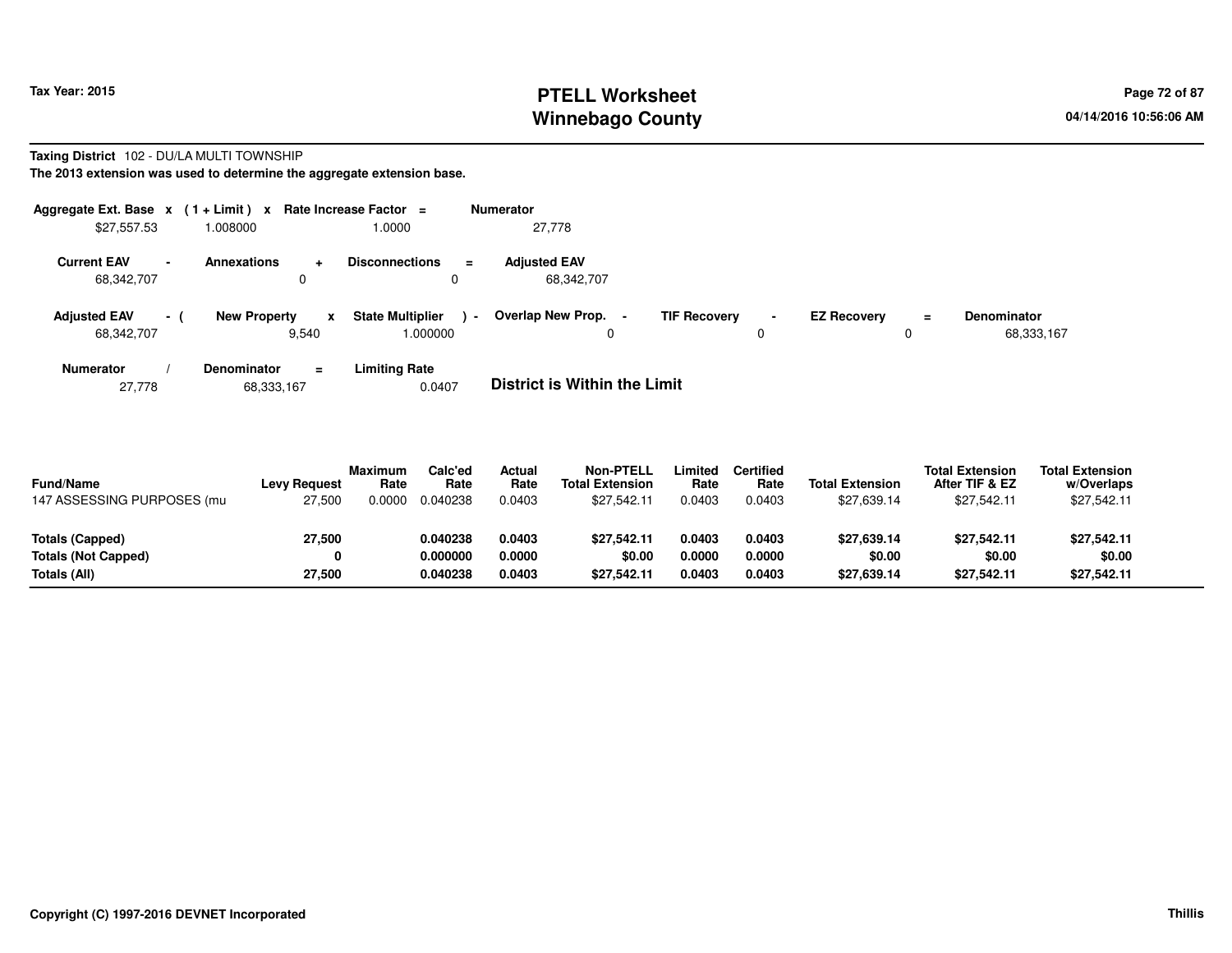# **PTELL Worksheet Tax Year: 2015 Page 73 of 87 Page 73 of 87 Winnebago County**

#### **Taxing District** 110 - BURRITT TWSP ROAD**The 2014 extension was used to determine the aggregate extension base.**

| Aggregate Ext. Base $x$ (1 + Limit)<br>\$48,631.00<br>1.008000 | Rate Increase Factor =<br>$\mathbf{x}$       | 1.0000                                        | <b>Numerator</b><br>49,020 |                                            |                     |                          |                         |                                          |                                      |
|----------------------------------------------------------------|----------------------------------------------|-----------------------------------------------|----------------------------|--------------------------------------------|---------------------|--------------------------|-------------------------|------------------------------------------|--------------------------------------|
| <b>Current EAV</b><br><b>Annexations</b><br>22,907,497         | ÷<br>0                                       | <b>Disconnections</b><br>$\equiv$<br>0        | <b>Adjusted EAV</b>        | 22,907,497                                 |                     |                          |                         |                                          |                                      |
| <b>Adjusted EAV</b><br>- (<br>22,907,497                       | <b>New Property</b><br>x<br>129,098          | <b>State Multiplier</b><br>$\sim$<br>1.000000 | Overlap New Prop. -        | 0                                          | <b>TIF Recovery</b> | 0                        | <b>EZ Recovery</b><br>0 | Denominator<br>$\equiv$                  | 22,778,399                           |
| <b>Numerator</b><br><b>Denominator</b><br>49,020               | $=$<br>22,778,399                            | <b>Limiting Rate</b><br>0.2152                |                            | <b>District is Over the Limit</b>          |                     |                          |                         |                                          |                                      |
| <b>Limiting Rate</b><br>0.2152                                 | <b>Computed Rate</b><br>$\equiv$<br>0.223100 | <b>Reduction Factor</b><br>0.9646             |                            |                                            |                     |                          |                         |                                          |                                      |
| Fund/Name                                                      | <b>Maximum</b><br><b>Levy Request</b>        | Calc'ed<br>Rate<br>Rate                       | Actual<br>Rate             | <b>Non-PTELL</b><br><b>Total Extension</b> | Limited<br>Rate     | <b>Certified</b><br>Rate | <b>Total Extension</b>  | <b>Total Extension</b><br>After TIF & EZ | <b>Total Extension</b><br>w/Overlaps |
| 007 ROAD AND BRIDGE                                            | 19,436                                       | 0.6600<br>0.084846                            | 0.0849                     | \$19,448.46                                | 0.0818              | 0.0818                   | \$18,738.33             | \$18,738.33                              | \$18,738.33                          |
| 008 BRIDGE CONST W/ COUNTY                                     | 4,975                                        | 0.2500<br>0.021718                            | 0.0218                     | \$4,993.83                                 | 0.0211              | 0.0211                   | \$4,833.48              | \$4,833.48                               | \$4,833.48                           |
| 009 PERMANENT ROAD                                             | 26,652                                       | 0.2500<br>0.116346                            | 0.1164                     | \$26,664.33                                | 0.1123              | 0.1123                   | \$25,725.12             | \$25,725.12                              | \$25,725.12                          |
| <b>Totals (Capped)</b>                                         | 51,063                                       | 0.222910                                      | 0.2231                     | \$51,106.62                                | 0.2152              | 0.2152                   | \$49,296.93             | \$49,296.93                              | \$49,296.93                          |
| <b>Totals (Not Capped)</b>                                     | 0                                            | 0.000000                                      | 0.0000                     | \$0.00                                     | 0.0000              | 0.0000                   | \$0.00                  | \$0.00                                   | \$0.00                               |
| Totals (All)                                                   | 51,063                                       | 0.222910                                      | 0.2231                     | \$51,106.62                                | 0.2152              | 0.2152                   | \$49,296.93             | \$49,296.93                              | \$49,296.93                          |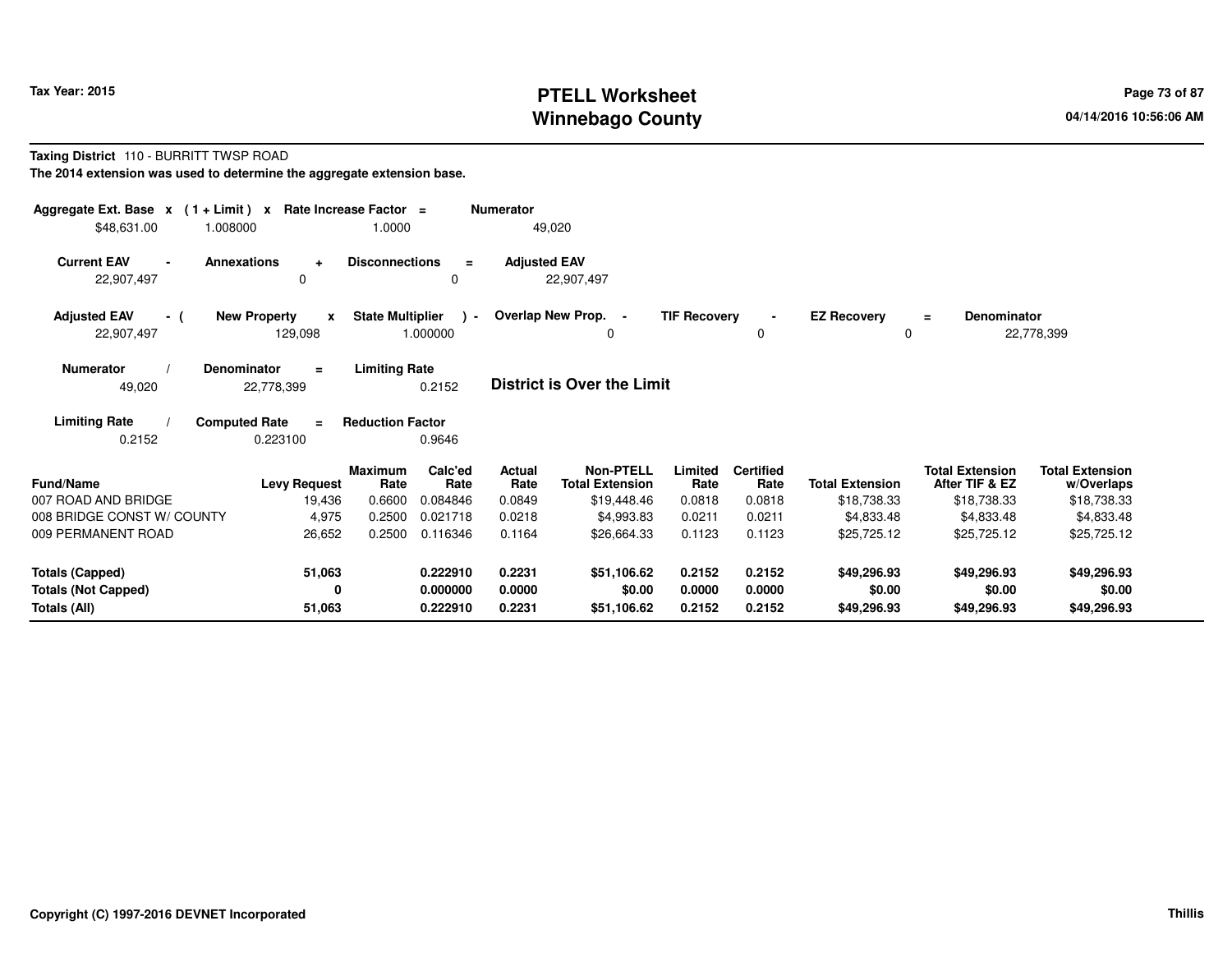# **PTELL Worksheet Tax Year: 2015 Page 74 of 87 Page 74 of 87 Winnebago County**

#### **Taxing District** 111 - CHERRY VALLEY TWSP ROAD**The 2013 extension was used to determine the aggregate extension base.**

| Aggregate Ext. Base $x$ (1 + Limit) $x$ Rate Increase Factor =<br>\$692,590.11<br>1.008000 |                                                        | 1.0000                  |                    | <b>Numerator</b><br>698,131 |                                            |                     |                          |                         |                                          |                                      |
|--------------------------------------------------------------------------------------------|--------------------------------------------------------|-------------------------|--------------------|-----------------------------|--------------------------------------------|---------------------|--------------------------|-------------------------|------------------------------------------|--------------------------------------|
| <b>Current EAV</b><br>$\blacksquare$<br>253,217,250                                        | <b>Annexations</b><br>$\ddot{\phantom{1}}$<br>$\Omega$ | <b>Disconnections</b>   | $\equiv$<br>0      | <b>Adjusted EAV</b>         | 253,217,250                                |                     |                          |                         |                                          |                                      |
| <b>Adjusted EAV</b><br>- (<br>253,217,250                                                  | <b>New Property</b><br>$\mathbf{x}$<br>372,243         | <b>State Multiplier</b> | $\sim$<br>1.000000 |                             | Overlap New Prop. -                        | <b>TIF Recovery</b> | $\blacksquare$<br>0      | <b>EZ Recovery</b><br>0 | <b>Denominator</b><br>$=$<br>252,845,007 |                                      |
| <b>Numerator</b><br>698,131                                                                | <b>Denominator</b><br>$=$<br>252,845,007               | <b>Limiting Rate</b>    | 0.2762             |                             | <b>District is Over the Limit</b>          |                     |                          |                         |                                          |                                      |
| <b>Limiting Rate</b><br>0.2762                                                             | <b>Computed Rate</b><br>$\equiv$<br>0.286800           | <b>Reduction Factor</b> | 0.9630             |                             |                                            |                     |                          |                         |                                          |                                      |
| Fund/Name                                                                                  | <b>Levy Request</b>                                    | <b>Maximum</b><br>Rate  | Calc'ed<br>Rate    | <b>Actual</b><br>Rate       | <b>Non-PTELL</b><br><b>Total Extension</b> | Limited<br>Rate     | <b>Certified</b><br>Rate | <b>Total Extension</b>  | <b>Total Extension</b><br>After TIF & EZ | <b>Total Extension</b><br>w/Overlaps |
| 007 ROAD AND BRIDGE                                                                        | 220,000                                                | 0.6600                  | 0.086882           | 0.0869                      | \$220,045.79                               | 0.0836              | 0.0836                   | \$213,408.65            | \$211,689.62                             | \$211,689.62                         |
| 008 BRIDGE CONST W/ COUNTY                                                                 | 2,000                                                  | 0.2500                  | 0.000790           | 0.0008                      | \$2,025.74                                 | 0.0008              | 0.0008                   | \$2,042.19              | \$2,025.74                               | \$2,025.74                           |
| 009 PERMANENT ROAD                                                                         | 504,000                                                | 0.2500                  | 0.199039           | 0.1991                      | \$504,155.54                               | 0.1918              | 0.1918                   | \$489,614.57            | \$485,670.69                             | \$485,670.69                         |
| <b>Totals (Capped)</b>                                                                     | 726,000                                                |                         | 0.286711           | 0.2868                      | \$726,227.07                               | 0.2762              | 0.2762                   | \$705,065.40            | \$699,386.05                             | \$699,386.05                         |
| <b>Totals (Not Capped)</b>                                                                 | 0                                                      |                         | 0.000000           | 0.0000                      | \$0.00                                     | 0.0000              | 0.0000                   | \$0.00                  | \$0.00                                   | \$0.00                               |
| Totals (All)                                                                               | 726,000                                                |                         | 0.286711           | 0.2868                      | \$726,227.07                               | 0.2762              | 0.2762                   | \$705,065.40            | \$699,386.05                             | \$699,386.05                         |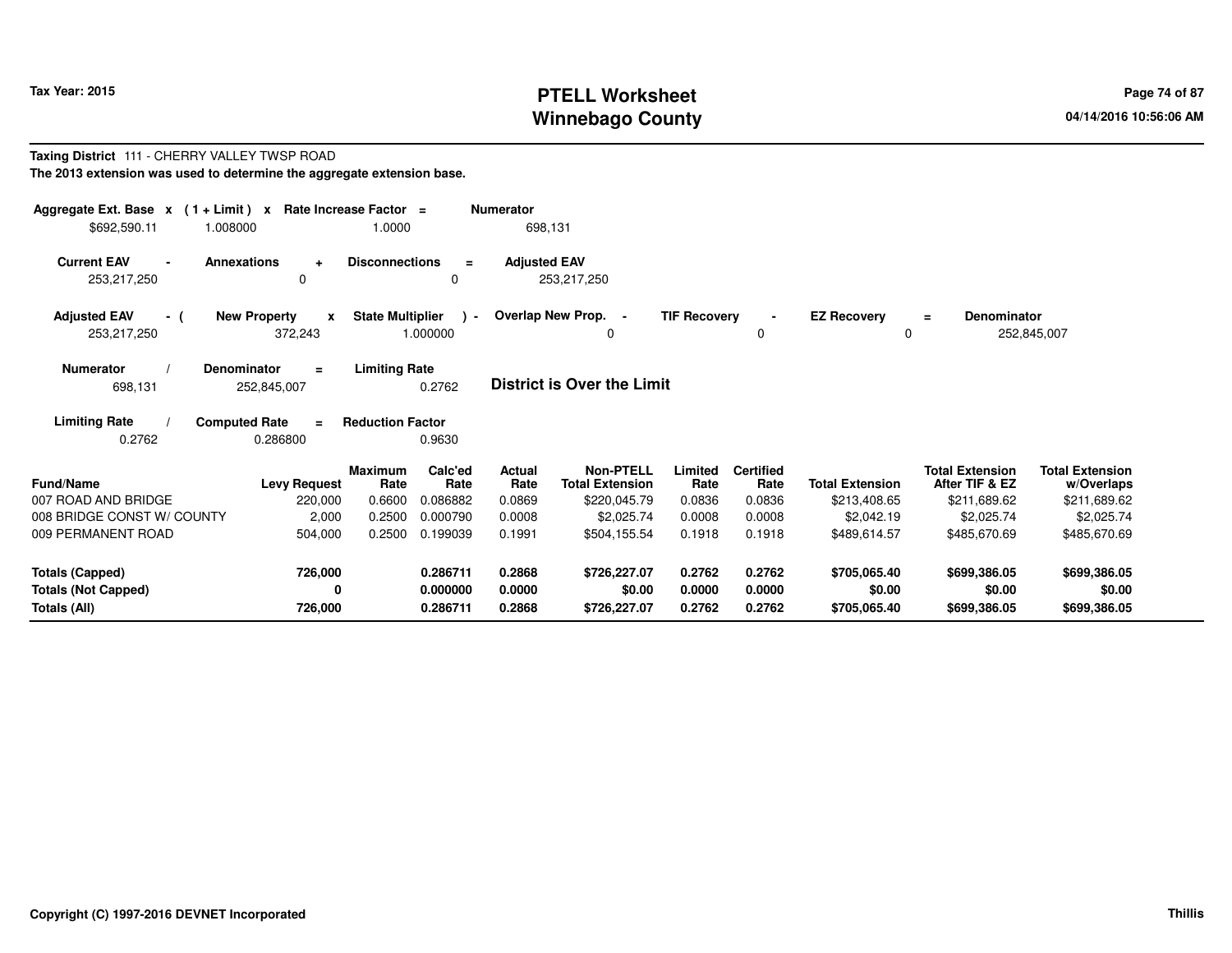# **PTELL Worksheet Tax Year: 2015 Page 75 of 87 Page 75 of 87 Winnebago County**

#### **Taxing District** 112 - DURAND TWSP ROAD**The 2014 extension was used to determine the aggregate extension base.**

| Aggregate Ext. Base $x$ (1 + Limit) $x$<br>\$101,943.51<br>1.008000      | Rate Increase Factor =                       | 1.0000                                               | <b>Numerator</b><br>102,759 |                                            |                            |                            |                                        |                                          |                                        |
|--------------------------------------------------------------------------|----------------------------------------------|------------------------------------------------------|-----------------------------|--------------------------------------------|----------------------------|----------------------------|----------------------------------------|------------------------------------------|----------------------------------------|
| <b>Current EAV</b><br><b>Annexations</b><br>$\blacksquare$<br>36,125,709 | $\ddot{\phantom{1}}$<br>$\mathbf 0$          | <b>Disconnections</b><br>$\equiv$<br>0               | <b>Adjusted EAV</b>         | 36,125,709                                 |                            |                            |                                        |                                          |                                        |
| <b>Adjusted EAV</b><br>- (<br>36,125,709                                 | <b>New Property</b><br>X<br>$\Omega$         | <b>State Multiplier</b><br>$\rightarrow$<br>1.000000 |                             | Overlap New Prop. -<br>0                   | <b>TIF Recovery</b>        | $\blacksquare$<br>0        | <b>EZ Recovery</b><br>0                | <b>Denominator</b><br>$\equiv$           | 36,125,709                             |
| <b>Numerator</b><br>Denominator<br>102,759                               | $\equiv$<br>36,125,709                       | <b>Limiting Rate</b><br>0.2845                       |                             | <b>District is Over the Limit</b>          |                            |                            |                                        |                                          |                                        |
| <b>Limiting Rate</b><br>0.2845                                           | <b>Computed Rate</b><br>$\equiv$<br>0.296300 | <b>Reduction Factor</b><br>0.9602                    |                             |                                            |                            |                            |                                        |                                          |                                        |
| <b>Fund/Name</b>                                                         | <b>Levy Request</b>                          | Calc'ed<br><b>Maximum</b><br>Rate<br>Rate            | <b>Actual</b><br>Rate       | <b>Non-PTELL</b><br><b>Total Extension</b> | Limited<br>Rate            | <b>Certified</b><br>Rate   | <b>Total Extension</b>                 | <b>Total Extension</b><br>After TIF & EZ | <b>Total Extension</b><br>w/Overlaps   |
| 007 ROAD AND BRIDGE                                                      | 28,818                                       | 0.6600<br>0.079771                                   | 0.0798                      | \$28,828.32                                | 0.0765                     | 0.0765                     | \$27,820.35                            | \$27,636.17                              | \$27,636.17                            |
| 008 BRIDGE CONST W/ COUNTY                                               | 2,197                                        | 0.2500<br>0.006082                                   | 0.0061                      | \$2,203.67                                 | 0.0059                     | 0.0059                     | \$2,145.62                             | \$2.131.42                               | \$2,131.42                             |
| 009 PERMANENT ROAD                                                       | 67,257                                       | 0.2500<br>0.186175                                   | 0.1862                      | \$67,266.07                                | 0.1788                     | 0.1788                     | \$65,023.26                            | \$64.592.77                              | \$64,592.77                            |
| 010 EQUIPMENT AND BUILDING                                               | 8,728                                        | 0.1000<br>0.024160                                   | 0.0242                      | \$8.742.42                                 | 0.0233                     | 0.0233                     | \$8,473.39                             | \$8,417.29                               | \$8,417.29                             |
| <b>Totals (Capped)</b><br><b>Totals (Not Capped)</b><br>Totals (All)     | 107,000<br>0<br>107,000                      | 0.296188<br>0.000000<br>0.296188                     | 0.2963<br>0.0000<br>0.2963  | \$107,040.48<br>\$0.00<br>\$107,040.48     | 0.2845<br>0.0000<br>0.2845 | 0.2845<br>0.0000<br>0.2845 | \$103,462.62<br>\$0.00<br>\$103,462.62 | \$102,777.65<br>\$0.00<br>\$102,777.65   | \$102,777.65<br>\$0.00<br>\$102,777.65 |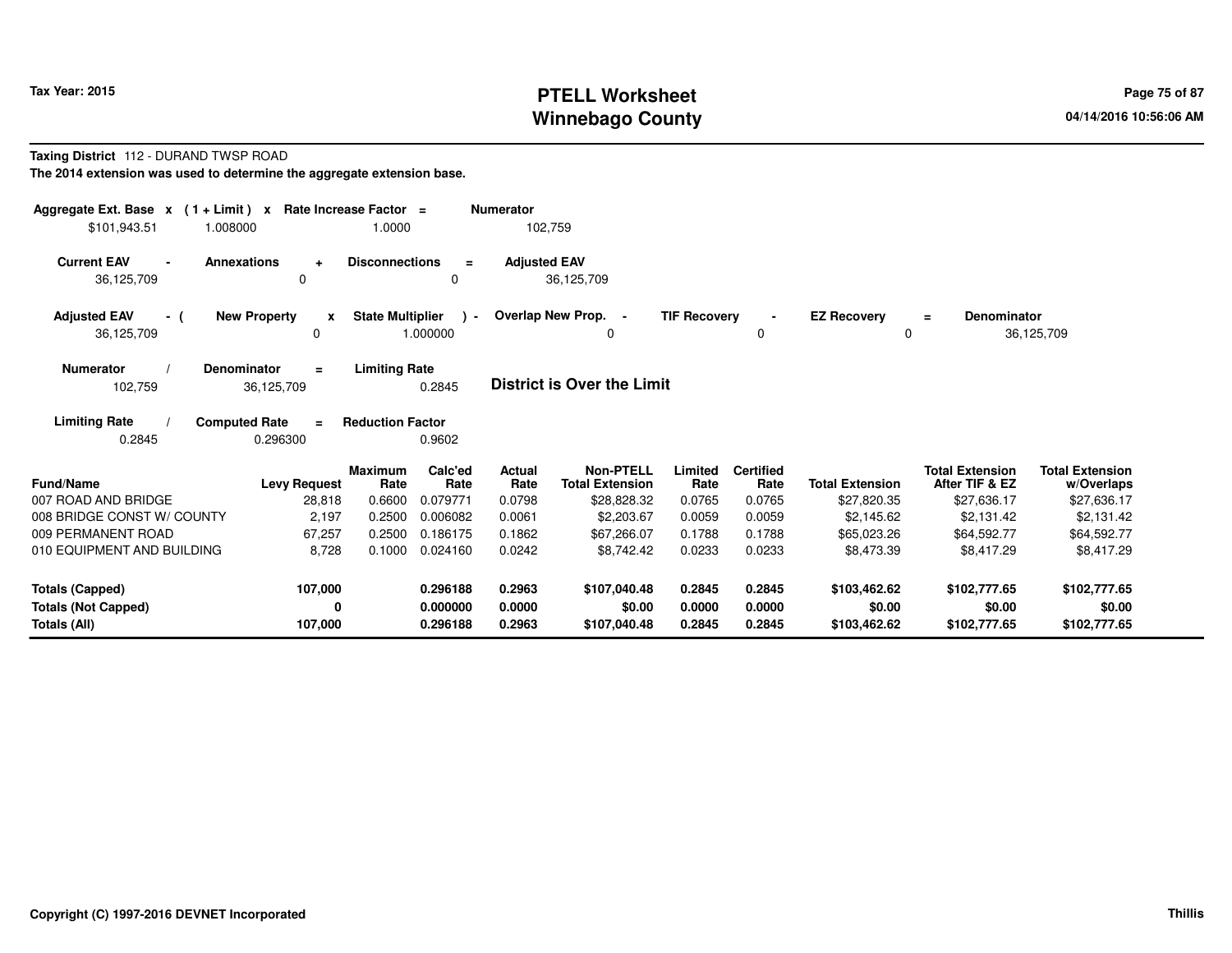# **PTELL Worksheet Tax Year: 2015 Page 76 of 87 Page 76 of 87 Winnebago County**

#### **Taxing District** 113 - HARLEM TWSP ROAD**The 2014 extension was used to determine the aggregate extension base.**

| Aggregate Ext. Base $x$ (1 + Limit) x Rate Increase Factor =<br>\$258,269.96 | 1.008000                                         | 1.0000                                                          | <b>Numerator</b><br>260,336        |                                                                                         |                                    |                                        |                                                          |                                                      |
|------------------------------------------------------------------------------|--------------------------------------------------|-----------------------------------------------------------------|------------------------------------|-----------------------------------------------------------------------------------------|------------------------------------|----------------------------------------|----------------------------------------------------------|------------------------------------------------------|
| <b>Current EAV</b><br>539,402,411                                            | <b>Annexations</b><br>$\ddot{\phantom{1}}$<br>0  | <b>Disconnections</b><br>$\equiv$<br>0                          | <b>Adjusted EAV</b><br>539,402,411 |                                                                                         |                                    |                                        |                                                          |                                                      |
| <b>Adjusted EAV</b><br>- (<br>539,402,411                                    | <b>New Property</b><br>$\mathbf{x}$<br>4,446,141 | <b>State Multiplier</b><br>$\sim$<br>1.000000                   | Overlap New Prop. -                | <b>TIF Recovery</b><br>0                                                                | 0                                  | <b>EZ Recovery</b><br>0                | <b>Denominator</b><br>$\equiv$                           | 534,956,270                                          |
| <b>Numerator</b><br>260,336                                                  | <b>Denominator</b><br>$=$<br>534,956,270         | <b>Limiting Rate</b><br>0.0487                                  | <b>District is Over the Limit</b>  |                                                                                         |                                    |                                        |                                                          |                                                      |
| <b>Limiting Rate</b><br>0.0487                                               | <b>Computed Rate</b><br>$=$<br>0.049000          | <b>Reduction Factor</b><br>0.9939                               |                                    |                                                                                         |                                    |                                        |                                                          |                                                      |
| <b>Fund/Name</b><br>007 ROAD AND BRIDGE                                      | <b>Levy Request</b><br>264,000                   | Calc'ed<br><b>Maximum</b><br>Rate<br>Rate<br>0.6600<br>0.048943 | <b>Actual</b><br>Rate<br>0.0490    | <b>Non-PTELL</b><br>Limited<br><b>Total Extension</b><br>Rate<br>\$264,307.18<br>0.0487 | <b>Certified</b><br>Rate<br>0.0487 | <b>Total Extension</b><br>\$274,997.48 | <b>Total Extension</b><br>After TIF & EZ<br>\$262,688.97 | <b>Total Extension</b><br>w/Overlaps<br>\$262,688.97 |
| <b>Totals (Capped)</b><br><b>Totals (Not Capped)</b><br>Totals (All)         | 264,000<br>0<br>264,000                          | 0.048943<br>0.000000<br>0.048943                                | 0.0490<br>0.0000<br>0.0490         | \$264,307.18<br>0.0487<br>\$0.00<br>0.0000<br>0.0487<br>\$264,307.18                    | 0.0487<br>0.0000<br>0.0487         | \$274,997.48<br>\$0.00<br>\$274,997.48 | \$262,688.97<br>\$0.00<br>\$262,688.97                   | \$262,688.97<br>\$0.00<br>\$262,688.97               |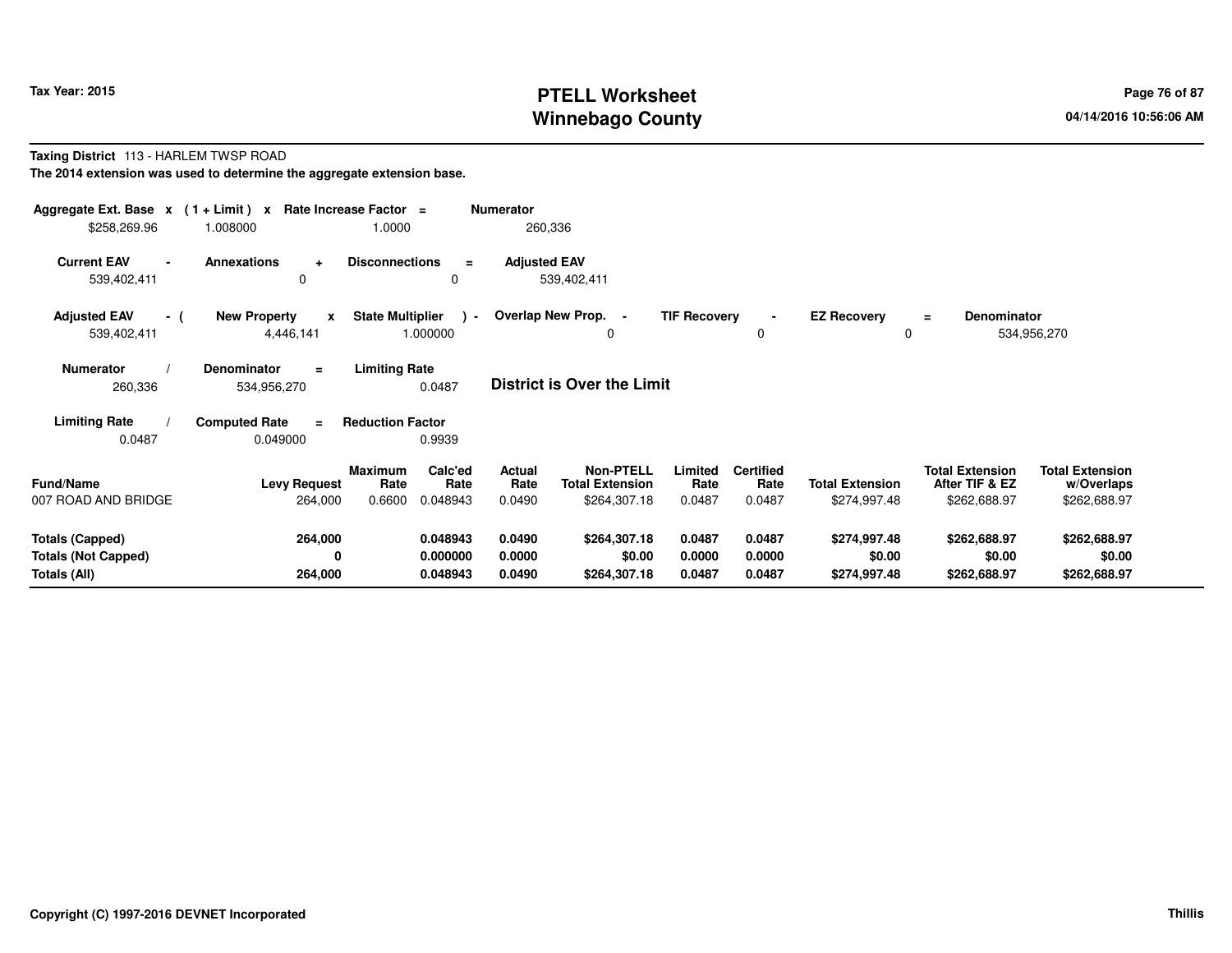# **PTELL Worksheet Tax Year: 2015 Page 77 of 87 Page 77 of 87 Winnebago County**

#### **Taxing District** 114 - HARRISON TWSP ROAD**The 2014 extension was used to determine the aggregate extension base.**

| Aggregate Ext. Base $x$ (1 + Limit) $x$<br>\$28,140.53<br>1.008000   | Rate Increase Factor =                             | 1.0000                                                          | <b>Numerator</b>                | 28,366                                             |                            |                                    |                                       |                                                         |                                                     |
|----------------------------------------------------------------------|----------------------------------------------------|-----------------------------------------------------------------|---------------------------------|----------------------------------------------------|----------------------------|------------------------------------|---------------------------------------|---------------------------------------------------------|-----------------------------------------------------|
| <b>Current EAV</b><br>Annexations<br>$\blacksquare$<br>12,858,588    | $\ddot{\phantom{1}}$<br>0                          | <b>Disconnections</b><br>$\equiv$<br>0                          | <b>Adjusted EAV</b>             | 12,858,588                                         |                            |                                    |                                       |                                                         |                                                     |
| <b>Adjusted EAV</b><br>- (<br>12,858,588                             | <b>New Property</b><br>$\boldsymbol{x}$<br>132,792 | <b>State Multiplier</b><br>$\sim$<br>1.000000                   |                                 | Overlap New Prop. -<br>0                           | <b>TIF Recovery</b>        | 0                                  | <b>EZ Recovery</b><br>0               | <b>Denominator</b><br>$\equiv$                          | 12,725,796                                          |
| <b>Numerator</b><br>28,366                                           | Denominator<br>$\equiv$<br>12,725,796              | <b>Limiting Rate</b><br>0.2229                                  |                                 | <b>District is Over the Limit</b>                  |                            |                                    |                                       |                                                         |                                                     |
| <b>Limiting Rate</b><br>0.2229                                       | <b>Computed Rate</b><br>$\equiv$<br>0.229600       | <b>Reduction Factor</b><br>0.9708                               |                                 |                                                    |                            |                                    |                                       |                                                         |                                                     |
| <b>Fund/Name</b><br>007 ROAD AND BRIDGE                              | <b>Levy Request</b><br>29,520                      | Calc'ed<br><b>Maximum</b><br>Rate<br>Rate<br>0.6600<br>0.229574 | <b>Actual</b><br>Rate<br>0.2296 | Non-PTELL<br><b>Total Extension</b><br>\$29,523.32 | Limited<br>Rate<br>0.2229  | <b>Certified</b><br>Rate<br>0.2229 | <b>Total Extension</b><br>\$28,661.79 | <b>Total Extension</b><br>After TIF & EZ<br>\$28,661.79 | <b>Total Extension</b><br>w/Overlaps<br>\$28,661.79 |
| 008 BRIDGE CONST W/ COUNTY                                           | $\Omega$                                           | 0.2500<br>0.000000                                              | 0.0000                          | \$0.00                                             | 0.0000                     | 0.0000                             | \$0.00                                | \$0.00                                                  | \$0.00                                              |
| <b>Totals (Capped)</b><br><b>Totals (Not Capped)</b><br>Totals (All) | 29,520<br>0<br>29,520                              | 0.229574<br>0.000000<br>0.229574                                | 0.2296<br>0.0000<br>0.2296      | \$29,523.32<br>\$0.00<br>\$29,523.32               | 0.2229<br>0.0000<br>0.2229 | 0.2229<br>0.0000<br>0.2229         | \$28,661.79<br>\$0.00<br>\$28,661.79  | \$28,661.79<br>\$0.00<br>\$28,661.79                    | \$28,661.79<br>\$0.00<br>\$28,661.79                |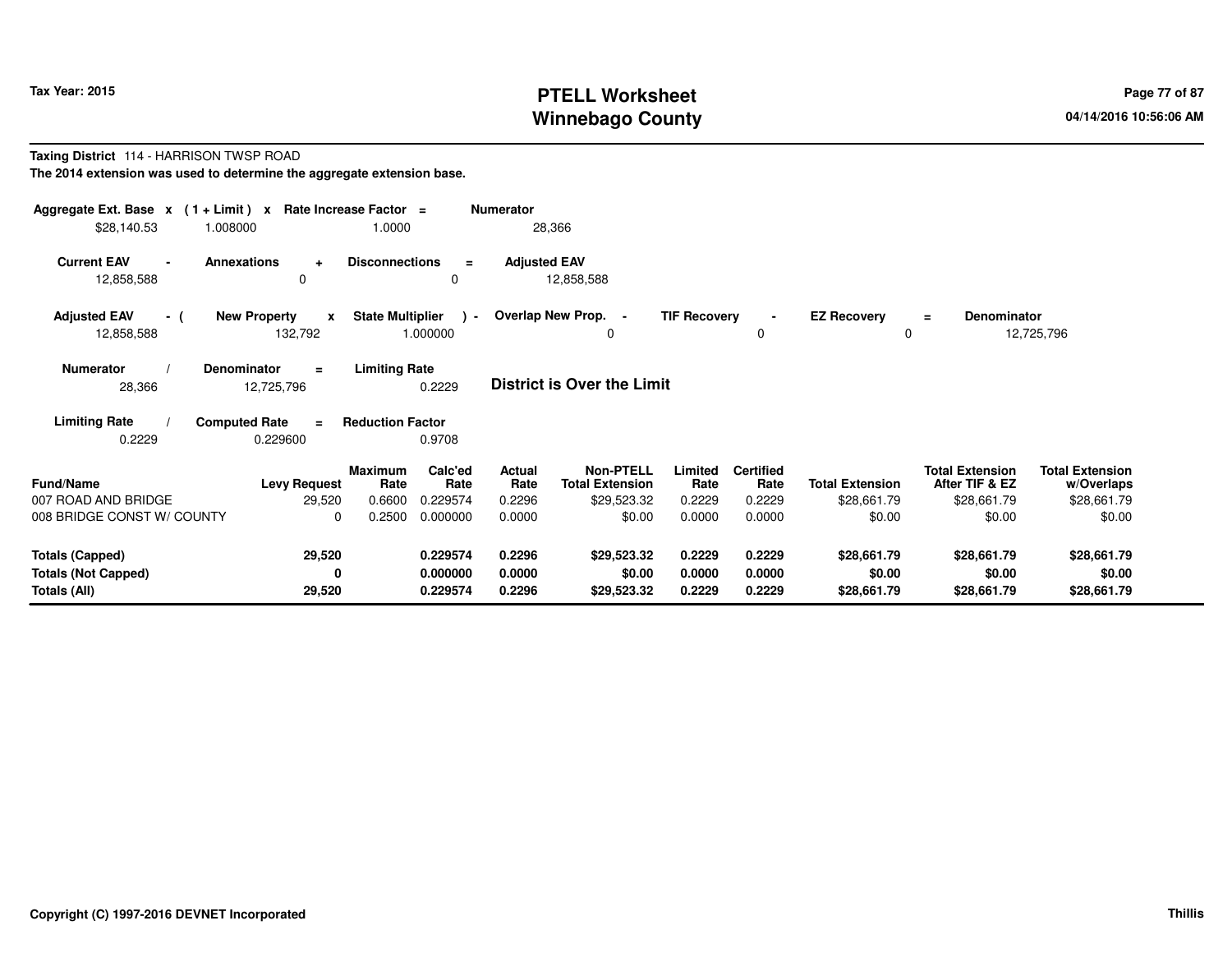# **PTELL Worksheet Tax Year: 2015 Page 78 of 87 Page 78 of 87 Winnebago County**

#### **Taxing District** 115 - LAONA TWSP ROAD

**The 2014 extension was used to determine the aggregate extension base.**

| Aggregate Ext. Base $x$ (1 + Limit) $x$ Rate Increase Factor =<br>\$66,618.53<br>1.008000 |                                              | 1.0000                            | <b>Numerator</b><br>67,151 |                                            |                     |                          |                         |                                          |                                      |
|-------------------------------------------------------------------------------------------|----------------------------------------------|-----------------------------------|----------------------------|--------------------------------------------|---------------------|--------------------------|-------------------------|------------------------------------------|--------------------------------------|
| <b>Current EAV</b>                                                                        | <b>Annexations</b><br>$\ddot{\phantom{1}}$   | <b>Disconnections</b><br>$\equiv$ | <b>Adjusted EAV</b>        |                                            |                     |                          |                         |                                          |                                      |
| 32,216,998                                                                                | 0                                            | 0                                 |                            | 32,216,998                                 |                     |                          |                         |                                          |                                      |
| <b>Adjusted EAV</b><br>- (<br>32,216,998                                                  | <b>New Property</b><br>$\mathbf{x}$<br>9,540 | State Multiplier ) -<br>1.000000  |                            | Overlap New Prop. -<br>0                   | <b>TIF Recovery</b> | $\sim$<br>0              | <b>EZ Recovery</b><br>0 | Denominator<br>$\equiv$                  | 32,207,458                           |
| <b>Numerator</b><br>67,151                                                                | <b>Denominator</b><br>$\equiv$<br>32,207,458 | <b>Limiting Rate</b><br>0.2085    |                            | <b>District is Over the Limit</b>          |                     |                          |                         |                                          |                                      |
| <b>Limiting Rate</b><br>0.2085                                                            | <b>Computed Rate</b><br>$\equiv$<br>0.210200 | <b>Reduction Factor</b><br>0.9919 |                            |                                            |                     |                          |                         |                                          |                                      |
| <b>Fund/Name</b>                                                                          | <b>Maximum</b><br><b>Levy Request</b>        | Calc'ed<br>Rate<br>Rate           | <b>Actual</b><br>Rate      | <b>Non-PTELL</b><br><b>Total Extension</b> | Limited<br>Rate     | <b>Certified</b><br>Rate | <b>Total Extension</b>  | <b>Total Extension</b><br>After TIF & EZ | <b>Total Extension</b><br>w/Overlaps |
| 007 ROAD AND BRIDGE                                                                       | 67,700                                       | 0.6600<br>0.210138                | 0.2102                     | \$67,720.13                                | 0.2085              | 0.2085                   | \$67,172.44             | \$67,172.44                              | \$67,172.44                          |
| 027 AUDIT                                                                                 | 0                                            | 0.0050<br>0.000000                | 0.0000                     | \$0.00                                     | 0.0000              | 0.0000                   | \$0.00                  | \$0.00                                   | \$0.00                               |
| 035 TORT JUDGMENTS, LIABILIT                                                              | $\Omega$                                     | 0.000000<br>0.0000                | 0.0000                     | \$0.00                                     | 0.0000              | 0.0000                   | \$0.00                  | \$0.00                                   | \$0.00                               |
| 047 SOCIAL SECURITY                                                                       | $\Omega$                                     | 0.000000<br>0.0000                | 0.0000                     | \$0.00                                     | 0.0000              | 0.0000                   | \$0.00                  | \$0.00                                   | \$0.00                               |
| <b>Totals (Capped)</b>                                                                    | 67,700                                       | 0.210138                          | 0.2102                     | \$67,720.13                                | 0.2085              | 0.2085                   | \$67,172.44             | \$67,172.44                              | \$67,172.44                          |
| <b>Totals (Not Capped)</b><br>Totals (All)                                                | 0<br>67,700                                  | 0.000000<br>0.210138              | 0.0000<br>0.2102           | \$0.00<br>\$67,720.13                      | 0.0000<br>0.2085    | 0.0000<br>0.2085         | \$0.00<br>\$67,172.44   | \$0.00<br>\$67,172.44                    | \$0.00<br>\$67,172.44                |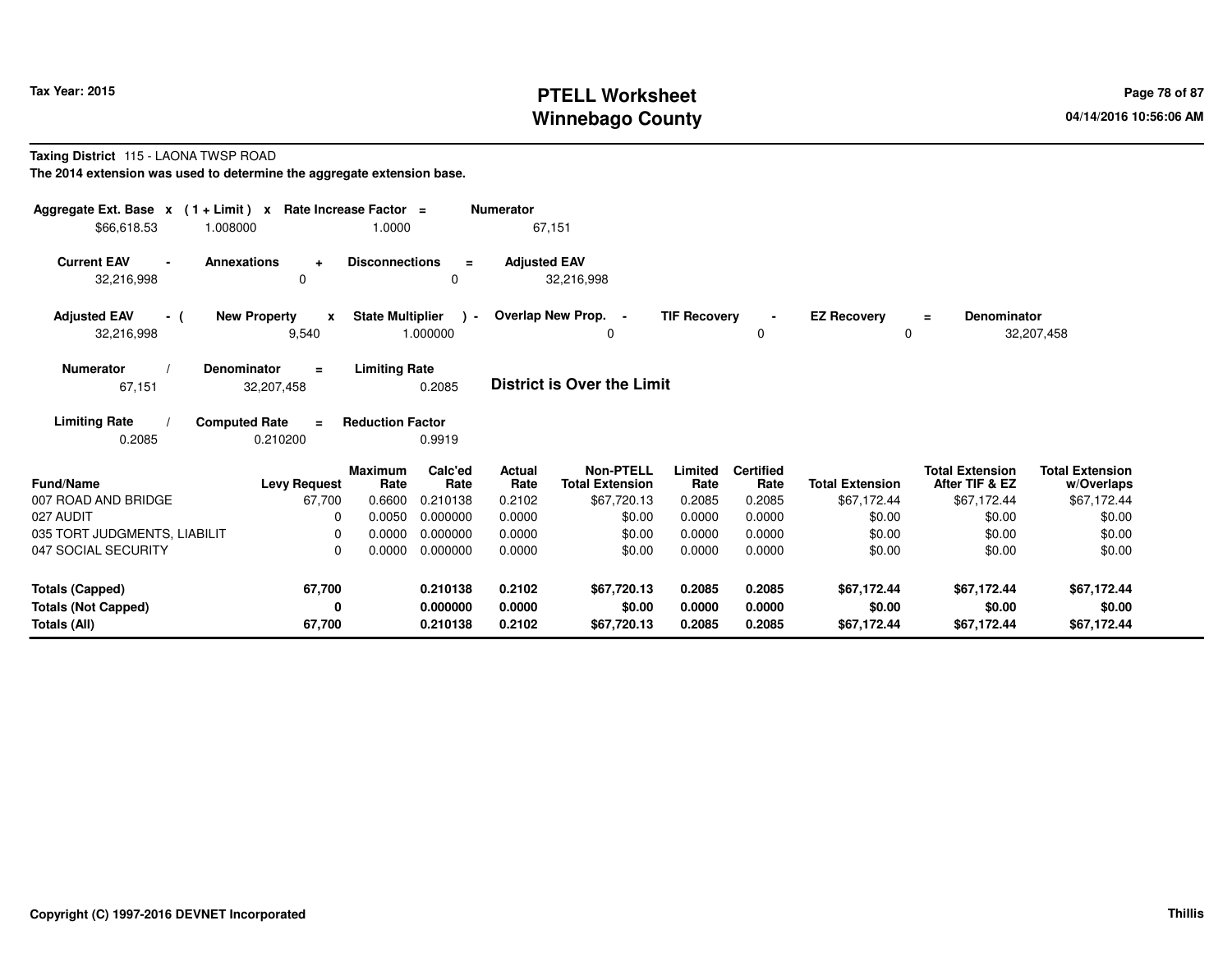# **PTELL Worksheet Tax Year: 2015 Page 79 of 87 Page 79 of 87 Winnebago County**

#### **Taxing District** 116 - OWEN TWSP ROAD

**The 2014 extension was used to determine the aggregate extension base.**

|                                   |                | Aggregate Ext. Base $x$ (1 + Limit) x Rate Increase Factor = |                                         |                | <b>Numerator</b>                    |                     |                |                    |         |                                  |
|-----------------------------------|----------------|--------------------------------------------------------------|-----------------------------------------|----------------|-------------------------------------|---------------------|----------------|--------------------|---------|----------------------------------|
| \$159,975.36                      |                | 008000.                                                      | 0000.                                   |                | 161,255                             |                     |                |                    |         |                                  |
| <b>Current EAV</b><br>77.490.142  | $\blacksquare$ | <b>Annexations</b><br>$\ddot{}$<br>0                         | <b>Disconnections</b>                   | $\equiv$       | <b>Adjusted EAV</b><br>77,490,142   |                     |                |                    |         |                                  |
| <b>Adjusted EAV</b><br>77.490.142 | $\sim$ 1       | <b>New Property</b><br>263.824                               | <b>State Multiplier</b><br>x<br>.000000 | $\blacksquare$ | Overlap New Prop.<br>0              | <b>TIF Recovery</b> | $\blacksquare$ | <b>EZ Recovery</b> | Ξ.<br>0 | <b>Denominator</b><br>77,226,318 |
| <b>Numerator</b>                  |                | <b>Denominator</b><br>$\equiv$                               | <b>Limiting Rate</b>                    |                | _ _ _ _ _ _ _ _ _ _ _ _ _ _ _ _ _ _ |                     |                |                    |         |                                  |

| 161.255 |  | 77,226,318 | 0.2089 | <b>District is Within the Limit</b> |
|---------|--|------------|--------|-------------------------------------|
|---------|--|------------|--------|-------------------------------------|

| <b>Fund/Name</b>             | <b>Levy Request</b> | <b>Maximum</b><br>Rate | Calc'ed<br>Rate | <b>Actual</b><br>Rate | Non-PTELL<br>Total Extension | Limited<br>Rate | <b>Certified</b><br>Rate | <b>Total Extension</b> | <b>Total Extension</b><br>After TIF & EZ | <b>Total Extension</b><br>w/Overlaps |
|------------------------------|---------------------|------------------------|-----------------|-----------------------|------------------------------|-----------------|--------------------------|------------------------|------------------------------------------|--------------------------------------|
| 007 ROAD AND BRIDGE          | 81,000              | 0.6600                 | 0.104529        | 0.1046                | \$81,054.69                  | 0.1046          | 0.1046                   | \$81,054.69            | \$81,054.69                              | \$81,054.69                          |
| 009 PERMANENT ROAD           | 68,600              | 0.2500                 | 0.088527        | 0.0886                | \$68,656.27                  | 0.0886          | 0.0886                   | \$68,656.27            | \$68,656.27                              | \$68,656.27                          |
| 035 TORT JUDGMENTS, LIABILIT | 7.000               | 0.0000                 | 0.009033        | 0.0091                | \$7.051.60                   | 0.0091          | 0.0091                   | \$7,051.60             | \$7,051.60                               | \$7,051.60                           |
| 047 SOCIAL SECURITY          | 5,000               | 0.0000                 | 0.006452        | 0.0065                | \$5,036.86                   | 0.0065          | 0.0065                   | \$5,036.86             | \$5,036.86                               | \$5,036.86                           |
| Totals (Capped)              | 161,600             |                        | 0.208541        | 0.2088                | \$161.799.42                 | 0.2088          | 0.2088                   | \$161,799.42           | \$161.799.42                             | \$161,799.42                         |
| <b>Totals (Not Capped)</b>   | 0                   |                        | 0.000000        | 0.0000                | \$0.00                       | 0.0000          | 0.0000                   | \$0.00                 | \$0.00                                   | \$0.00                               |
| Totals (All)                 | 161,600             |                        | 0.208541        | 0.2088                | \$161,799.42                 | 0.2088          | 0.2088                   | \$161,799.42           | \$161.799.42                             | \$161,799.42                         |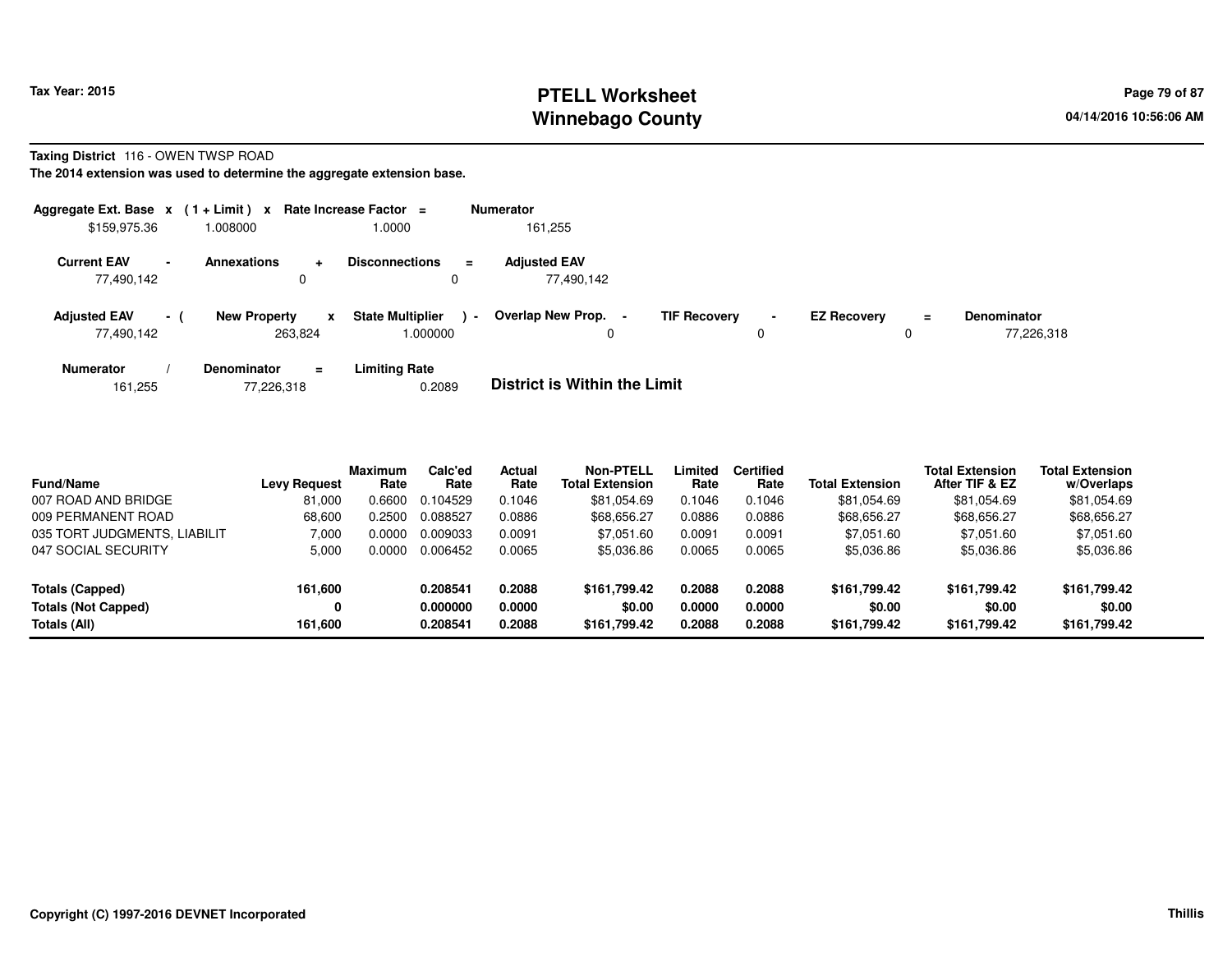# **PTELL Worksheet Tax Year: 2015 Page 80 of 87 PAGE 12 At 2016 Page 80 of 87 Winnebago County**

#### **Taxing District** 117 - PECATONICA TWSP ROAD**The 2014 extension was used to determine the aggregate extension base.**

| Aggregate Ext. Base $x$ (1 + Limit) $x$<br>\$120,070.37<br>1.008000 |                                              | Rate Increase Factor =<br>1.0000 |                                  | <b>Numerator</b><br>121,031 |                                            |                            |                            |                                        |                                          |                                        |
|---------------------------------------------------------------------|----------------------------------------------|----------------------------------|----------------------------------|-----------------------------|--------------------------------------------|----------------------------|----------------------------|----------------------------------------|------------------------------------------|----------------------------------------|
| <b>Current EAV</b><br>$\blacksquare$<br>64,814,018                  | <b>Annexations</b><br>$\ddot{}$<br>0         | <b>Disconnections</b>            | $\equiv$<br>$\Omega$             | <b>Adjusted EAV</b>         | 64,814,018                                 |                            |                            |                                        |                                          |                                        |
| <b>Adjusted EAV</b><br>- (<br>64,814,018                            | <b>New Property</b><br>X<br>231,177          | <b>State Multiplier</b>          | $\lambda$ -<br>1.000000          |                             | Overlap New Prop. -<br>0                   | <b>TIF Recovery</b>        | $\blacksquare$<br>$\Omega$ | <b>EZ Recovery</b><br>0                | <b>Denominator</b><br>$\equiv$           | 64,582,841                             |
| <b>Numerator</b><br>121,031                                         | Denominator<br>$\equiv$<br>64,582,841        | <b>Limiting Rate</b>             | 0.1874                           |                             | <b>District is Over the Limit</b>          |                            |                            |                                        |                                          |                                        |
| <b>Limiting Rate</b><br>0.1874                                      | <b>Computed Rate</b><br>$\equiv$<br>0.194600 | <b>Reduction Factor</b>          | 0.9630                           |                             |                                            |                            |                            |                                        |                                          |                                        |
| <b>Fund/Name</b>                                                    | <b>Levy Request</b>                          | <b>Maximum</b><br>Rate           | Calc'ed<br>Rate                  | <b>Actual</b><br>Rate       | <b>Non-PTELL</b><br><b>Total Extension</b> | Limited<br>Rate            | <b>Certified</b><br>Rate   | <b>Total Extension</b>                 | <b>Total Extension</b><br>After TIF & EZ | <b>Total Extension</b><br>w/Overlaps   |
| 007 ROAD AND BRIDGE                                                 | 46,000                                       | 0.6600                           | 0.070972                         | 0.0710                      | \$46,017.95                                | 0.0682                     | 0.0682                     | \$44,203.16                            | \$44,203.16                              | \$44,203.16                            |
| 009 PERMANENT ROAD                                                  | 24,000                                       | 0.2500                           | 0.037029                         | 0.0371                      | \$24,046.00                                | 0.0358                     | 0.0358                     | \$23,203.42                            | \$23,203.42                              | \$23,203.42                            |
| 010 EQUIPMENT AND BUILDING                                          | 50,000                                       | 0.1000                           | 0.077144                         | 0.0772                      | \$50,036.42                                | 0.0744                     | 0.0744                     | \$48,221.63                            | \$48,221.63                              | \$48,221.63                            |
| 035 TORT JUDGMENTS, LIABILIT                                        | 6,000                                        | 0.0000                           | 0.009257                         | 0.0093                      | \$6,027.70                                 | 0.0090                     | 0.0090                     | \$5,833.26                             | \$5,833.26                               | \$5,833.26                             |
| Totals (Capped)<br><b>Totals (Not Capped)</b><br>Totals (All)       | 126,000<br>0<br>126,000                      |                                  | 0.194402<br>0.000000<br>0.194402 | 0.1946<br>0.0000<br>0.1946  | \$126,128.07<br>\$0.00<br>\$126,128.07     | 0.1874<br>0.0000<br>0.1874 | 0.1874<br>0.0000<br>0.1874 | \$121,461.47<br>\$0.00<br>\$121,461.47 | \$121,461.47<br>\$0.00<br>\$121,461.47   | \$121,461.47<br>\$0.00<br>\$121,461.47 |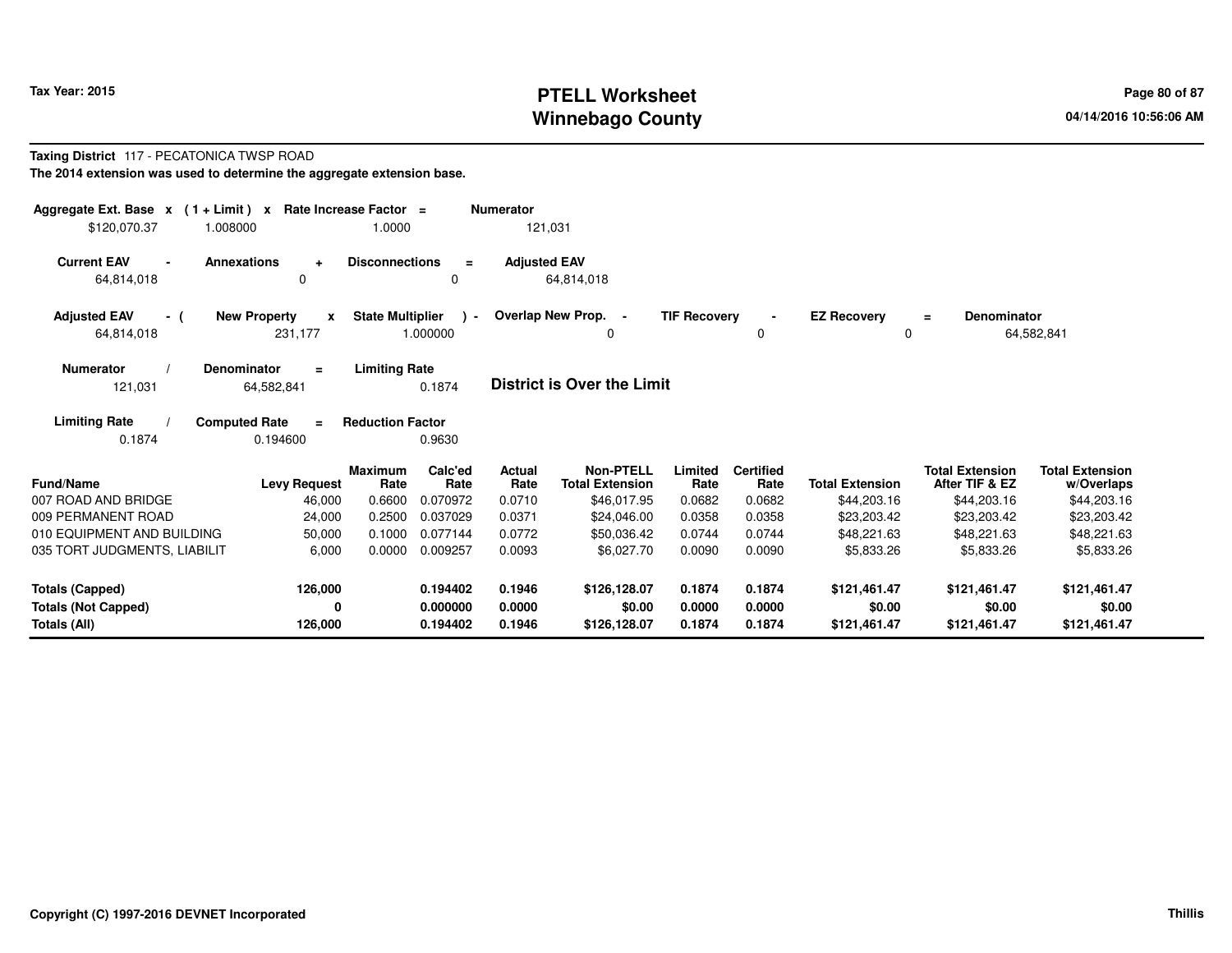# **PTELL Worksheet Tax Year: 2015 Page 81 of 87 PAGE 12 At 2016 Page 81 of 87 Winnebago County**

#### **Taxing District** 118 - ROCKFORD TWSP ROAD**The 2014 extension was used to determine the aggregate extension base.**

| Aggregate Ext. Base $x$ (1+Limit) $x$ |                |                     |     | Rate Increase Factor =            |        | <b>Numerator</b>                  |                     |                |                    |          |                    |
|---------------------------------------|----------------|---------------------|-----|-----------------------------------|--------|-----------------------------------|---------------------|----------------|--------------------|----------|--------------------|
| \$2,540,549.28                        |                | 008000.             |     | 1.0000                            |        | 2.560.874                         |                     |                |                    |          |                    |
| <b>Current EAV</b>                    | $\blacksquare$ | <b>Annexations</b>  |     | <b>Disconnections</b><br>$\equiv$ |        | <b>Adjusted EAV</b>               |                     |                |                    |          |                    |
| 1,731,155,096                         |                |                     |     | 0                                 |        | 1,731,155,096                     |                     |                |                    |          |                    |
| <b>Adjusted EAV</b>                   | $-1$           | <b>New Property</b> | X   | <b>State Multiplier</b>           | $\sim$ | Overlap New Prop.                 | <b>TIF Recovery</b> | $\blacksquare$ | <b>EZ Recovery</b> | $\equiv$ | <b>Denominator</b> |
| 1,731,155,096                         |                | 5.464.218           |     | 1.000000                          |        | 0                                 |                     |                | 145.864            |          | 1,725,545,014      |
| <b>Numerator</b>                      |                | Denominator         | $=$ | <b>Limiting Rate</b>              |        | _ _ _ _ _ _ _ _ _ _ _ _ _ _ _ _ _ |                     |                |                    |          |                    |

| 2,560,874 | 1,725,545,014 | 0.1485 | <b>District is Within the Limit</b> |
|-----------|---------------|--------|-------------------------------------|
|           |               |        |                                     |

| <b>Fund/Name</b><br>005 I. M. R. F.           | <b>Levy Request</b><br>64.181 | <b>Maximum</b><br>Rate<br>0.0000 | Calc'ed<br>Rate<br>0.003707 | Actual<br>Rate<br>0.0038 | Non-PTELL<br><b>Total Extension</b><br>\$65,783.89 | ∟imited<br>Rate<br>0.0038 | <b>Certified</b><br>Rate<br>0.0038 | <b>Total Extension</b><br>\$67,012.24 | <b>Total Extension</b><br>After TIF & EZ<br>\$65,783.89 | <b>Total Extension</b><br>w/Overlaps<br>\$65,783.89 |  |
|-----------------------------------------------|-------------------------------|----------------------------------|-----------------------------|--------------------------|----------------------------------------------------|---------------------------|------------------------------------|---------------------------------------|---------------------------------------------------------|-----------------------------------------------------|--|
| 007 ROAD AND BRIDGE                           | 2,503,043                     | 0.6600                           | 0.144588                    | 0.1446                   | \$2,503,250.27                                     | 0.1446                    | 0.1446                             | \$2,549,992.13                        | \$2,503,250.27                                          | \$2,503,250.27                                      |  |
| Totals (Capped)<br><b>Totals (Not Capped)</b> | 2,567,224                     |                                  | 0.148295<br>0.000000        | 0.1484<br>0.0000         | \$2,569,034.16<br>\$0.00                           | 0.1484<br>0.0000          | 0.1484<br>0.0000                   | \$2,617,004.37<br>\$0.00              | \$2,569,034.16<br>\$0.00                                | \$2,569,034.16<br>\$0.00                            |  |
| Totals (All)                                  | 2,567,224                     |                                  | 0.148295                    | 0.1484                   | \$2,569,034.16                                     | 0.1484                    | 0.1484                             | \$2,617,004.37                        | \$2,569,034.16                                          | \$2,569,034.16                                      |  |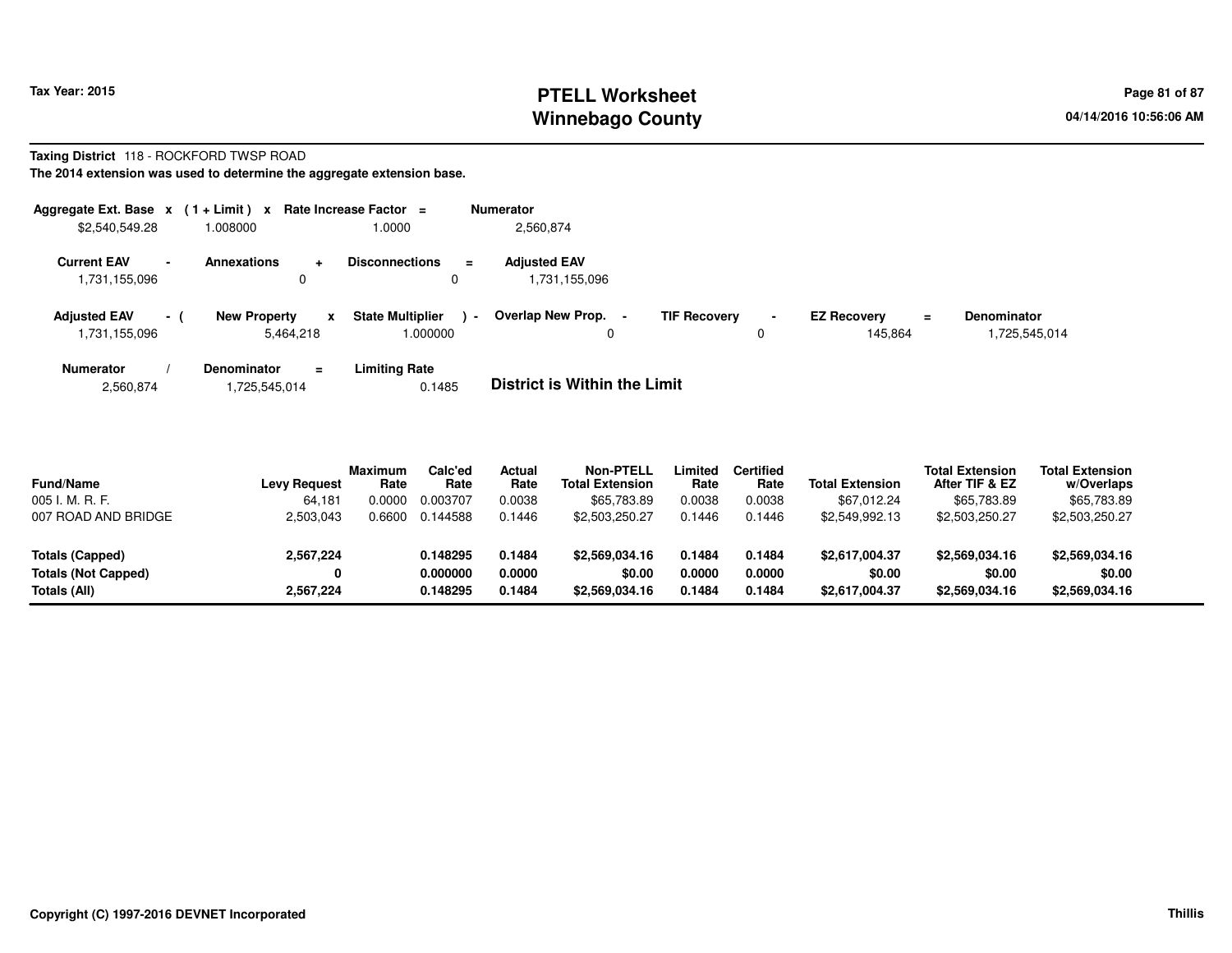# **PTELL Worksheet Tax Year: 2015 Page 82 of 87 Page 82 of 87 Winnebago County**

#### **Taxing District** 119 - ROCKTON TWSP ROAD**The 2014 extension was used to determine the aggregate extension base.**

| Aggregate Ext. Base $x$ (1 + Limit) $x$<br>\$371,577.52                                                                                      | 1.008000                                         | Rate Increase Factor =<br>1.0000 |                           | <b>Numerator</b><br>374,550 |                                            |                     |                          |                        |                                          |                                      |  |
|----------------------------------------------------------------------------------------------------------------------------------------------|--------------------------------------------------|----------------------------------|---------------------------|-----------------------------|--------------------------------------------|---------------------|--------------------------|------------------------|------------------------------------------|--------------------------------------|--|
| <b>Current EAV</b><br>233,588,319                                                                                                            | <b>Annexations</b><br>$\ddot{}$<br>0             | <b>Disconnections</b>            | $=$<br>0                  | <b>Adjusted EAV</b>         | 233,588,319                                |                     |                          |                        |                                          |                                      |  |
| <b>Adjusted EAV</b><br>- (<br>233,588,319                                                                                                    | <b>New Property</b><br>$\mathbf{x}$<br>1,074,021 | <b>State Multiplier</b>          | $\rightarrow$<br>1.000000 |                             | Overlap New Prop. -<br>0                   | <b>TIF Recovery</b> | 0                        | <b>EZ Recovery</b>     | Denominator<br>$\equiv$<br>0             | 232,514,298                          |  |
| Denominator<br><b>Limiting Rate</b><br><b>Numerator</b><br>$\equiv$<br><b>District is Over the Limit</b><br>0.1611<br>374,550<br>232,514,298 |                                                  |                                  |                           |                             |                                            |                     |                          |                        |                                          |                                      |  |
| <b>Limiting Rate</b><br>0.1611                                                                                                               | <b>Computed Rate</b><br>$\equiv$<br>0.169500     | <b>Reduction Factor</b>          | 0.9504                    |                             |                                            |                     |                          |                        |                                          |                                      |  |
| <b>Fund/Name</b>                                                                                                                             | <b>Levy Request</b>                              | Maximum<br>Rate                  | Calc'ed<br>Rate           | Actual<br>Rate              | <b>Non-PTELL</b><br><b>Total Extension</b> | Limited<br>Rate     | <b>Certified</b><br>Rate | <b>Total Extension</b> | <b>Total Extension</b><br>After TIF & EZ | <b>Total Extension</b><br>w/Overlaps |  |
| 007 ROAD AND BRIDGE                                                                                                                          | 100,000                                          | 0.6600                           | 0.042810                  | 0.0429                      | \$100,209.39                               | 0.0345              | 0.0345                   | \$82,085.53            | \$80,587.97                              | \$80,587.97                          |  |
| 009 PERMANENT ROAD                                                                                                                           | 295,587                                          | 0.2500                           | 0.126542                  | 0.1266                      | \$295,722.81                               | 0.1266              | 0.1266                   | \$301,218.20           | \$295,722.81                             | \$295,722.81                         |  |
| <b>Totals (Capped)</b>                                                                                                                       | 395,587                                          |                                  | 0.169352                  | 0.1695                      | \$395,932.20                               | 0.1611              | 0.1611                   | \$383,303.73           | \$376,310.78                             | \$376,310.78                         |  |
| <b>Totals (Not Capped)</b>                                                                                                                   | 0                                                |                                  | 0.000000                  | 0.0000                      | \$0.00                                     | 0.0000              | 0.0000                   | \$0.00                 | \$0.00                                   | \$0.00                               |  |
| Totals (All)                                                                                                                                 | 395,587                                          |                                  | 0.169352                  | 0.1695                      | \$395,932.20                               | 0.1611              | 0.1611                   | \$383,303.73           | \$376,310.78                             | \$376,310.78                         |  |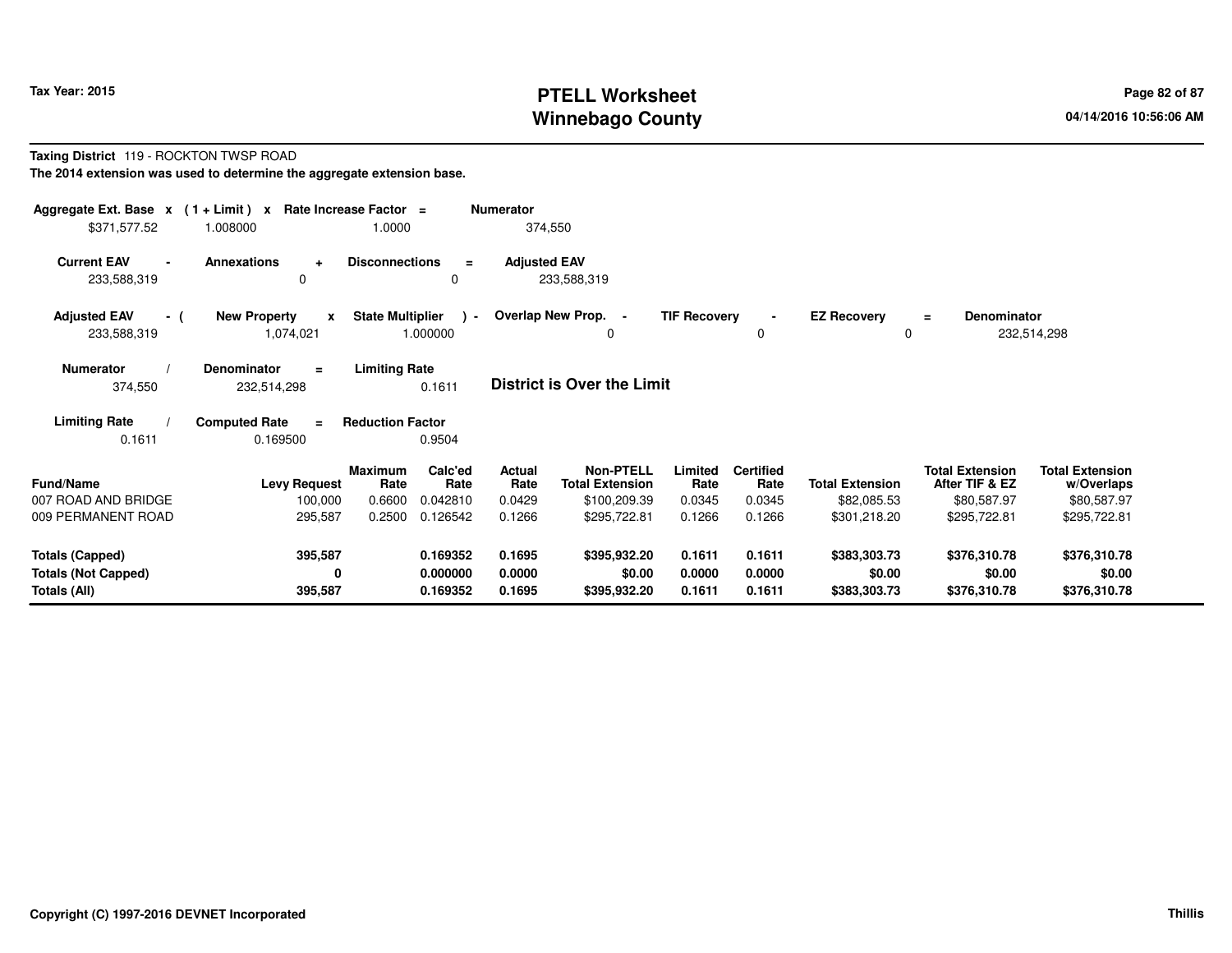# **PTELL Worksheet Tax Year: 2015 Page 83 of 87 Page 83 of 87 Winnebago County**

#### **Taxing District** 120 - ROSCOE TWSP ROAD**The 2014 extension was used to determine the aggregate extension base.**

| \$753,696.42                                                                                                                                                                                                                                                                                  | Aggregate Ext. Base $x$ (1 + Limit) $x$<br>Rate Increase Factor =<br><b>Numerator</b><br>759,726<br>1.0000<br>1.008000 |                         |                 |                |                                            |                 |                          |                        |                                          |                                      |  |  |
|-----------------------------------------------------------------------------------------------------------------------------------------------------------------------------------------------------------------------------------------------------------------------------------------------|------------------------------------------------------------------------------------------------------------------------|-------------------------|-----------------|----------------|--------------------------------------------|-----------------|--------------------------|------------------------|------------------------------------------|--------------------------------------|--|--|
| <b>Current EAV</b><br><b>Annexations</b><br><b>Disconnections</b><br><b>Adjusted EAV</b><br>$\ddot{}$<br>$\equiv$<br>417,618,774<br>417,618,774<br>0<br>0                                                                                                                                     |                                                                                                                        |                         |                 |                |                                            |                 |                          |                        |                                          |                                      |  |  |
| Overlap New Prop. -<br><b>Adjusted EAV</b><br><b>State Multiplier</b><br><b>TIF Recovery</b><br><b>EZ Recovery</b><br><b>New Property</b><br><b>Denominator</b><br>$\mathbf{x}$<br>$\sim$<br>- (<br>$\blacksquare$<br>Ξ<br>1.000000<br>413,755,504<br>417,618,774<br>3,863,270<br>0<br>0<br>0 |                                                                                                                        |                         |                 |                |                                            |                 |                          |                        |                                          |                                      |  |  |
| <b>Limiting Rate</b><br>Denominator<br><b>Numerator</b><br>$=$<br><b>District is Over the Limit</b><br>759,726<br>413,755,504<br>0.1837                                                                                                                                                       |                                                                                                                        |                         |                 |                |                                            |                 |                          |                        |                                          |                                      |  |  |
| <b>Limiting Rate</b><br>0.1837                                                                                                                                                                                                                                                                | <b>Computed Rate</b><br>$=$<br>0.188800                                                                                | <b>Reduction Factor</b> | 0.9730          |                |                                            |                 |                          |                        |                                          |                                      |  |  |
| <b>Fund/Name</b>                                                                                                                                                                                                                                                                              | <b>Levy Request</b>                                                                                                    | <b>Maximum</b><br>Rate  | Calc'ed<br>Rate | Actual<br>Rate | <b>Non-PTELL</b><br><b>Total Extension</b> | Limited<br>Rate | <b>Certified</b><br>Rate | <b>Total Extension</b> | <b>Total Extension</b><br>After TIF & EZ | <b>Total Extension</b><br>w/Overlaps |  |  |
| 007 ROAD AND BRIDGE                                                                                                                                                                                                                                                                           | 80,000                                                                                                                 | 0.6600                  | 0.019156        | 0.0192         | \$80,182.80                                | 0.0192          | 0.0192                   | \$80,216.08            | \$80,182.80                              | \$80,182.80                          |  |  |
| 008 BRIDGE CONST W/ COUNTY                                                                                                                                                                                                                                                                    | 1,000                                                                                                                  | 0.2500                  | 0.000240        | 0.0003         | \$1,252.86                                 | 0.0003          | 0.0003                   | \$1,253.38             | \$1,252.86                               | \$1,252.86                           |  |  |
| 009 PERMANENT ROAD                                                                                                                                                                                                                                                                            | 706,700                                                                                                                | 0.2500                  | 0.169221        | 0.1693         | \$707,028.58                               | 0.1642          | 0.1642                   | \$686,014.60           | \$685,730.03                             | \$685,730.03                         |  |  |
| <b>Totals (Capped)</b>                                                                                                                                                                                                                                                                        | 787,700                                                                                                                |                         | 0.188617        | 0.1888         | \$788,464.24                               | 0.1837          | 0.1837                   | \$767,484.06           | \$767,165.69                             | \$767,165.69                         |  |  |
| <b>Totals (Not Capped)</b>                                                                                                                                                                                                                                                                    | 0                                                                                                                      |                         | 0.000000        | 0.0000         | \$0.00                                     | 0.0000          | 0.0000                   | \$0.00                 | \$0.00                                   | \$0.00                               |  |  |
| Totals (All)                                                                                                                                                                                                                                                                                  | 787,700                                                                                                                |                         | 0.188617        | 0.1888         | \$788,464.24                               | 0.1837          | 0.1837                   | \$767,484.06           | \$767,165.69                             | \$767,165.69                         |  |  |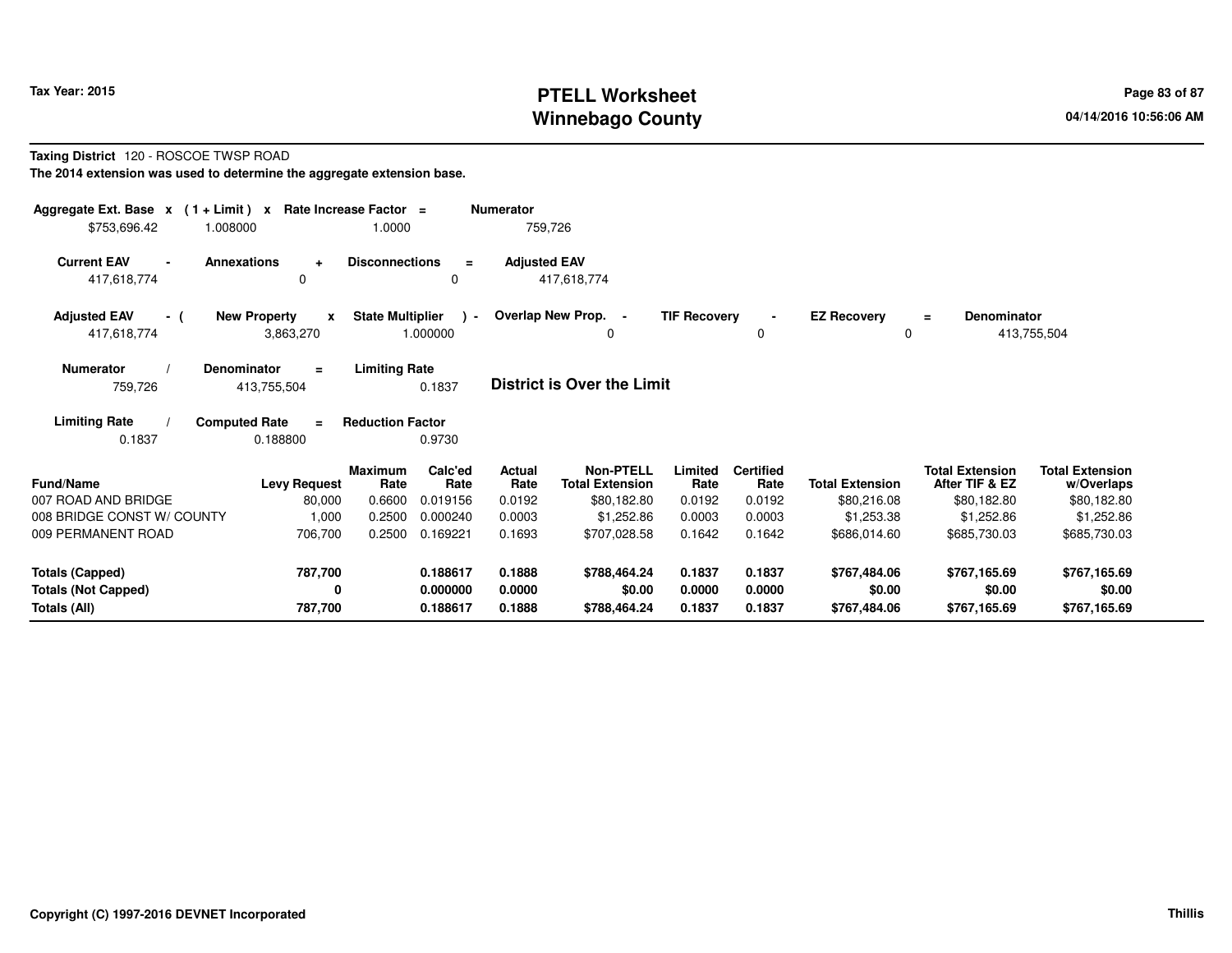# **PTELL Worksheet Tax Year: 2015 Page 84 of 87 Page 84 of 87 Winnebago County**

#### **Taxing District** 121 - SEWARD TWSP ROAD

**The 2014 extension was used to determine the aggregate extension base.**

| Aggregate Ext. Base $x$ (1+Limit) $x$ |                 |                               |           | Rate Increase Factor =             |          | <b>Numerator</b>                    |                     |             |                    |     |                                  |
|---------------------------------------|-----------------|-------------------------------|-----------|------------------------------------|----------|-------------------------------------|---------------------|-------------|--------------------|-----|----------------------------------|
| \$105,118.78                          |                 | 008000.                       |           | 1.0000                             |          | 105,960                             |                     |             |                    |     |                                  |
| <b>Current EAV</b><br>23,265,893      | $\blacksquare$  | <b>Annexations</b><br>0       | $\ddot{}$ | <b>Disconnections</b><br>0         | $\equiv$ | <b>Adjusted EAV</b><br>23,265,893   |                     |             |                    |     |                                  |
| <b>Adjusted EAV</b><br>23,265,893     | $\sim$ 10 $\pm$ | <b>New Property</b><br>85.567 | x         | <b>State Multiplier</b><br>000000. | $\sim$   | Overlap New Prop.                   | <b>TIF Recovery</b> | $\sim$<br>0 | <b>EZ Recovery</b> | $=$ | <b>Denominator</b><br>23,180,326 |
| <b>Numerator</b>                      |                 | <b>Denominator</b>            | Ξ.        | <b>Limiting Rate</b>               |          | _ _ _ _ _ _ _ _ _ _ _ _ _ _ _ _ _ _ |                     |             |                    |     |                                  |

| 23,180,326<br>105.960 | 0.4572 | <b>District is Within the Limit</b> |
|-----------------------|--------|-------------------------------------|
|-----------------------|--------|-------------------------------------|

| <b>Fund/Name</b>           | <b>Levy Request</b> | <b>Maximum</b><br>Rate | Calc'ed<br>Rate | Actual<br>Rate | <b>Non-PTELL</b><br><b>Total Extension</b> | Limited<br>Rate | <b>Certified</b><br>Rate | <b>Total Extension</b> | <b>Total Extension</b><br>After TIF & EZ | <b>Total Extension</b><br>w/Overlaps |  |
|----------------------------|---------------------|------------------------|-----------------|----------------|--------------------------------------------|-----------------|--------------------------|------------------------|------------------------------------------|--------------------------------------|--|
| 007 ROAD AND BRIDGE        | 44.340              | 0.6600                 | 0.190579        | 0.1906         | \$44,344.79                                | 0.1906          | 0.1906                   | \$44,344.79            | \$44,344.79                              | \$44,344.79                          |  |
| 008 BRIDGE CONST W/ COUNTY | 2.170               | .2500                  | 0.009327        | 0.0094         | \$2.186.99                                 | 0.0094          | 0.0094                   | \$2,186.99             | \$2.186.99                               | \$2,186.99                           |  |
| 009 PERMANENT ROAD         | 44.880              | .2500                  | 0.192900        | 0.1929         | \$44.879.91                                | 0.1929          | 0.1929                   | \$44.879.91            | \$44.879.91                              | \$44.879.91                          |  |
| 010 EQUIPMENT AND BUILDING | 10.560              | .1000                  | 0.045388        | 0.0454         | \$10,562.72                                | 0.0454          | 0.0454                   | \$10.562.72            | \$10,562.72                              | \$10,562.72                          |  |
| 047 SOCIAL SECURITY        | 3.160               | .0000                  | 0.013582        | 0.0136         | \$3,164.16                                 | 0.0136          | 0.0136                   | \$3,164.16             | \$3,164.16                               | \$3,164.16                           |  |
| Totals (Capped)            | 105.110             |                        | 0.451776        | 0.4519         | \$105.138.57                               | 0.4519          | 0.4519                   | \$105,138,57           | \$105,138.57                             | \$105,138.57                         |  |
| <b>Totals (Not Capped)</b> | 0                   |                        | 0.000000        | 0.0000         | \$0.00                                     | 0.0000          | 0.0000                   | \$0.00                 | \$0.00                                   | \$0.00                               |  |
| Totals (All)               | 105.110             |                        | 0.451776        | 0.4519         | \$105,138,57                               | 0.4519          | 0.4519                   | \$105,138,57           | \$105.138.57                             | \$105,138.57                         |  |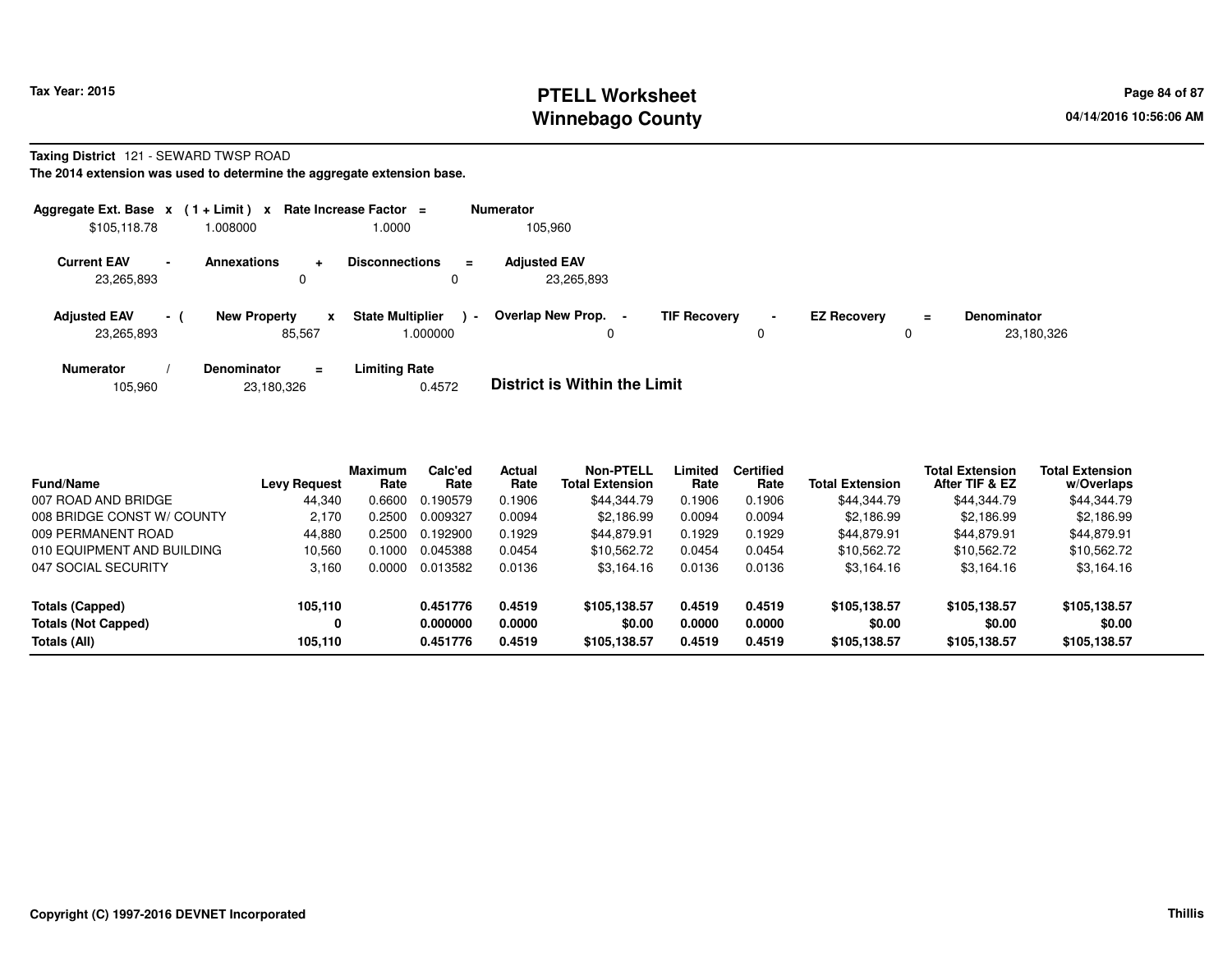# **PTELL Worksheet Tax Year: 2015 Page 85 of 87 Page 85 of 87 Winnebago County**

#### **Taxing District** 122 - SHIRLAND TWSP ROAD**The 2014 extension was used to determine the aggregate extension base.**

| Aggregate Ext. Base $x$ (1 + Limit) x Rate Increase Factor =<br>\$25,572.10<br>1.008000 |                                               | 1.0000                                             | <b>Numerator</b><br>25,777 |                                            |                     |                          |                                |                                          |                                      |
|-----------------------------------------------------------------------------------------|-----------------------------------------------|----------------------------------------------------|----------------------------|--------------------------------------------|---------------------|--------------------------|--------------------------------|------------------------------------------|--------------------------------------|
| <b>Current EAV</b><br><b>Annexations</b><br>21,079,283                                  | ÷<br>0                                        | <b>Disconnections</b><br>$\equiv$<br>0             | <b>Adjusted EAV</b>        | 21,079,283                                 |                     |                          |                                |                                          |                                      |
| <b>Adjusted EAV</b><br>- (<br>21,079,283                                                | <b>New Property</b><br>$\mathbf{x}$<br>99,156 | <b>State Multiplier</b><br>$\lambda$ -<br>1.000000 | Overlap New Prop. -        | $\Omega$                                   | <b>TIF Recovery</b> | $\blacksquare$<br>0      | <b>EZ Recovery</b><br>$\Omega$ | Denominator<br>$\equiv$                  | 20,980,127                           |
| <b>Numerator</b><br><b>Denominator</b><br>25,777                                        | $\equiv$<br>20,980,127                        | <b>Limiting Rate</b><br>0.1229                     |                            | <b>District is Over the Limit</b>          |                     |                          |                                |                                          |                                      |
| <b>Limiting Rate</b><br><b>Computed Rate</b><br>0.1229                                  | $=$<br>0.127400                               | <b>Reduction Factor</b><br>0.9647                  |                            |                                            |                     |                          |                                |                                          |                                      |
| <b>Fund/Name</b>                                                                        | <b>Maximum</b><br><b>Levy Request</b>         | Calc'ed<br>Rate<br>Rate                            | <b>Actual</b><br>Rate      | <b>Non-PTELL</b><br><b>Total Extension</b> | Limited<br>Rate     | <b>Certified</b><br>Rate | <b>Total Extension</b>         | <b>Total Extension</b><br>After TIF & EZ | <b>Total Extension</b><br>w/Overlaps |
| 007 ROAD AND BRIDGE                                                                     | 26,850                                        | 0.6600<br>0.127376                                 | 0.1274                     | \$26,855.01                                | 0.1229              | 0.1229                   | \$25,906.44                    | \$25,906.44                              | \$25,906.44                          |
| 008 BRIDGE CONST W/ COUNTY<br>009 PERMANENT ROAD                                        | $\Omega$<br>$\Omega$                          | 0.2500<br>0.000000<br>0.0000<br>0.000000           | 0.0000<br>0.0000           | \$0.00<br>\$0.00                           | 0.0000<br>0.0000    | 0.0000<br>0.0000         | \$0.00<br>\$0.00               | \$0.00<br>\$0.00                         | \$0.00<br>\$0.00                     |
| <b>Totals (Capped)</b><br><b>Totals (Not Capped)</b>                                    | 26,850<br>0                                   | 0.127376<br>0.000000                               | 0.1274<br>0.0000           | \$26,855.01<br>\$0.00                      | 0.1229<br>0.0000    | 0.1229<br>0.0000         | \$25,906.44<br>\$0.00          | \$25,906.44<br>\$0.00                    | \$25,906.44<br>\$0.00                |
| Totals (All)                                                                            | 26,850                                        | 0.127376                                           | 0.1274                     | \$26,855.01                                | 0.1229              | 0.1229                   | \$25,906.44                    | \$25,906.44                              | \$25,906.44                          |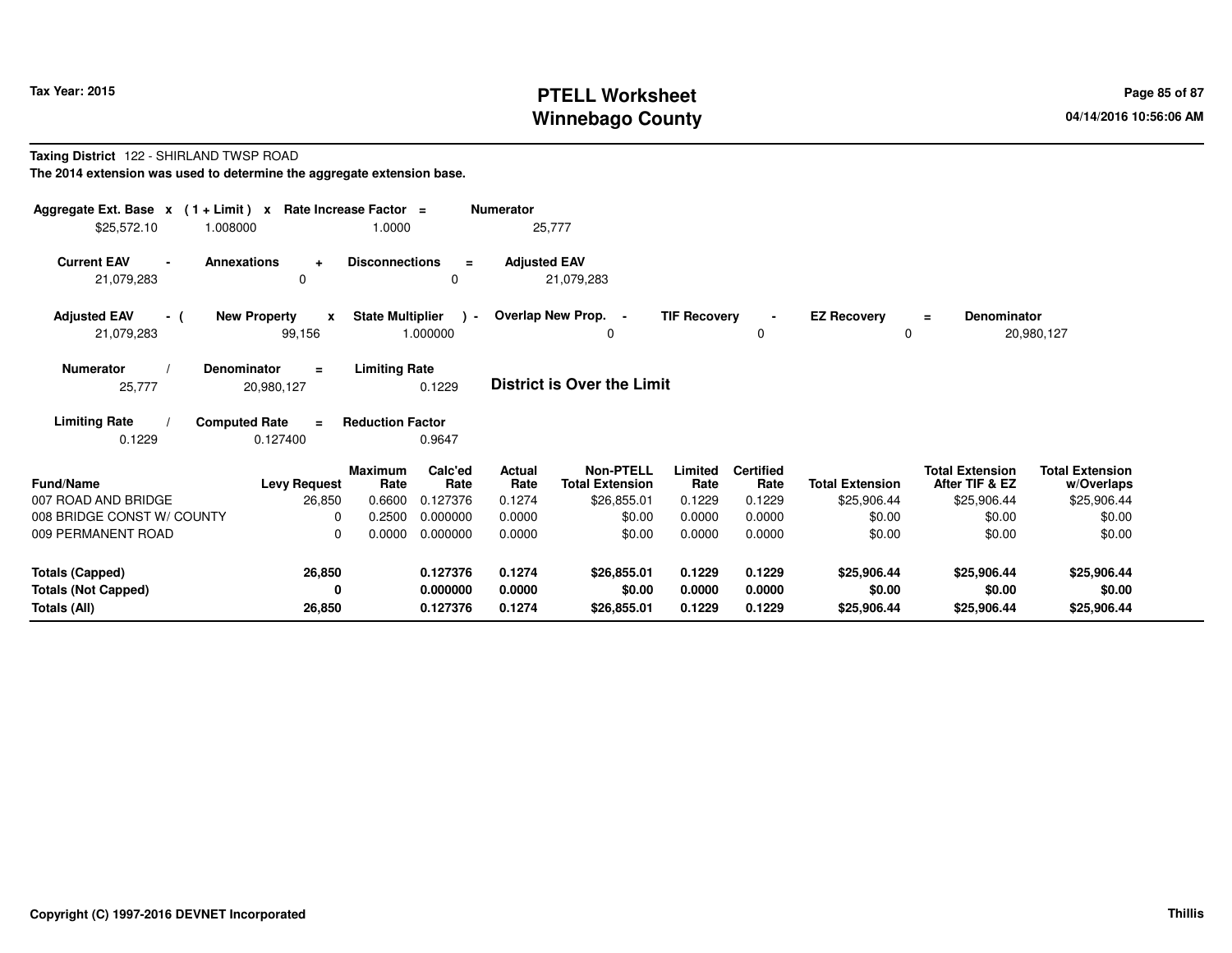# **PTELL Worksheet Tax Year: 2015 Page 86 of 87 Page 86 of 87 Winnebago County**

#### **Taxing District** 123 - WINNEBAGO TWSP ROAD**The 2014 extension was used to determine the aggregate extension base.**

| Aggregate Ext. Base $x$ (1 + Limit) x Rate Increase Factor =<br>\$175,658.27                                                                | 1.008000                                           | 1.0000                  |                           | <b>Numerator</b><br>177,064 |                                            |                     |                          |                         |                                          |                                      |  |
|---------------------------------------------------------------------------------------------------------------------------------------------|----------------------------------------------------|-------------------------|---------------------------|-----------------------------|--------------------------------------------|---------------------|--------------------------|-------------------------|------------------------------------------|--------------------------------------|--|
| <b>Current EAV</b><br>$\blacksquare$<br>89,114,532                                                                                          | <b>Annexations</b><br>$\ddot{\phantom{1}}$<br>0    | <b>Disconnections</b>   | $\equiv$<br>0             | <b>Adjusted EAV</b>         | 89,114,532                                 |                     |                          |                         |                                          |                                      |  |
| <b>Adjusted EAV</b><br>- (<br>89,114,532                                                                                                    | <b>New Property</b><br>$\boldsymbol{x}$<br>493,169 | <b>State Multiplier</b> | $\rightarrow$<br>1.000000 |                             | Overlap New Prop. -<br>0                   | <b>TIF Recovery</b> | $\Omega$                 | <b>EZ Recovery</b><br>0 | <b>Denominator</b><br>$=$                | 88,621,363                           |  |
| <b>Numerator</b><br>Denominator<br><b>Limiting Rate</b><br>$\equiv$<br><b>District is Over the Limit</b><br>0.1998<br>177,064<br>88,621,363 |                                                    |                         |                           |                             |                                            |                     |                          |                         |                                          |                                      |  |
| <b>Limiting Rate</b><br>0.1998                                                                                                              | <b>Computed Rate</b><br>$\equiv$<br>0.207100       | <b>Reduction Factor</b> | 0.9648                    |                             |                                            |                     |                          |                         |                                          |                                      |  |
| <b>Fund/Name</b>                                                                                                                            | <b>Levy Request</b>                                | <b>Maximum</b><br>Rate  | Calc'ed<br>Rate           | Actual<br>Rate              | <b>Non-PTELL</b><br><b>Total Extension</b> | Limited<br>Rate     | <b>Certified</b><br>Rate | <b>Total Extension</b>  | <b>Total Extension</b><br>After TIF & EZ | <b>Total Extension</b><br>w/Overlaps |  |
| 007 ROAD AND BRIDGE                                                                                                                         | 46,110                                             | 0.6600                  | 0.051742                  | 0.0518                      | \$46,161.33                                | 0.0499              | 0.0499                   | \$44,468.15             | \$44,468.15                              | \$44,468.15                          |  |
| 009 PERMANENT ROAD                                                                                                                          | 138,331                                            | 0.2500                  | 0.155228                  | 0.1553                      | \$138,394.87                               | 0.1499              | 0.1499                   | \$133,582.68            | \$133,582.68                             | \$133,582.68                         |  |
| <b>Totals (Capped)</b>                                                                                                                      | 184,441                                            |                         | 0.206970                  | 0.2071                      | \$184,556.20                               | 0.1998              | 0.1998                   | \$178,050.83            | \$178,050.83                             | \$178,050.83                         |  |
| <b>Totals (Not Capped)</b>                                                                                                                  | 0                                                  |                         | 0.000000                  | 0.0000                      | \$0.00                                     | 0.0000              | 0.0000                   | \$0.00                  | \$0.00                                   | \$0.00                               |  |
| Totals (All)                                                                                                                                | 184,441                                            |                         | 0.206970                  | 0.2071                      | \$184,556.20                               | 0.1998              | 0.1998                   | \$178,050.83            | \$178,050.83                             | \$178,050.83                         |  |